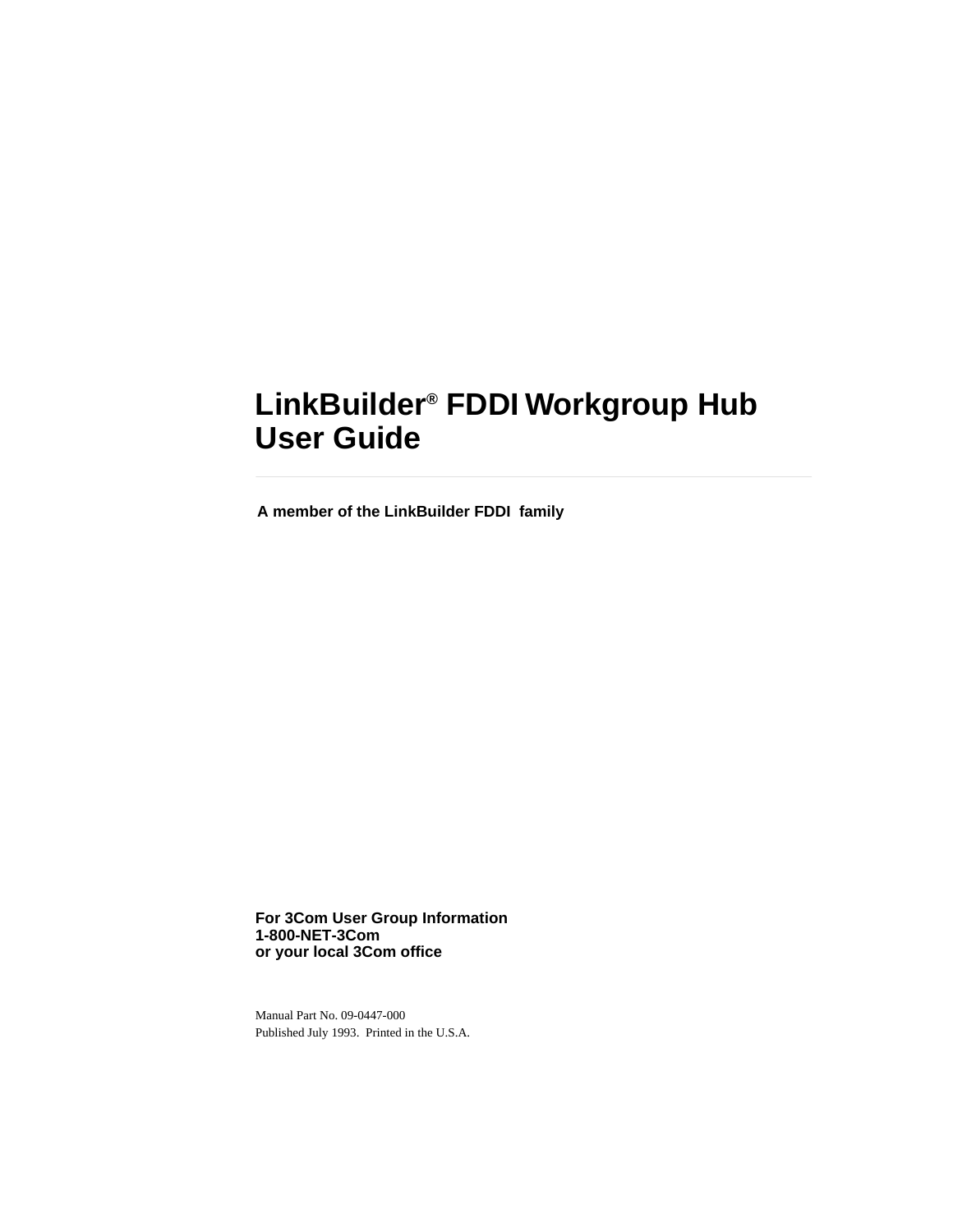3Com Corporation 5400 Bayfront Plaza Santa Clara California, USA 95052-8145

> © 3Com Corporation, 1993. All rights reserved. No part of this manual may be reproduced in any form or by any means or used to make any derivative work (such as translation, transformation, or adaptation) without permission from 3Com Corporation.

3Com Corporation reserves the right to revise this publication and to make changes in content from time to time without obligation on the part of 3Com Corporation to provide notification of such revision or change.

3Com Corporation provides this guide without warranty of any kind, either implied or expressed, including, but not limited to, the implied warranties of merchantability and fitness for a particular purpose. 3Com may make improvements or changes in the product(s) and/or the program(s) described in this manual at any time.

If you are a government agency, then this software and documentation is provided to you subject to the following restricted rights:

#### **For units of the Department of Defense:**

Restricted Rights Legend: Use, duplication, or disclosure by the Government is subject to restrictions as set forth in subparagraph (c) (1) (ii) of the Rights in Technical Data and Computer Software Clause at 48 C.F.R. 52.227-7013. 3Com Corporation, 5400 Bayfront Plaza, Santa Clara, California 95052-8145.

#### **For civilian agencies:**

Restricted Rights Legend: Use, reproduction, or disclosure is subject to restrictions set forth in subparagraph (a) through (d) of the Commercial Computer Software – Restricted Rights clause at 48 C.F.R. 52.227-19 and the limitations set forth in 3Com's standard commercial agreement for the Software. Unpublished rights reserved under the copyright laws of the United States.

Portions of this manual are reproduced in whole or in part with permission from (as appropriate).

3Com and LinkBuilder are registered trademarks of 3Com Corporation. CardFacts, NetFacts, Ask3Com, 3ComFacts, and CardBoard are service marks of 3Com Corporation.

Motorola is a registered trademark of Motorola Corporation. National Semiconductor is a registered trademark of National Semiconductor Corporation. CompuServe is a service mark of CompuServe, Incorporated.

Manual written by John Jeter. Edited by Nancy Kurahashi. Technical illustrations and production by Tim Buckreus.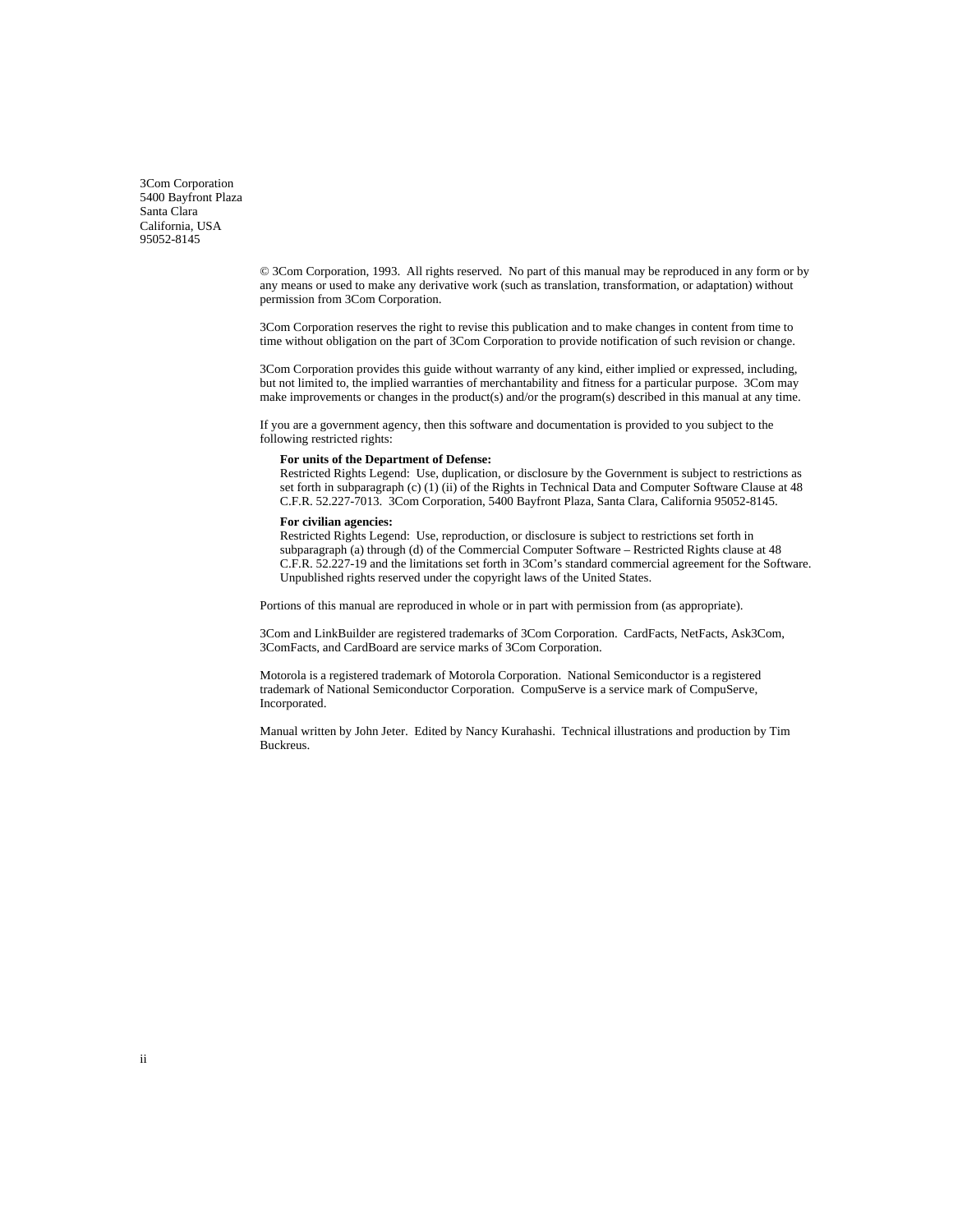#### **LIMITED WARRANTY**

**HARDWARE:** 3Com warrants its hardware products to be free from defects in workmanship and materials, under normal use and service, for the following lengths of time from the date of purchase from 3Com or its Authorized Reseller:

| One year    |
|-------------|
| One year    |
| One year    |
| Lifetime    |
| Three years |
| One year    |
| 90 days     |
| 90 days     |
|             |

If a product does not operate as warranted during the applicable warranty period, 3Com shall, at its expense, correct any such defect by repairing the defective product or part or, at its option, by delivering to Customer an equivalent product or part to replace the defective item. All products that are replaced will become the property of 3Com. Replacement products may be new or reconditioned. Any replaced or repaired product or part has a ninety (90) day warranty or the remainder of the initial warranty period, whichever is longer.

3Com shall not be responsible for any software, firmware, information, or memory data of Customer contained in, stored on, or integrated with any products returned to 3Com pursuant to any warranty.

**SOFTWARE:** 3Com warrants that the software programs licensed from it will perform in substantial conformance to the program specifications therefor for a period of ninety (90) days from the date of purchase from 3Com or its Authorized Reseller. 3Com warrants the magnetic media containing software against failure during the warranty period. No updates are provided. 3Com's sole obligation hereunder shall be (at 3Com's discretion) to refund the purchase price paid by Customer for any defective software products, or to replace any defective media with software which substantially conforms to 3Com's applicable published specifications. Customer assumes responsibility for the selection of the appropriate applications program and associated reference materials. 3Com makes no warranty that its software products will work in combination with any hardware or applications software products provided by third parties, that the operation of the software products will be uninterrupted or error free, or that all defects in the software products will be corrected. For any third party products listed in the 3Com software product documentation or specifications as being compatible, 3Com will make reasonable efforts to provide compatibility, except where the noncompatibility is caused by a "bug" or defect in the third party's product.

**STANDARD WARRANTY SERVICE:** Standard warranty service for hardware products may be obtained by delivering the defective product, accompanied by a copy of the dated proof of purchase, to 3Com's Corporate Service Center or to an Authorized 3Com Service Center during the applicable warranty period. Standard warranty service for software products may be obtained by telephoning 3Com's Corporate Service Center or an Authorized 3Com Service Center, within the warranty period. Products returned to 3Com's Corporate Service Center must be pre-authorized by 3Com with a Return Material Authorization (RMA) number marked on the outside of the package, and sent prepaid, insured, and packaged appropriately for safe shipment. The repaired or replaced item will be shipped to Customer, at 3Com's expense, not later than thirty (30) days after receipt by 3Com.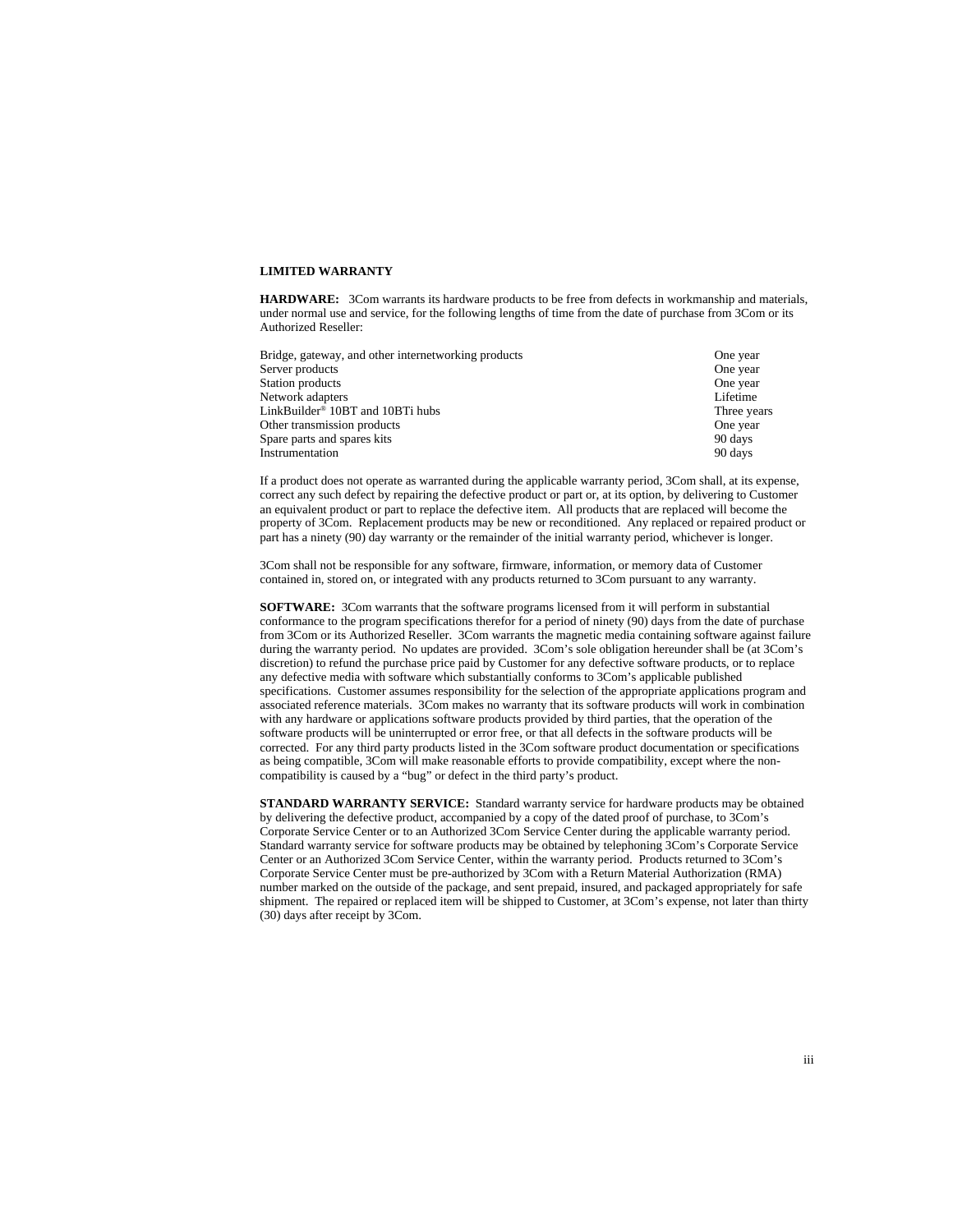**WARRANTIES EXCLUSIVE:** IF A 3COM PRODUCT DOES NOT OPERATE AS WARRANTED ABOVE, CUSTOMER'S SOLE REMEDY SHALL BE REPAIR, REPLACEMENT, OR REFUND OF THE PURCHASE PRICE PAID, AT 3COM'S OPTION. THE FOREGOING WARRANTIES AND REMEDIES ARE EXCLUSIVE AND ARE IN LIEU OF ALL OTHER WARRANTIES, EXPRESS OR IMPLIED, EITHER IN FACT OR BY OPERATION OF LAW, STATUTORY OR OTHERWISE, INCLUDING WARRANTIES OF MERCHANTABILITY AND FITNESS FOR A PARTICULAR PURPOSE. 3COM NEITHER ASSUMES NOR AUTHORIZES ANY OTHER PERSON TO ASSUME FOR IT ANY OTHER LIABILITY IN CONNECTION WITH THE SALE, INSTALLATION, MAINTENANCE OR USE OF ITS PRODUCTS.

3COM SHALL NOT BE LIABLE UNDER THIS WARRANTY IF ITS TESTING AND EXAMINATION DISCLOSE THAT THE ALLEGED DEFECT IN THE PRODUCT DOES NOT EXIST OR WAS CAUSED BY CUSTOMER'S OR ANY THIRD PERSON'S MISUSE, NEGLECT, IMPROPER INSTALLATION OR TESTING, UNAUTHORIZED ATTEMPTS TO REPAIR, OR ANY OTHER CAUSE BEYOND THE RANGE OF THE INTENDED USE, OR BY ACCIDENT, FIRE, LIGHTNING, OR OTHER HAZARD.

**LIMITATION OF LIABILITY.** IN NO EVENT, WHETHER BASED IN CONTRACT OR TORT (INCLUDING NEGLIGENCE) SHALL 3COM BE LIABLE FOR INCIDENTAL, CONSEQUENTIAL, INDIRECT, SPECIAL, OR PUNITIVE DAMAGES OF ANY KIND, OR FOR LOSS OF REVENUE, LOSS OF BUSINESS, OR OTHER FINANCIAL LOSS ARISING OUT OF OR IN CONNECTION WITH THE SALE, INSTALLATION, MAINTENANCE, USE, PERFORMANCE, FAILURE, OR INTERRUPTION OF ITS PRODUCTS, EVEN IF 3COM OR ITS AUTHORIZED RESELLER HAS BEEN ADVISED OF THE POSSIBILITY OF SUCH DAMAGES.

Some states do not allow the exclusion of implied warranties or the limitation of incidental or consequential damages for consumer products, so the above limitations and exclusions may not apply to you. This warranty gives you specific legal rights which may vary from state to state.

**3Com Corporation** 5400 Bayfront Plaza Santa Clara, CA 95052-8145 (408) 764-5000 6/15/92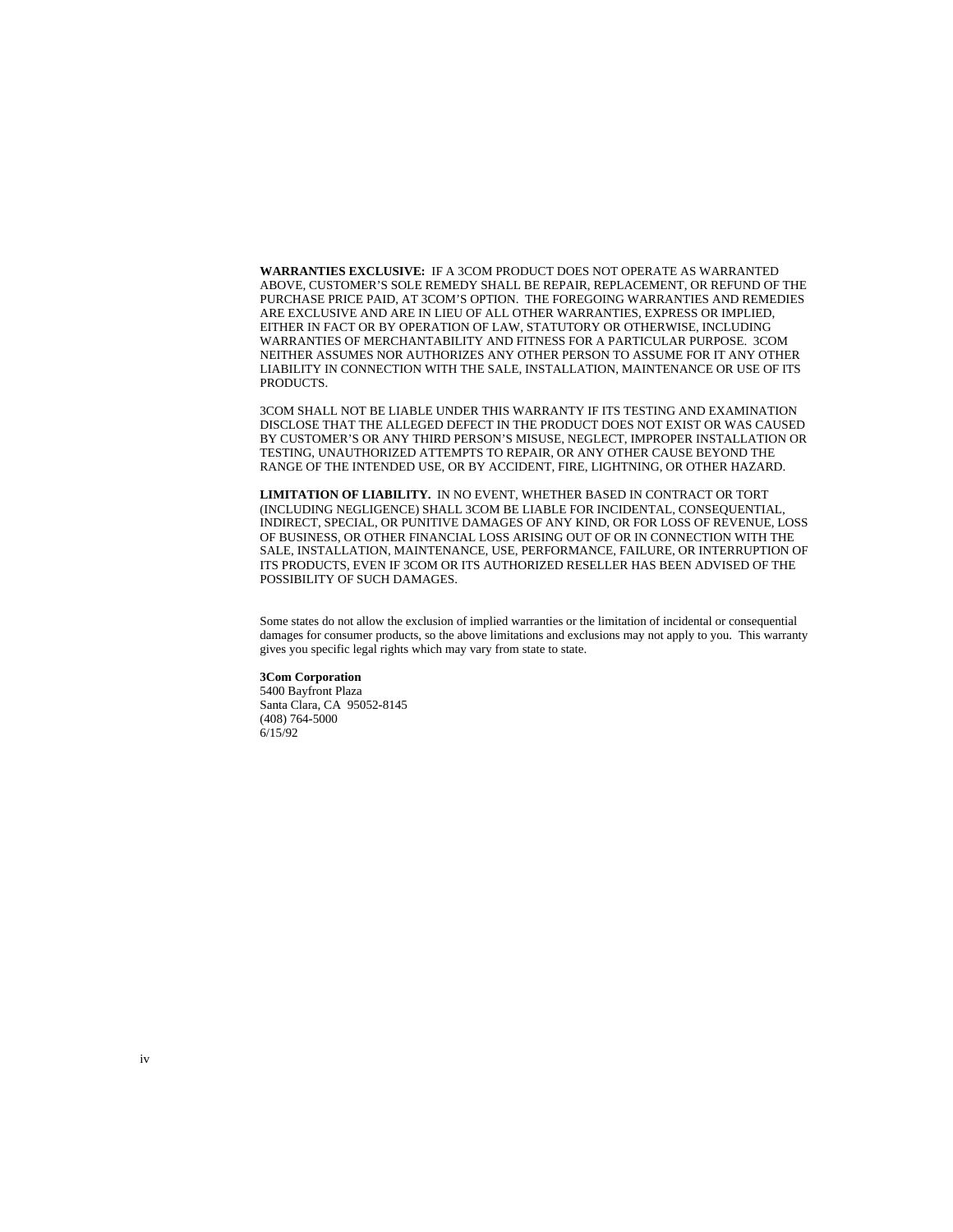

*WARNING:* This equipment (3C781, 3C782, 3C783) has been tested and found to comply with the limits for a Class B digital device, pursuant to Part 15 of the FCC Rules. These limits are designed to provide reasonable protection against harmful interference in a residential installation. This equipment generates, uses and can radiate radio frequency energy and, if not installed and used in accordance with the instructions, may cause harmful interference to radio communications. However, there is no guarantee that interference will not occur in a particular installation. If this equipment does cause harmful interference to radio or television reception, which can be determined by turning the equipment off and on, the user is encouraged to try to correct the interference by one or more of the following measures:

- Reorient or relocate the receiving antenna.
- Increase the separation between the equipment and receiver.
- Connect the equipment into an outlet on a circuit different from the one which the receiver is connected to.
- Consult the dealer or an experienced radio/TV technician for help.

The user may find the following booklet prepared by the Federal Communications Commission helpful:

*The Interference Handbook*

This booklet is available from the U.S. Government Printing Office, Washington, D.C. 20402. Stock No. 004-000-00345-4.



*NOTE:* In order to maintain compliance with the limits of a Class B digital device, 3Com requires that you use quality interface cables when connecting to this device. Changes or modifications not expressly approved by 3Com could void the user's authority to operate this equipment. Suggested cable types are:

- Thin Ethernet (50 ohm) for BNC connections: 3C530-xxx or equivalent
- Thick Ethernet (50 ohm) for AUI connections: 3C120-xxx or equivalent
- For UTP and STP connections:

Unshielded twisted-pair (100 ohm):

- Level 3 LAN and high speed data cable. Example, Anixter® CM-00424BAG-3 or equivalent.
- Level 4 extended distance LAN cable. Example, Anixter® CM-00424BAG-4 or equivalent.
- Shielded twisted-pair (100 ohm):
- Level 5 data grade media cable. Example, AT&T® type 2061, 1061, or equivalent.

Shielded twisted-pair (150 ohm):

Suggested cable type IBM® type 1, specification no. 4716748, type CL2, CM or MP, or equivalent.



*WARNING:* This equipment (3C784) has been tested and found to comply with the limits for a Class A digital device, pursuant to Part 15 of the FCC Rules. These limits are designed to provide reasonable protection against harmful interference in a commercial installation. This equipment generates, uses and can radiate radio frequency energy and, if not installed and used in accordance with the instructions, may cause harmful interference to radio communications. Operation of this equipment in a residential area is likely to cause harmful interference, in which case, the user will be required to correct the interference at the user's own expense.

Changes or modifications not expressly approved by 3Com could void the user's authority to operate this equipment.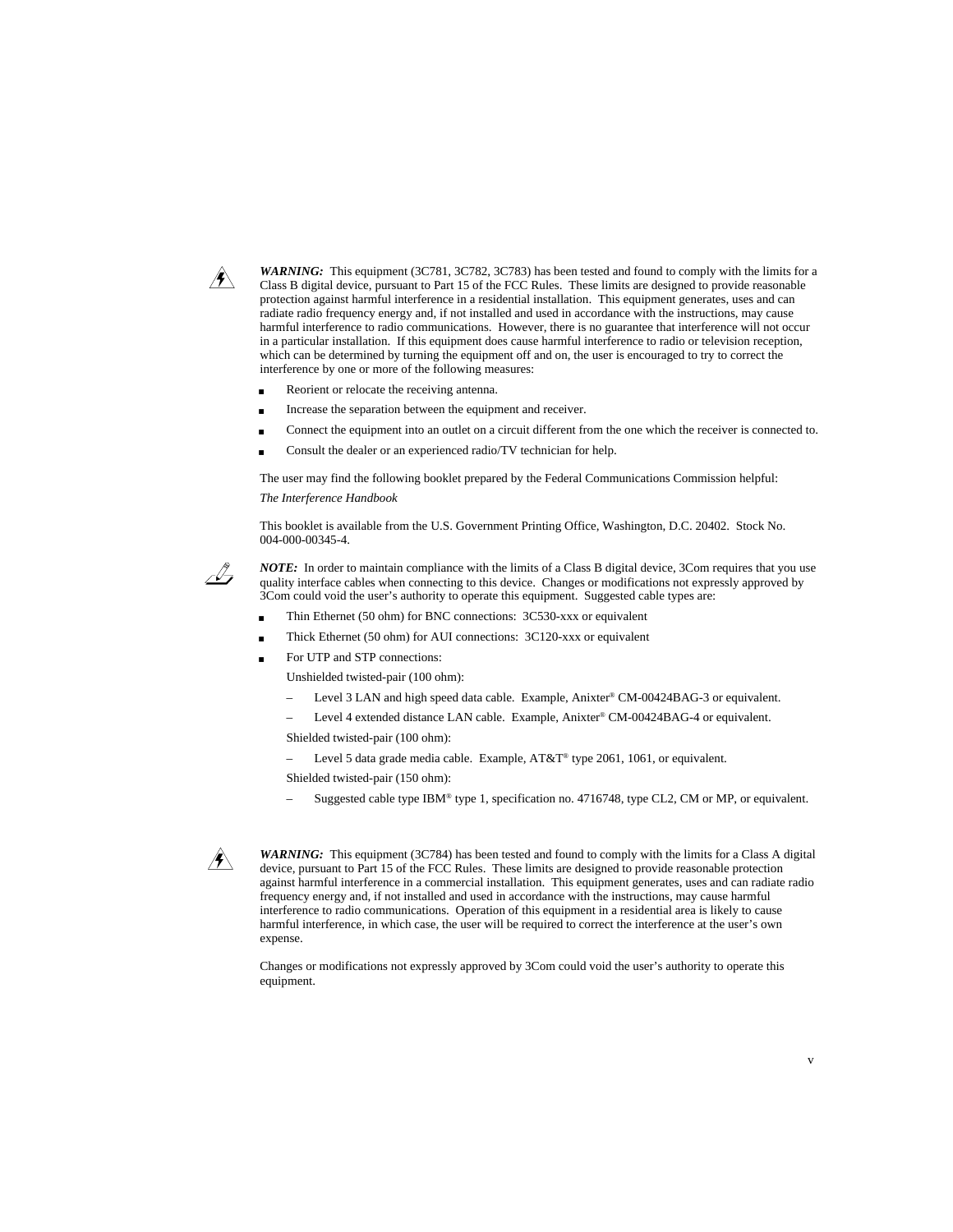#### **VDE Class B Compliance**

Hiermit wird bescheinigt, dass die 3C781, 3C782, 3C783 in Übereinstimmung mit den Bestimmungen der Vfg 1046/1984 funk-entstört sind.

Der Deutschen Bundespost wurde das Inverkehrbringen dieses Gërates angezeigt und die Berechtigung zur Überprüfung der Serie auf Einhaltung der Bestimmungen eingeräumt.

We hereby certify that the 3C781, 3C782, 3C783 comply with the RFI Suppression Requirements of Vfg 1046/1984. The German Postal Service was notified that the equipment is being marketed. The German Postal Service has the right to re-test the equipment and to verify that it complies.

3Com Corporation 5400 Bayfront Plaza Santa Clara, California, U.S.A. 95052-8145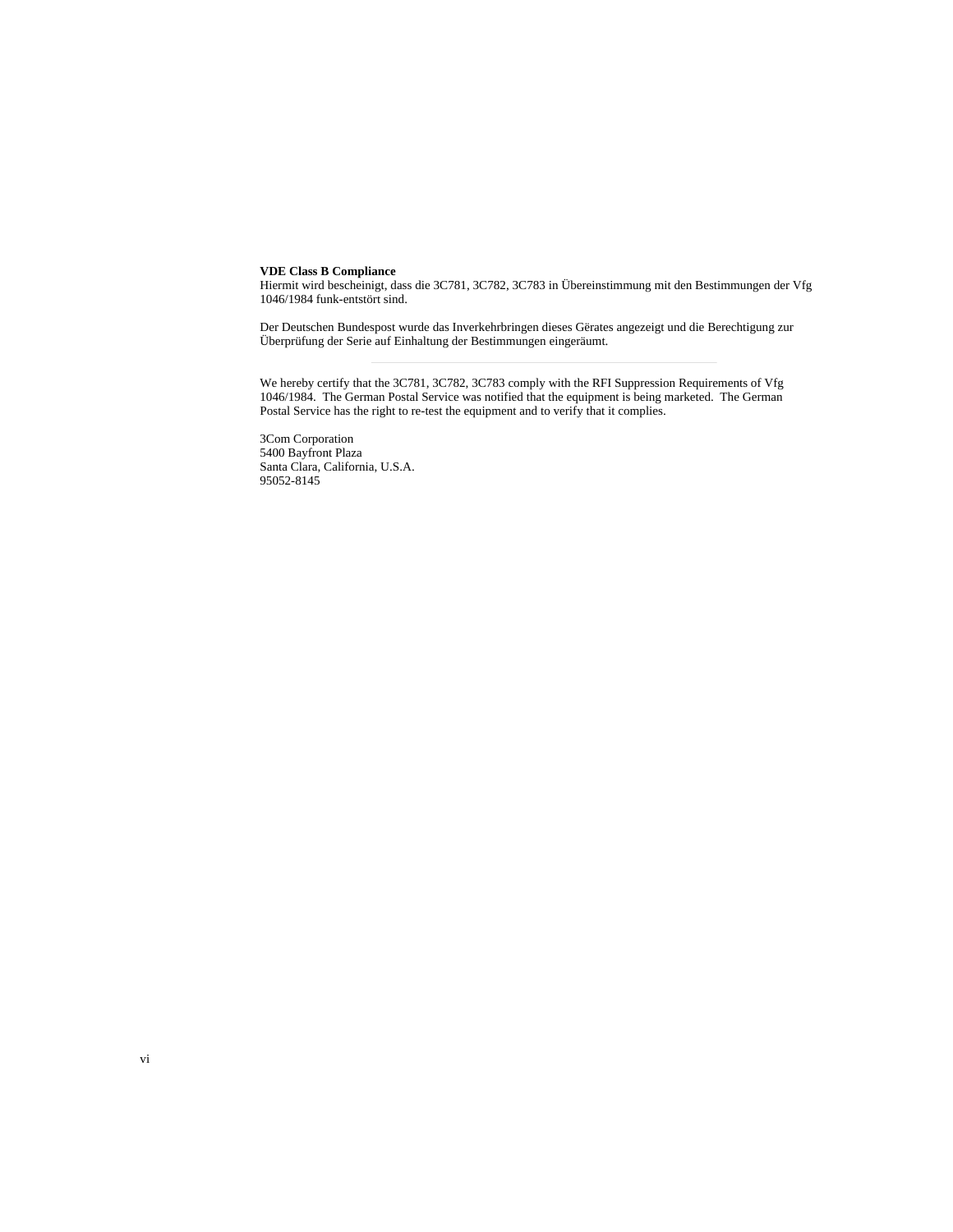# **Contents**

### **Quick Start**

Road Map to Hub Operations 1 Unpacking the Hub 2 Unpacking the Modules 3 Installing the Modules 4 Connecting to the Ring 6

## **Chapter 1 Overview**

FDDI Technology 1-2 Physical Medium Dependent (PMD) Protocol 1-4 Fiber-Optic 1-4 Shielded Twisted Pair (STP) 1-4 Unshielded Twisted Pair (UTP) 1-5 Physical (PHY) Protocol 1-5 Media Access Control (MAC) Protocol 1-5 Station Management (SMT) Protocol 1-6 Features and Functions 1-6 Site Selection 1-8 Typical FDDI Ring Setups 1-9 Management and Media Modules 1-11 Management Module 1-11 Media Modules 1-12 Fiber Media Port Module 1-12 STP Media Port Module 1-14 UTP Media Port Module 1-14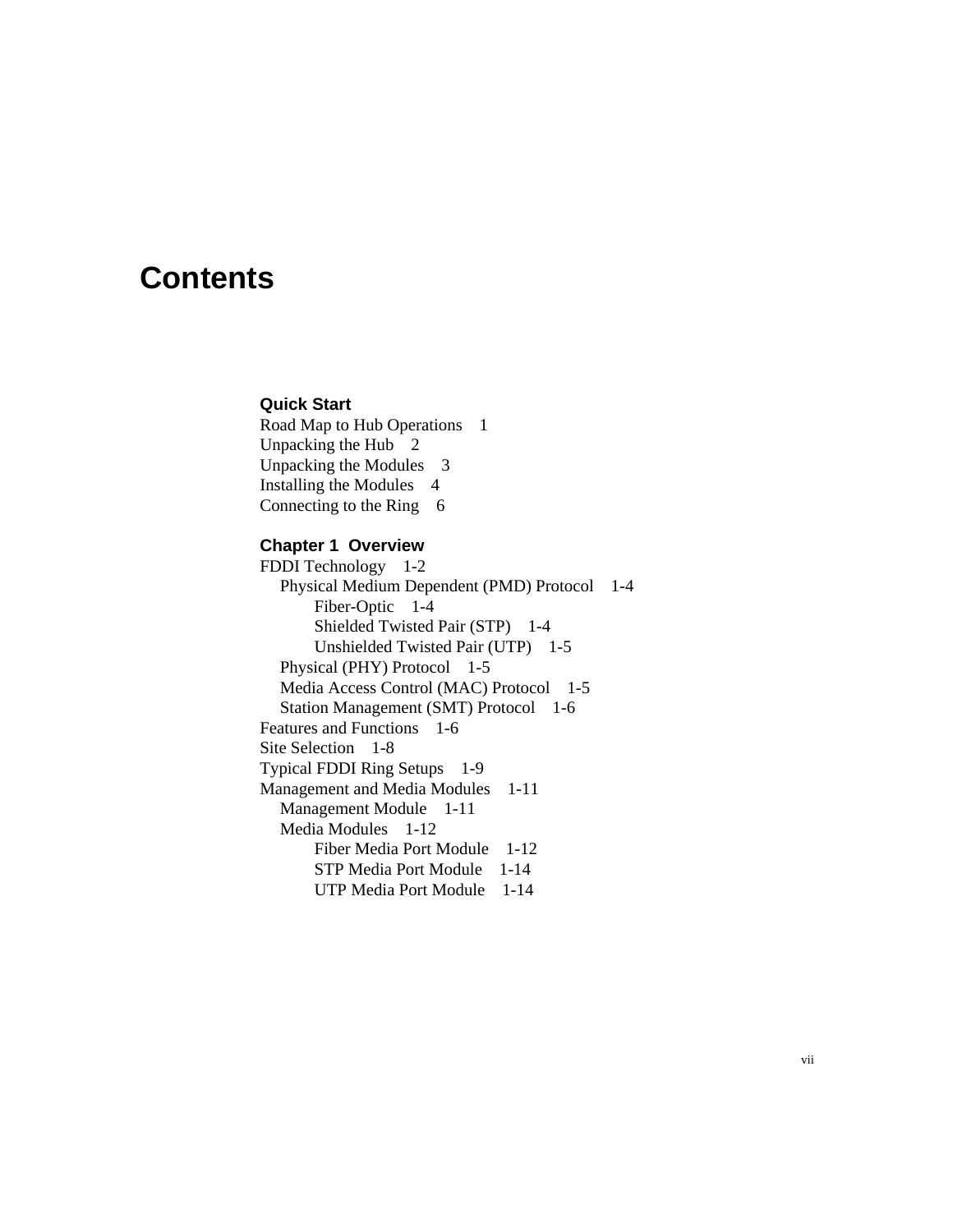### **Chapter 2 Installing the Hub**

Unpacking the Hub 2-1 Mounting the Hub in a Rack 2-2 Equipping the Hub 2-5 Basic Contents 2-5 Hub Chassis 2-6 Media Port Modules 2-6 Installing the Battery 2-7 Keys for Fiber Port Modules 2-9 STP Cascade Connector 2-11 Installing Modules 2-12 Removing Modules 2-14 Accessing the Hub 2-16 Changing the Serial Port's Baud Rate 2-16 Installing an Optional Modem 2-18 Using Telnet to Access the Hub 2-19 Planning Connections 2-19 FDDI Cabling Rules 2-20 Fiber-Optic Cable 2-20 Shielded Twisted-Pair Cable 2-20 Unshielded Twisted-Pair Cable 2-21 Data Flow Specifications 2-23 Connecting to the Dual Ring 2-24 Installing an Optical Bypass Switch 2-26

## **Chapter 3 Configuring the Hub**

Attachment Options 3-1 Dual Attachment Hub 3-2 Single Attachment Hub 3-4 Null Attachment Hub 3-5 Dual Homing 3-6 Default Configuration 3-7 Accessing Configuration Commands 3-8 Management Console Commands 3-8 Primitive Console Commands 3-9 Accessing the Primitive Console Command Mode 3-9 Returning to the Management Console Command Mode 3-11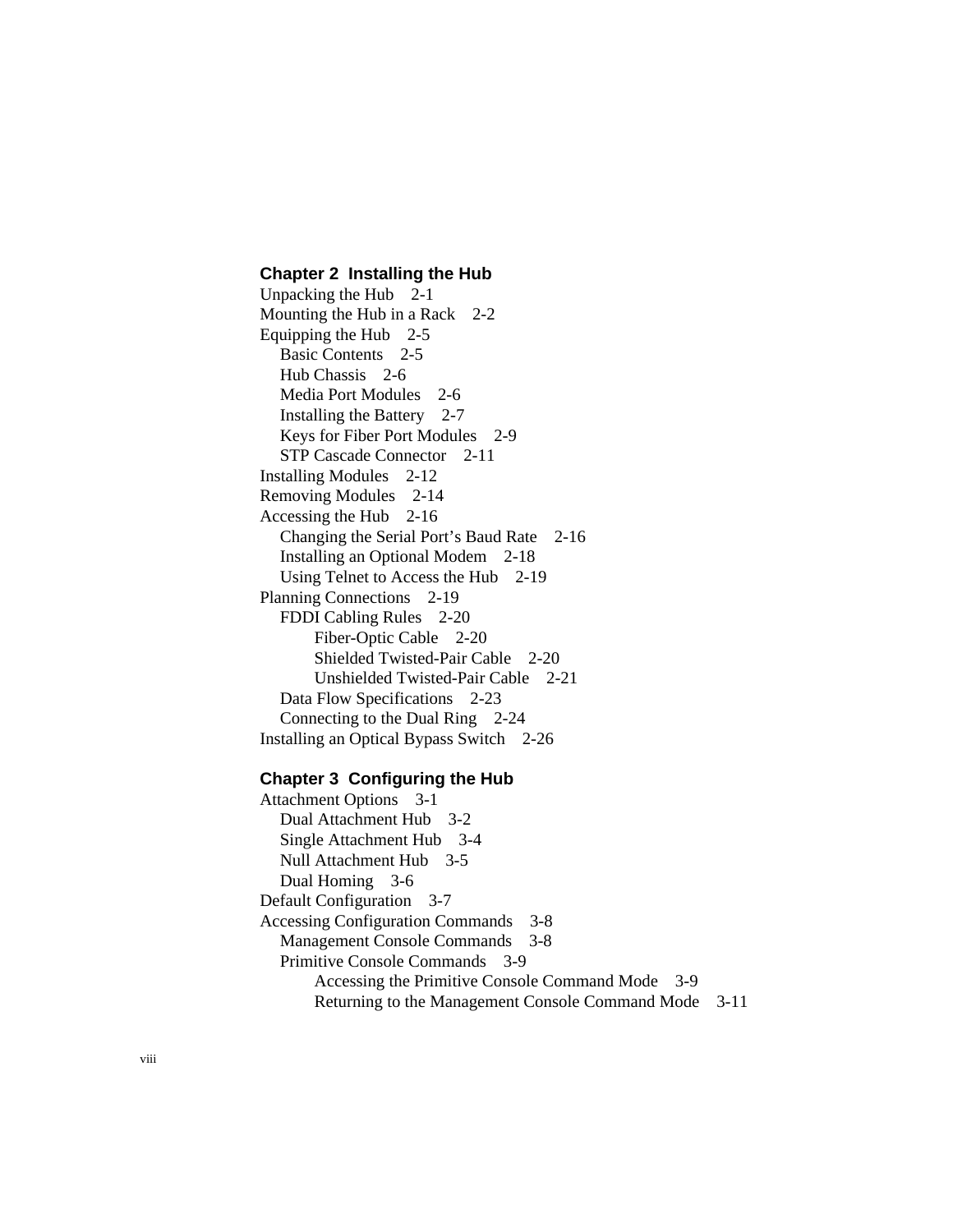Port Connections 3-11 Configuring Modules 3-15 Using the STP Cascade Connector 3-18

### **Chapter 4 Setting Up the Hub**

Commands 4-1 Command Descriptions 4-2 Display of Command Results 4-2 Setting Addresses 4-3 IP Address 4-3 Netmask 4-4 Broadcast Address 4-4 Default Gateway Address 4-4 Setting the Password 4-5 Setting Attachment Port Configurations 4-6 Using Station Management Parameters 4-7 Setting SMT Parameters 4-7 Neighbor Notification Timer (T-Notify) 4-7 Target Token Rotation Time (T-Req) 4-8 Link Error Rate (LER) 4-8 Displaying SMT Parameters 4-11 Maximum Token Rotation Time (T-Max) 4-11 Negotiated Time (T-Neg) 4-11 Valid Transmission Timer (TVX) 4-11 Downloading New Images 4-12 Downloading from the TFTP Option 4-12 Displaying the Current Download Method 4-14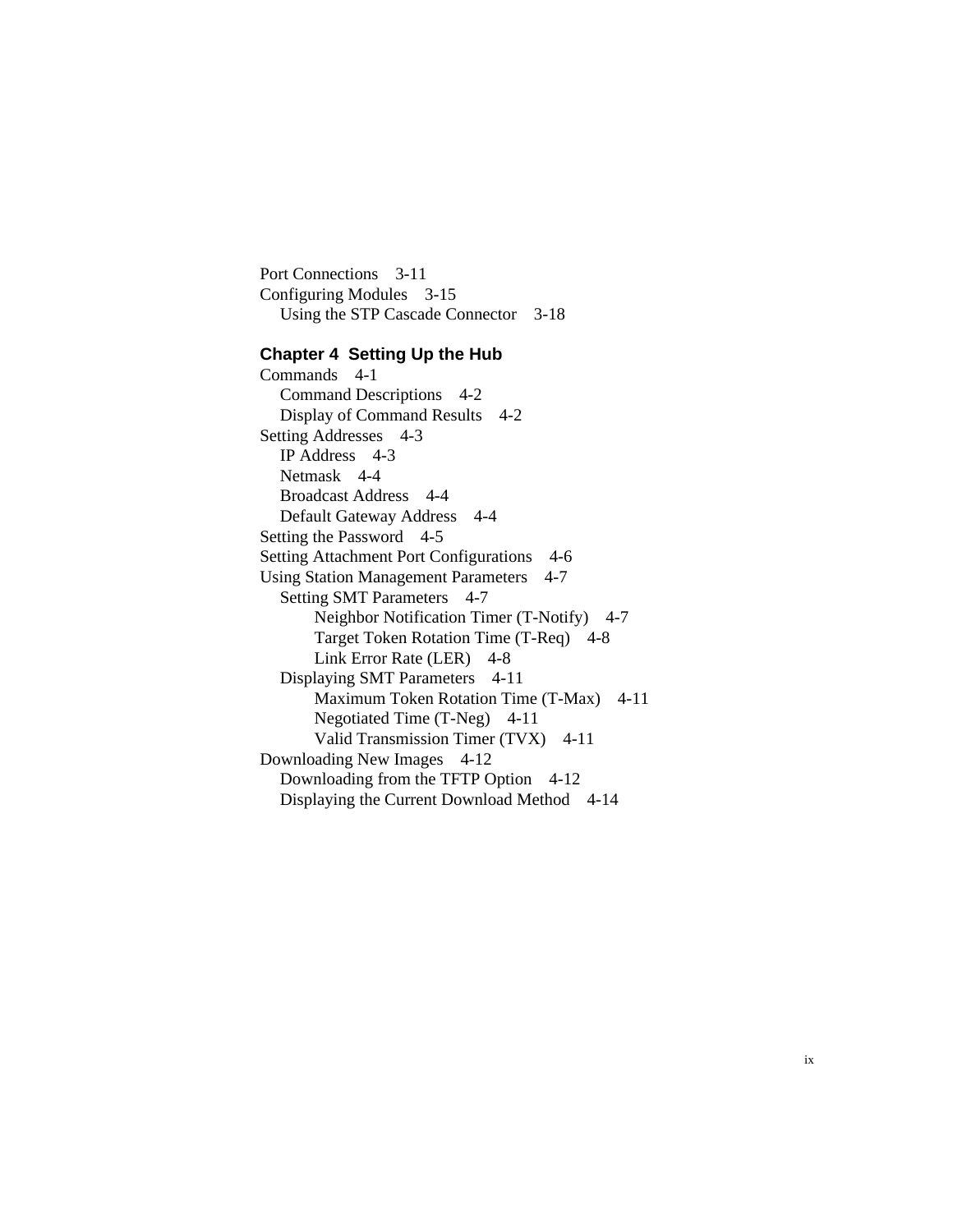### **Chapter 5 Using the Hub**

Getting Hub Information 5-1 Show Hub Configuration 5-1 Show MAC Frame Statistics 5-1 Show IP Addresses 5-3 Show MIB Counters 5-3 Show Neighbor Stations 5-4 Show Station Identification 5-4 Show Ports Information 5-5 Module Designation 5-6 PMD Class 5-6 PHY Type 5-7 Neighbor 5-7 PCM State 5-7 Connect State 5-9 LER Alarm and LER Cutoff 5-9 LER Estimate 5-9 LEM Rejects 5-10 LEM Count 5-10 Show Ring State 5-10 Interpreting the LEDs 5-11 Management Module LEDs 5-11 WRAP LED 5-13 FAN FAIL LED 5-14 HI TEMP LED 5-14 LOW BATT LED 5-14 Dangerous Environmental Conditions Display 5-14 RESET Function 5-15 Media Module LEDs 5-16 Using Miscellaneous Commands 5-17 Diagnosing Network Problems 5-17 *ping* Command 5-18 *route* Command 5-19 *arp* Command 5-20 *show log* and *clear log* Commands 5-21 Using Connectivity Commands 5-22 *connect* and *disconnect* Commands 5-22

*logout* Command 5-22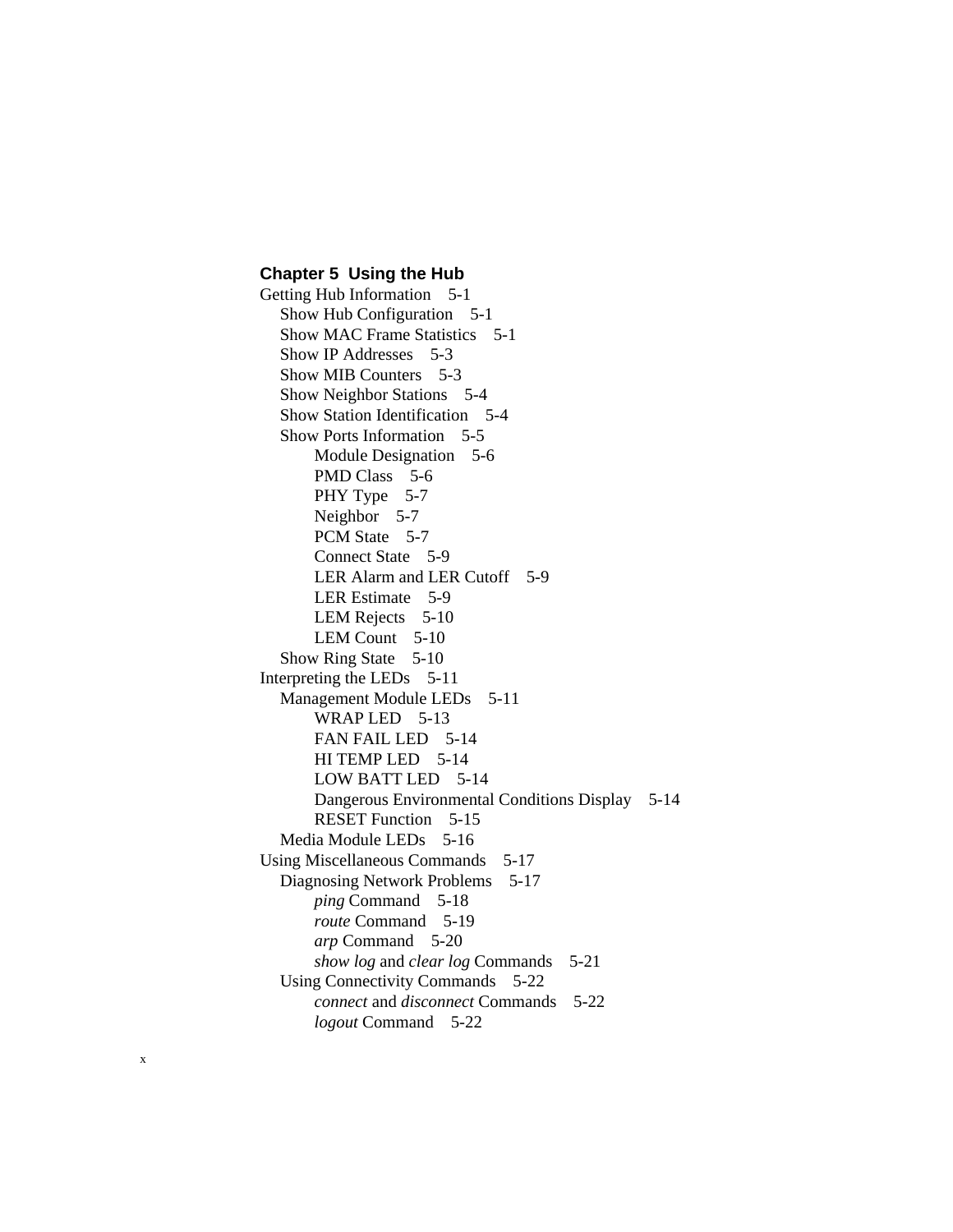## **Appendix A System Messages**

Error Messages A-1 Download Messages A-4 Fault Log Error Code Messages A-6

## **Appendix B Technical Specifications**

## **Appendix C Commands**

Management Console Commands C-1 Set Commands C-1 set attach C-1 set baud C-2 set boot C-3 set gateway C-4 set help C-4 set ip C-4 set ler C-5 set pwd C-6 set tnotify C-6 set treq C-6 Show Commands C-7 show attach C-7 show baud C-7 show boot C-7 show cfm C-8 show fstats C-9 show gateway C-9 show help C-10 show ip C-10 show log C-10 show mib counters C-10 show neigh C-11 show obs C-11 show ports C-12 show rev C-13 show ring C-14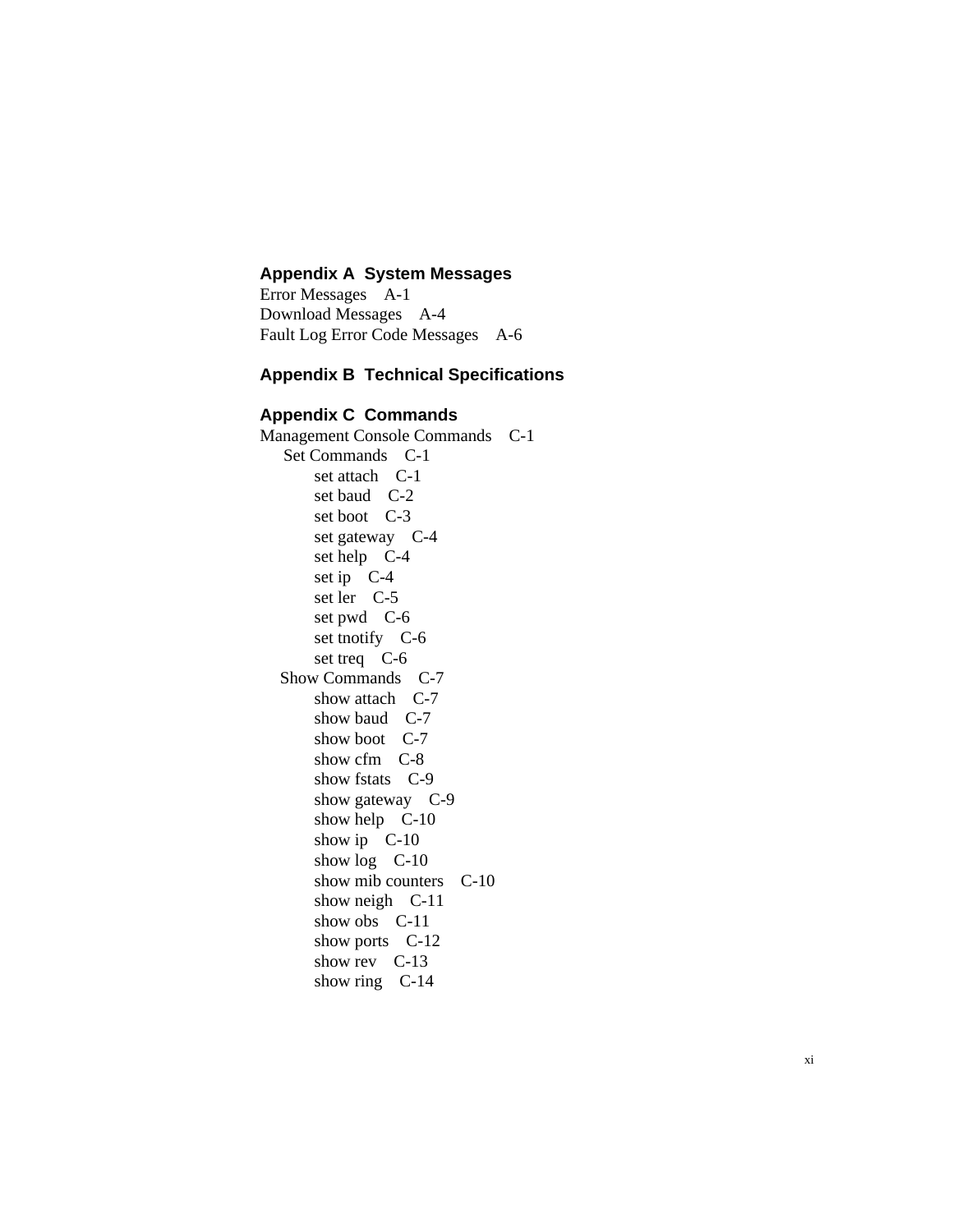show sid C-14 show tmax C-14 show tneg C-15 show tnotify C-15 show treq C-15 show tvx C-15 Diagnostic and Connectivity Commands C-16 arp C-16 clear C-16 connect C-17 disconnect C-17 help C-17 logout C-17 ping C-18 reset C-18 route C-18 Primitive Console Commands C-19 Set Commands C-20 set attach C-20 set baud C-20 set boot C-20 set defaults C-20 set gateway C-20 set help | ? C-20 set ip C-20 set pwd C-20 set tnotify C-20 set treq C-21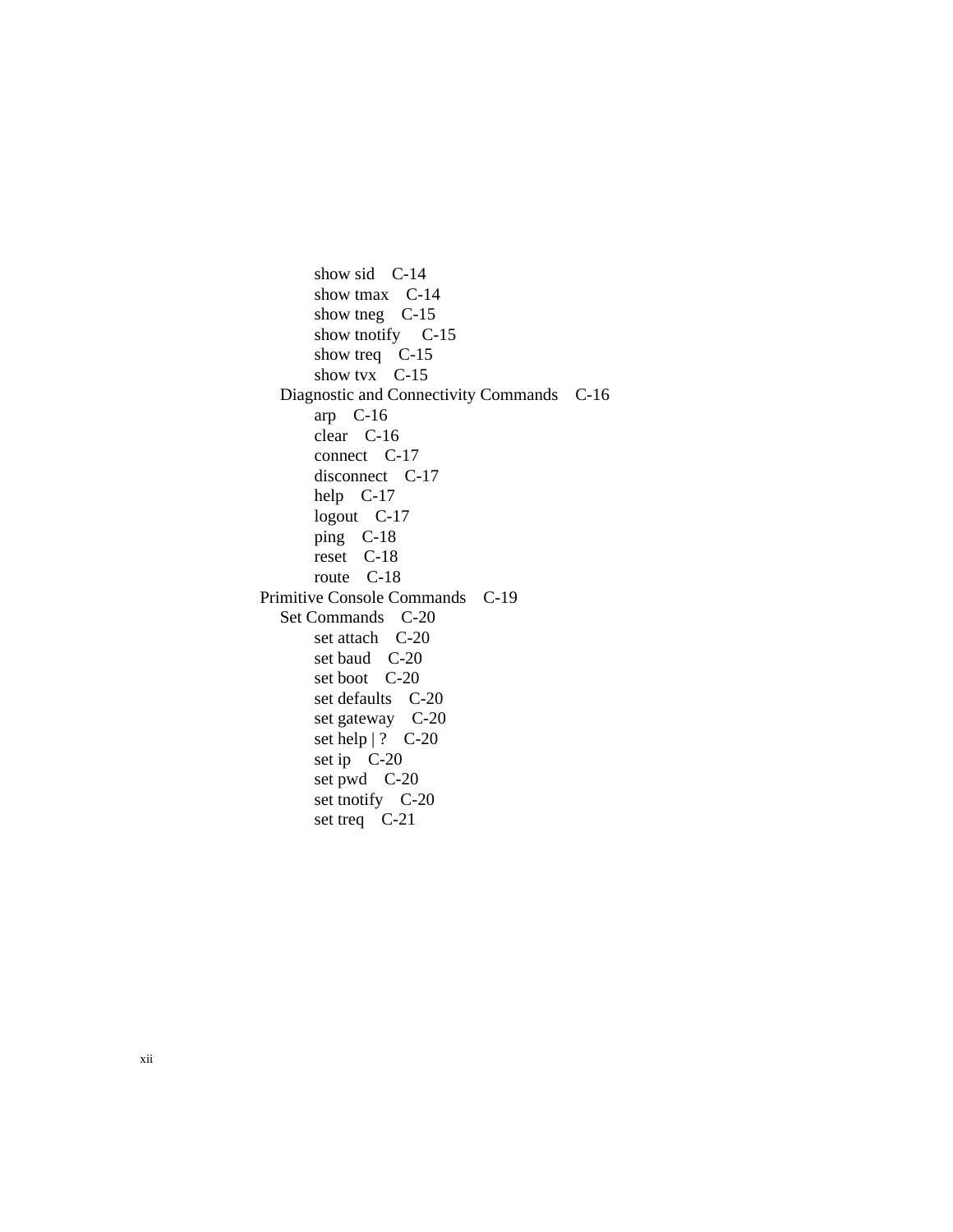Display Commands C-21 show attach C-21 show baud C-21 show boot C-21 show gateway C-21 show help  $|? \quad C-21$ show ip C-21 show  $log$  C-21 show obs C-22 show rev C-22 show sid C-22 show tnotify C-22 show treq C-22 show tvx C-22 Miscellaneous Commands C-22 clear C-22 help | ? C-22 reset C-22

## **Appendix D Technical Support**

On-line Product Support D-1 CardBoard Bulletin Board Service D-1 Automated Fax Service D-2 Ask3Com On-line Service D-2 3Com Documentation on CD-ROM D-3 Support from Your Network Supplier D-3 U.S. and Canada D-3 Outside the U.S. and Canada D-3 Returning Products for Repair D-5

## **Glossary**

**Index**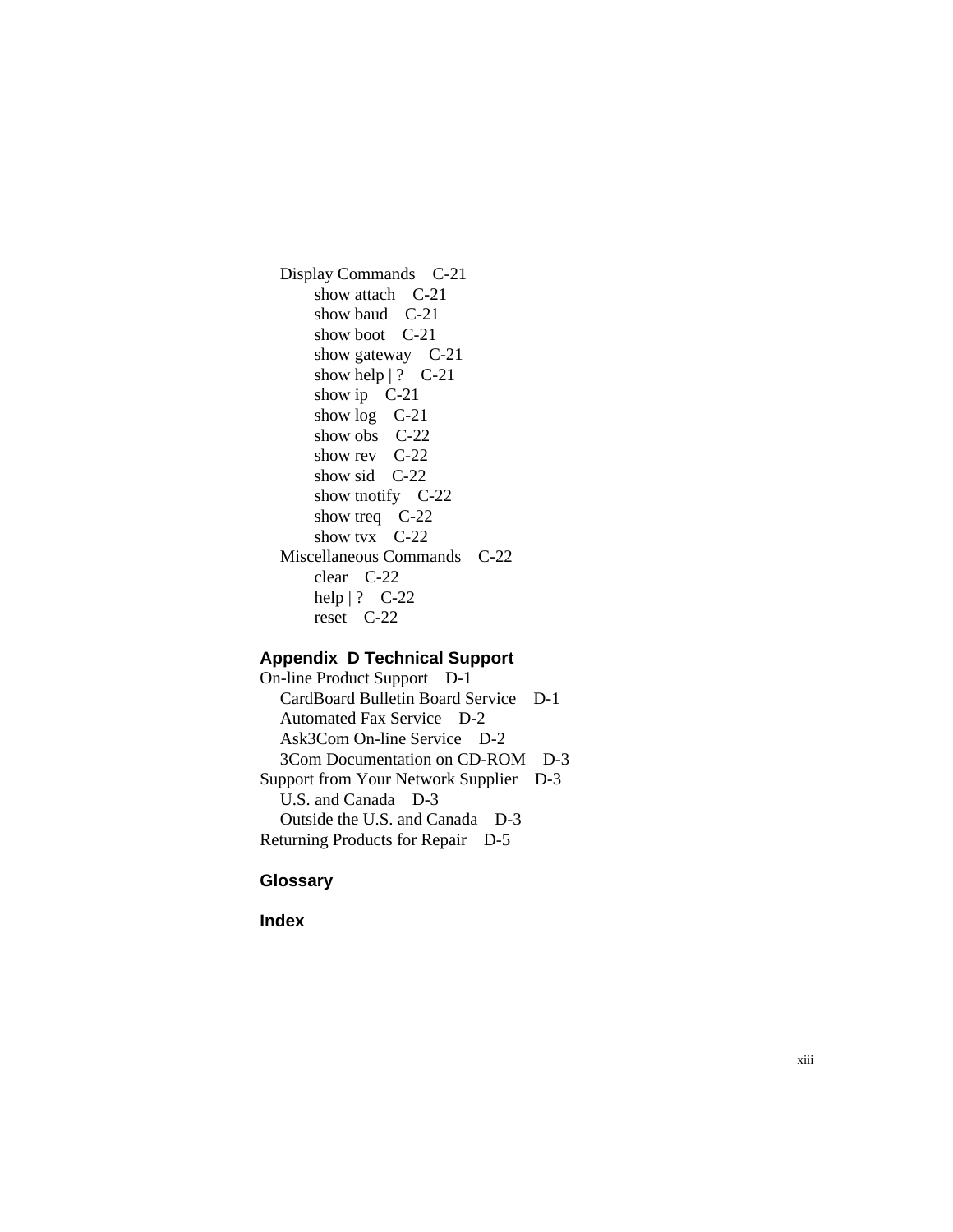# **Figures**

- 1-1. Ring Wrap 1-3
- 1-2. The LinkBuilder FDDI Workgroup Hub 1-8
- 1-3. Physical Topology for Typical FDDI Ring 1-9
- 1-4. FDDI Ring of Trees 1-10
- 1-5. Management Module, Front Panel 1-11
- 1-6. Fiber Media Port Module, Front Panel 1-13
- 1-7. Removing a Dust Plug from a Fiber Transceiver 1-13
- 1-8. STP Media Port Module, Front Panel 1-14
- 1-9. UTP Media Port Module, Front Panel 1-14
- 2-1. Attaching Mounting Brackets to the Hub 2-3
- 2-2. LinkBuilder FDDI Workgroup Hub Installed in a Distribution Rack 2-4
- 2-3. Battery Location on the Management Module 2-8
- 2-4. Media Module Keys Identified by Port Type 2-9
- 2-5. Inserting a Type M Key into a Fiber Transceiver 2-10
- 2-6. STP Module Cascade Connector 2-12
- 2-7. Cross-over Connections on a UTP Cable 2-21
- 2-8. UTP Cabling Distances per ANSI Standards 2-22
- 2-9. Direction of Data Flow Through a Hub and Stations 2-24
- 2-10. Optical Bypass Switch 2-26
- 2-11. Cabling for Installing an Optical Bypass Switch 2-27
- 2-12. Rack Mounting a Hub with an Attached Optical Bypass Switch 2-28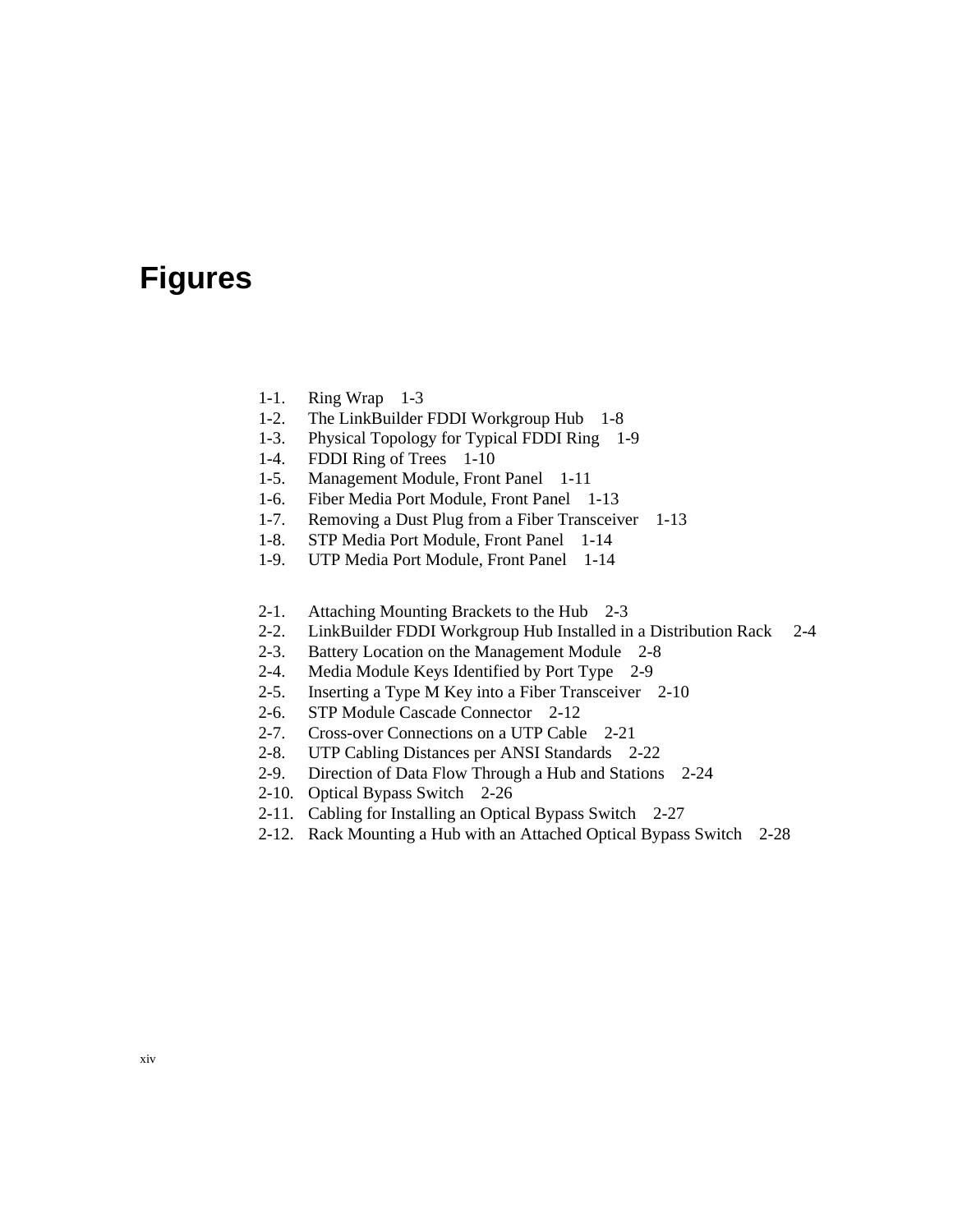- 3-1. Dual Attachment Hub (DAC) 3-2
- 3-2. Dual Attachment Hubs (DACs) in Wrap State 3-3
- 3-3. Single Attachment Hub (SAC) 3-4
- 3-4. Null Attachment Hub (NAC) and Connected Stations (SAS and DAS) 3-5
- 3-5. Dual Homing Connections 3-6
- 3-6. Upstream and Downstream Neighbors 3-13
- 3-7. Using Two STP Cascade Connectors to Allow a Dual Attachment Configuration 3-18
- 5-1. Display of Attachment Port Configuration 5-1
- 5-2. Display of MAC Frame Statistics 5-2
- 5-3. Display Produced by *show IP* Command 5-3
- 5-4. Display Produced by *show MIB counters* Command 5-3
- 5-5. Display of Neighbors' Addresses 5-4
- 5-6. Display of Station Identifier 5-4<br>5-7. Example of *show ports* Command
- Example of *show ports* Command Information 5-5
- 5-8. Display of a MAC's Ring Management State 5-10
- 5-9. LEDs on the STP Module 5-16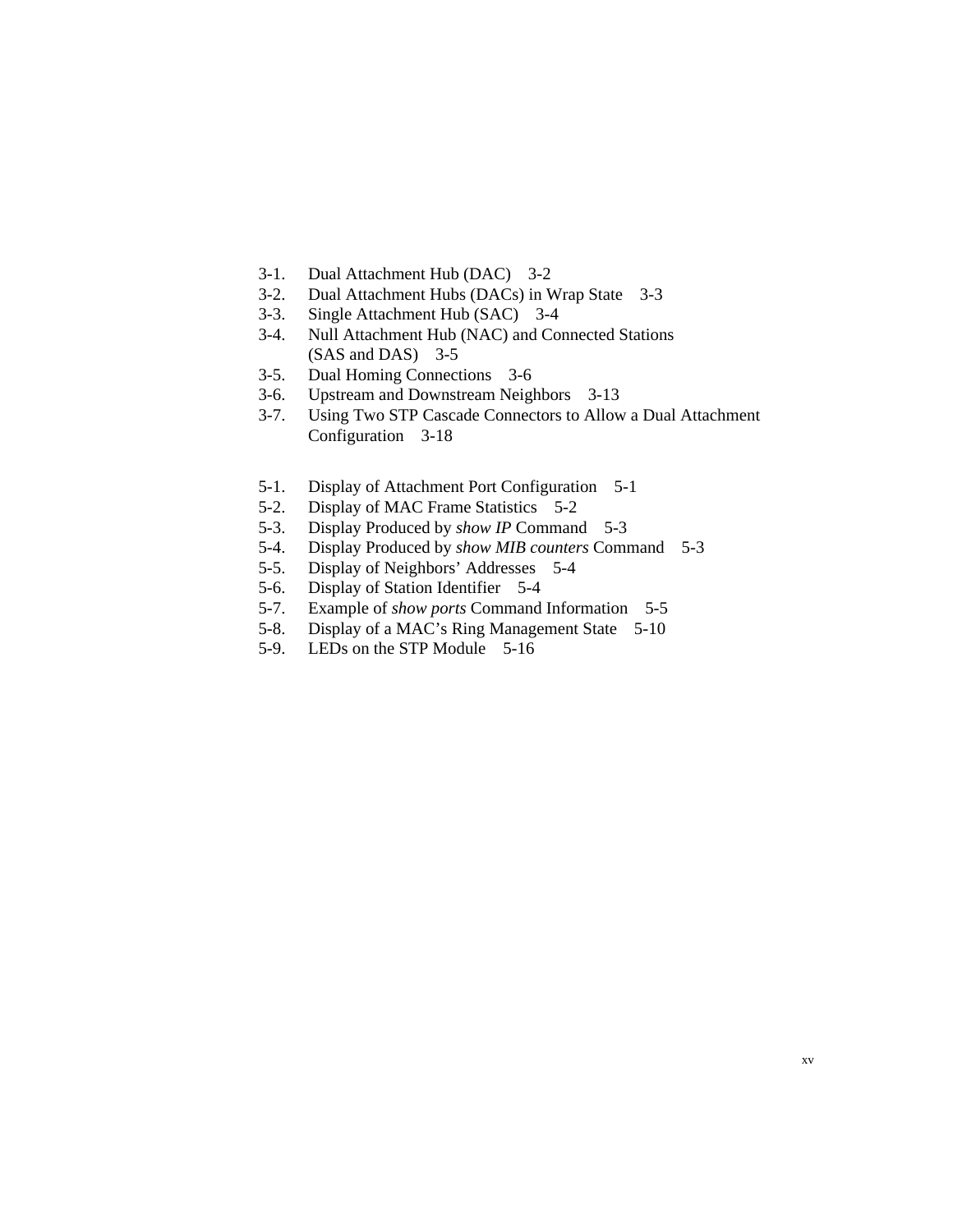# **Tables**

- 2-1. DB-9 STP Connector Pin Assignments 2-21
- 2-2. RJ-45 UTP Connector Pin Assignments 2-22
- 2-3. FDDI Port Types 2-23
- 3-1. LinkBuilder FDDI Workgroup Hub Default Configuration 3-7
- 3-2. Selecting Port Configurations for Attachment Types 3-12
- 3-3. Port Connection Rules 3-14
- 3-4. Definitions for the Port Connection Rules 3-15
- 3-5. Configuring Modules 3-16
- 4-1. Definition of Boot Methods 4-15
- 5-1. Components Polled by the *show fstats* Command 5-2
- 5-2. Definition of MIB Counters 5-4
- 5-3. Port Media Types 5-6
- 5-4. Physical Layer Port Types 5-7
- 5-5. Physical Connection Management States 5-8
- 5-6. Connect States 5-9
- 5-7. Ring Management States 5-11
- 5-8. Interpreting Management Module LEDs 5-12
- 5-9. CFM State Values Displayed by the *show cfm* Command 5-13
- 5-10. Interpreting Media Module LEDs 5-17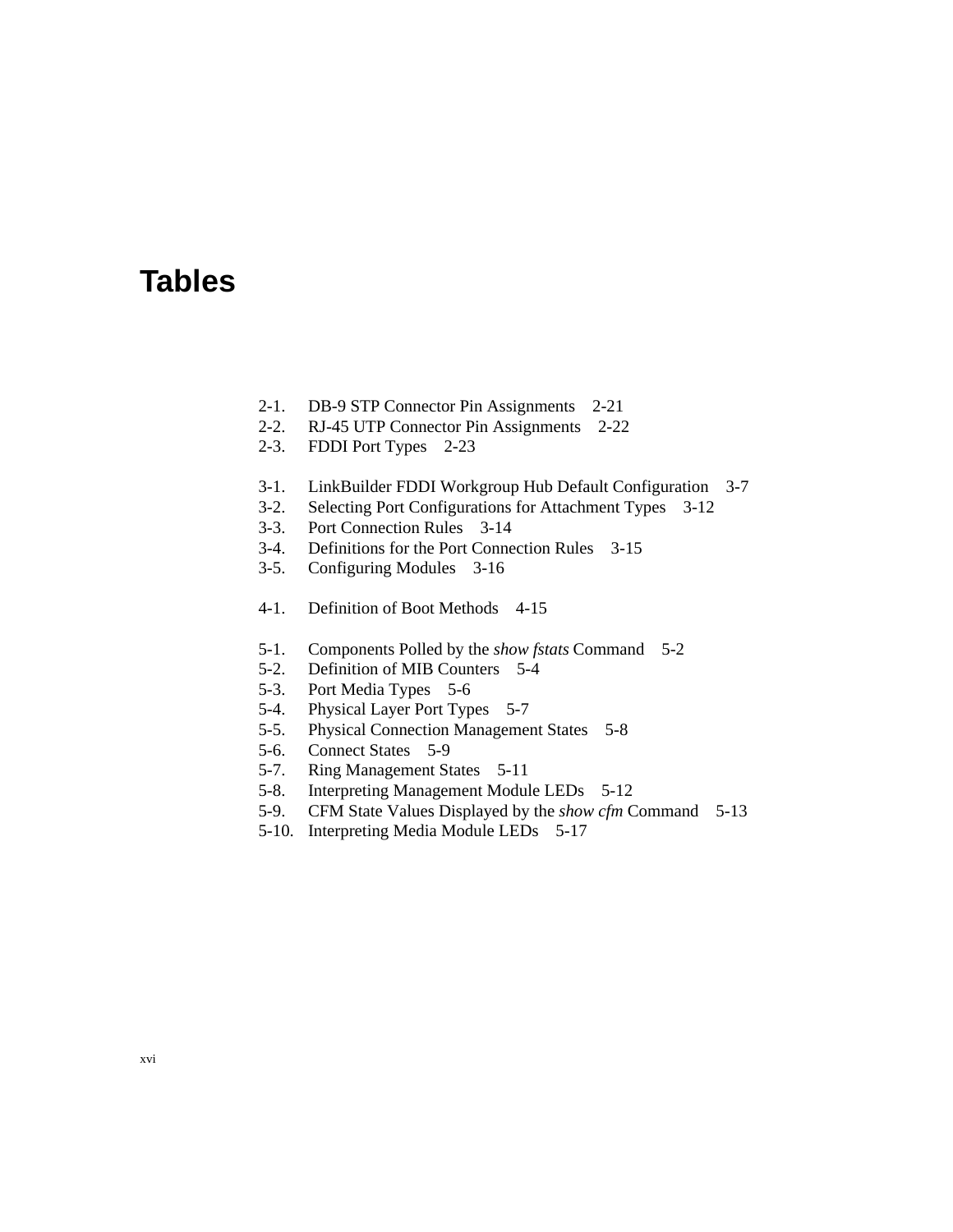

# **3Com's FDDI Training and Reference Manual**

Understanding FDDI (3CS-360) is a pragmatic independent study course and reference manual written for professionals involved in the design, implementation, or support of multivendor FDDI networks.

Chapters 1 through 5 contain core information about FDDI. These chapters explore critical elements of an FDDI environment, including attachment stations, MAC interfaces, concentrators, and optical bypass switches. Port keying and configuration, internetworking, ring startup, operation, fault isolation and ring recovery, light properties, fiber media, and optics are also covered.

to provide tangible and accessible information on all four FDDI protocol **1 0** igement Informat layers and the SMT Management Information Base. Chapters 6 through 12 constitute a 250-page technical reference that takes you down to the engineering level. Here 3Com interprets the FDDI standards

This text-based course comes with a testing diskette to guide and reinforce the learning process. Students who pass the test receive a certificate of completion.

For ordering information and details about other courses in 3Com's data networking technology series, turn the page.

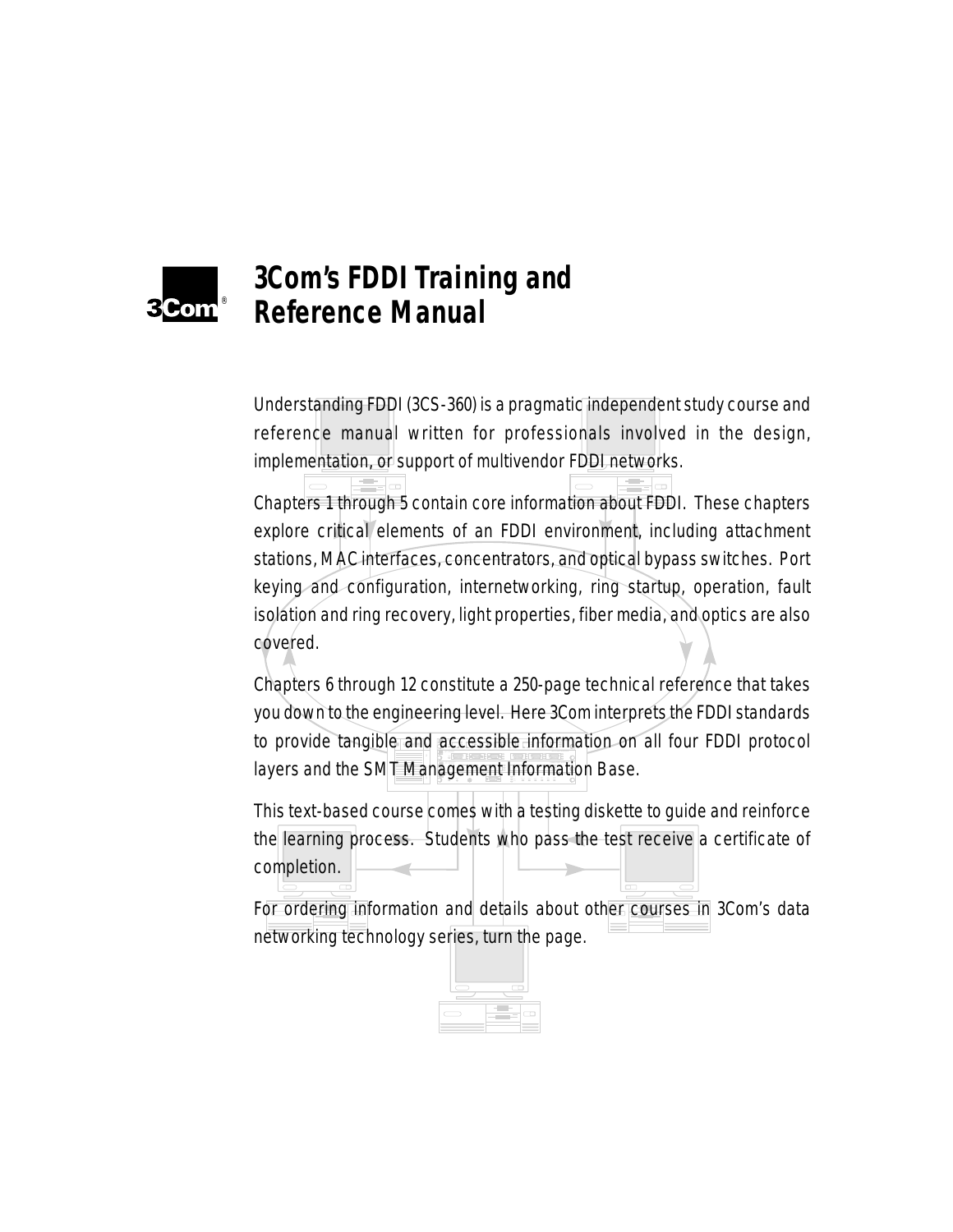

# **Additional 3Com Data Networking Courses**

3Com's practical self-paced training on the networking industry's prevailing standards and architectures provides a cost-effective way for professionals to keep pace with the complex planning and support demands of a multivendor data network. Each course contains supplementary technical materials organized for easy future reference.

These courses come in text format, with an interactive testing diskette to guide and reinforce the learning process. Students who pass the final test receive a certificate of completion.

Introduction to Bridging and Routing (3CS-011)

Network Architectures, Standards and Protocols (3CS-330)

Introduction to SNMP (3CS-350) and the conduction  $rac{1}{2}$ <br> $rac{1}{2}$ **COPTICAL INTERNATIONAL PROPERTY AND ARRANGEMENT MODULE** = LINK ERRORPWR Understanding TCP/IP (3CS-340A)

WAN Technologies for Internetworking (3CS-370)

Order through your authorized 3Com reseller or local 3Com office. Availability in self-study format may vary outside the U.S. To order directly from 3Com Education Services, call 1-800-876-3266, press option 7, then option 3. Callers outside the U.S. should call 408-492-1790 or contact the 3Com office in their area for local pricing and delivery.

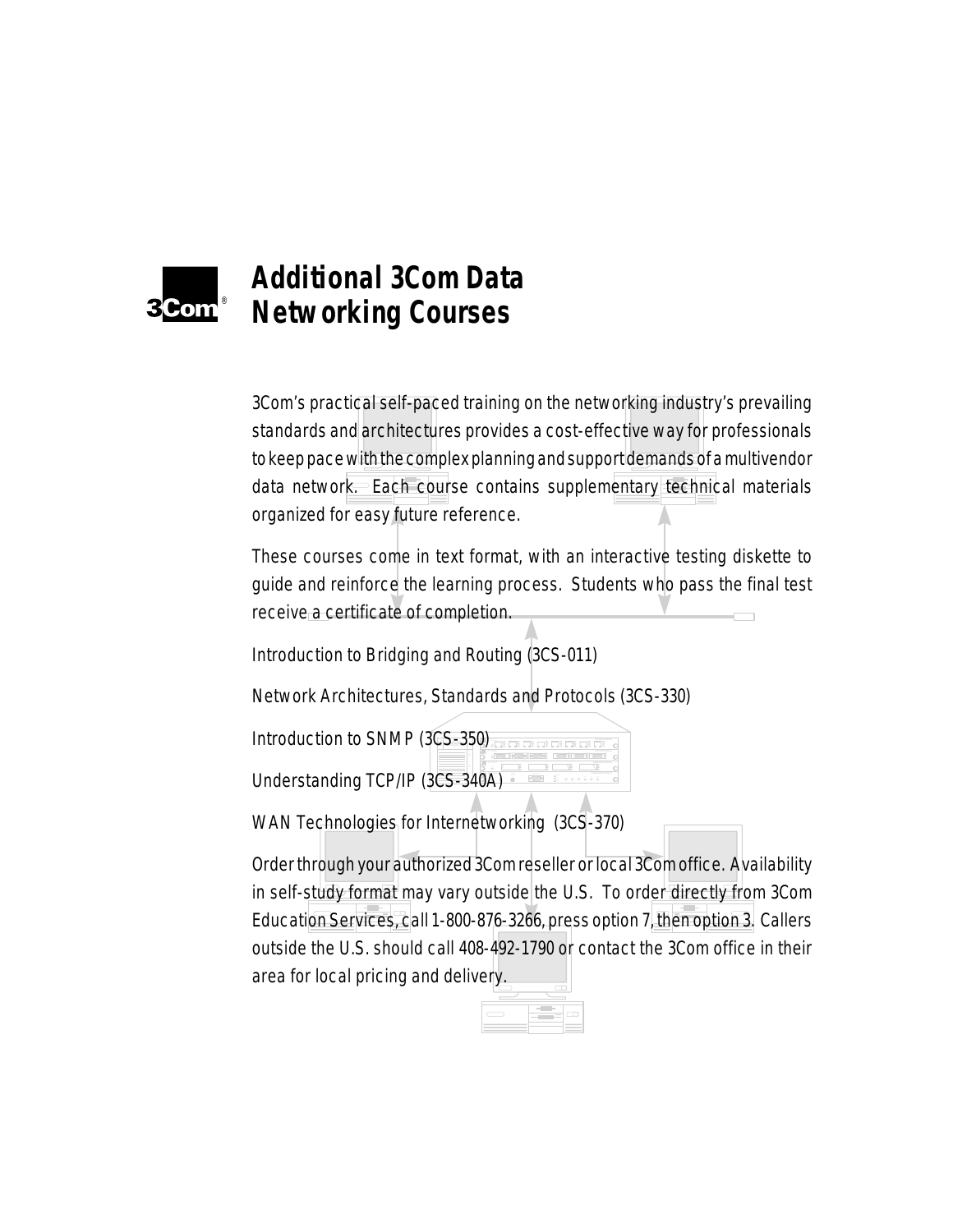

To ensure the very best 3Com service and support, take advantage of our One-Year Warranty on 3Com's LinkBuilder<sup>®</sup> FDDI Workgroup Hub.

Please fill out and return the enclosed registration card to start your one-year warranty period.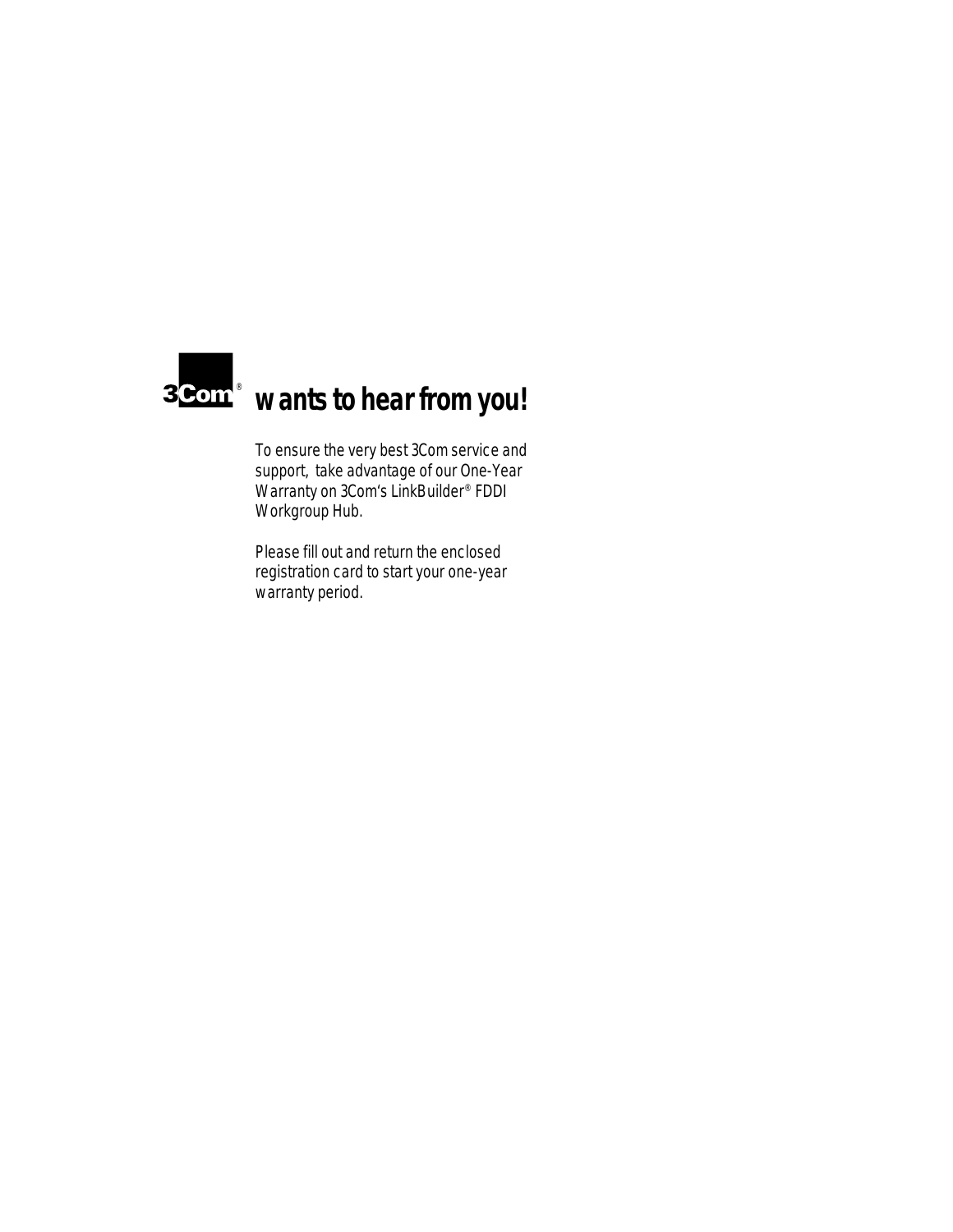Customers in the countries shown below should send the completed registration card to the appropriate address.

### ■ **France, Spain, Portugal, Greece**

3Com France, Marketing Department ZA de Courtaboeuf 25, Ave de la Baltique B.P. 609 91945 Les Ulis Cedex France

■ **Italy**

3Com Mediterraneo Srl, Marketing Department Via Michelangelo Buonarroti 1 20093 Cologno Monzese (MI) Milano Italia

■ **United Kingdom, Eire**

3Com UK Ltd., Marketing Department Pacific House Third Avenue, Globe Park Marlow-on-Thames Buckinghamshire, SL7 1YW United Kingdom

### ■ **Sweden, Finland, Norway, Denmark**

3Com Nordic AB, Marketing Department Box 1110 164 22 Kista Sweden

#### ■ **Germany, Austria, Switzerland**

3Com GmbH, Marketing Department Gustav-Heinemann-Ring 123 8000 Muenchen 83 Germany

## ■ **Belgium, Netherlands, Luxembourg**

3Com Benelux, Marketing Department Planetenweg 80 2nd Floor 2132 HP Hoofddorp **Netherlands** 

Customers in other non-U.S. locations should send the registration card to the U.S. address on the front of the card.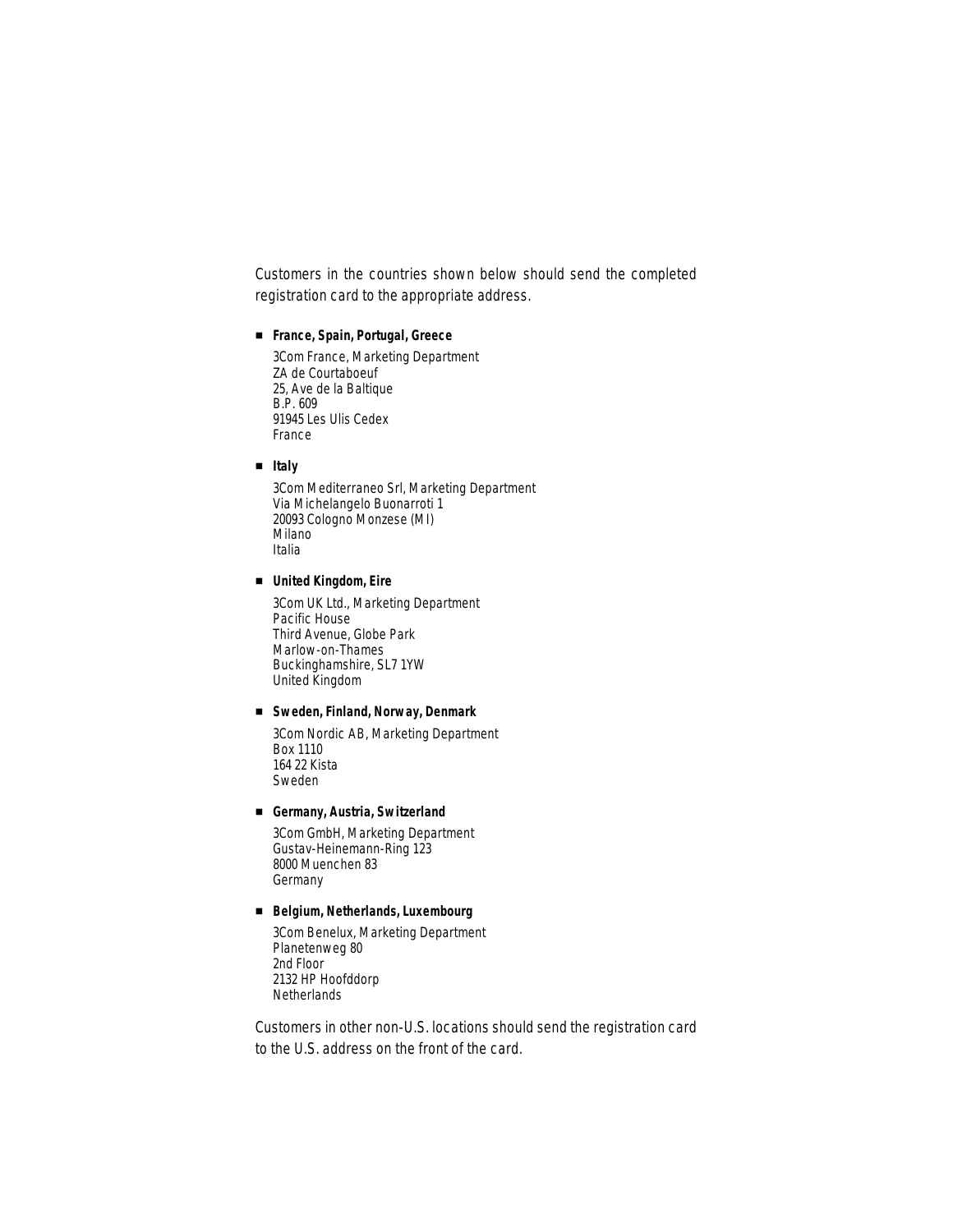# **Quick Start**

Use this Quick Start procedure if:

- You are experienced in installing and operating LinkBuilder FDDI hubs.
- You have an FDDI segment running with other network devices attached to it.

# **Road Map to Hub Operations**

The steps listed below summarize the procedures needed to make the 3Com® LinkBuilder® FDDI Workgroup Hub operational. The list also shows where each step is discussed in this user guide.

- 1. Unpacking the hub and modules
	- Quick Start
	- Chapter 2: "Unpacking the Hub"; "Installing Modules"
- 2. Installing the modules
	- Quick Start
	- Chapter 2: "Installing Modules"
- 3. Connecting a terminal
	- Chapter 2: "Accessing the Hub"
- 4. Determining legal port connections
	- Chapter 2: "Planning Connections"
	- Chapter 3: "Attachment Options"; "Port Connections"
- 5. Attaching the hub to the ring
	- Chapter 2: "Connecting to the Dual Ring"
- 6. Attaching other devices to the hub
	- Chapter 2: "Data Flow Specifications"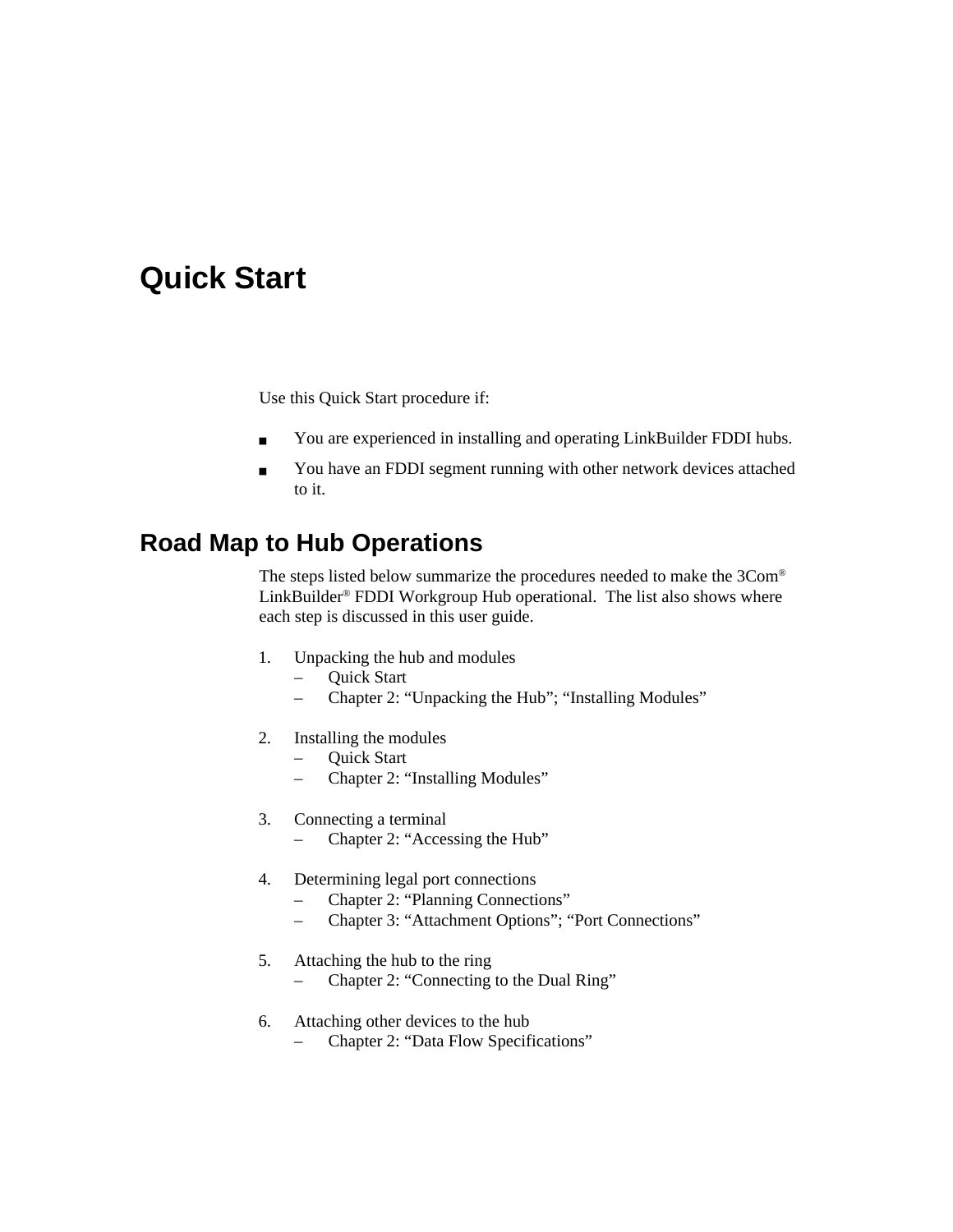- 7. Configuring attachment ports
	- Chapter 3: "Configuring Modules"
- 8. Setting up the hub for network operations
	- Chapter 4: "Setting Addresses"; "Using Station Management Parameters"; "Downloading New Images"
- 9. Monitoring hub operations
	- Chapter 5: "Getting Hub Information"; "Interpreting the LEDs"; "Using Miscellaneous Commands"

# **Unpacking the Hub**

The FDDI Workgroup Hub is shipped separately from the management module and media port modules. To unpack the hub, follow these steps:

- **1. Open the shipping container and carefully remove its contents.**
- **2. Return all packing materials to the shipping container and save it.**

If the hub must be returned, ship it in its original shipping container (or equivalent), or the warranty will be voided.

## **3. Verify that you have received all items on the packing list, and inspect each item for damage.**

The basic package includes the following items:

- LinkBuilder FDDI Workgroup Hub (base unit)
- *LinkBuilder FDDI Workgroup Hub User Guide*
- *LinkBuilder FDDI System Software* diskette, version 1.0
- Standard ac power cord
- Two brackets and eight screws for rack mounting
- Four rubber pads for tabletop placement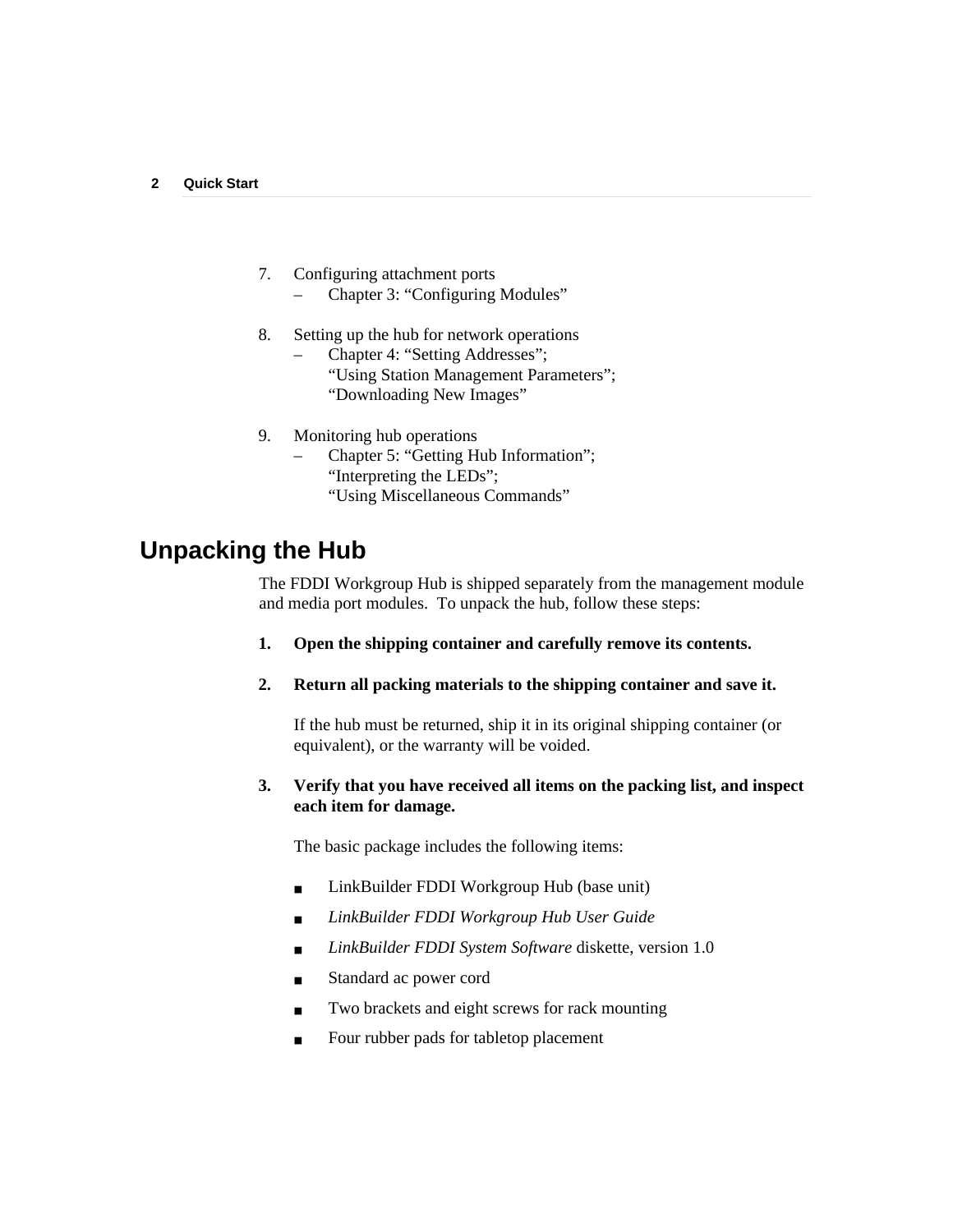The *LinkBuilder FDDI System Software* diskette, version 1.0, contains a readme file and a backup image for the flash EPROM.

A 3-volt lithium battery is shipped with the management module. The battery is in a small bag inside the management module shipping container.

If you ordered an STP media port module, one cascade connector will be shipped with the module.

For complete instructions on installing the hub, the modules, and the battery, see Chapter 2, "Installing the Hub."

## **4. Place the hub either in an EIA 19-inch rack or on a table or desk.**

- For rack mounting, attach the two brackets to the front sides of the hub. Then attach the brackets to the front mounting rails of the rack. Use the eight screws that are supplied with the hub. (See Figures 2-1 and 2-2.)
- For tabletop placement, fasten the rubber pads that come with the hub on the four bottom corners of the base unit.

# **Unpacking the Modules**

The management modules and media port modules are packaged and shipped separately. Two modules (the management module and at least one media port module) plus the hub constitute the minimum functional setup. To unpack the modules, follow the steps below:



*CAUTION: Each module is packed in an antistatic bag to protect it during shipment. To avoid damaging any highly static-sensitive components on the module or the hub, be sure to reduce any static electricity on your person. One way to do this is to touch the metal part of the hub. You can maintain grounding by wearing a wrist strap attached to the hub.*

**1. Carefully remove each module from its shipping container and set it aside.**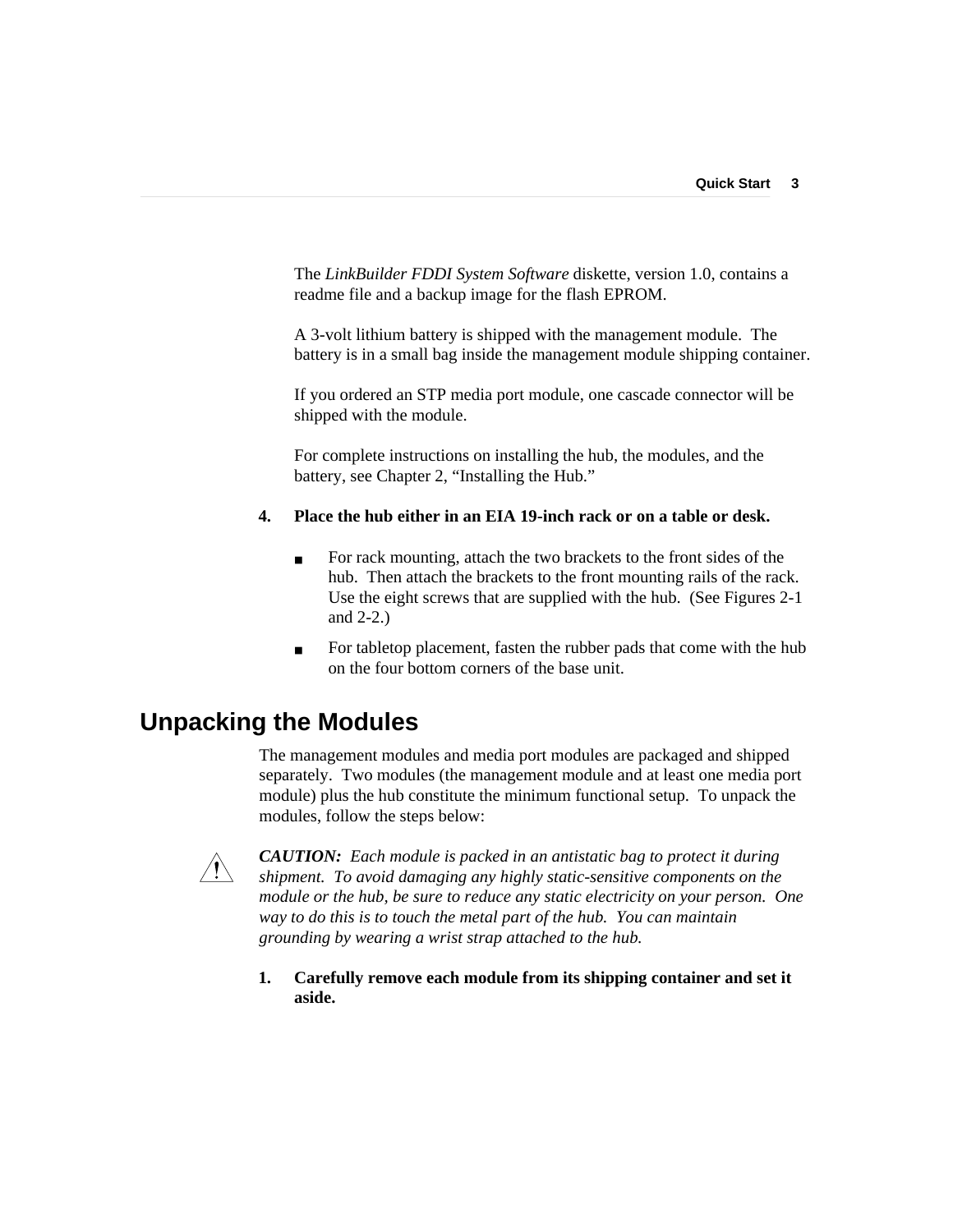## **2. Keep all packing and shipping materials.**

If a module must be returned, ship it in its original shipping container (or one providing equivalent protection), or the warranty will be voided.

### **3. One at a time, remove each module from its antistatic bag.**

**4. Check the modules for any visible signs of damage.**

If you detect damage, immediately notify your network supplier and the carrier that delivered the module.

**5. Place the modules back in their antistatic bags until you are ready to install them.**

# **Installing the Modules**



*NOTE: You must install the management module first. It can only be installed in slot 0. It will not function in any other slot. Install the remaining modules in adjacent slots (in numerically ascending order) so there are no empty slots between modules.*

When you install the management module for the first time, be sure that power to the hub is off. There is no power switch on the hub. Power to the hub is provided by connecting the power cord to the hub and to an ac outlet.



*NOTE: The hub allows "power-on insertion," which means that you do not have to unplug the power cord for module insertion or removal. After removing or inserting a module, press the RESET button, which is recessed on the management module, or enter the reset command on the command line. This reinitializes the ring and causes the system to run its power-on self-tests (POST).*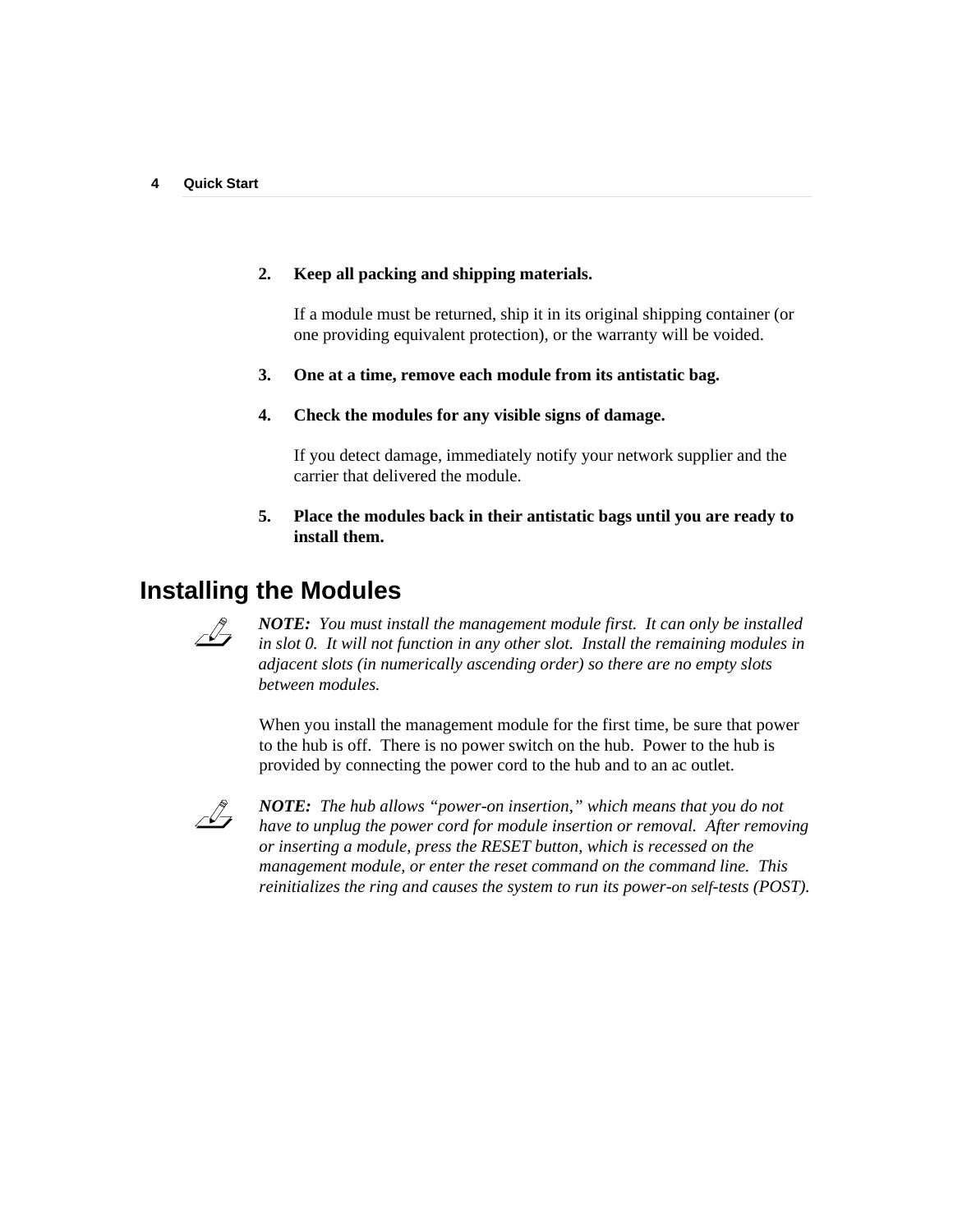To install the modules, follow these steps:

#### **1. Remove all jewelry from your hands and wrists.**

### **2. If necessary, remove blanking plates from the module slots.**

Keep the removed blanking plates in a safe place for possible future use.

## **3. Remove the module from its antistatic bag.**

Prepare a clean, level work area nearby on which to place the module. Avoid contact with any of the module's components.

- **4. Insert the module slowly into its slot.**
- **5. Gently align and push the module's bus connector into its slot in the backplane of the hub.**
- **6. When the module is completely seated, tighten the captive thumb screws on each end of the module.**
- **7. To turn on the hub, plug one end of the ac power cord into the back of the hub and the other end into an electrical socket.**

The green PWR LED lights, indicating the hub is on and ready for configuration.

After installing the management module and one or more media modules, one or two empty slots may remain in the base unit. Insert a blanking plate into each of these empty slots. This keeps objects from falling into the hub and prevents RF emissions from an open slot.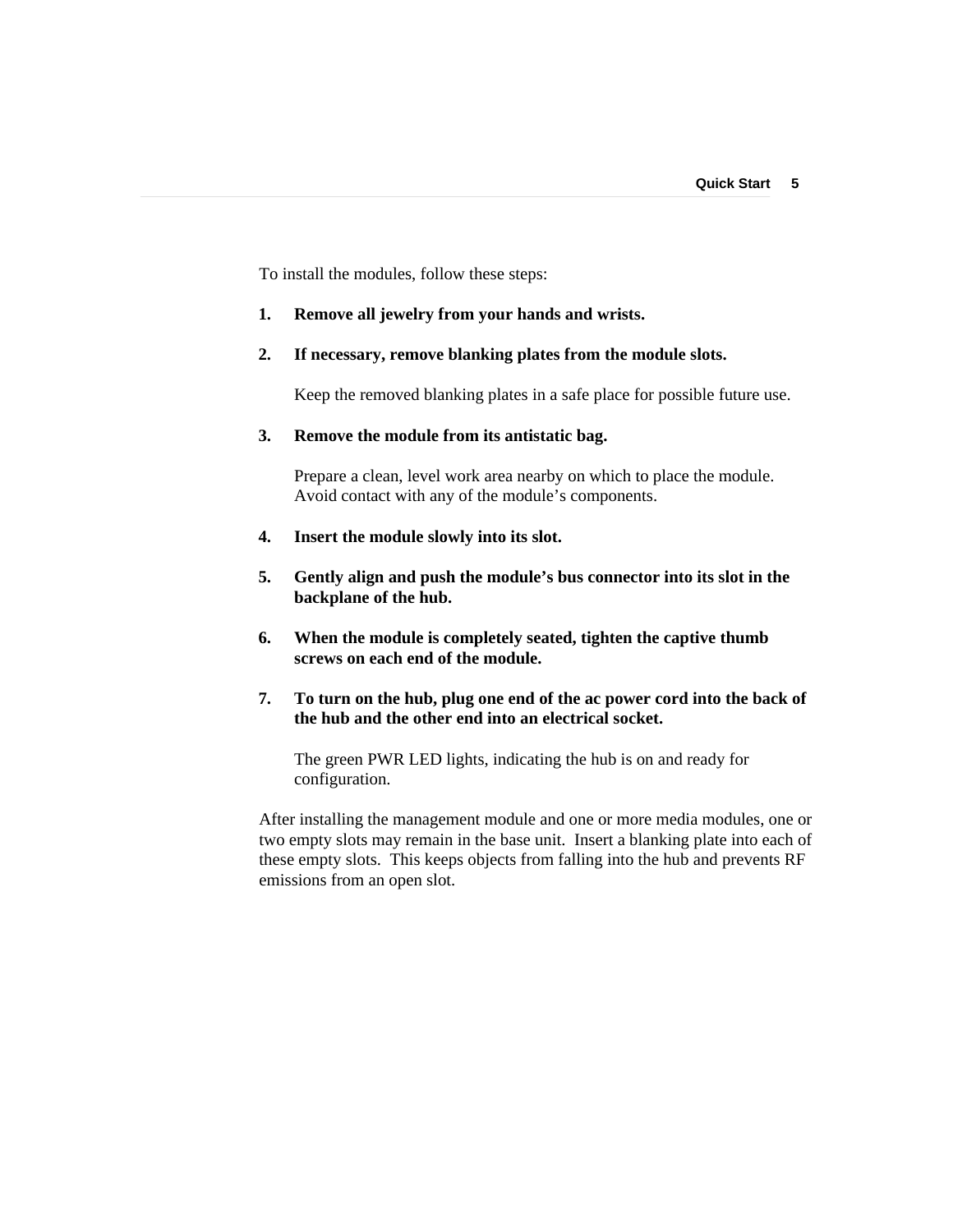# **Connecting to the Ring**

After installing the modules and plugging in the power cord, you are ready to connect the hub to the ring by attaching the appropriate cables to the attachment ports, which are the two leftmost ports on the module installed in slot 1. To complete the connection to the ring, you must configure the attachment ports. For detailed information on connecting the hub to the ring, see the references in the "Road Map to Hub Operations" section earlier in this chapter.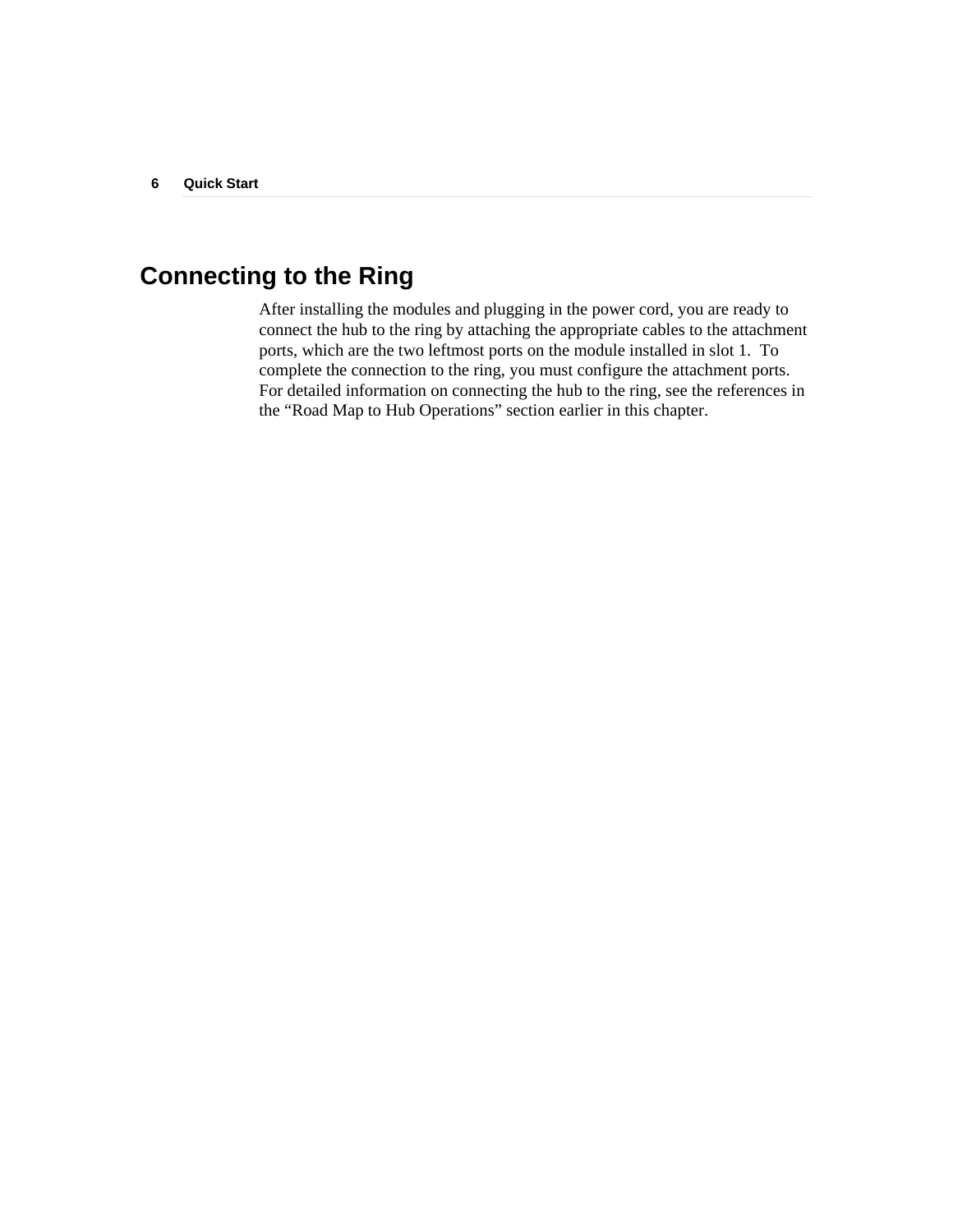# **Chapter 1 Overview**

The 3Com® LinkBuilder® FDDI Workgroup Hub brings Fiber Distributed Data Interface (FDDI) high-speed LAN technology to the desktop. (Throughout this guide, the LinkBuilder FDDI Workgroup Hub will be referred to as "the hub.")

The hub supports remote management via Station Management (SMT) 7.3 or Telnet protocol. Local management is provided via a console interface or a modem attached to the management module's serial port. The SMT 7.3 standard specifies the format of management information so that it is consistent with the object-oriented approach defined by OSI management standards. The standard SMT Management Information Base (MIB) variables are present in the LinkBuilder FDDI Workgroup Hub software.

A modular stand-alone device, the hub provides four module slots and a passive backplane. When installed and equipped with the appropriate modules, the hub can be connected to the FDDI backbone ring, to other FDDI hubs, and to other stations. The RS-232–based console interface provides the capability to configure and monitor the media port modules installed in the chassis.

The hub chassis contains an integrated internal power supply and a fan. It requires a single management module and supports one to three media modules for ring and station attachment.

The hub is an intelligent device with a unique FDDI MAC (Media Access Control) address implemented with National Semiconductor® Corporation's BMAC (FDDI Media Access Controller) technologies. In addition, National's BSI (FDDI System Interface) implements an interface between the BMAC device and the host system, providing a multiframe, MAC-level interface to one or more MAC users. The hub's single MAC supports dual, single, or null attachment and dual homing.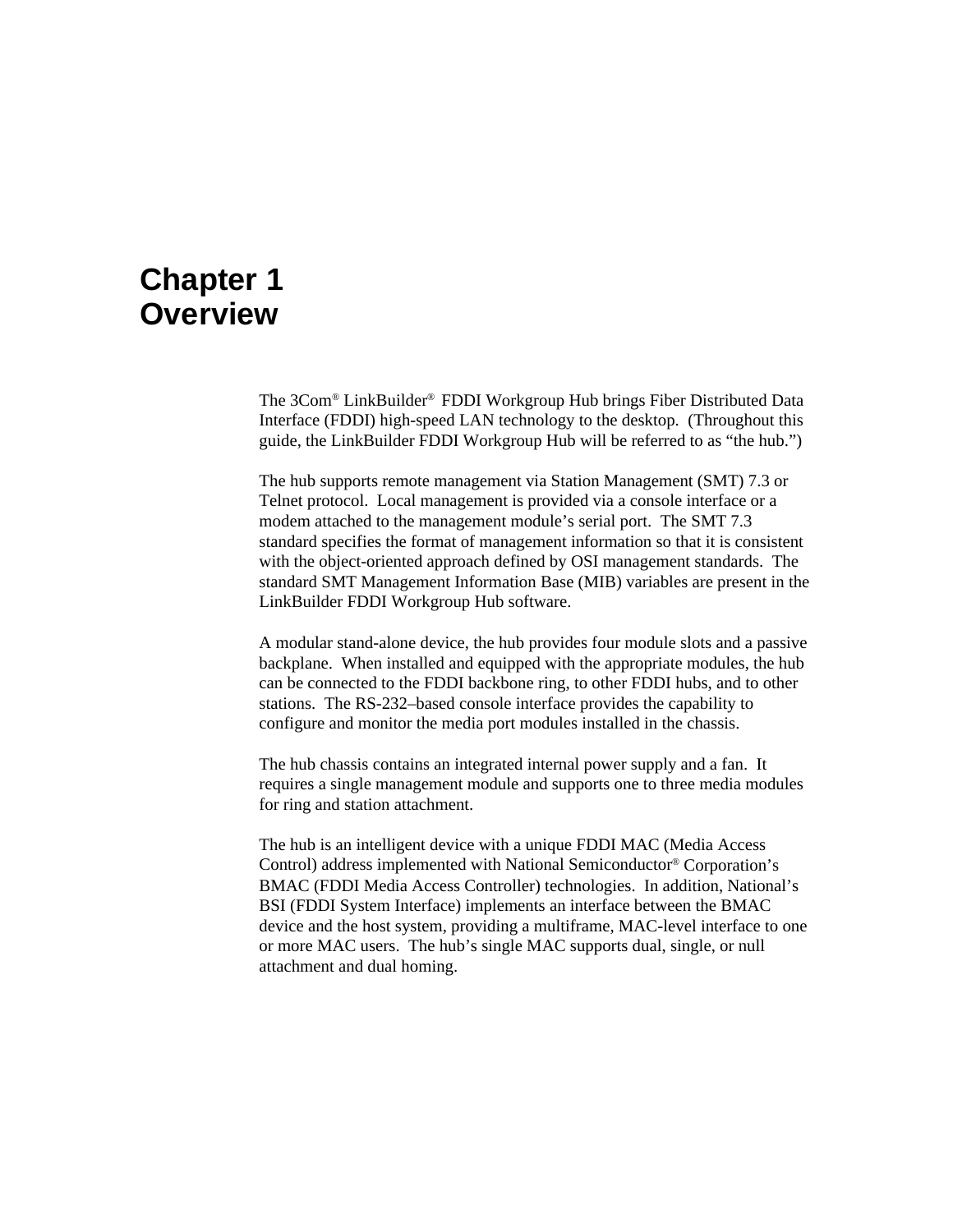The management module is based on the Motorola® 68EC020 processor, which provides the following:

- 256 KB of nonvolatile RAM
- 1 MB of local RAM
- 512 KB of EPROM
- 1 MB of flash memory
- 128 KB of RAM for frame buffer and descriptors

This guide is intended for network installers and operators who are familiar with FDDI technology and experienced in installing hubs. The next section contains a brief summary of FDDI technology; it is intended as an overview only. (For detailed information about FDDI architecture and its functionality, 3Com recommends that you secure the FDDI self-paced study course, *Understanding FDDI*, 3CS-360, available through 3Com Education Services.)

# **FDDI Technology**

FDDI technology is an American National Standards Institute (ANSI) standard that supports data transfer rates of 100 million bits per second (100 Mbps). Advancements in fiber technology allow modulated beams of light to be carried in dual counter-rotating token rings made of glass fiber-optic cable. The FDDI standard now includes the definition of other types of cabling media, including shielded twisted pair (STP) and unshielded twisted pair (UTP). FDDI provides for up to 500 nodes operating over tens of kilometers. The maximum network length is 100 km.

FDDI's dual-ring architecture provides a high level of reliability and fault tolerance. Under normal operation one of the rings, called the primary ring or the trunk ring, carries data traffic. The other ring, called the secondary ring, is generally used for automatic recovery in the event of a break in the primary ring. If a fault occurs, as shown in Figure 1-1, the dual attached stations on either side of the fault detect and automatically bypass it. This ring reconfiguration is known as a ring wrap.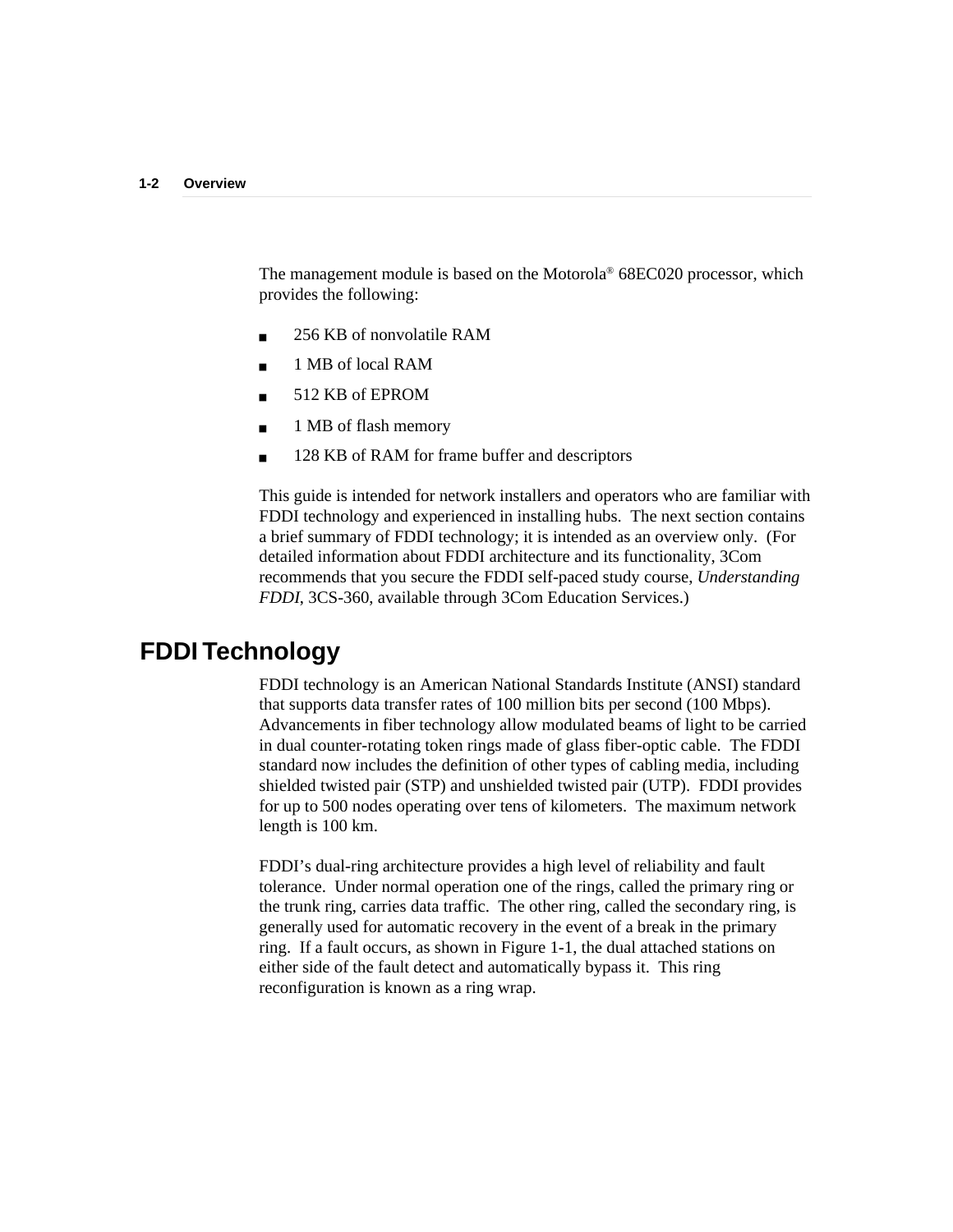

**Figure 1-1. Ring Wrap**

The FDDI standard developed by the American National Standards Institute (ANSI) defines four protocols:

- Physical Medium Dependent (PMD)
- Physical (PHY)
- Media Access Control (MAC)
- Station Management (SMT)

Each of these protocols is briefly defined below.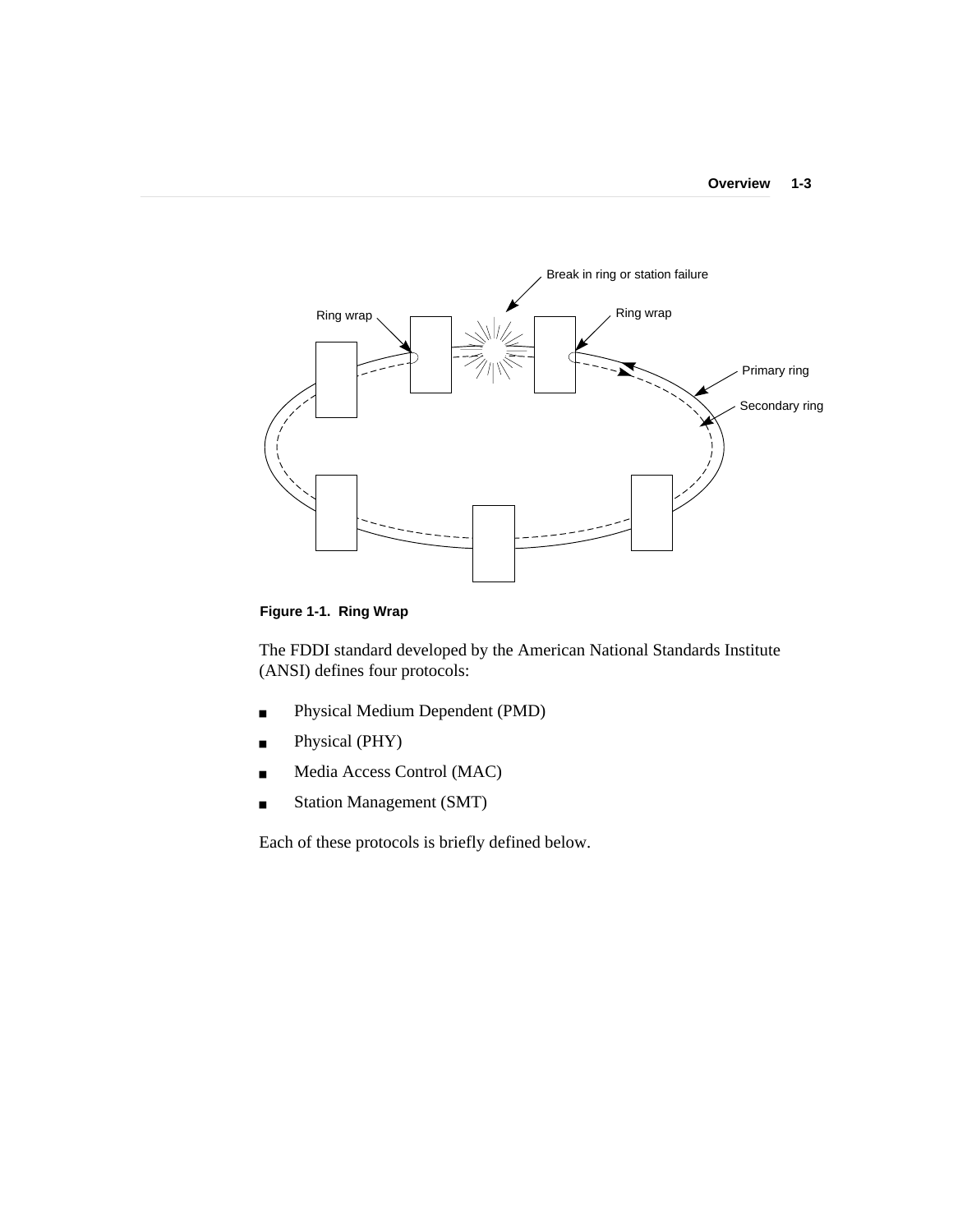## **Physical Medium Dependent (PMD) Protocol**

The Physical Medium Dependent protocol provides all of the services necessary to exchange data across the cable medium. PMD also specifies an optional optical bypass facility that enhances reliability. This bypass capability is invoked when an FDDI station is powered off. (For information on the optical bypass switch, see Chapter 2, "Installing the Hub.")

The PMD services included for each type of media supported by the LinkBuilder FDDI Workgroup Hub are listed below.

## **Fiber-Optic**

The PMD standard provides these services for fiber media:

- Optical power and cable requirements for 62.5/125 µm fiber-optic cables
- Power requirements for optical bypass switches and fiber-optic transceivers
- FDDI cable connector (the Media Interface Connector [MIC]), mating requirements, and keying
- Light wavelength of 1300 nm (nanometers)

## **Shielded Twisted Pair (STP)**

The PMD standard uses the SDDI de facto standard and provides these services for STP:

- Transmit signal amplitude of 350–700 mV, peak-to-peak
- Cable fault detect
- DB-9 cable connector, specifying M as a male connector and A, B, and S as female connectors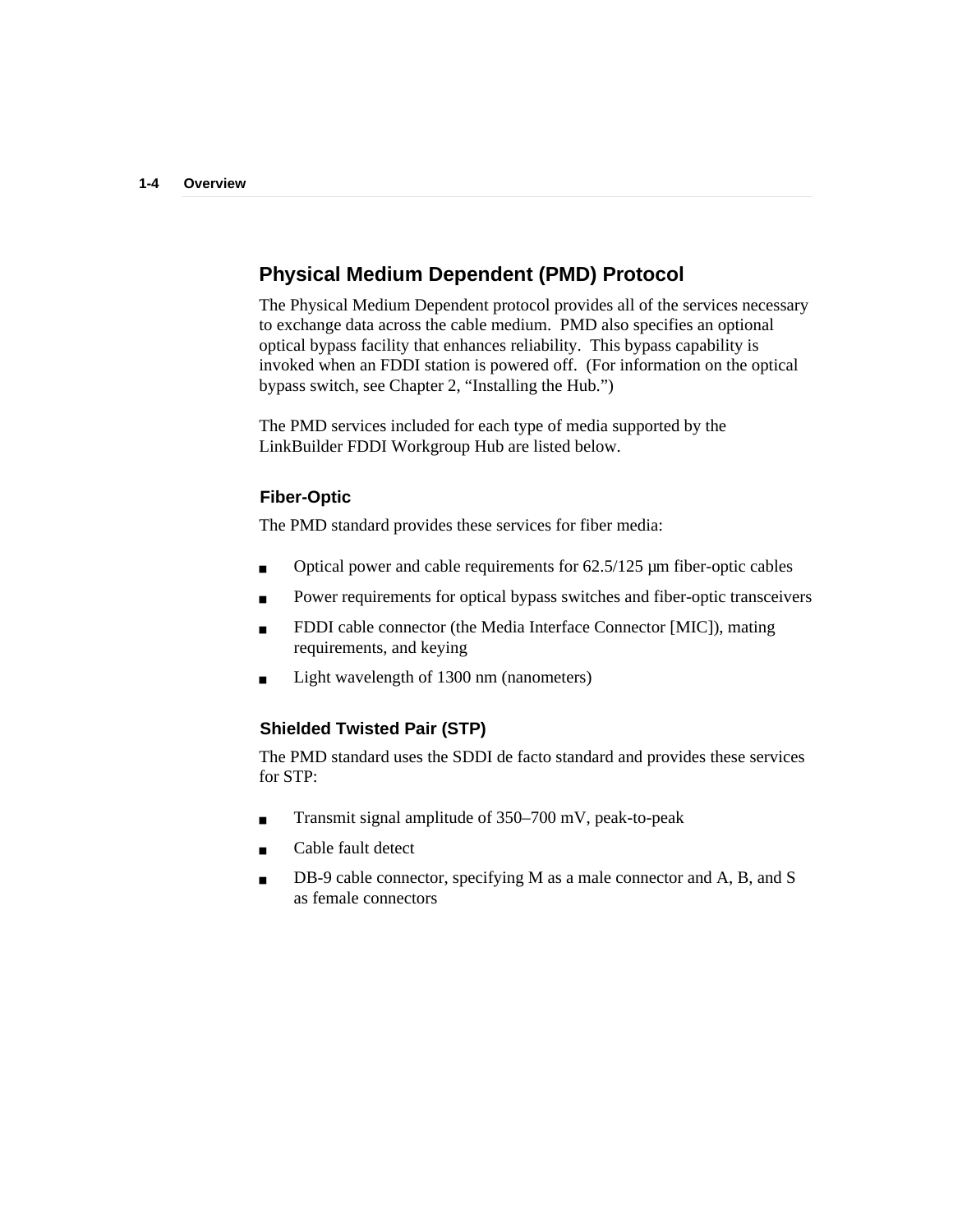### **Unshielded Twisted Pair (UTP)**

The ANSI TP-PMD standard provides these services for UTP:

- Cable requirements for category 5 UTP as defined by EIA/TIA-568
- Electrical requirements for UTP transceivers
- FDDI-UTP cable connector

# **Physical (PHY) Protocol**

The Physical protocol is responsible for encoding and decoding of data and control information on the FDDI network. It specifies the following:

- 4B/5B nonreturn to zero inverted (NRZI) encoding scheme (for fiber and STP modules)
- MLT-3 with stream cipher encoding scheme (for UTP modules)
- Clocking rules
- Clocking frequency of 125 MHz
- Serial-to-parallel conversion rules

# **Media Access Control (MAC) Protocol**

The Media Access Control protocol controls the flow of data on the FDDI ring. The MAC typically exists in every hub and station accessed by the FDDI ring, but stations without MACs are allowed. This protocol specifies the following:

- Token-passing protocol
- Capture and retransmission of token
- Packet formation and framing of data
- Address generation and recognition
- 32-bit cyclic redundancy check (CRC) verification and error detection
- Recovery mechanisms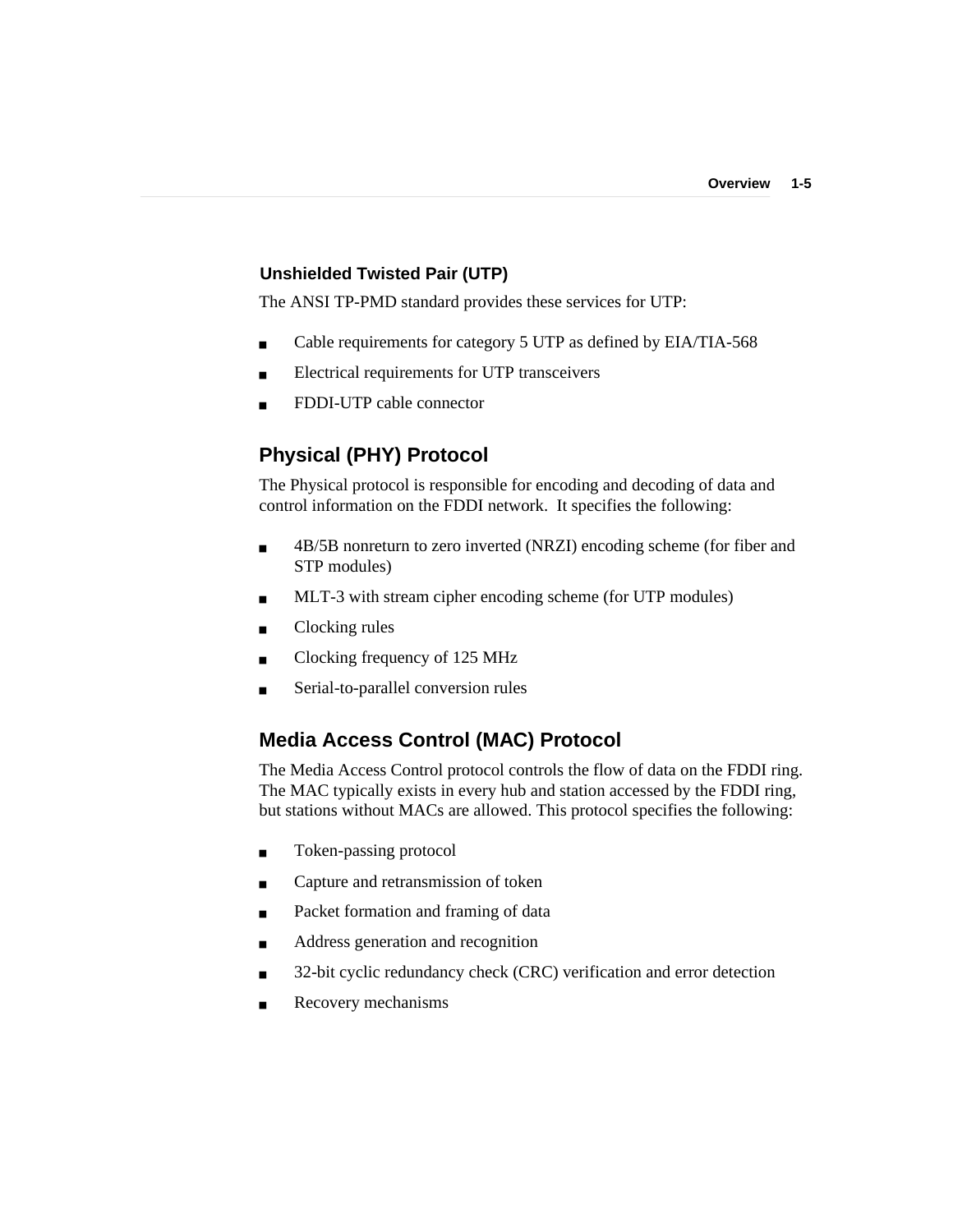

*NOTE: In contrast to the PMD protocol, the PHY and MAC protocols are media-independent; that is, the same protocols function regardless of the medium being used (fiber, STP, or UTP).*

# **Station Management (SMT) Protocol**

The Station Management protocol is involved in network management and monitoring for all layers of the FDDI stack. Every node on an FDDI ring participates in the management of the ring. As such, all nodes exchange SMT information to control network operation. SMT specifies the following:

- Status of links between nodes
- Error detection and fault isolation algorithms
- Monitoring of all ring and station activities
- Ring maintenance
- Ring initialization, control, and performance

# **Features and Functions**

The LinkBuilder FDDI Workgroup Hub performs the following tasks in an FDDI network:

- Connects end stations, bridges, routers, and other FDDI devices as well as additional hubs to the network
- Isolates segment breaks through an attachment configuration called dual homing and dual attachment
- Bypasses nodes that have been turned off or are experiencing problems
- Extends the network's geographical diameter by regenerating all received signals when repeating them onto the network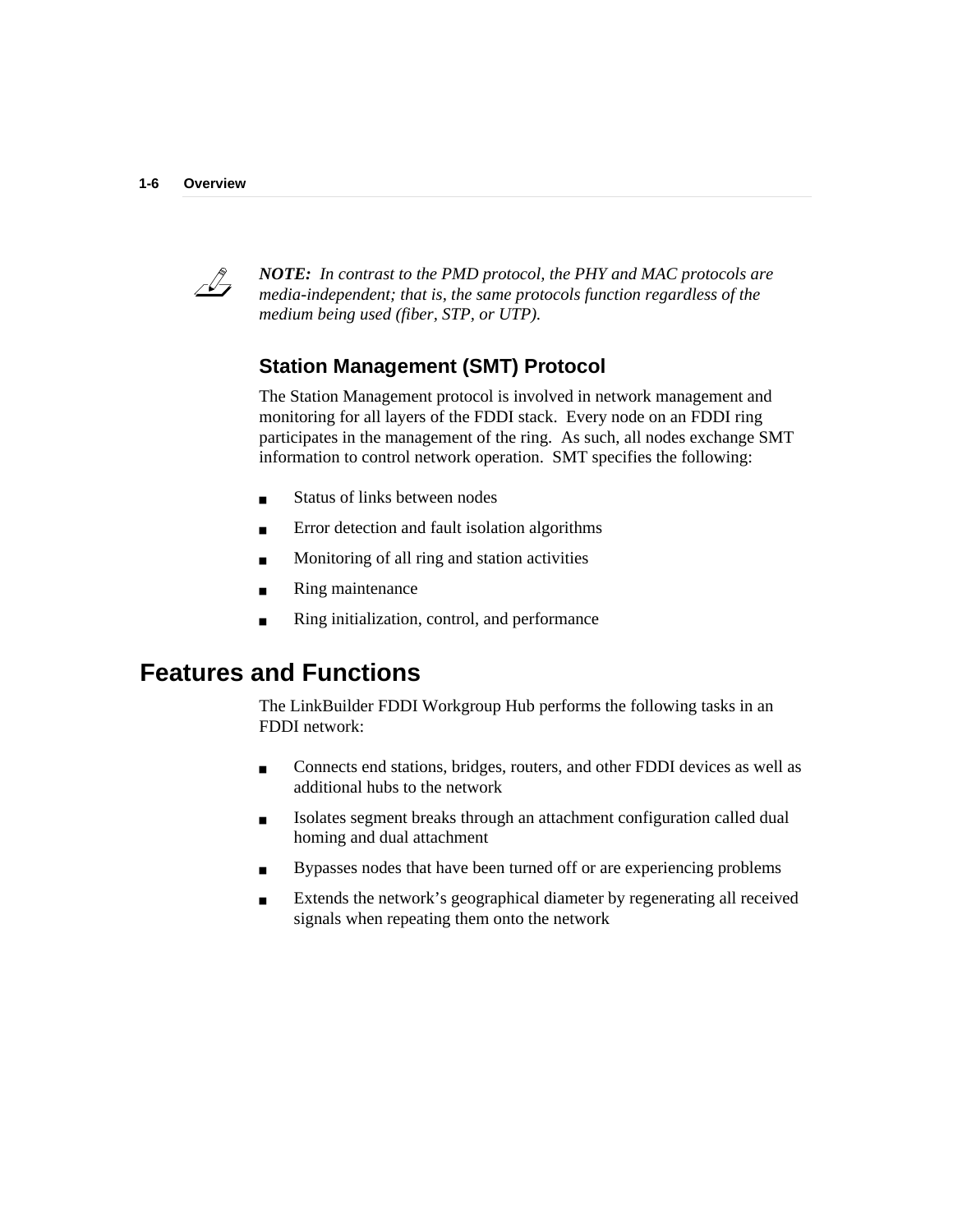The hub provides the following features:

- **Media flexibility.** You can use any mix of one, two, or three of these port modules in the hub:
	- FDDI media port module supporting 62.5/125 µm fiber-optic cable per the ANSI FDDI standard
	- STP media port module supporting shielded twisted-pair (STP) type 1 cable and the SDDI de facto standard
	- UTP media port module supporting level 5 and screened level 5, data grade unshielded twisted-pair (UTP) cabling system per the ANSI TP-PMD standard
- **Upgradeability.** You can easily change from copper media to fiber media and vice versa using the available port modules.
- **Configurability.** You can configure the two leftmost ports of the slot 1 module to meet any one of four network configurations: dual attachment, single attachment, null attachment, and dual homing.
- **Serviceability with power-on insertion.** You can insert and remove the media port modules without removing power from the hub.
- **Flash EPROM.** The presence of the flash EPROM makes the hub's software easily upgradeable because future software images can be downloaded into flash memory over the network via the Trivial File Transfer Protocol (TFTP). (See the section "Downloading New Images" in Chapter 4 for information on downloading images into the flash EPROM.)
- **FDDI benefits.** You can take advantage of the many benefits provided by FDDI technology, including:
	- Increased data rate of 100 Mbps
	- Longer distance between nodes via fiber-optic cable
	- Immunity to electronic "noise" (fiber only)
	- Support of large networks comprising up to 500 nodes
	- Fault tolerance and fault isolation
	- Improved network management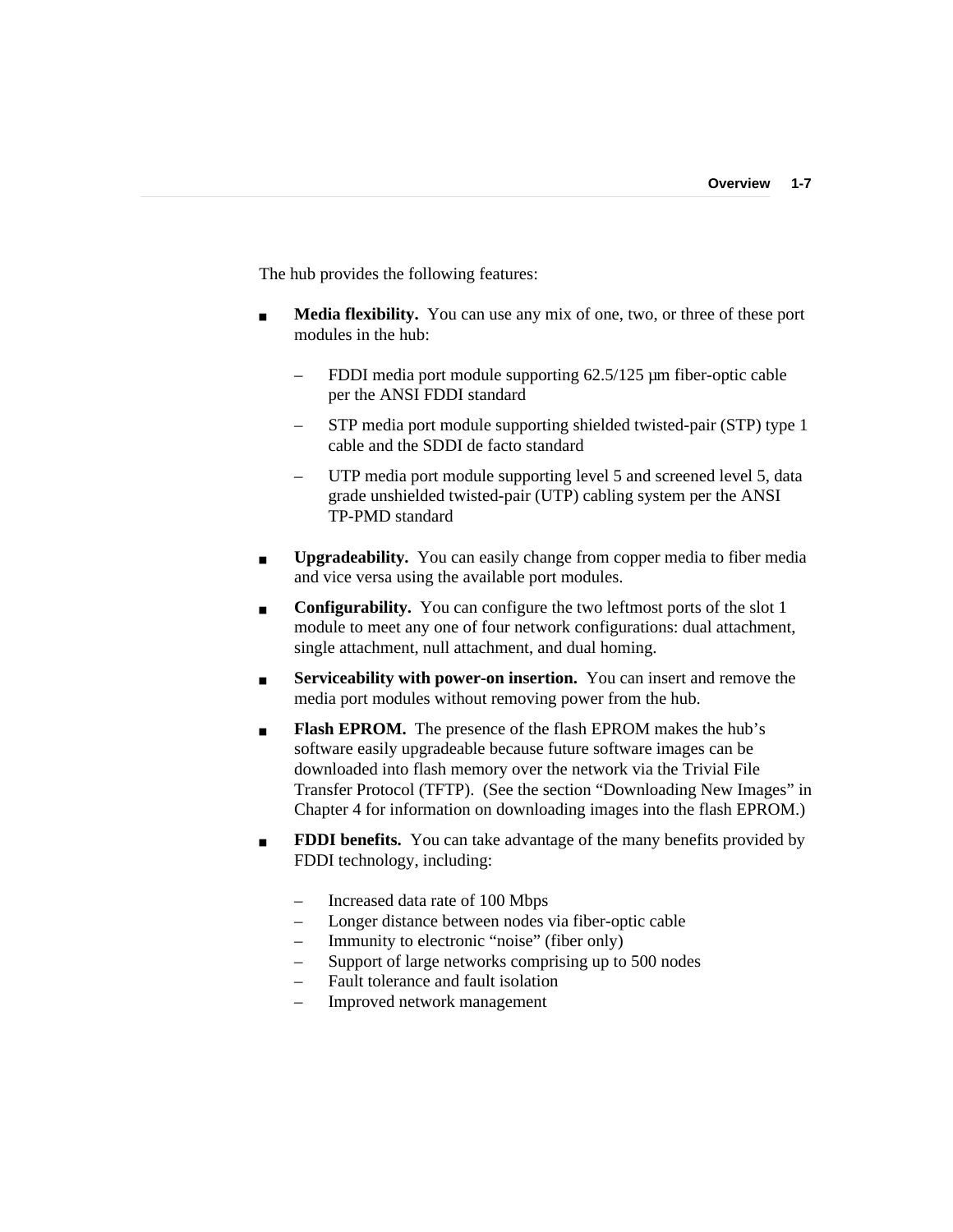Figure 1-2 shows the LinkBuilder FDDI hub with the management module and all three types of media modules installed.



**Figure 1-2. The LinkBuilder FDDI Workgroup Hub**

# **Site Selection**

The hub is housed in a 16.8 x 11.6 x 5.2 inch chassis that can be placed on a tabletop or easily mounted in an Electronics Industries Association (EIA) standard 19-inch rack. You can mount more than one hub in a rack depending on your network needs.

Included with the chassis are four small rubber pads (to be inserted on the bottom four corners for tabletop placement) and two attachable brackets (to be attached on two sides for rack mounting) for your choice of placement.

When selecting a site for the hub, remember that the hub can be connected to an external terminal for initial configuration. In this case you will need room in front of the chassis to place and access the terminal.

Instead of attaching a terminal to the hub, you can configure the hub over the network by using the TCP Telnet protocol. You can also access the hub via a modem attached to the serial port.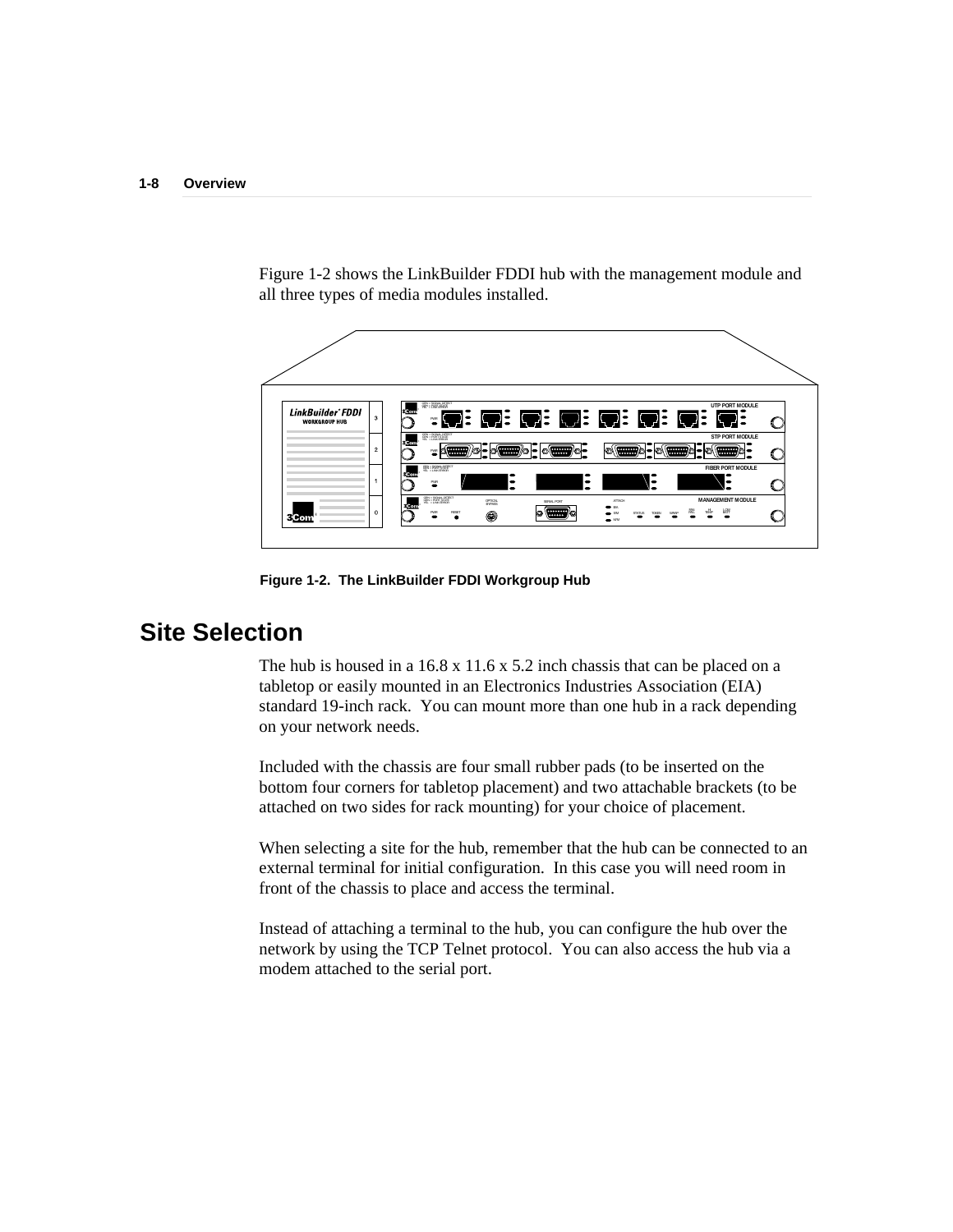# **Typical FDDI Ring Setups**

The hub can be used singly or in groups to bring FDDI to the desktop. Figure 1-3 shows a typical ring setup, in which:

- Two dual attachment stations (DAS) are connected to the trunk ring.
- Two dual attachment hubs (DAC) are connected to the trunk ring.
- Two single attachment stations (SAS) are connected to each of the hubs.



*NOTE: 3Com uses the standard acronym DAC (for dual attachment concentrator) shown above but calls the concentrator a hub rather than a concentrator.*



**Figure 1-3. Physical Topology for Typical FDDI Ring**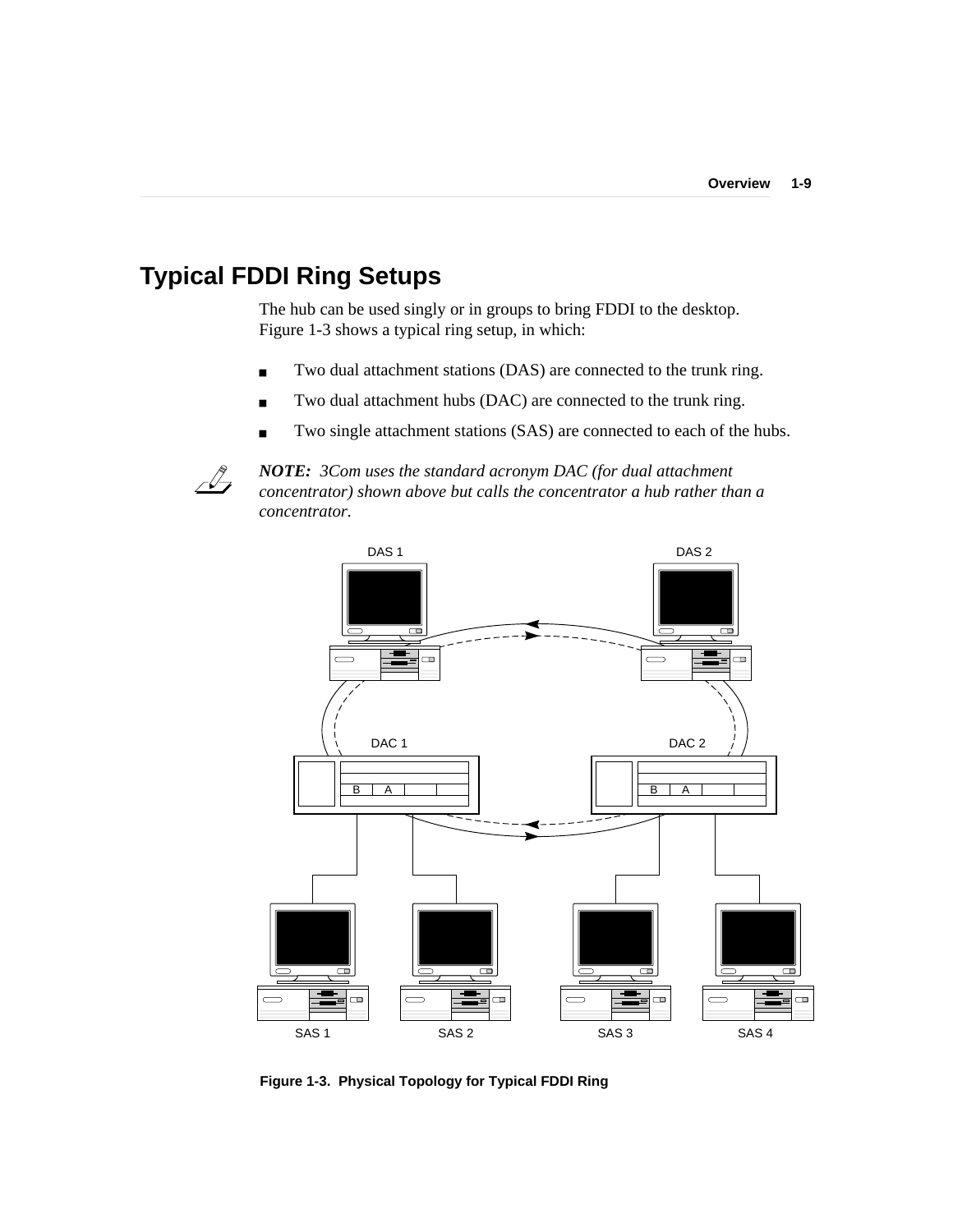The most common "FDDI to the desktop" configuration is the ring of trees topology, shown in Figure 1-4. This figure illustrates the connecting of stations using a hub to form a tree-like structure that branches off the main trunk ring.



**Figure 1-4. FDDI Ring of Trees**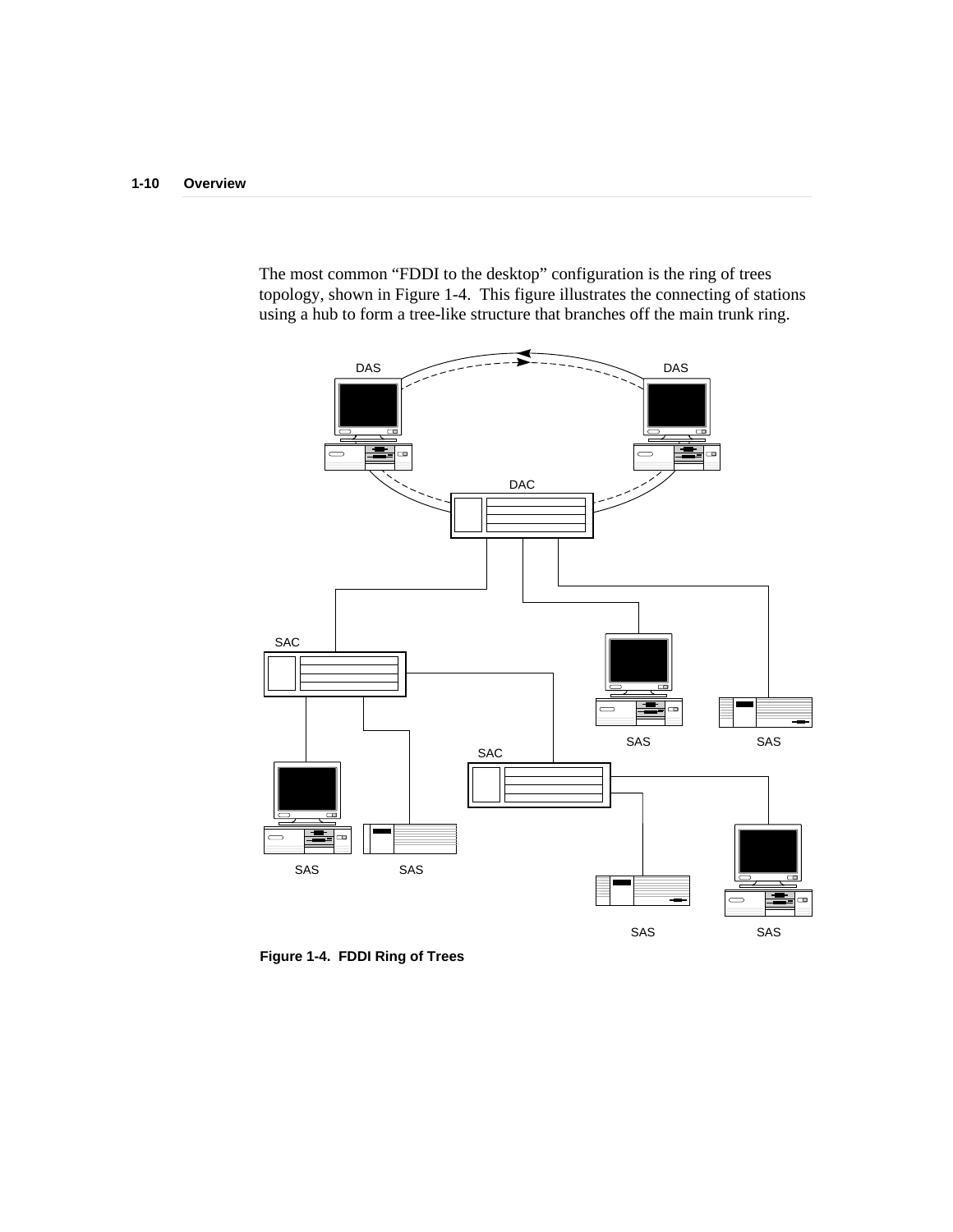## **Management and Media Modules**

The hub chassis provides slots for one management module (required) and three media modules, which can be mixed or matched. This section briefly describes each of these modules. (For information about the operation of the management and media modules, see Chapter 5, "Using the Hub.")

### **Management Module**

The LinkBuilder FDDI Management Module, hereafter called the "management module," must be inserted in slot 0 (the bottom slot) of the hub. Its main purpose is to run the Station Management (SMT) 7.3 software that is required for FDDI operations.

The management module provides management and configuration functions through a console interface. Access to this interface is either by a 9-pin RS-232C console serial port for a terminal or modem connection or via a TCP Telnet protocol connection over the network.

Figure 1-5 shows the front panel of the management module, which provides a 6-pin mini-DIN receptacle for the connection to an optical bypass switch (OBS).



**Figure 1-5. Management Module, Front Panel**

The management module contains a recessed RESET button for reinitializing the hub's software, running the power-on self-tests (POST), and running the flash EPROM. You can also use the RESET button to access the primitive console mode. (Refer to "Accessing Configuration Commands" in Chapter 3 for information on accessing the two console command modes.)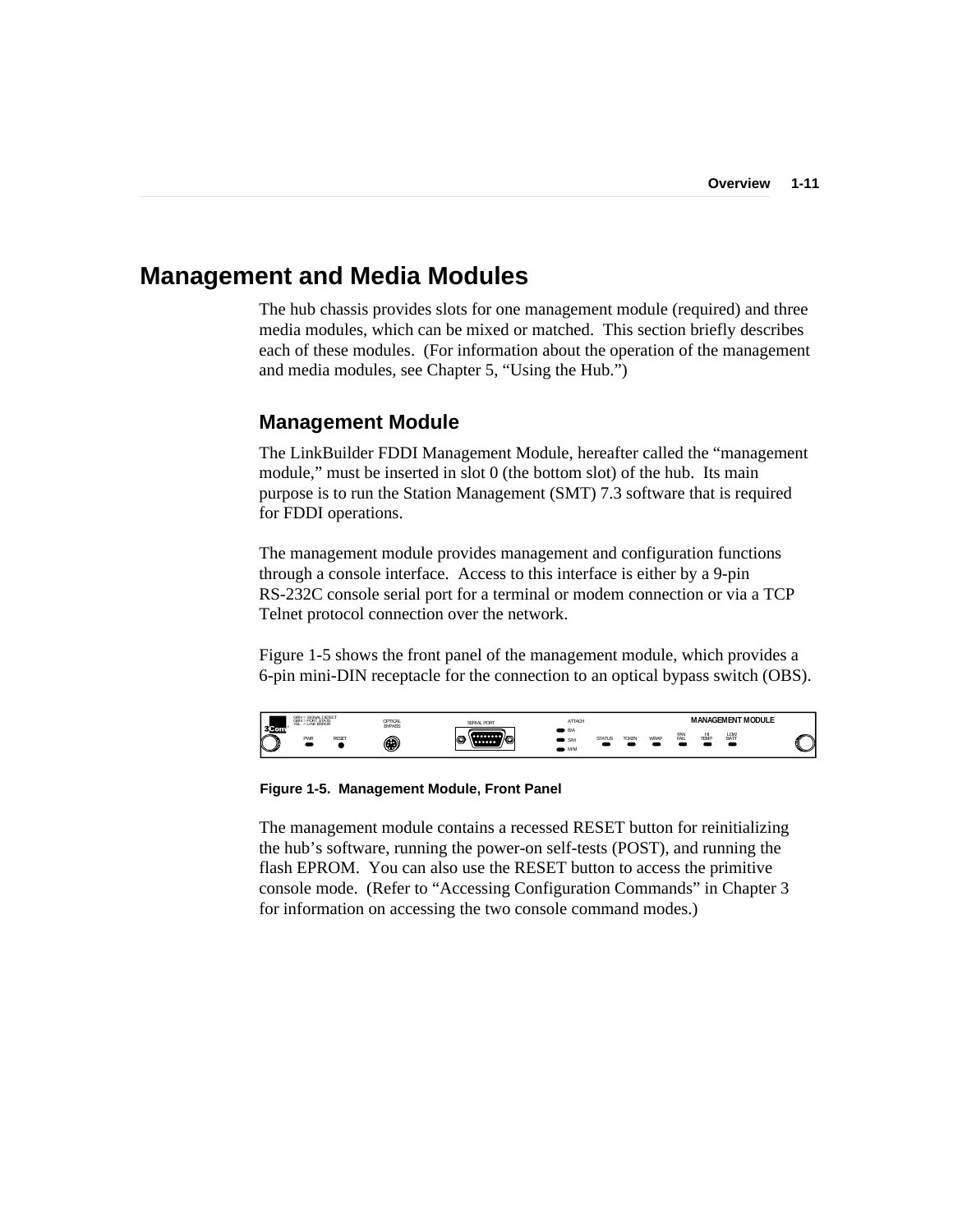By interpreting the LEDs on the management module, you can:

- Monitor network activity
- Determine chassis environmental factors
- Discover ring attachment configuration

Refer to "Interpreting the LEDs" in Chapter 5 for detailed information about the LEDs on all hub modules.

### **Media Modules**

Three media modules are currently available. Each module can be placed in any slot, but the modules must be installed from the bottom up, beginning with slot 1. Do not leave empty slots between modules.

The two leftmost ports on any module installed in slot 1 are designated as attachment ports. The module in slot 1 is given a default configuration of dual attachment, B/A connection. Only the two leftmost ports of modules installed in slot 1 can be configured.

The three modules are:

- LinkBuilder FDDI 4-port Optic Module (fiber media port module)
- LinkBuilder FDDI 6-port STP Module (STP media port module)
- LinkBuilder FDDI 8-port UTP Module (UTP media port module)

### **Fiber Media Port Module**

The fiber media port module provides four ports, as shown in Figure 1-6. When this module is installed in slot 1, you can configure the attachment ports (the two leftmost ports) as B and A, S and M, or M and M as necessary to support a given attachment. (Refer to Chapter 4 for instructions for configuring the attachment ports.) The remaining two ports are M (master) ports by default.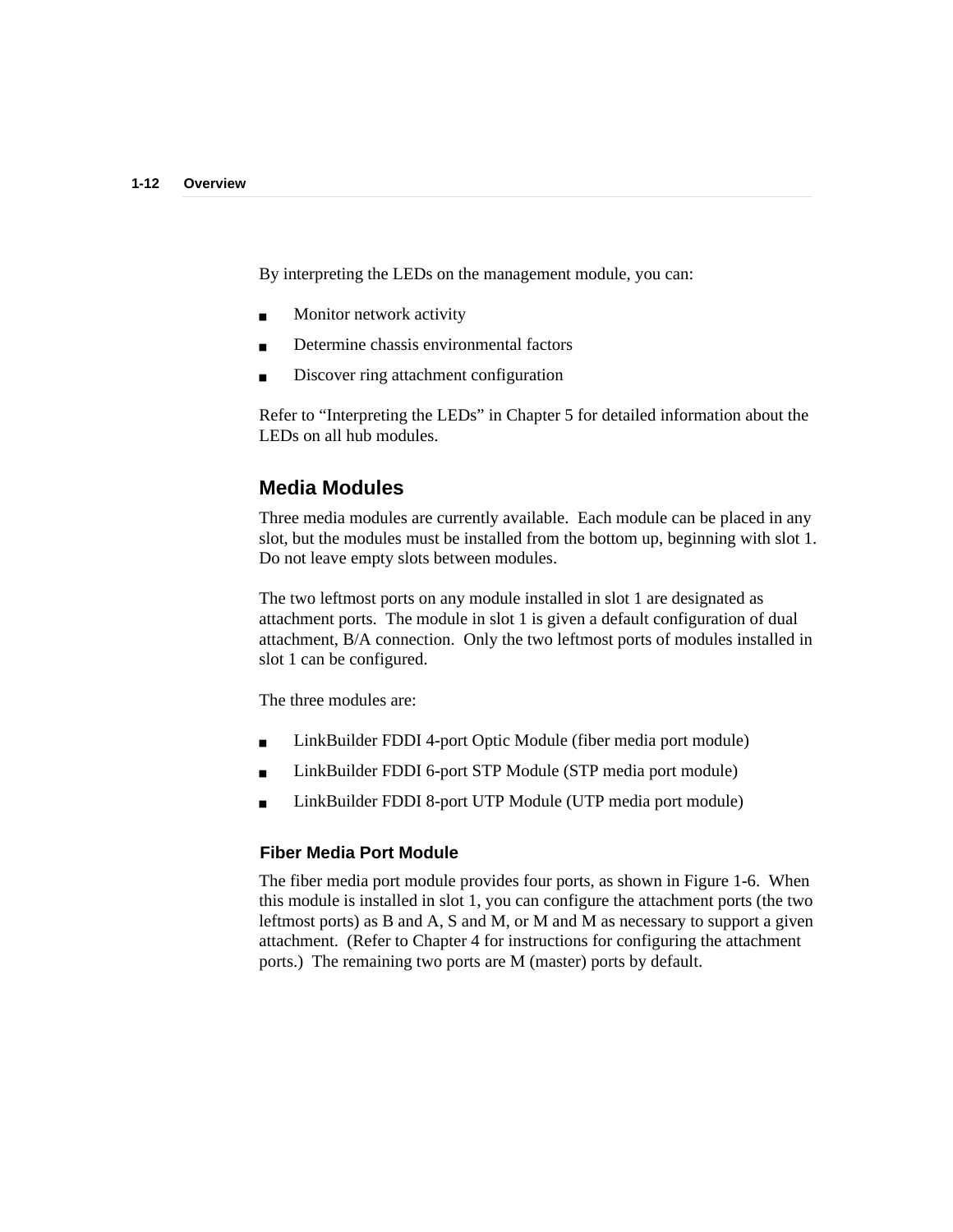

**Figure 1-6. Fiber Media Port Module, Front Panel**

If you insert the module in slots 2 or 3, all ports are automatically configured as M ports. With three fiber modules installed in the hub, 12 fiber MIC ports are available.

The fiber media port module is shipped with dust plugs inserted in its transceivers to protect the fiber-optic connectors from contamination. Keep a dust plug in each port until you are ready to insert a fiber cable into the port. Figure 1-7 shows how to remove a dust plug from a fiber transceiver.



**Figure 1-7. Removing a Dust Plug from a Fiber Transceiver**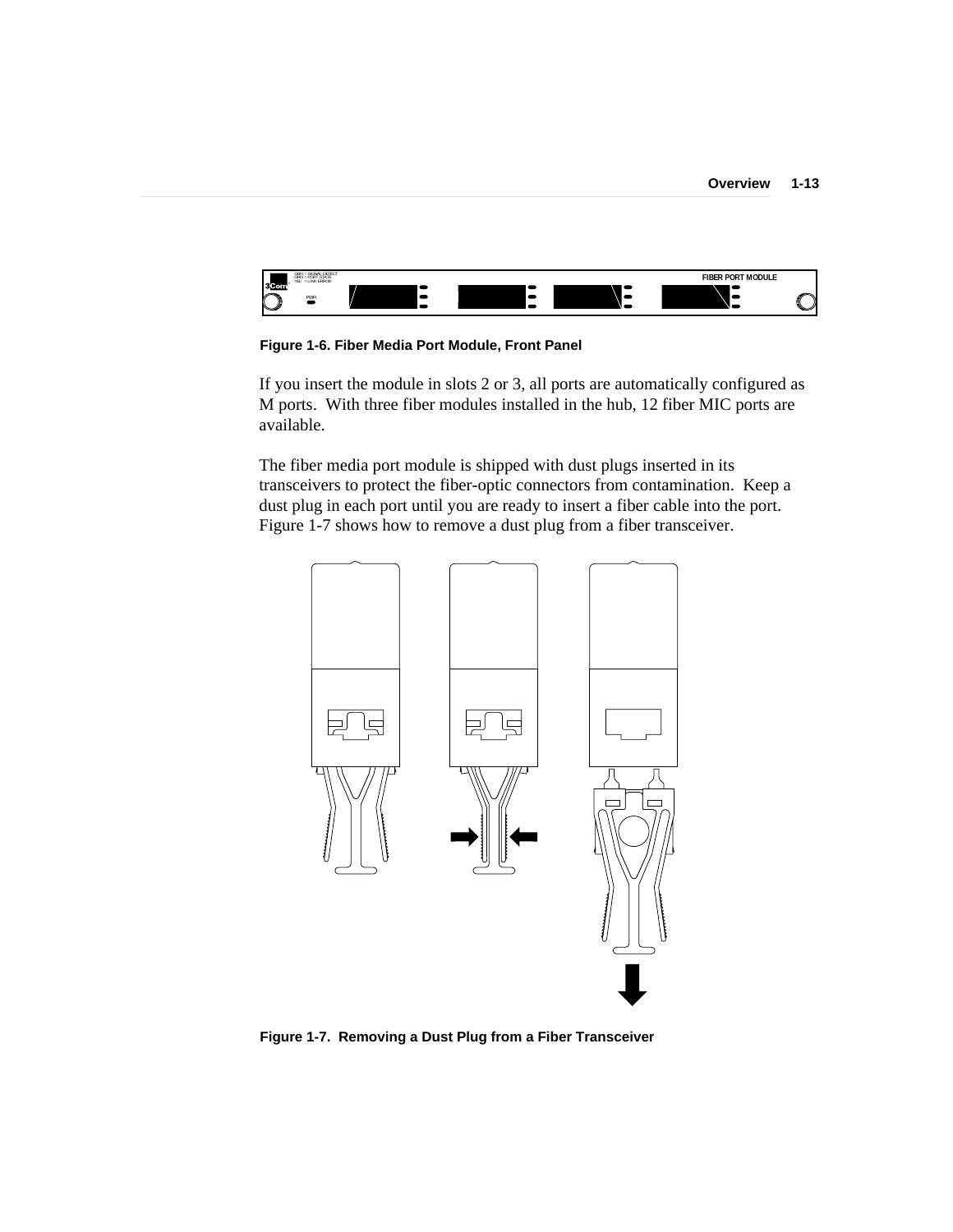### **STP Media Port Module**

Figure 1-8 shows the front panel of the six-port STP media port module. All of its ports are configured as M ports by default. You can specify any port configuration for the attachment ports, but you must use a special connector called the STP cascade connector to configure the leftmost attachment port as S. To configure the attachment ports as B and A requires two cascade connectors. Refer to Chapter 2 for additional information on the STP cascade connector.



**Figure 1-8. STP Media Port Module, Front Panel**

If you install an STP module in each of the three hub slots, 18 STP ports are available.

#### **UTP Media Port Module**

Figure 1-9 shows the front panel of the UTP media port module, which provides eight ports configured as M ports by default. You can specify any port configuration (B/A, S/M, or M/M) for the attachment ports. No adapter or special connector is needed for the UTP module. If you install three UTP modules in the hub, 24 UTP ports are available.



**Figure 1-9. UTP Media Port Module, Front Panel**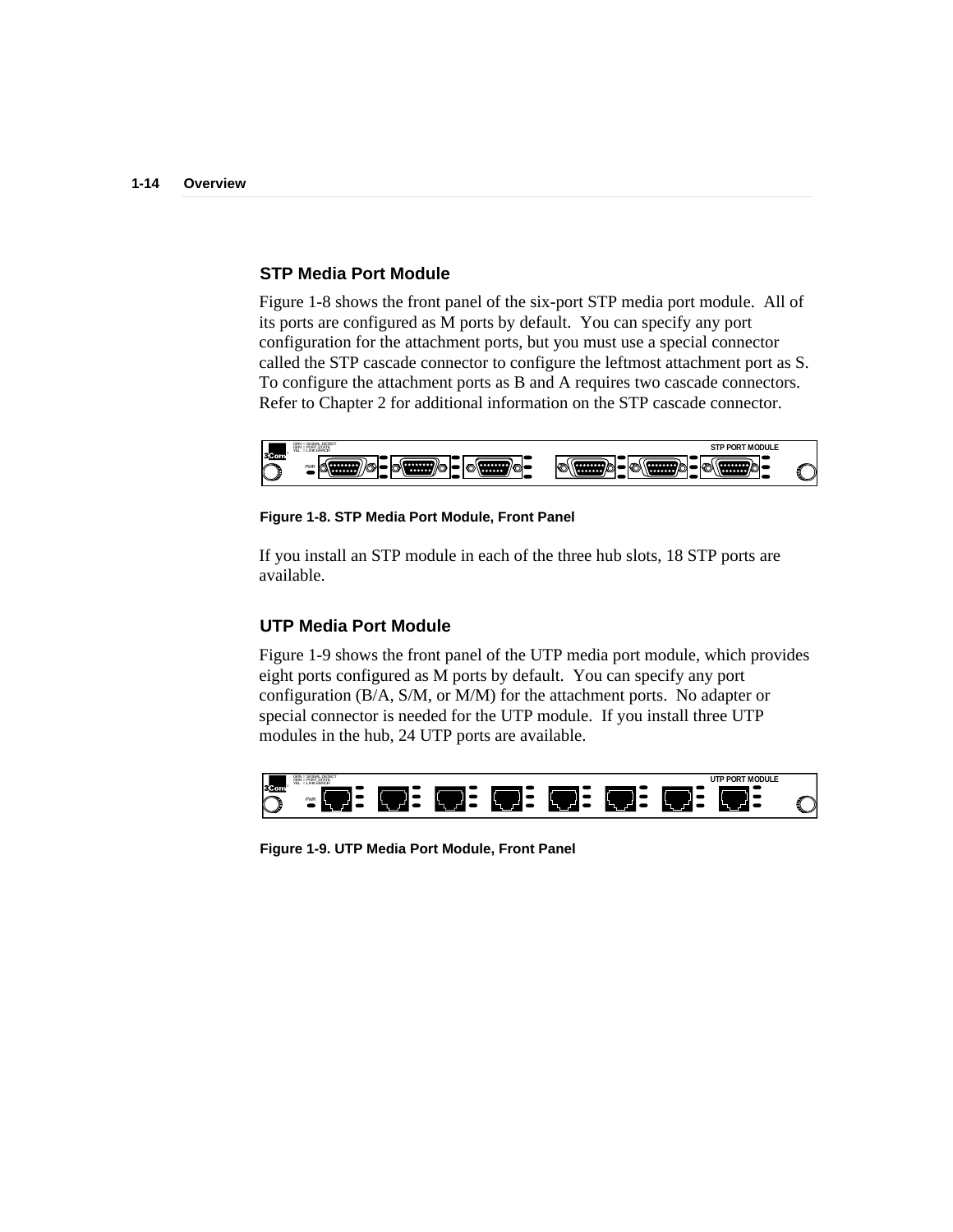# **Chapter 2 Installing the Hub**

This chapter describes installation of the LinkBuilder FDDI Workgroup Hub. It includes the following topics:

- Unpacking the hub
- Rack mounting the hub
- Equipping the hub
- Installing and removing modules
- Accessing the hub
- Understanding data flow
- Installing an optional optical bypass switch



*NOTE: For a step-by-step procedure for installing the hub and preparing it for network operations, see the Quick Start chapter at the beginning of this guide.*

## **Unpacking the Hub**

To unpack the hub, follow these steps:

- **1. Open the shipping container and carefully remove its contents.**
- **2. Return all packing materials to the shipping container and save it.**

If the hub must be returned, ship it in its original shipping container (or one providing equivalent protection), or the warranty will be voided.

**3. Verify that you have received all items on the packing list, and inspect each item for damage.**

If you find any omissions or damage, contact your network supplier and the carrier that delivered the package.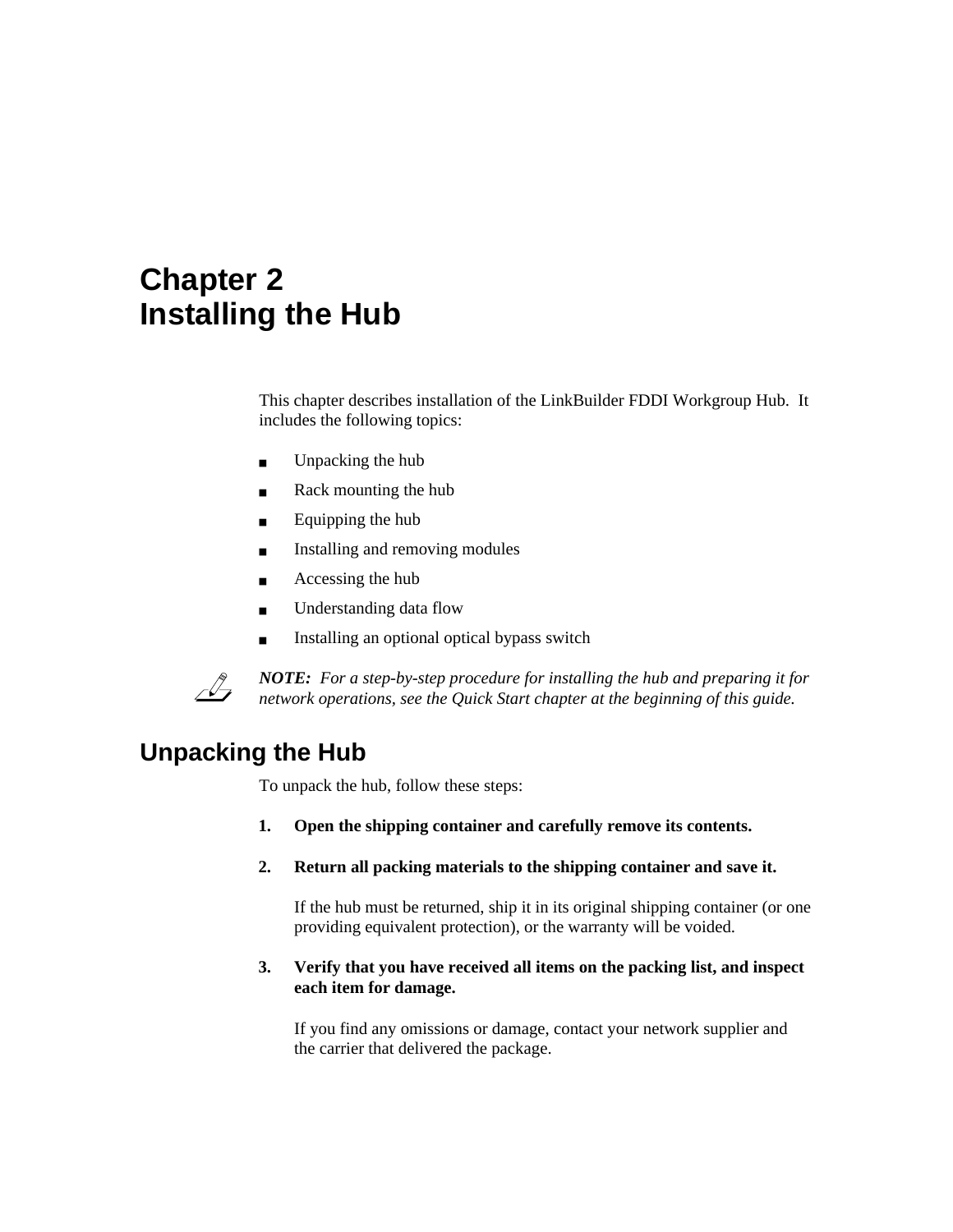## **Mounting the Hub in a Rack**

Mounting the hub in a rack involves installing mounting brackets onto the hub and mounting the hub in the rack. To mount the hub in a 19-inch distribution rack, follow these instructions:

### **1. Lift the hub from its packing container and place it on a table or other flat surface.**

You should get help lifting the hub; it weighs slightly more than 15 pounds (6.8 kg). You will also need help when screwing the hub into the rack.

### **2. Determine where you will attach the hub to the rack.**

Align the mounting brackets to the holes in the vertical rails of the rack and mark the holes where you will screw the mounting brackets.

### **3. Attach the two supplied mounting brackets to the hub, using the screws that came with the hub. See Figure 2-1.**

Locate the holes on each side of the hub into which you will attach the mounting brackets.

If you lose one of the screws, replace it with a  $10/32 \times 3/8$  inch pan-head cross-recessed screw with an integral lock washer.

### **4. With the help of at least one other person, carefully lift the hub into position in the rack.**

Align the mounting brackets to the holes you designated for mounting.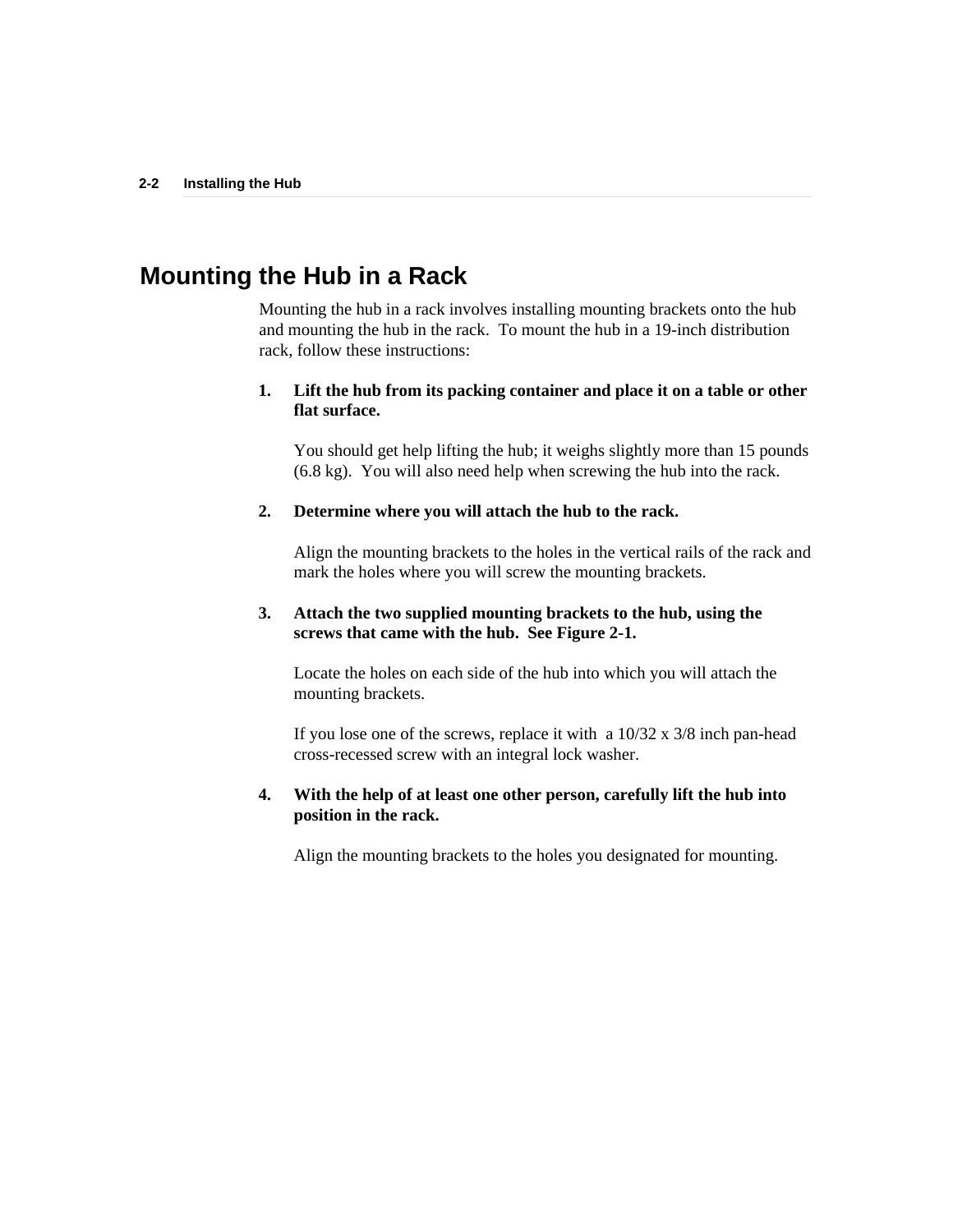While holding the hub in place, insert the four mounting screws supplied with the hub into the mounting holes in each bracket (two screws per bracket).

- **5. Fasten the brackets to the rails by screwing in the screws.**
- $\varTheta$ **RADIO COMPANY**  $\vartheta$ **CO**
- **6. Tighten each screw.**

**Figure 2-1. Attaching Mounting Brackets to the Hub**

The hub is now installed in the distribution rack, as shown in Figure 2-2.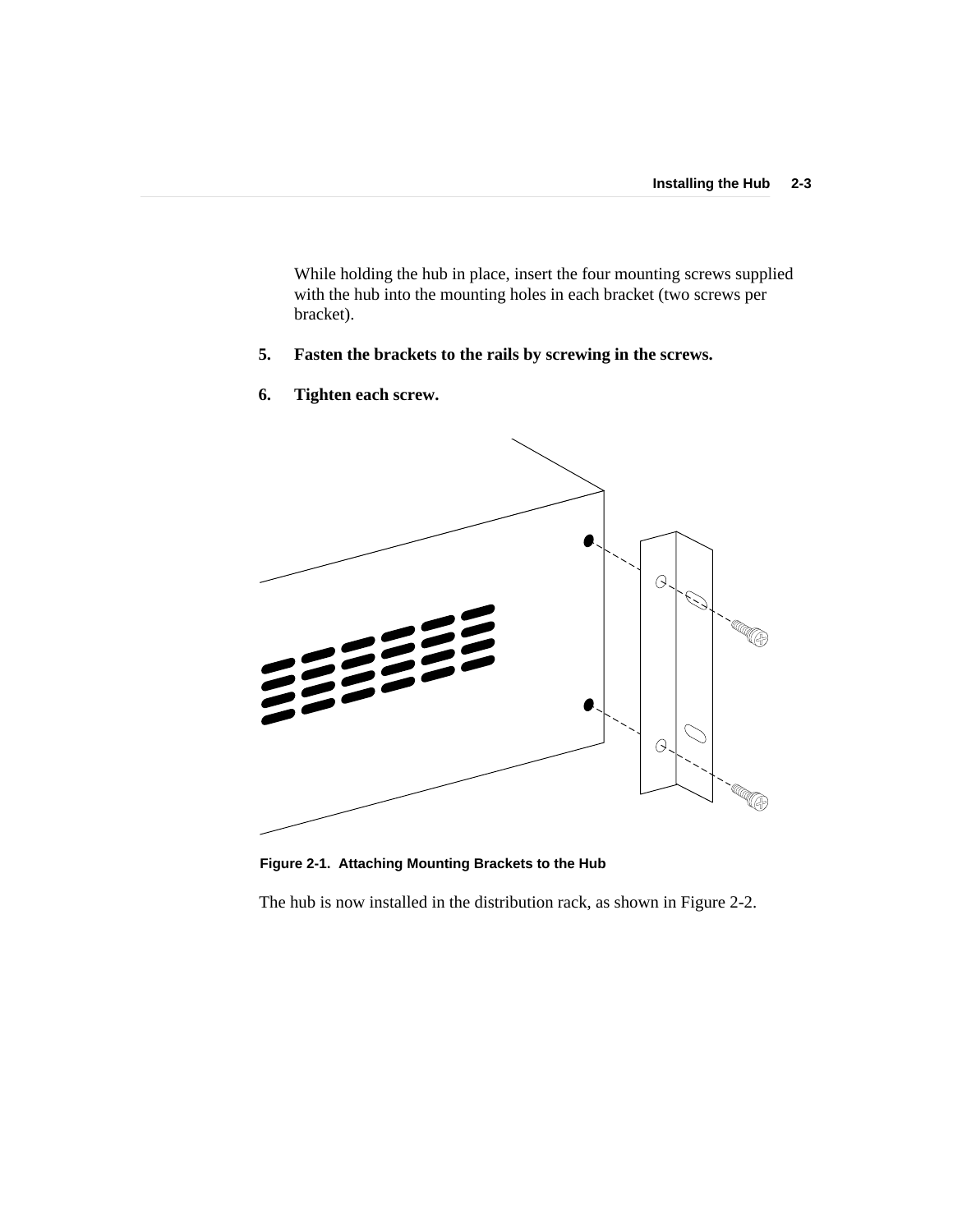### **2-4 Installing the Hub**



**Figure 2-2. LinkBuilder FDDI Workgroup Hub Installed in a Distribution Rack**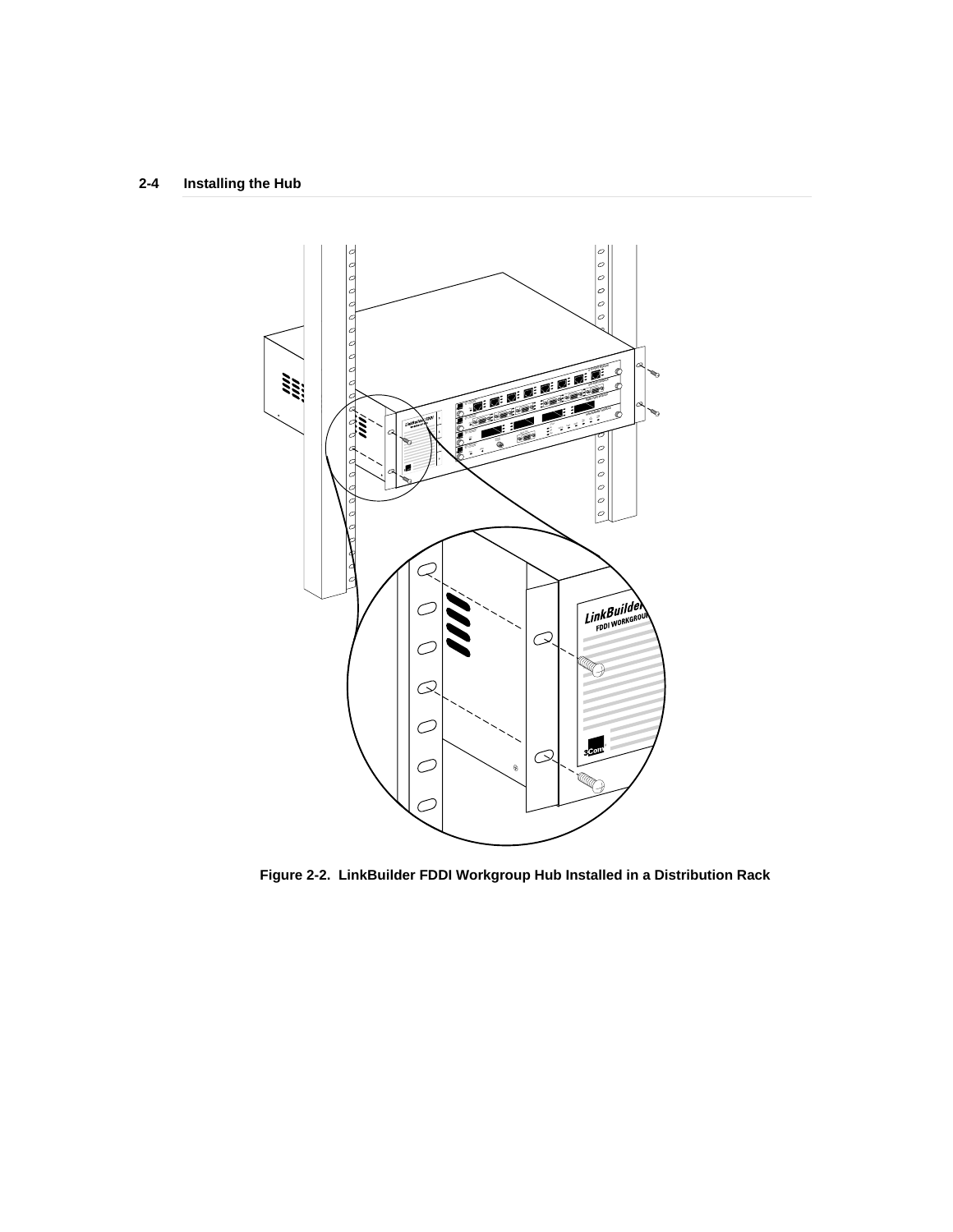## **Equipping the Hub**

This section discusses the following hub equipment:

- Hub chassis
- Management module
- Lithium battery
- Media port modules
- Fiber port keys (optional)
- Cascade connector (optional)

### **Basic Contents**

The basic package includes the following items:

- LinkBuilder FDDI Workgroup Hub (base unit)
- *LinkBuilder FDDI Workgroup Hub User Guide*
- *LinkBuilder FDDI System Software* diskette, version 1.0
- Standard ac power cord
- Two brackets and eight screws for rack mounting
- Four rubber pads for tabletop placement

The *LinkBuilder FDDI System Software* diskette, version 1.0, contains a readme file and a backup image for the flash EPROM.

One LinkBuilder Management Module, which is shipped separately, is required for each hub.

A 3-volt lithium battery is shipped with the management module. The battery is in a small bag inside the management module shipping container. For battery functions and installation instructions, see the section "Installing the Battery" later in this chapter.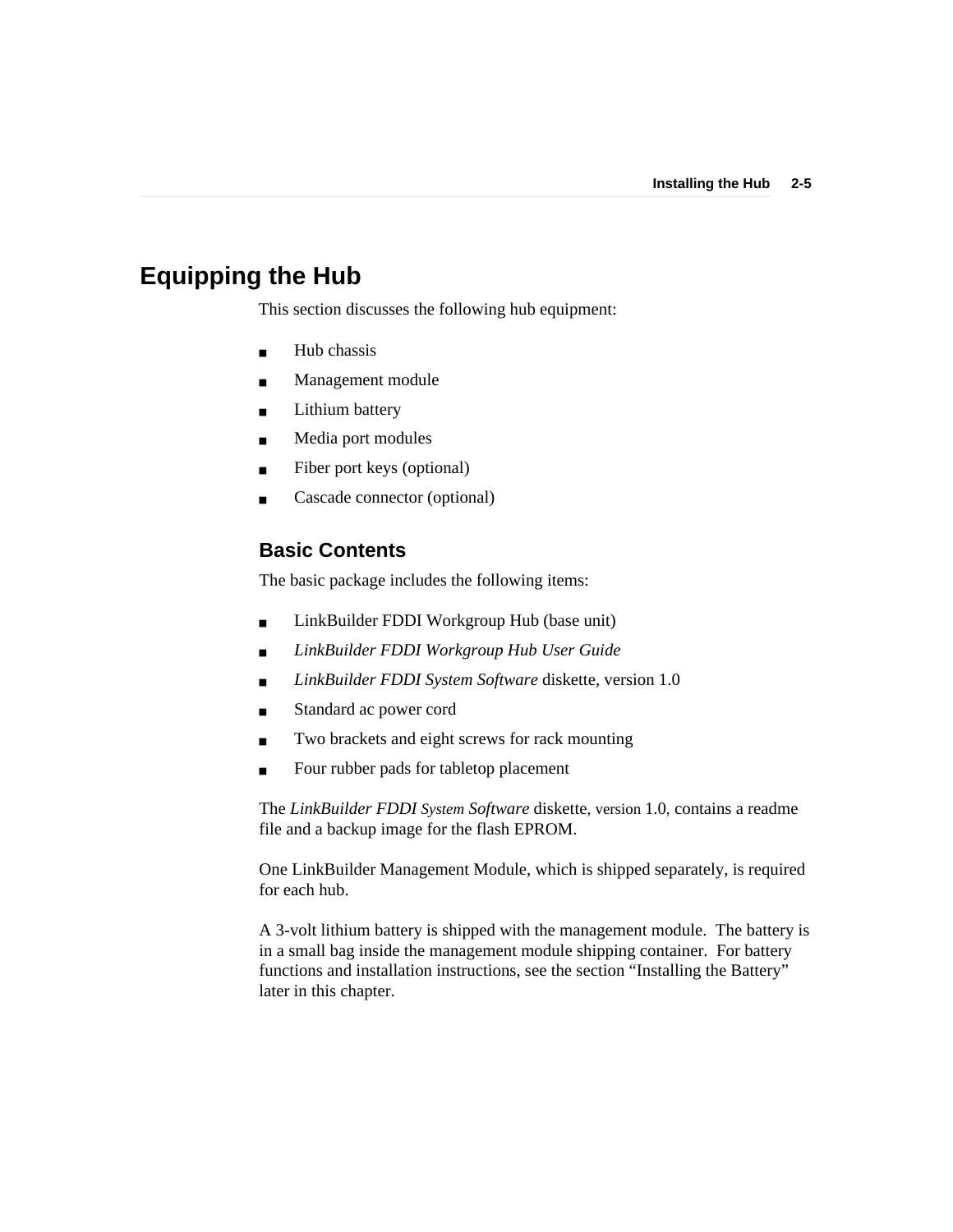If you ordered a fiber media module, four small packets of fiber port module keys will be included with the module. For information on installing these keys, see the section "Keys for Fiber Port Modules" later in this chapter.

If you ordered an STP media port module, one cascade connector will be shipped with the module. For information about the cascade connector, refer to the section "STP Cascade Connector" later in this chapter.



*NOTE: Remember to fill out the Product Registration Card at the back of this manual and return it to 3Com, or call 1-800-NET-3Com for immediate registration.*

### **Hub Chassis**

The LinkBuilder FDDI hub is shipped with no modules installed; the modules you ordered are shipped separately and packaged individually. The hub is shipped with two blanking plates attached over slots 2 and 3.

Install the management module in slot 0. Install one of the media port modules in slot 1. To install additional modules, remove the blanking plates and insert the modules. Retain the blanking plates for possible future use when modules are removed. (Refer to the section "Installing Modules" later in this chapter for complete information about mounting the modules in the hub.)

### **Media Port Modules**

Depending on your order, you should also have received one or more of the following modules:

- LinkBuilder FDDI 4-port fiber port module
- LinkBuilder FDDI 6-port STP port module
- LinkBuilder FDDI 8-port UTP port module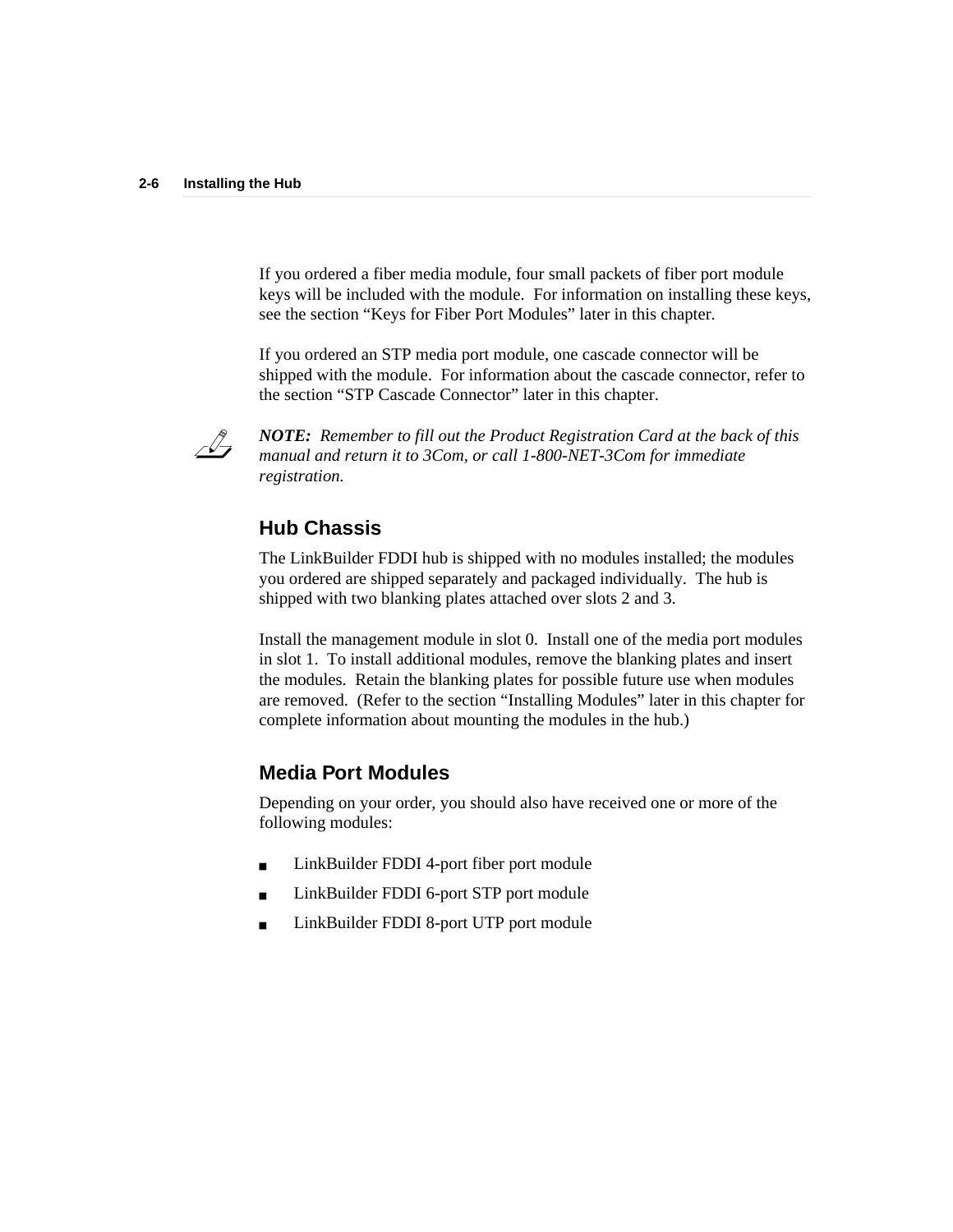## **Installing the Battery**

A lithium battery, which powers the nonvolatile memory bank, is supplied with the management module. The hub's nonvolatile memory preserves the following:

- **Boot parameters**
- Last download status
- Set command parameters
- Fault log entries

The lithium battery is a 3-volt, 550 mA-hr battery in a 2450 blister pack. It can last up to 10 years before it must be replaced. However, its actual lifetime depends on the number and duration of power outages that may occur. It has enough capacity to last up to 5500 hours after power is lost.

Replace the battery when the LOW BAT LED lights. You can purchase replacements in most computer and electronic retail stores. Ask for a type 2450 battery. Be sure to replace the battery with one made by the same manufacturer.



*CAUTION: The battery may explode if it is replaced incorrectly. Replace the battery only with the same or equivalent type as described above. Used lithium batteries can be considered other household waste and disposed of accordingly.*

*Do not incinerate, disassemble, or deform batteries. Do not attempt to recharge the battery. Do not heat the battery over 100˚ C.*

*Failure to follow these handling instructions may result in battery failure, including seal breakdown, leakage, internal shorting, fire, and potential explosion.*



*ACHTUNG: Diese Batterie kann explodieren, wenn sie falsch installiert wird. Verwenden Sie nur den gleichen oder entsprechenden vom Hersteller empfohlenen Typ. Verbrauchte Batterien sind nach den Angaben des Herstellers zu entsorgen.*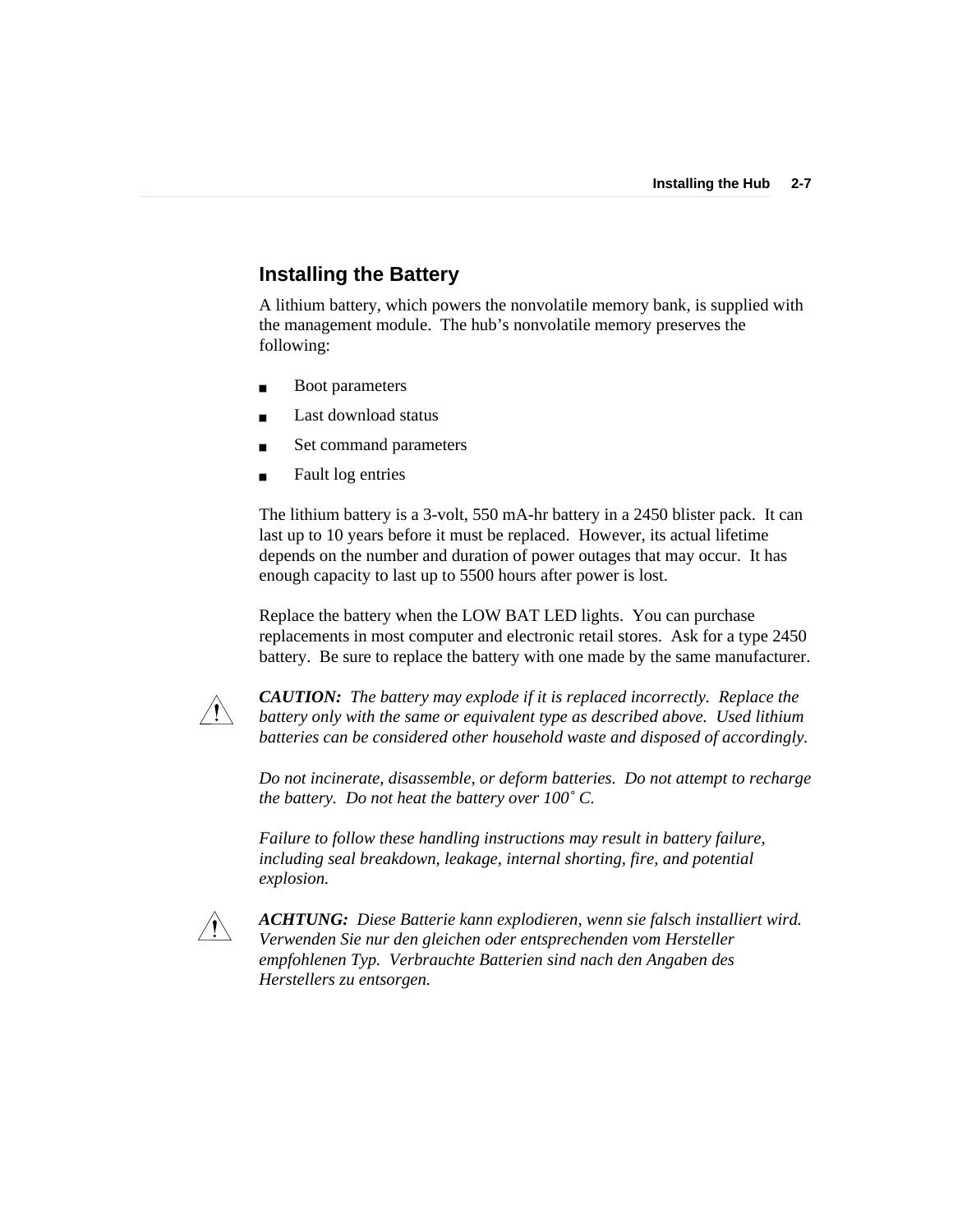You must insert the battery on the management module before installing the module in the hub. To install the battery in the management module, follow these steps:

### **1. Remove the battery from its container.**

Each management module is shipped with its battery in a small bag inside the shipping container.

### **2. Remove the management module from its antistatic bag.**

### **3. Locate the circular battery holder on the module.**

Figure 2-3 shows where to insert the battery.



**Figure 2-3. Battery Location on the Management Module**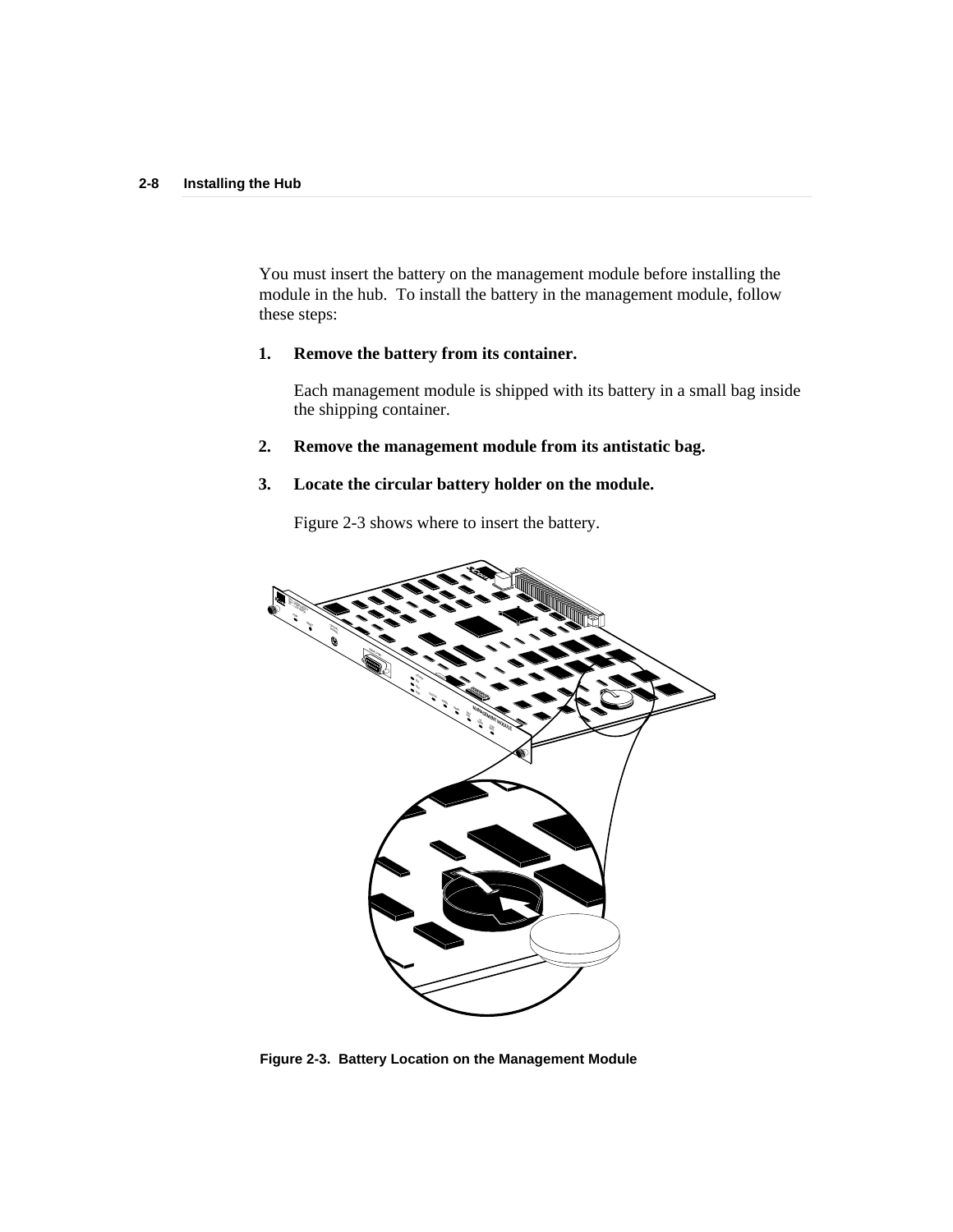### **4. Carefully slide the battery into its circular holder.**

Ensure that the "+" sign on the battery faces up and makes contact with the positive clip that holds the battery in place.

The management module is now ready to be installed in slot 0. Follow the instructions given in the section "Installing Modules" later in this chapter.

To remove the battery for replacement, reverse the procedure above.

## **Keys for Fiber Port Modules**

Four sets of media port module keys, packaged in small plastic bags, are included with each fiber port module. Use the keys to specify the port configuration of each fiber-optic transceiver. The keys are identified as A, B, S, or M port types, as shown in Figure 2-4.



**Figure 2-4. Media Module Keys Identified by Port Type**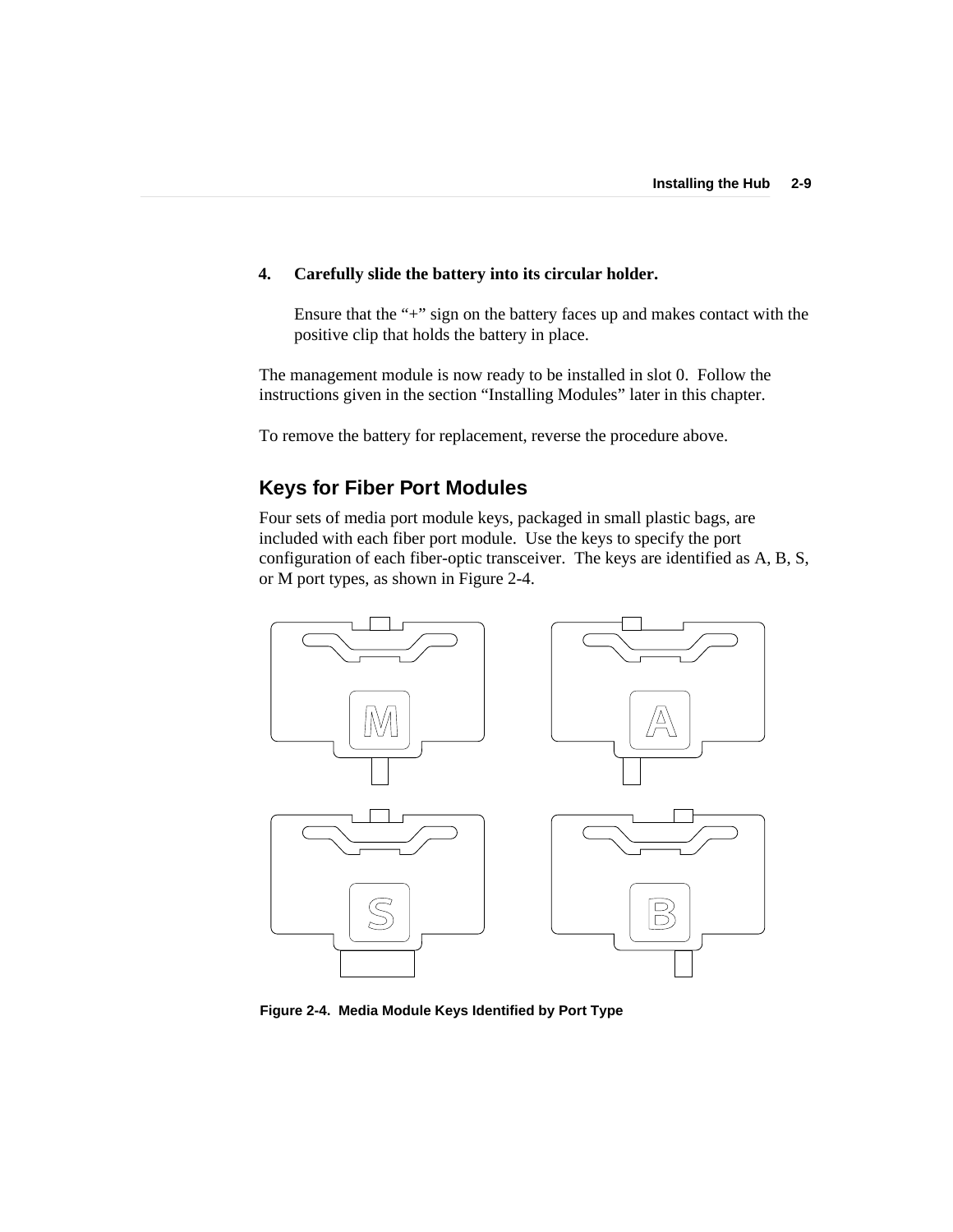Use of media module keys is optional. They can be used to ensure that the correct cable is inserted into each fiber transceiver.

Once a key is in place, you can only insert the cable connector specified by that key into the transceiver. However, if the cable connector is universally keyed, it will fit into any transceiver regardless of its inserted key.

You should insert the keys into the transceivers before installing the fiber module. Insert one key into the top of each transceiver as described below and shown in Figure 2-5:

#### **1. Determine the type of configuration that you want for the two attachment ports on the fiber module.**

Refer to the sections "Planning Connections" later in this chapter and "Port Connections" in Chapter 3 for help in determining your hub connection plan.

**2. Choose the appropriate key (A, B, M, or S).**

The key types are identified by letters on the top of the key.

**3. Insert the tabbed end of the key through the opening in the top of the transceiver receptacle, and fit it in place.**



**Figure 2-5. Inserting a Type M Key into a Fiber Transceiver**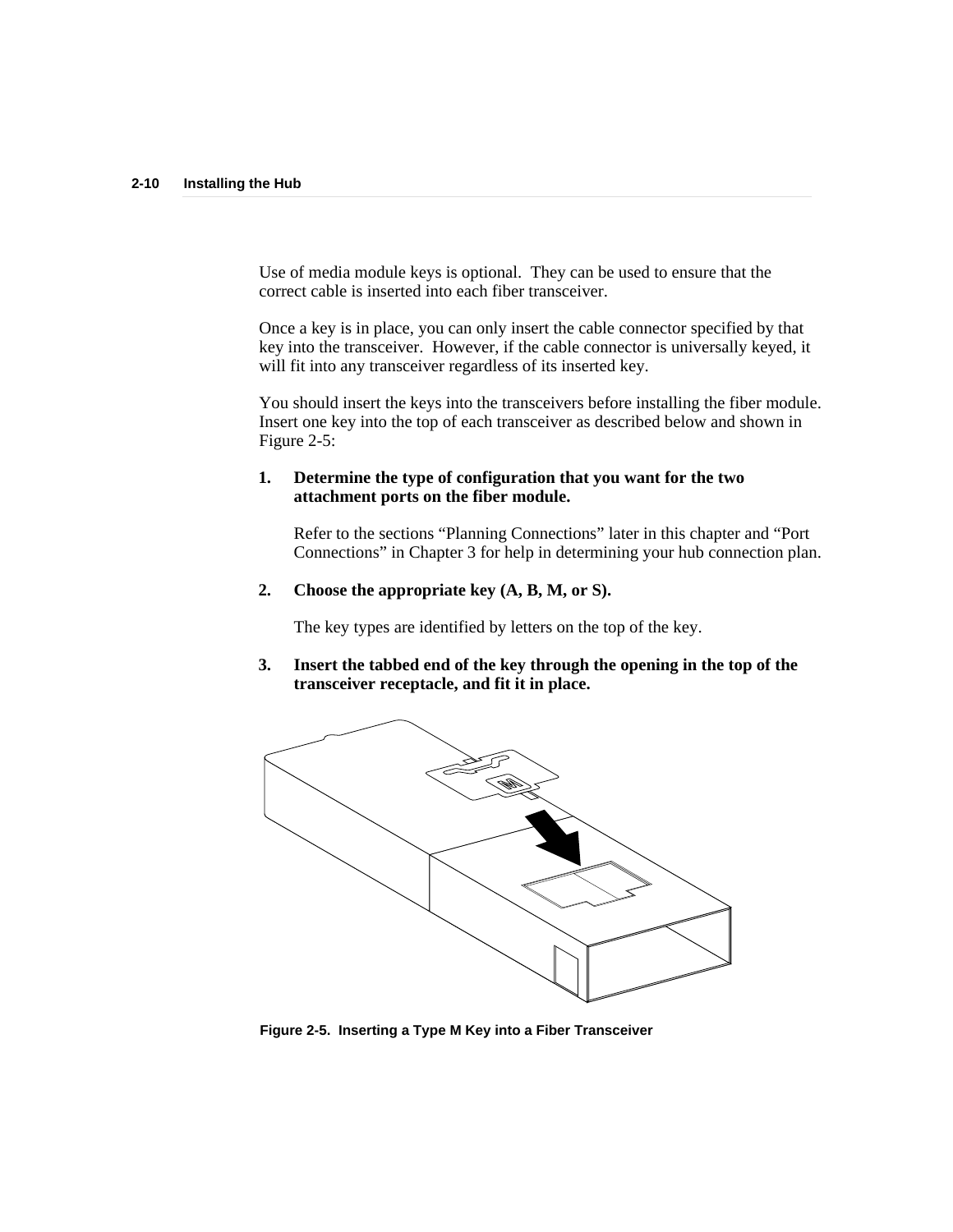### **4. Push the back of the key down until it snaps into place.**

The key sits flush with the top of the transceiver.

If you decide to change the configuration of a fiber module attachment port, you must change the key in the transceiver receptacle. To remove a key from the receptacle, follow these steps:

### **1. Remove the attached cable from the transceiver.**

#### **2. Remove the module from the hub.**

Refer to the section "Removing Modules" later in this chapter.

### **3. Place the tip of a small, flat screwdriver in the slot at the back of the key and exert gentle but firm pressure on the screwdriver.**

### **4. Remove the key.**

Replace the removed key in its plastic bag for possible future use.

#### **5. Insert the appropriate key into the transceiver.**

Reinsert the module into the hub and insert the different cable into the rekeyed transceiver.

### **STP Cascade Connector**

By default, all ports on the STP module are physically configured as M ports. If you want to configure the STP module's attachment ports differently, you must use an STP cascade connector to allow the use of these ports as B, A, or S port types.



*NOTE: A module's attachment ports are the two leftmost ports when a module is installed in slot 1. Whenever a module is installed in a slot other than shot 1, the two leftmost ports are no longer designated "attachment ports."*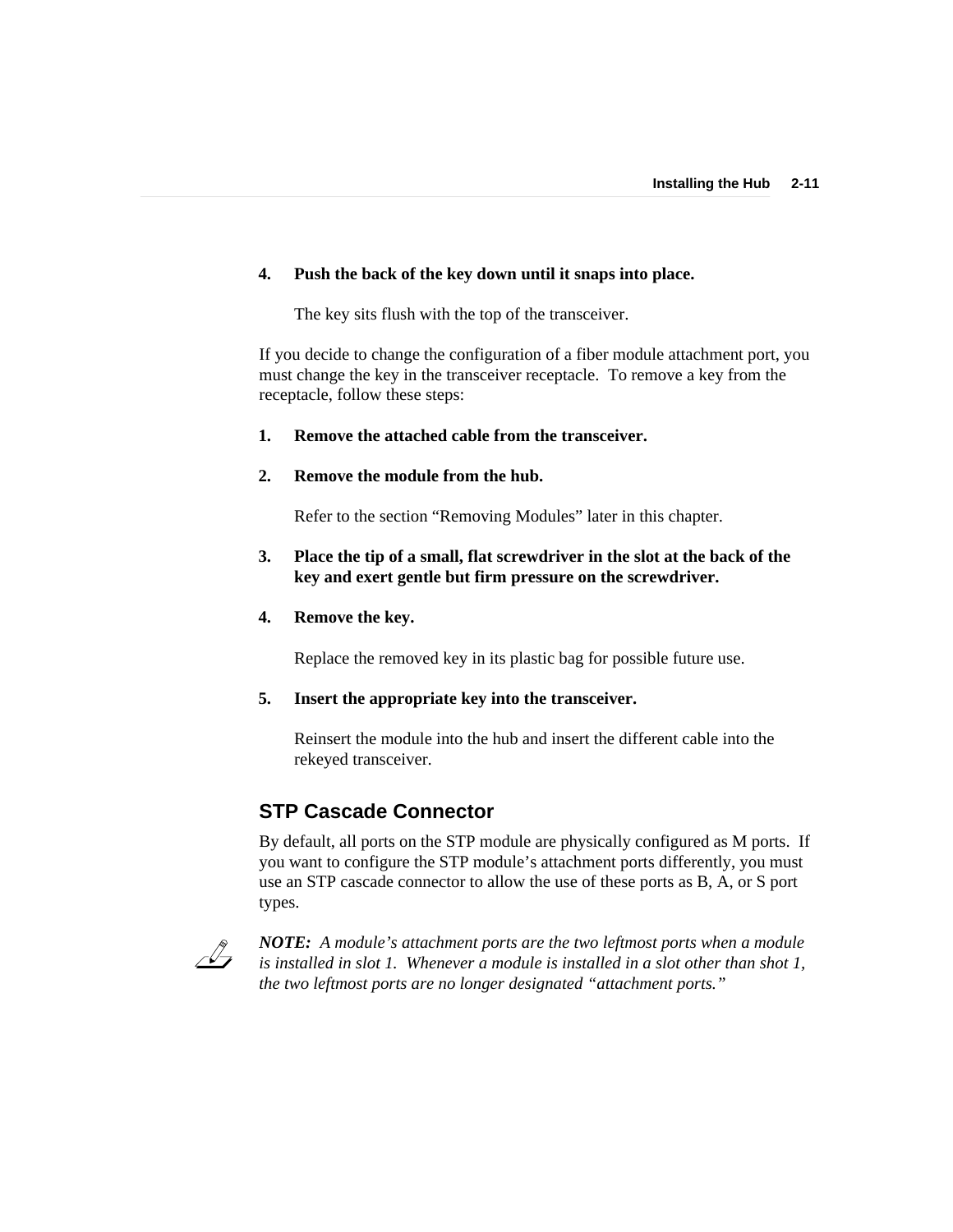One cascade connector is supplied with each STP media port module. You can purchase additional cascade connectors by contacting your 3Com sales representative. Figure 2-6 shows a cascade connector attached to the first port of an STP module installed in slot 1.



**Figure 2-6. STP Module Cascade Connector**

Refer to the section "Using the STP Cascade Connector" in Chapter 3 for cascade connector configuration instructions.

## **Installing Modules**



*NOTE: You must install the management module first. It can only be installed in slot 0. It will not function in any other slot. Install the remaining modules in adjacent slots (in numerically ascending order) so there are no empty slots between modules.*

*Do not insert the management module into the hub until you have installed the battery, which is shipped with the module. Refer to the section "Installing the Battery" earlier in this chapter for installation instructions.*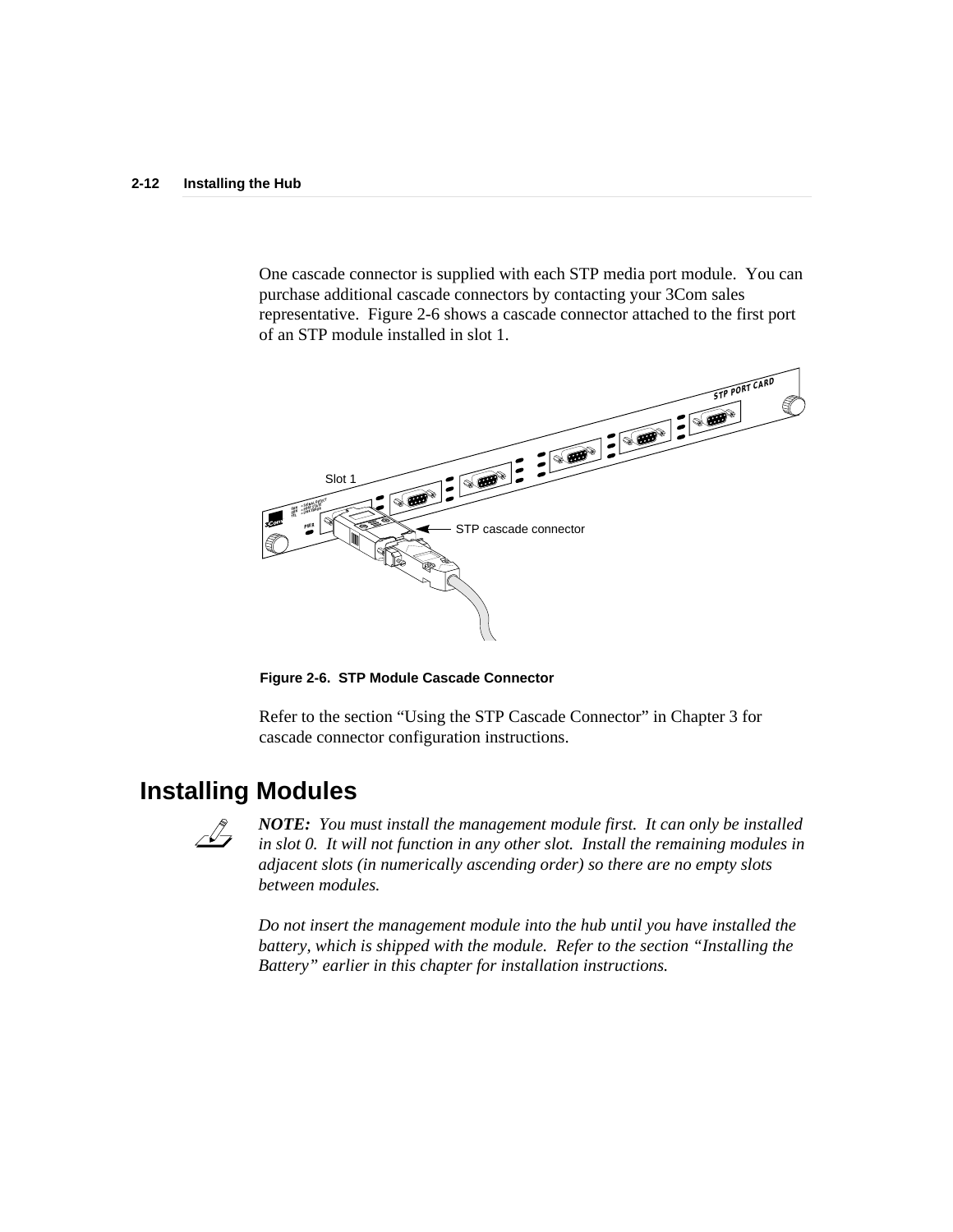To install the management module and the media modules for the first time, follow these steps:

### **1. Remove all jewelry from your hands and wrists.**

**2. If you are installing modules in slots 2 or 3, remove the blanking plates from those slots.**

Keep the removed blanking plates in a safe place for possible future use.



*CAUTION: Each module is packed in an antistatic bag to protect it during shipment. To avoid damaging any highly static-sensitive components on the module or the hub, be sure to reduce any static electricity on your person. One way to do this is to touch the metal part of the hub. You can maintain grounding by wearing a wrist strap attached to the hub.*

#### **3. Remove the module from its antistatic bag.**

Prepare a clean, level work area nearby on which to place the module. Avoid contact with any of the module's components.

#### **4. Insert the module slowly into its slot.**

The printing on the module's front panel indicates its correct horizontal orientation.

- **5. Gently align and push the module's bus connector into its slot in the backplane of the hub.**
- **6. When the module is completely seated, tighten the captive thumb screws on each end of the module.**
- **7. To turn on the hub, plug one end of the ac power cord into the back of the hub and the other end into an electrical outlet.**

The PWR LED turns green, indicating the hub is on and ready for configuration.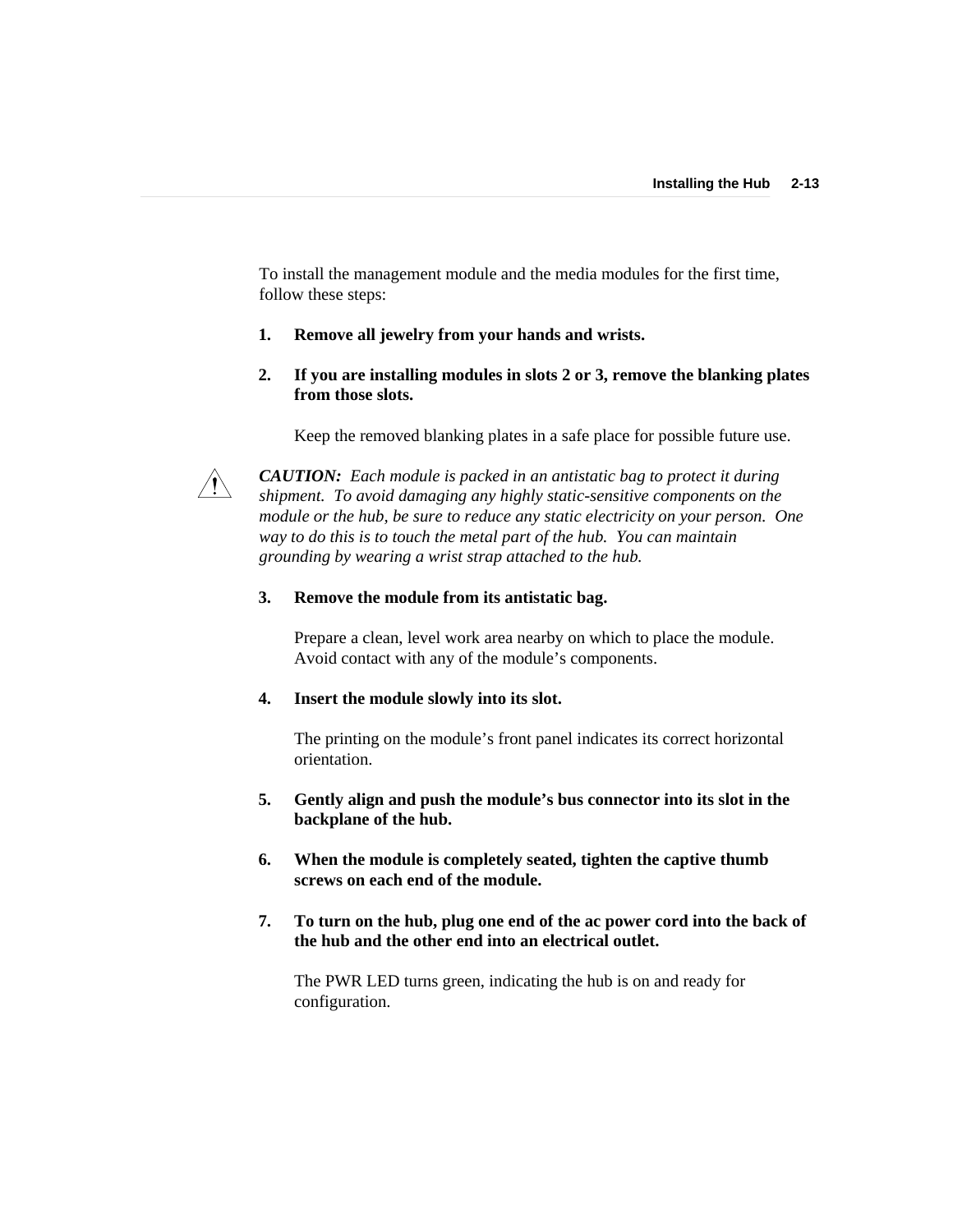There is no power switch on the hub. Power to the hub is provided by connecting the power cord to the hub and to an ac outlet.



*NOTE: The hub allows "power-on insertion," which means that you do not have to unplug the power cord for module insertion or removal. When you replace a module, reset the hub by pressing the RESET button or entering the* reset *command. Resetting the hub reinitializes the hub and causes the system to run its power-on self-tests (POST).*



*CAUTION: When the hub is reinitialized, any devices connected to the hub are momentarily disconnected. This could result in serious data loss unless you take preventative measures before changing installed modules. To avoid potential problems, enter the disconnect command before activating the reset function.*

After you install the management module and one or more media modules, one or two empty slots may remain in the base unit. Insert a blanking plate into each of these empty slots. This keeps objects from falling into the hub and prevents RF emissions from an open slot.

## **Removing Modules**

To remove modules from the hub, follow these steps:



*CAUTION: Observe the same precautions outlined above regarding discharge of static electricity and potential loss of data.*

**1. Disconnect all cables connected to the module that you want to remove.**

You do not have to unplug the hub from its power source.

### **2. Enter the** *disconnect* **command.**

This disconnects the hub from the ring.

**3. Remove all jewelry from your hands and wrists.**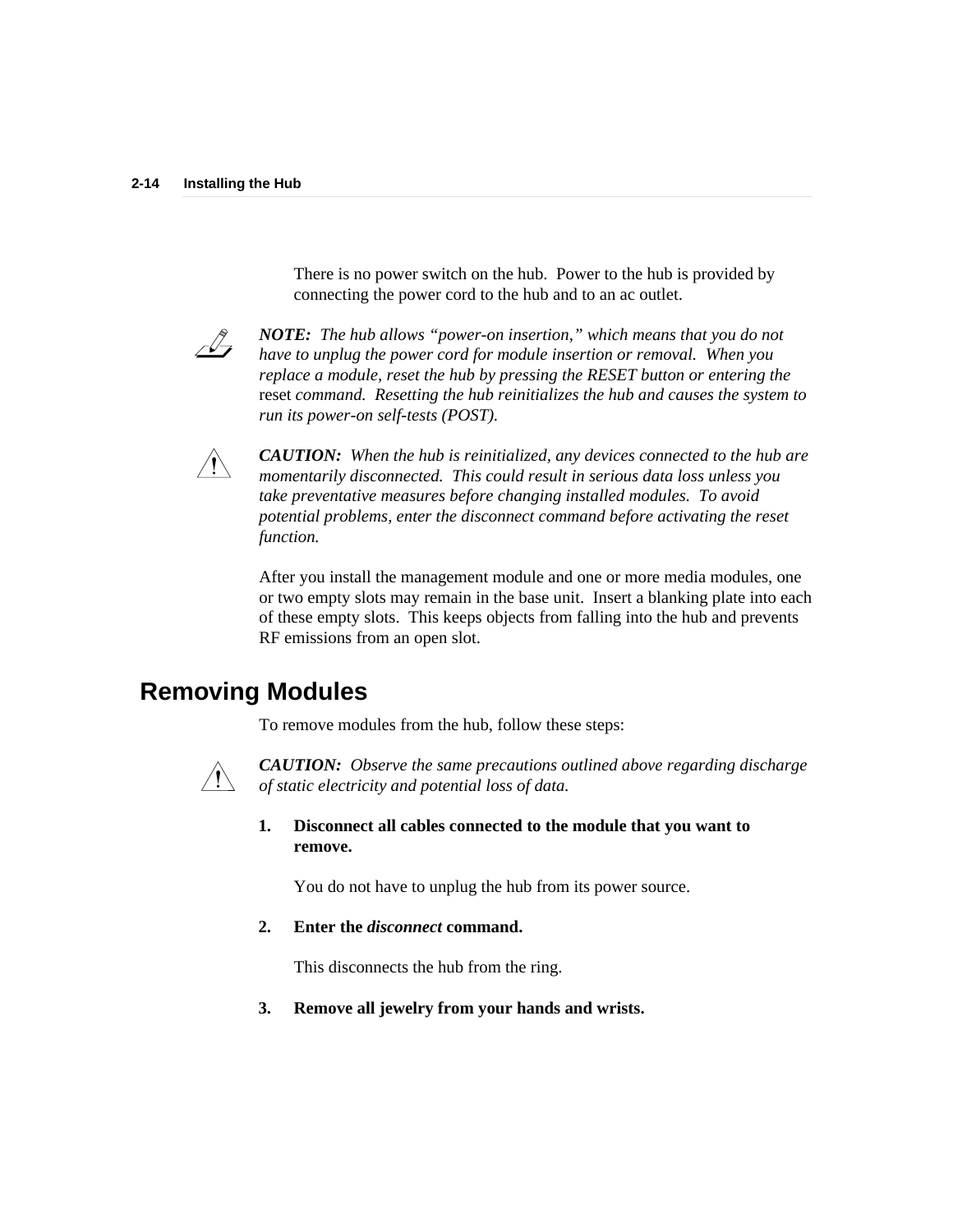- **4. Turn the thumb screws on each end of the module counterclockwise to loosen them.**
- **5. Holding a thumb screw in each hand, slowly pull the module from its slot.**
- **6. Place the module on a clean surface, or replace the module in its original antistatic bag.**
- **7. Place a blanking plate over the empty slot.**



*NOTE: There must be no empty slots between modules. For example, if you remove a module from slot 2 and there is a module in slot 3, you must move the module in slot 3 into slot 2 or else replace the removed module with a new module. Otherwise, an error condition will exist, and the hub will not function properly.*

### **8. Reset the hub.**

You can either enter the *reset* command or press the RESET button that is recessed on the management module.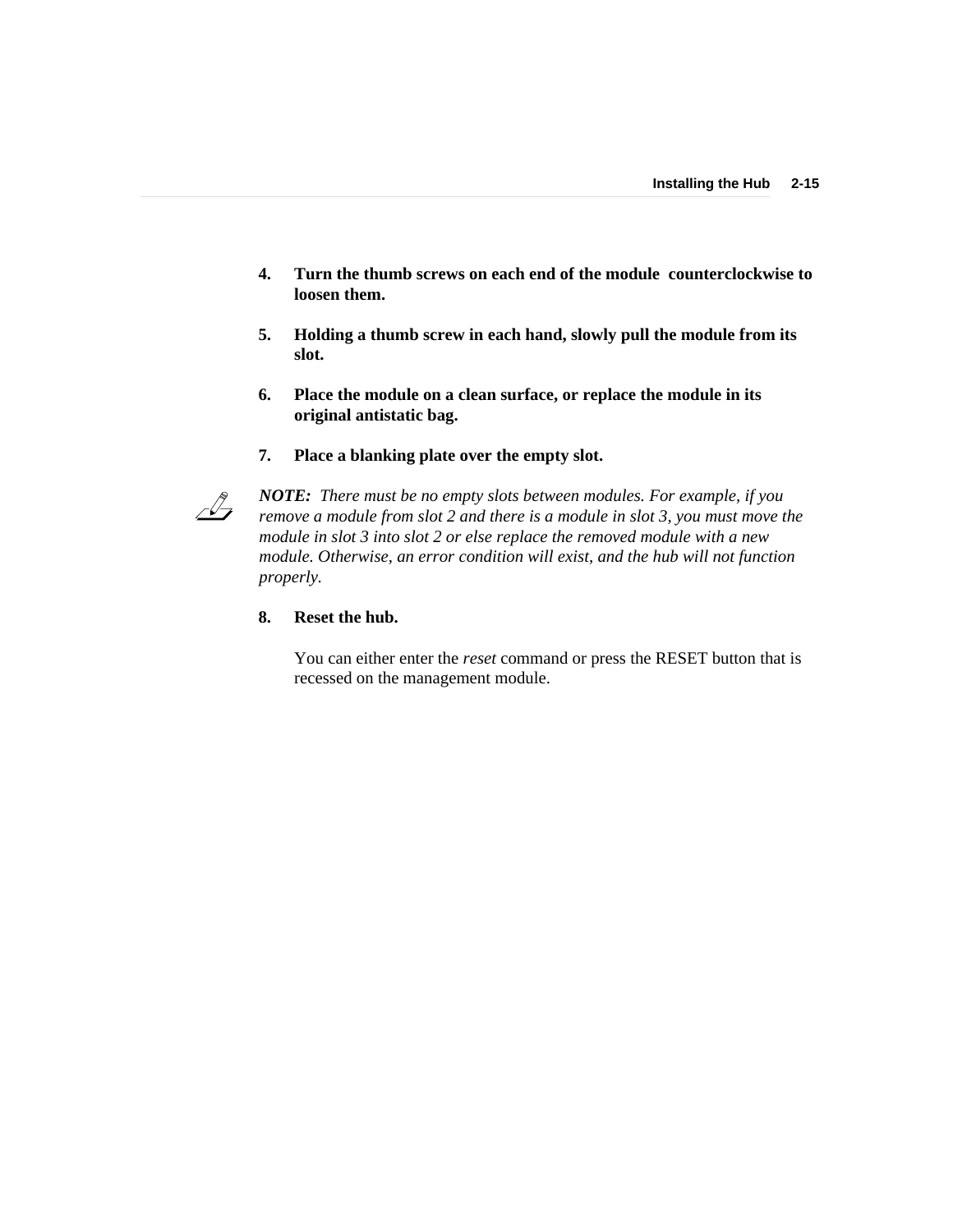## **Accessing the Hub**

To monitor hub activity and (optionally) configure the hub to suit your particular network environment, you must set up an interface with the hub. You can access the hub in several ways:

- Connect a terminal such as a VT100 or similar dumb terminal to the RS-232 serial port on the management module, using a null-modem connector to the terminal.
- Connect a PC running terminal emulation software to the RS-232 serial port on the management module, using a null-modem connector to the PC.
- Attach a modem to the serial port on the management module. (Refer to the section "Installing an Optional Modem" later in this chapter.)
- Access the hub across the network using the TCP Telnet protocol. (Refer to the section "Using Telnet to Access the Hub" later in this chapter.)

Once one of these connection is made, you can use the console commands to monitor and configure the hub. Two console command sets are available: the management console command mode and the primitive console command mode. These command modes are discussed in Chapter 3. The commands in these command sets are listed and described in Appendix C, "Commands." Instructions for using the commands are provided in Chapter 4, "Setting Up the Hub."

### **Changing the Serial Port's Baud Rate**

When you connect a terminal or modem to the hub, you may need to change the baud rate of the serial port. The serial port's default baud rate is 9600.

To display the serial port's baud rate, enter the *show baud* command.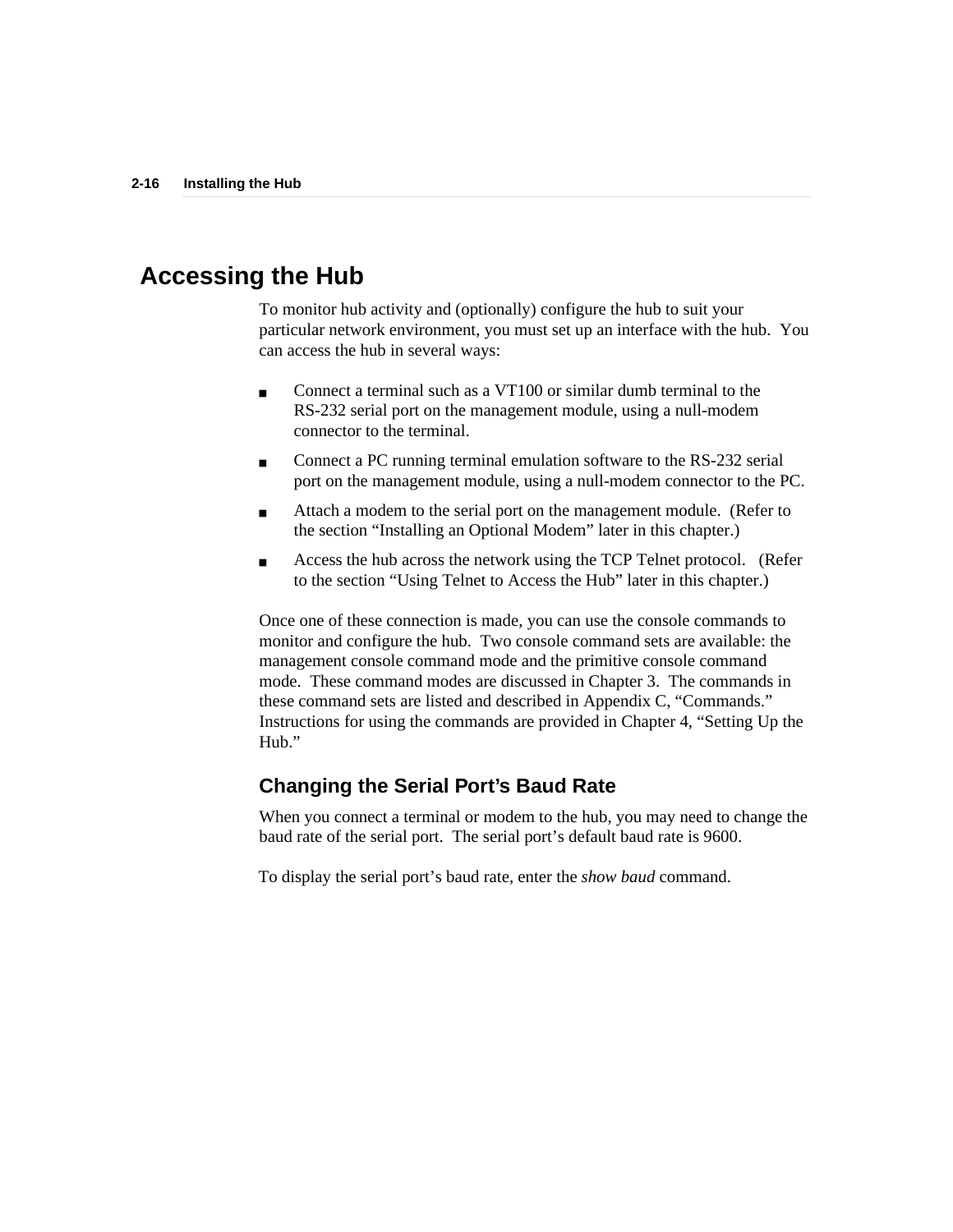To change the hub's baud rate to match the baud rate of a terminal or modem, follow these steps:

### **1. Enter the** *set baud* **command. Type:**

set baud

This selection prompt appears:

Select one of the following: 1. 1200 2. 2400 3. 4800 4. 9600 Baudrate?

### **2. Type a number to select a baud rate. For example, type:**

3 [Enter]

This confirmation appears:

Baud rate changed to 4800

**3. Reset the hub by pressing the recessed RESET button on the management module front panel.**

The new baud rate will take effect when the self-tests are finished.



*NOTE: The other default parameters of the serial port are Parity = None, Data Bits = 8, and Stop Bits = 1.*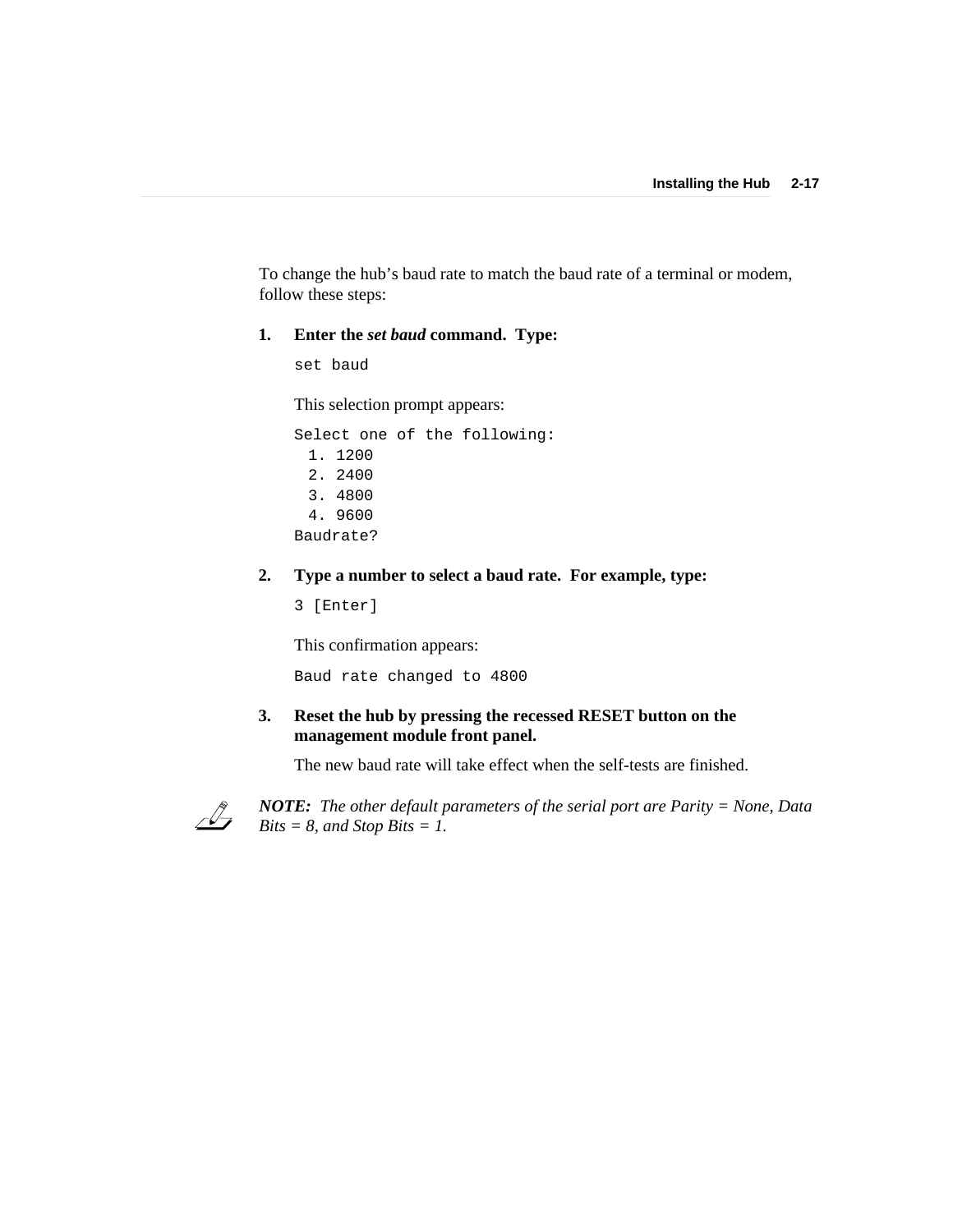### **Installing an Optional Modem**

If you want to access the hub via a Hayes modem, you must prepare the modem correctly for use with the hub. Follow these steps:

### **1. If necessary, change the hub's baud rate to match the modem's baud rate.**

Refer to the preceding section, "Changing the Serial Port's Baud Rate," for instructions on changing the baud rate.



*NOTE: Before you install a modem, you should set a password to restrict access to the hub.*

**2. Log out from the hub by entering the** *logout* **command. Type:**

logout [Enter]

- **3. Be sure the modem is turned off.**
- **4. Connect the modem to the hub's serial port.**

The serial port requires a female DB-9 connector. The modem requires a male DB-25 connector.

#### **5. Power-on the modem.**

Within 2 minutes the modem will be programmed to auto-answer within two rings. The modem is ready to respond to the hub when the AA LED comes on.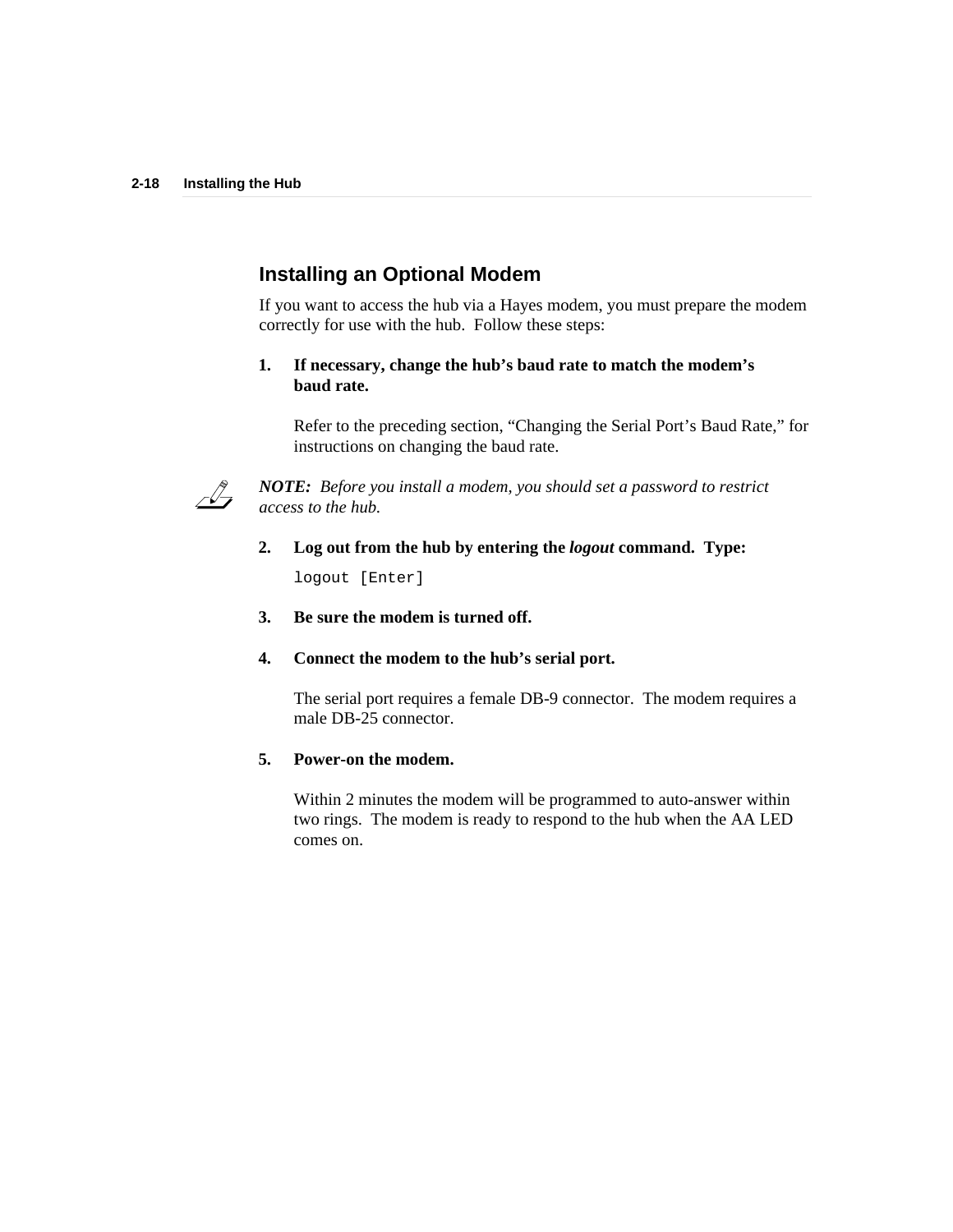### **Using Telnet to Access the Hub**

To use the Telnet protocol to access the hub, the hub must be connected to the network and must be running. You must also have the Telnet protocol running on some device on your network. Follow these steps:

**1. Enter the** *telnet* **command followed by the hub's IP address. For example, type:**

telnet 123.45.67.89 [Enter]

When the connection is completed, the hub prompt appears. You now have access to the management console commands. You cannot access primitive console commands via a Telnet connection.

**2. When finished, exit Telnet by typing:**

logout [Enter]

**3. Press any key and enter the password at the prompt.**

## **Planning Connections**

As you plan the network layout of the FDDI ring with its connections to one or more hubs and various other devices, you must be aware of the following:

- FDDI cabling rules
- FDDI data flow specifications
- Port attachment rules and connection restrictions

This section discusses FDDI cabling rules and data flow specifications. Chapter 3 contains detailed information about port connections and port attachment rules.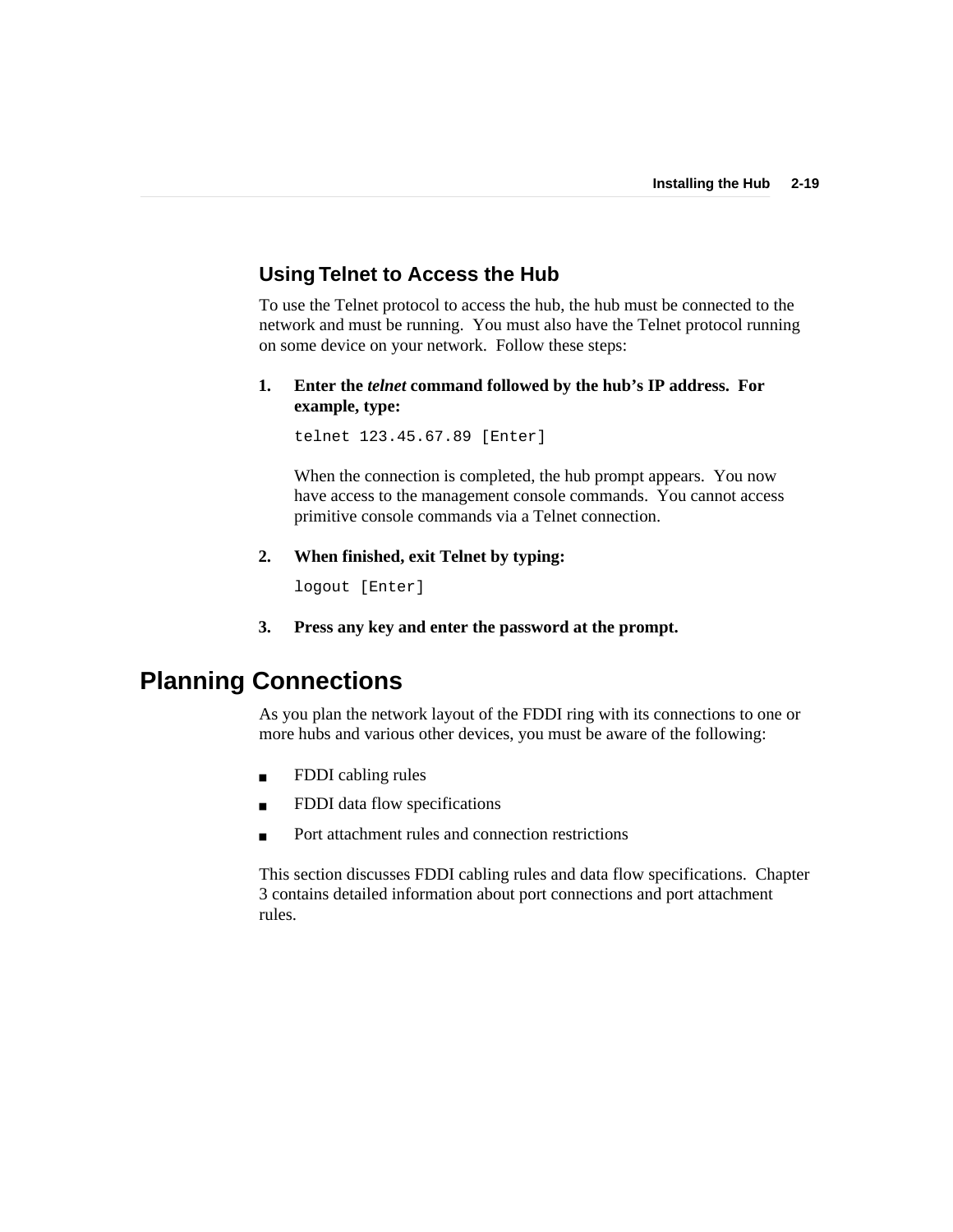## **FDDI Cabling Rules**

The type of cabling you use depends on the media modules that you ordered. When installing the hub and the modules, observe these FDDI cabling rules:

### **Fiber-Optic Cable**

- All cabling media must conform to the American National Standard *FDDI Physical Layer Medium Dependent (PMD) Standard*, ISO 166-1990, American National Standards Institute.
- The standard FDDI cabling type supported by the LinkBuilder FDDI Workgroup Hub is multimode 62.5/125  $\mu$ m.
- The maximum length of this cable from the hub to any potential end station is approximately 2 km (1.25 mi) per the ANSI X3T9.5 specification. Attenuation must not exceed 11 dBm on any link between nodes regardless of distance.



*NOTE: When you insert the fiber-optic cable's media interface connector (MIC) into a fiber module port, the MIC must click twice to ensure a complete connection.*

### **Shielded Twisted-Pair Cable**

- The standard STP cabling type supported by the LinkBuilder FDDI Workgroup Hub is category 1 STP cable with DB-9 connectors. No crossover wiring is required.
- The maximum length of this cable from the hub to any potential end station is 100 m (328 ft) per the SDDI de facto STP standard.
- The STP cable connectors must conform to IBM token ring standards or their equivalent. The specifications for this standard are contained in AMP document number 6609, revision 11/01/88. Contact AMP Inc., Harrisburg, PA 17105, for a copy of this document.
- The pin assignments for the type DB-9 FDDI shielded twisted-pair interface connector are shown in Table 2-1.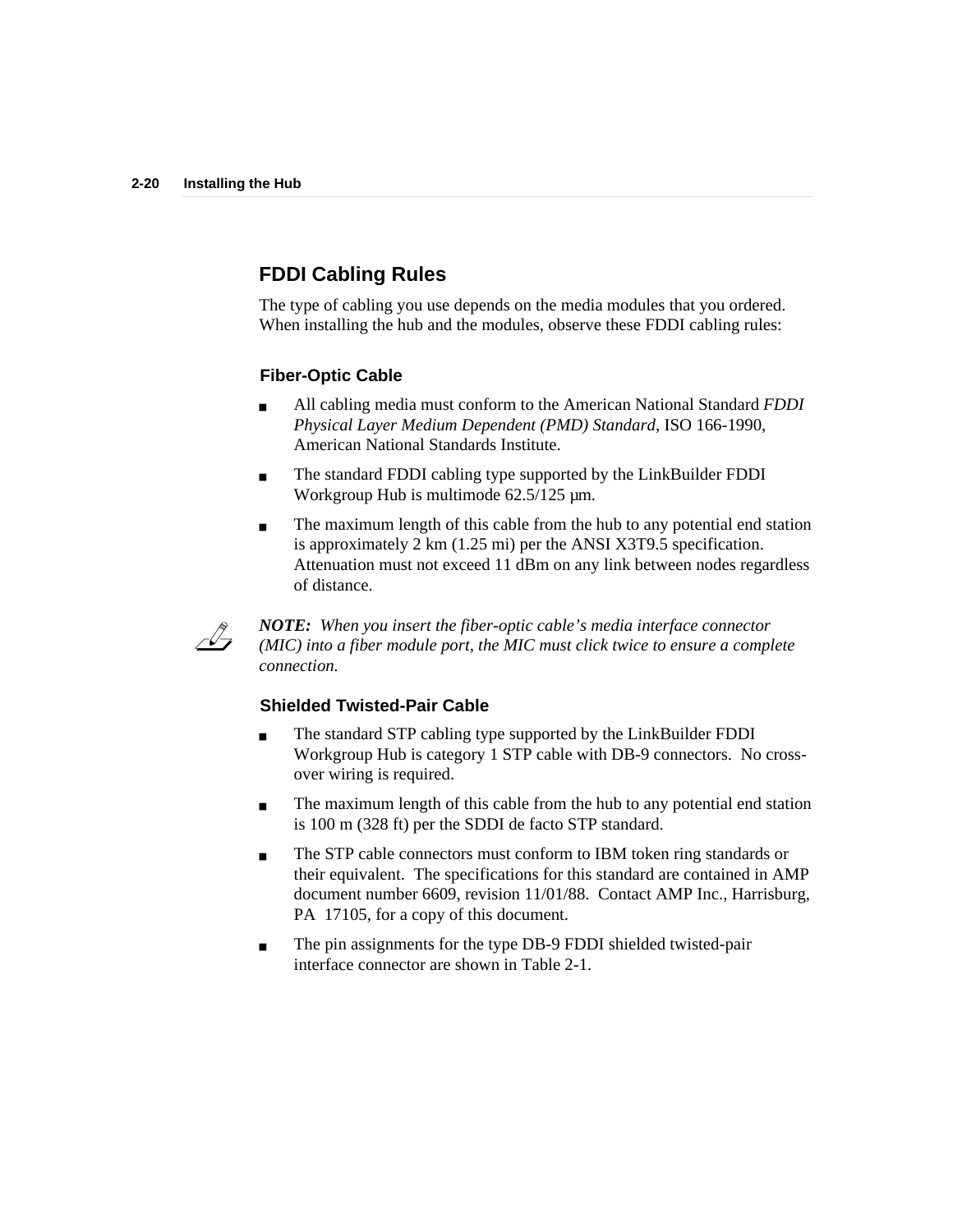| Pin No.        | <b>Function</b> |  |
|----------------|-----------------|--|
|                | Transmit $(+)$  |  |
| $\overline{2}$ | Not used        |  |
| 3              | Not used        |  |
| $\overline{4}$ | Not used        |  |
| 5              | Receive $(+)$   |  |
| 6              | Transmit $(-)$  |  |
| 7              | Not used        |  |
| 8              | Not used        |  |
| 9              | Receive $(-)$   |  |

**Table 2-1. DB-9 STP Connector Pin Assignments**

### **Unshielded Twisted-Pair Cable**

- The standard UTP cabling type supported by the LinkBuilder FDDI Workgroup Hub is category 5 screened UTP cross-over cable with screened RJ-45 connectors, as specified by ANSI X3T9.5. The cross-over cable connections and color scheme are shown in Figure 2-7.
- The maximum length of this cable from the hub to any potential end station is 100 m (328 ft). The cross-over cable connects the LinkBuilder FDDI hub and the punchdown block. ANSI standards specify the operating distances, as shown in Figure 2-8.
- The pin assignments for the type RJ-45 FDDI unshielded twisted-pair interface connector are shown in Table 2-2.



**Figure 2-7. Cross-over Connections on a UTP Cable**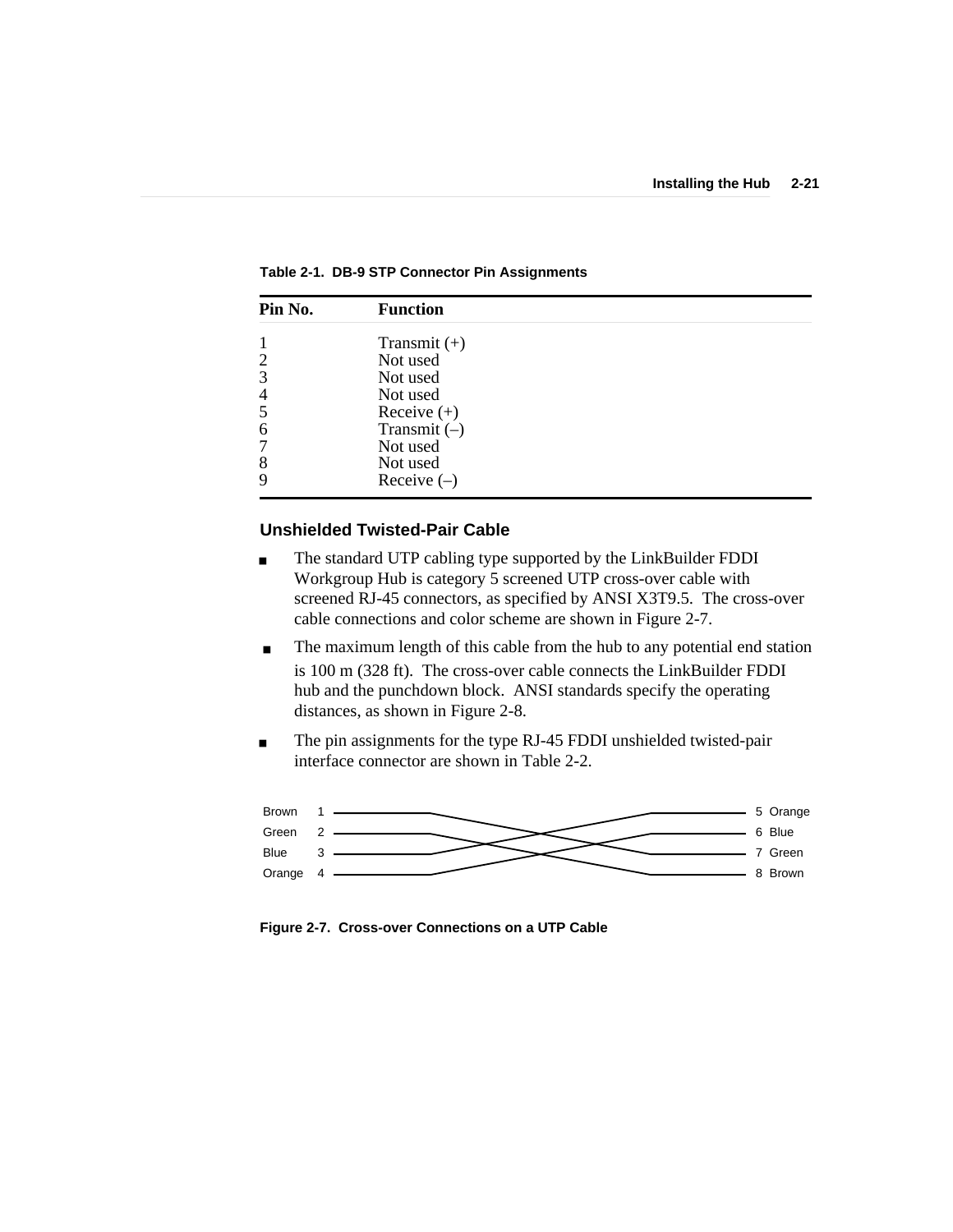| Pin No.        | <b>Function</b> |  |  |
|----------------|-----------------|--|--|
| 1              | Transmit $(+)$  |  |  |
| $\overline{c}$ | Transmit $(-)$  |  |  |
| 3              | Not used        |  |  |
| 4              | Not used        |  |  |
| 5              | Not used        |  |  |
| 6              | Not used        |  |  |
| 7              | Receive $(+)$   |  |  |
| 8              | Receive $(-)$   |  |  |
|                |                 |  |  |

**Table 2-2. RJ-45 UTP Connector Pin Assignments**



*NOTE: To minimize RF emissions, the connector shell must be connected to hub ground. Also, the connector shell must completely surround the cable shield.*



**Figure 2-8. UTP Cabling Distances per ANSI Standards**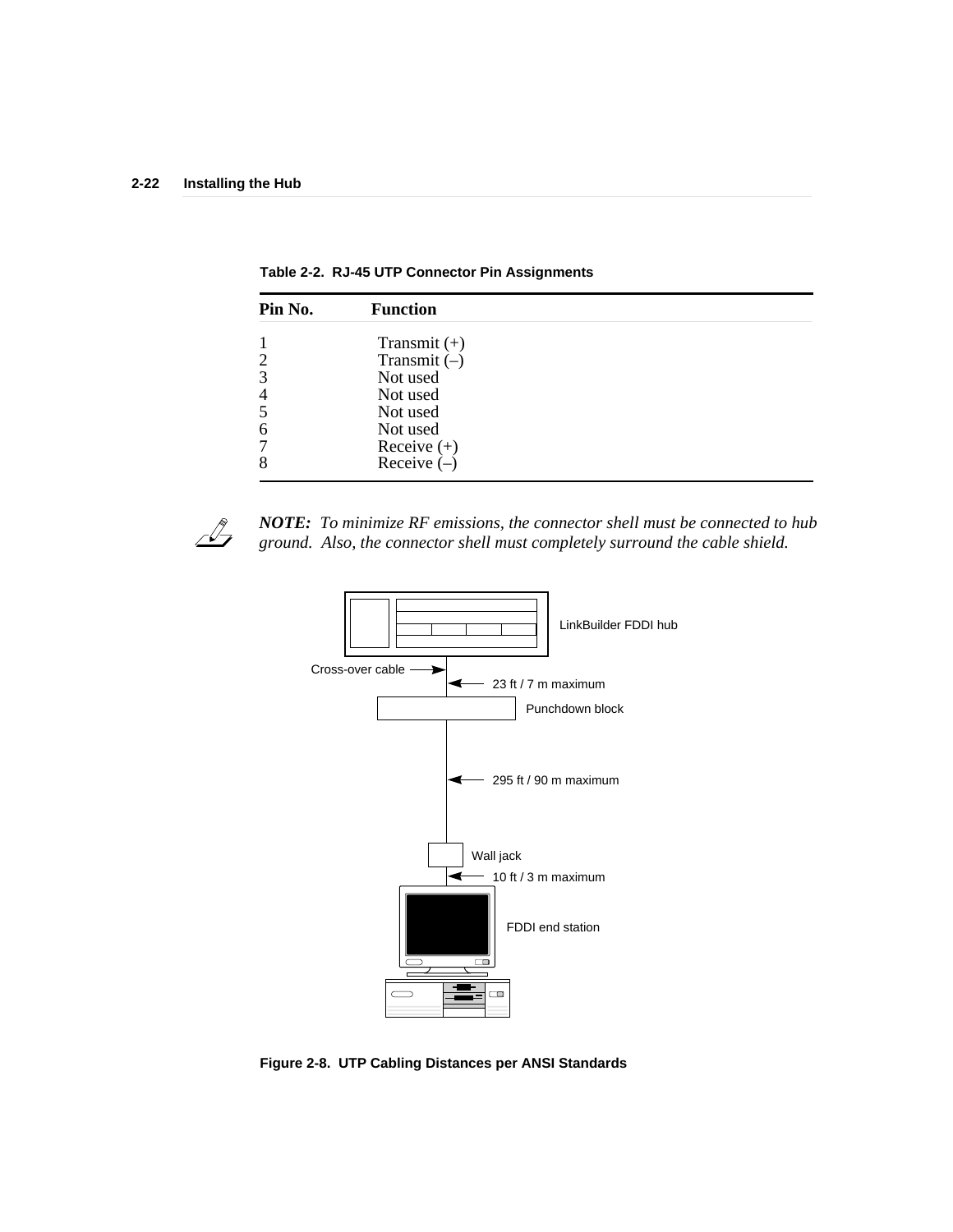### **Data Flow Specifications**

The FDDI standard specifies that data travels on the primary ring in a counterclockwise direction, and that data traveling on the secondary ring rotates clockwise. (Refer to Figure 3-1.) As you attach the hub to the ring and network devices to the hub, be aware of the data flow direction.

Table 2-3 shows the four supported port types and the direction of data flow through each port. Figure 2-9 illustrates the various port types and the data flow direction allowed by the FDDI standard.

| <b>Port</b> | <b>Data Flow Direction</b>          | Use                                                                                  |
|-------------|-------------------------------------|--------------------------------------------------------------------------------------|
| A           | Primary In/Secondary Out<br>(PI/SO) | Connects dual attachment<br>devices to the trunk ring                                |
| В           | Primary Out/Secondary In<br>(PO/SI) | Connects dual attachment<br>devices to the trunk ring                                |
| М           | Master (PO/PI)                      | Connects single attachment<br>devices to the hub port; uses<br>the primary ring only |
|             | Slave (PI/PO)                       | Connects single attachment<br>devices to the hub; uses the<br>rimary ring only       |

**Table 2-3. FDDI Port Types**

Table 2-3 and Figure 2-9 show that the primary ring (solid line) enters the A port as Primary In (PI) and exits as Primary Out (PO) through port B. The secondary ring (dashed line) enters through port B as Secondary In (SI) and exits through port A as Secondary Out (SO).

For both master (M) and slave (S) ports, the primary ring enters the port as PI and exits as PO. The secondary ring never connects to these two ports.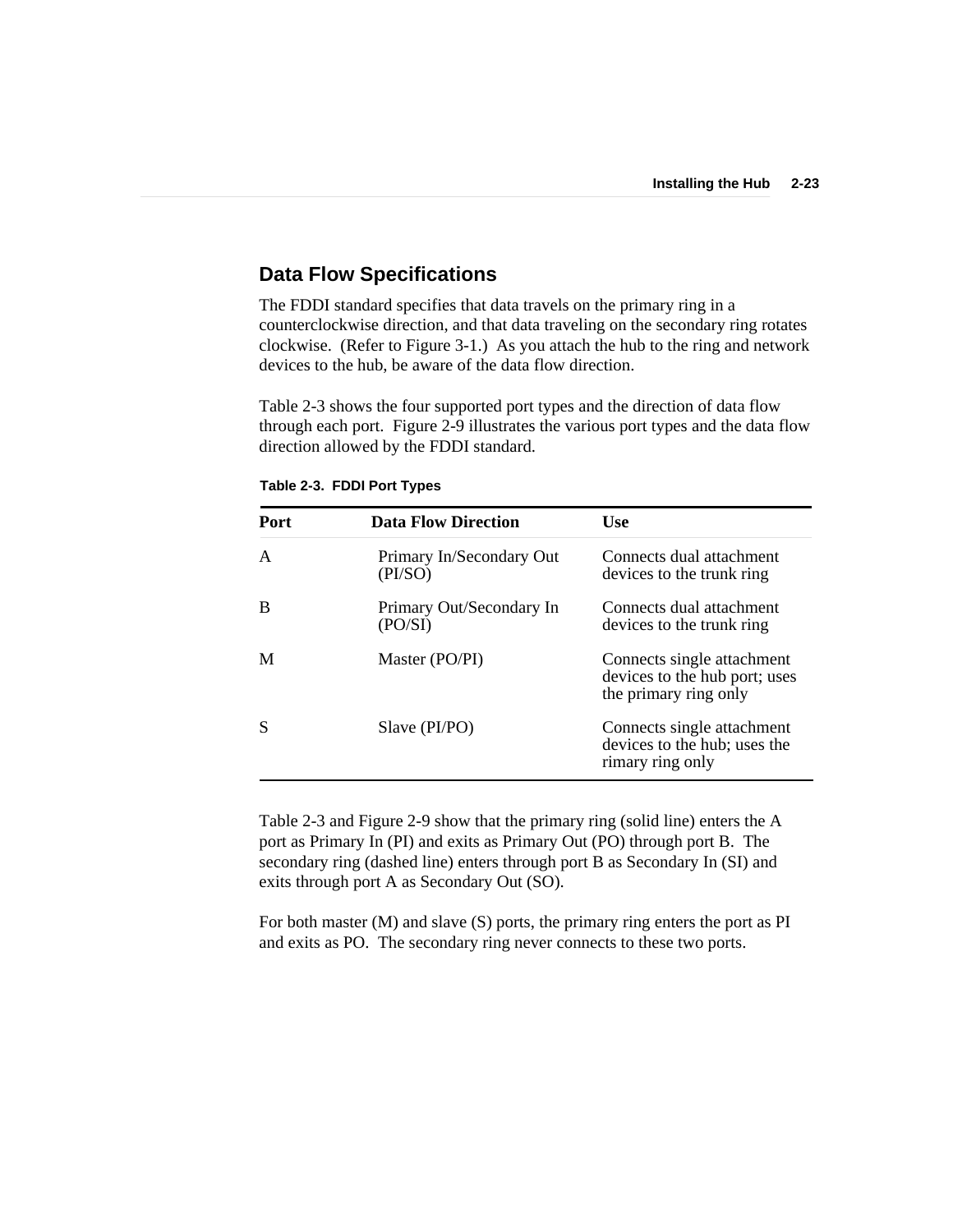

**Figure 2-9. Direction of Data Flow Through a Hub and Stations**

The acronyms used in Figure 2-9 are defined below and described in Chapter 3:

- DAS Dual attachment station
- DAC Dual attachment concentrator (hub)
- SAS Single attachment station

## **Connecting to the Dual Ring**

To attach the hub to an FDDI dual ring, follow these steps:

- **1. Install a fiber module in slot 1 on the hub.**
- **2. Insert two fiber-optic cables from the dual ring into the two leftmost ports (B and A) of the fiber module.**

The fiber-optic cables must terminate in MIC connectors.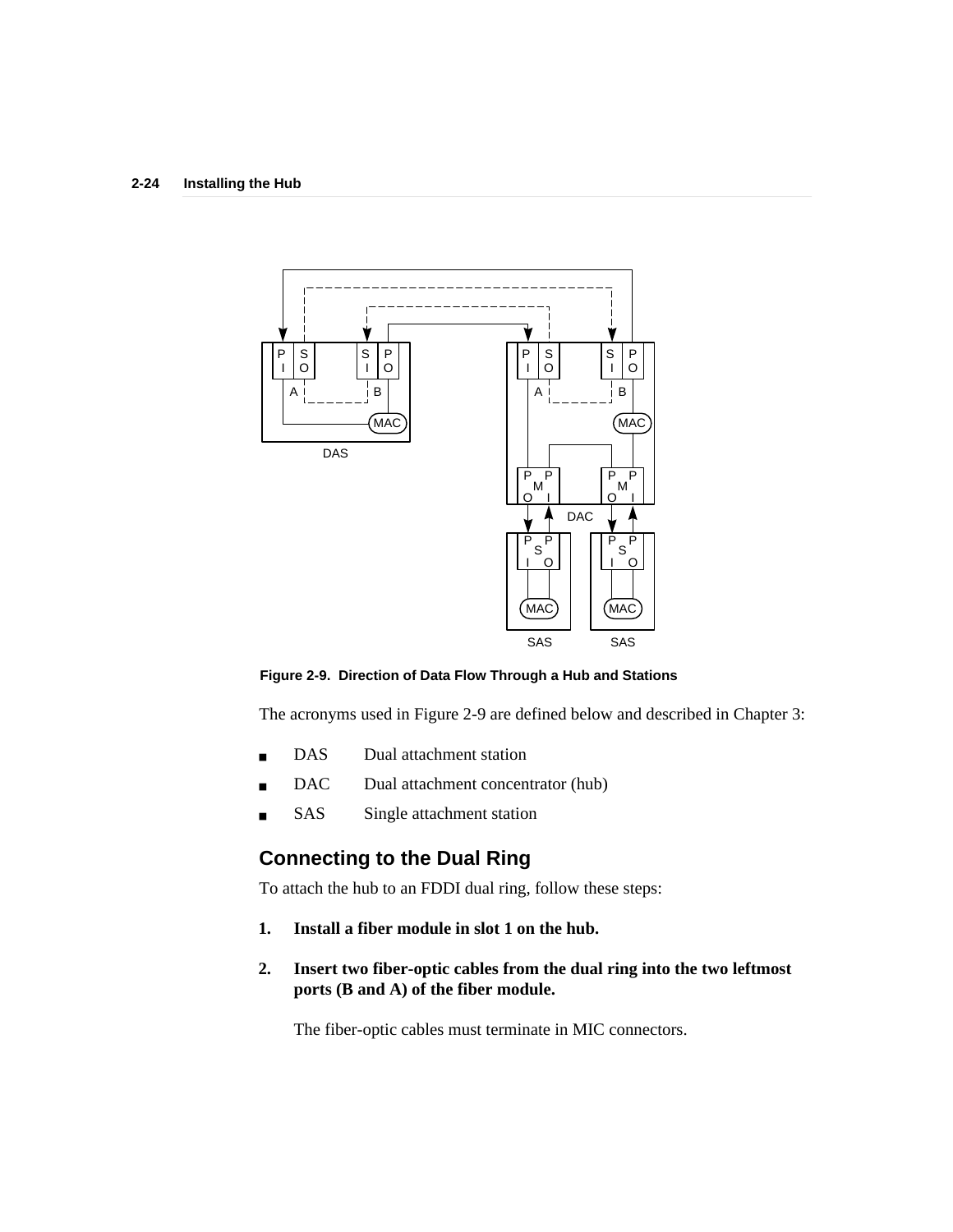The default configuration of the attachment ports (the two leftmost ports on the module installed in slot 1) is B/A. If the attachment ports have been configured differently (as shown by the ATTACH LEDs on the management module), you must reconfigure them, as detailed below:

#### **1. Configure the attachment ports as B and A. Type:**

set attach

This selection prompt appears:

Select one of the following: 1. B/A 2. S/M 3. M/M Attachment port configuration?

**2. Select the attachment port configuration that you want. For example, type:**

1 [Enter]

These confirmation lines appear:

| Current configuration:    | M/M |
|---------------------------|-----|
| Initialize attachment as: | B/A |

**3. Reset the hub by pressing the recessed RESET button on the management module front panel.**

The attachment ports will be initialized as B/A.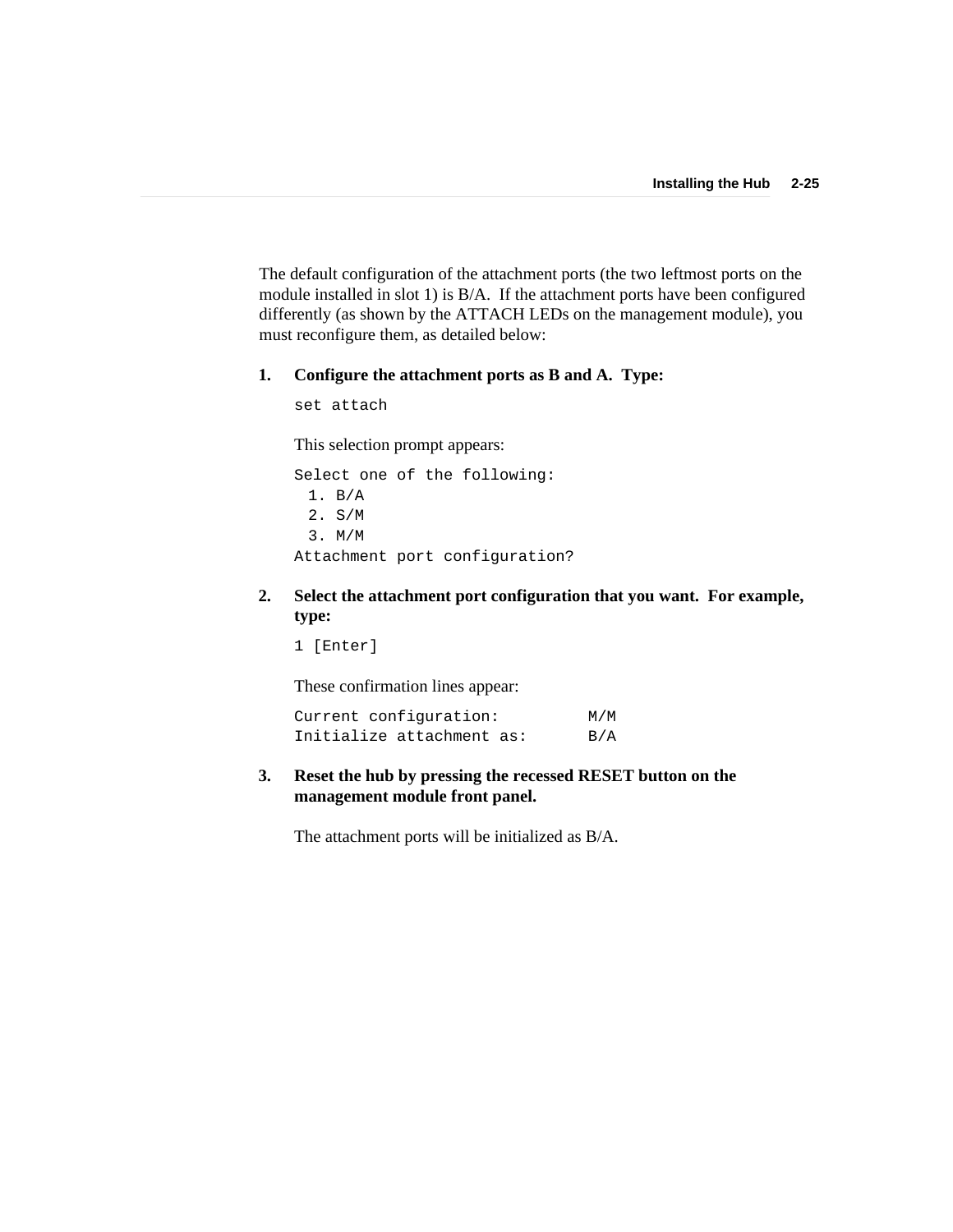## **Installing an Optical Bypass Switch**

In many network environments, mission-critical devices such as bridges, routers, and hubs should be connected to the primary dual ring only if they are equipped with an optical bypass switch (OBS). An optical bypass switch is a device that prevents ring wrap in the event a node is powered off. Using an optical bypass switch protects the integrity of the dual ring by rerouting the signal in case of a station malfunction: the trunk ring is not broken.

If you want the protection provided by an optical bypass switch, purchase an optical bypass switch with the plug configuration shown in Figure 2-10. 3Com does not supply this device.



**Figure 2-10. Optical Bypass Switch**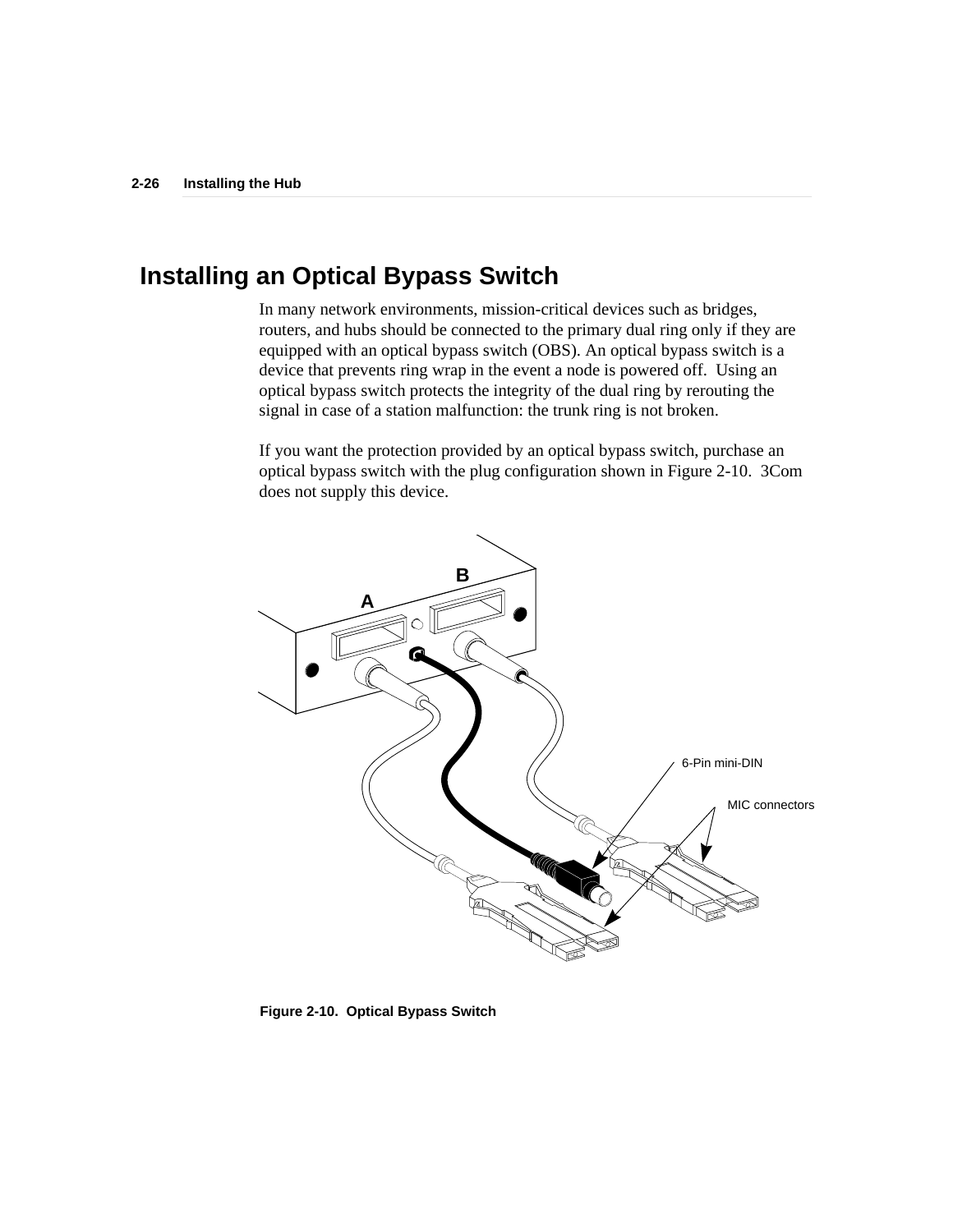To detect the presence of an optical bypass switch on your system, enter the *show obs* command. To install an optical bypass switch with the configuration shown in Figure 2-11, follow these steps:

**1. Plug the A and B Media Interface Connectors (MIC connectors) from a network device or another hub into the B and A receptacles on the optical bypass switch.**

The device's A connector must be placed in the B receptacle and the B connector in the A receptacle.

**2. Plug the A and B MIC connectors of the optical bypass switch into the A and B ports on the FDDI hub (A to A and B to B).**



**Figure 2-11. Cabling for Installing an Optical Bypass Switch**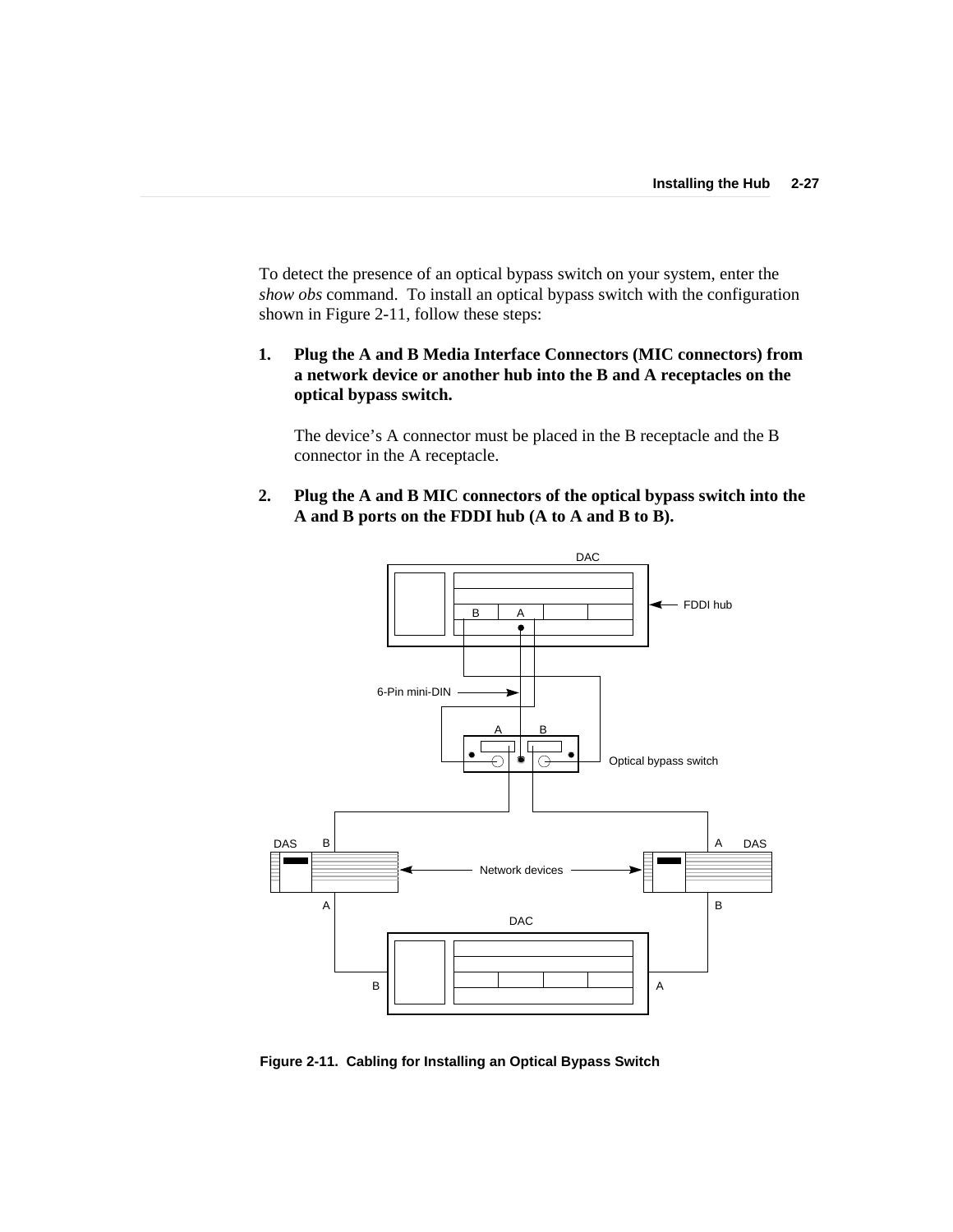**3. Plug the optical bypass switch's power connector (a 6-pin mini-DIN plug) into the optical bypass interface receptacle on the management module.**

If you are installing the hub in a rack, you can purchase a cable tray to support the optical bypass switch unit, as shown in Figure 2-12, or you can rest the unit on one of the rack-mounted components.



**Figure 2-12. Rack Mounting a Hub with an Attached Optical Bypass Switch**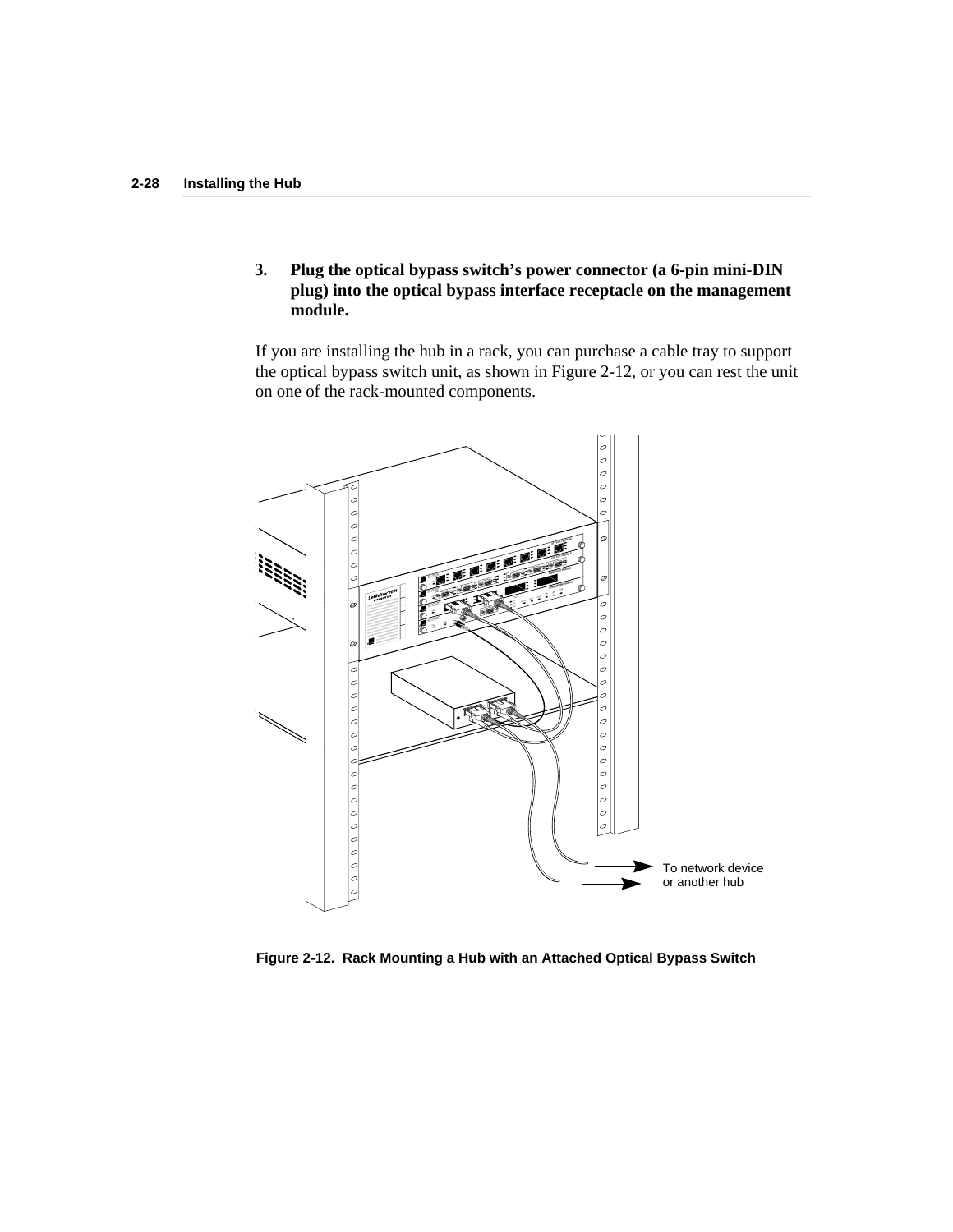# **Chapter 3 Configuring the Hub**

After you have installed the hub and its modules and physically connected it to the ring, you can configure the hub to operate in your network environment. This chapter discusses the following topics:

- Attachment options supported by the hub
- Default configuration of the hub and its modules
- Console command access modes
- Rules for media module port connections

## **Attachment Options**

The LinkBuilder FDDI Workgroup Hub supports four types of standard configurations:

- Dual attachment concentrator (DAC)
- Single attachment concentrator (SAC)
- Null attachment concentrator (NAC)
- Dual homing (DH)



*NOTE: 3Com uses the standard acronyms shown above but calls the concentrator a hub.*

Each type of configuration is discussed in this section. (Refer to the section "Configuring Modules" later in this chapter for information about using the *set attach* command to configure the hub.)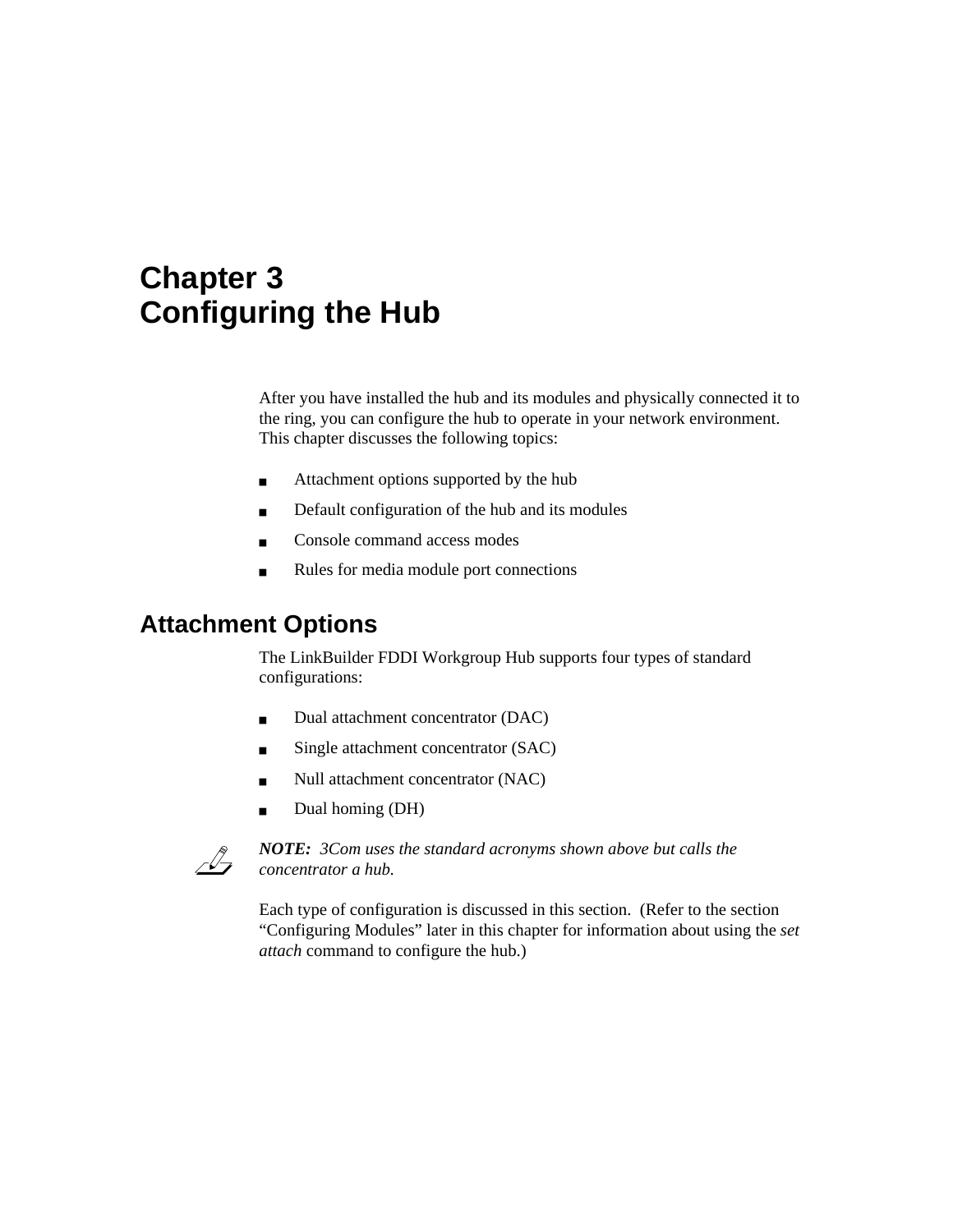## **Dual Attachment Hub**

A dual attachment hub (DAC) attaches to both the primary and the secondary rings. Figure 3-1 shows a hub functioning as a dual attachment hub.



**Figure 3-1. Dual Attachment Hub (DAC)**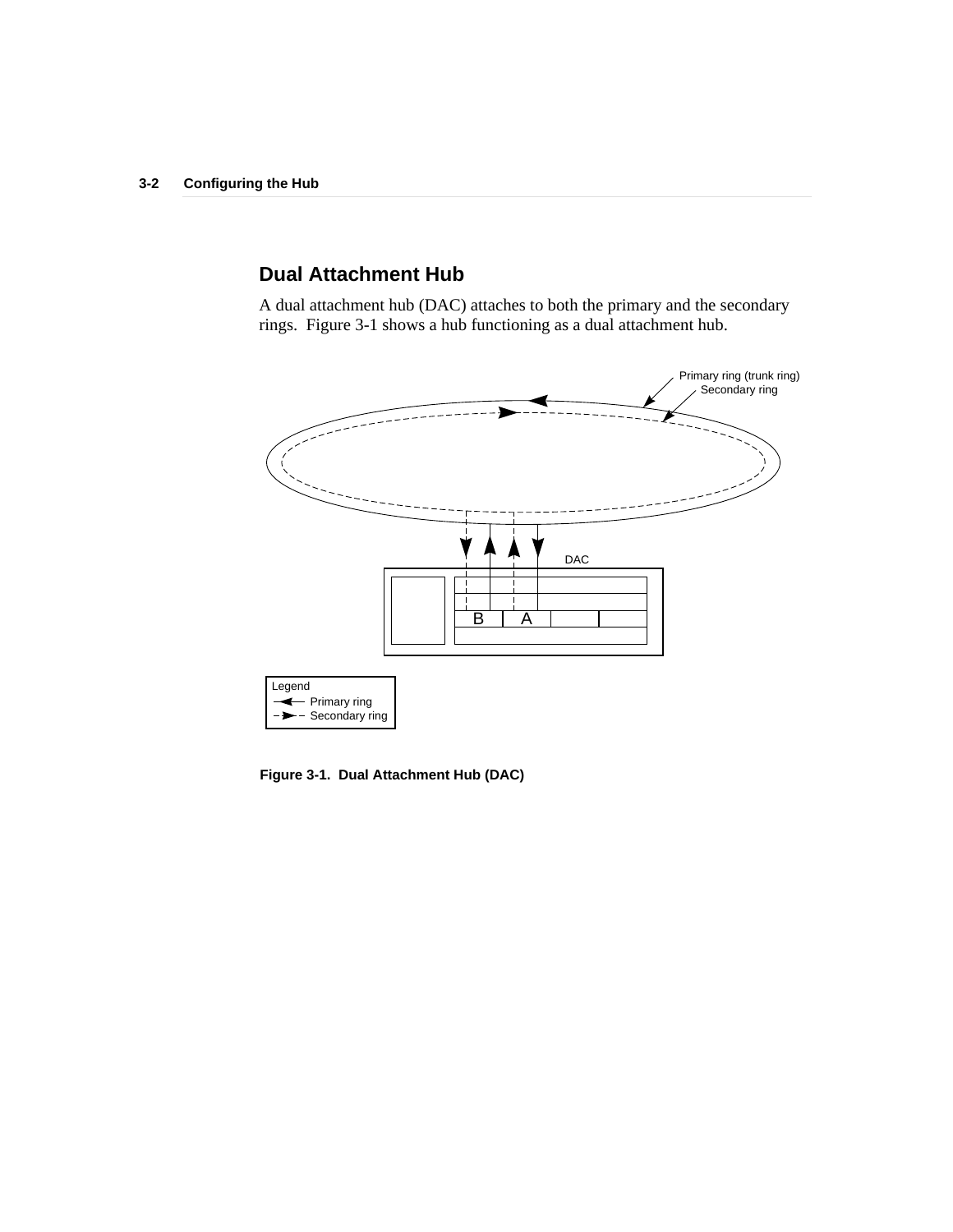You can place a dual attachment hub directly on the trunk ring. This allows it to participate in ring wrapping if a segment of the trunk fails. Figure 3-2 shows dual attachment hubs in wrap state.



**Figure 3-2. Dual Attachment Hubs (DACs) in Wrap State**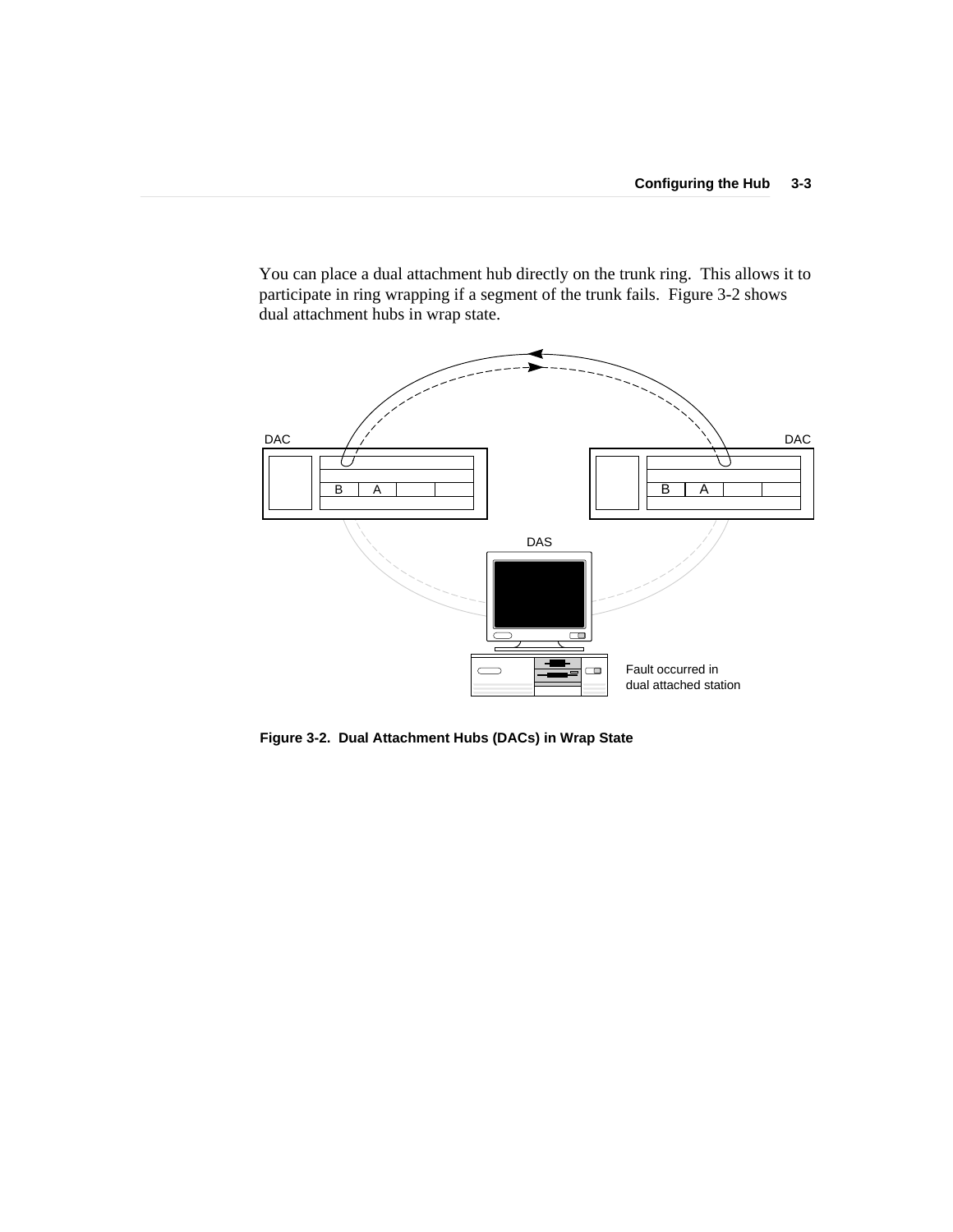## **Single Attachment Hub**

A single attachment hub (SAC) is never attached directly to the dual trunk ring. Instead, it is attached to another hub, which is connected to the main ring. Figure 3-3 shows a single attachment hub connected to the network via a dual attachment hub. The single attachment hub in this example is connected to three single attachment stations.



**Figure 3-3. Single Attachment Hub (SAC)**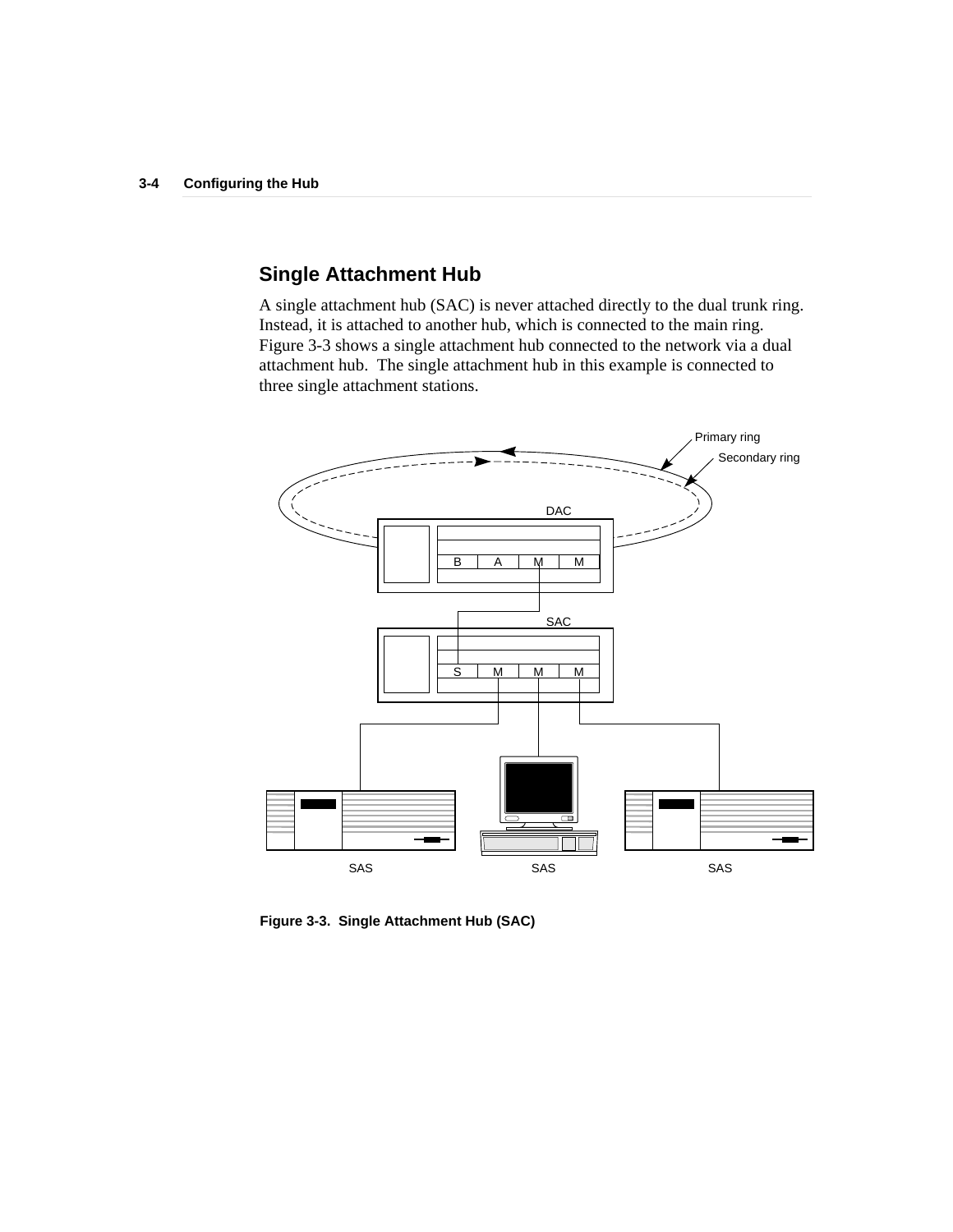### **Null Attachment Hub**

A null attachment hub (NAC) functions as a self-contained FDDI network. It is an FDDI backbone but is not connected to a dual ring backbone. The network is concentrated in the hub, and all of the attached devices communicate through it using FDDI. Null attachment hubs do not support A, B, or S ports.

Figure 3-4 shows a null attachment hub with several connected devices.



**Figure 3-4. Null Attachment Hub (NAC) and Connected Stations (SAS and DAS)**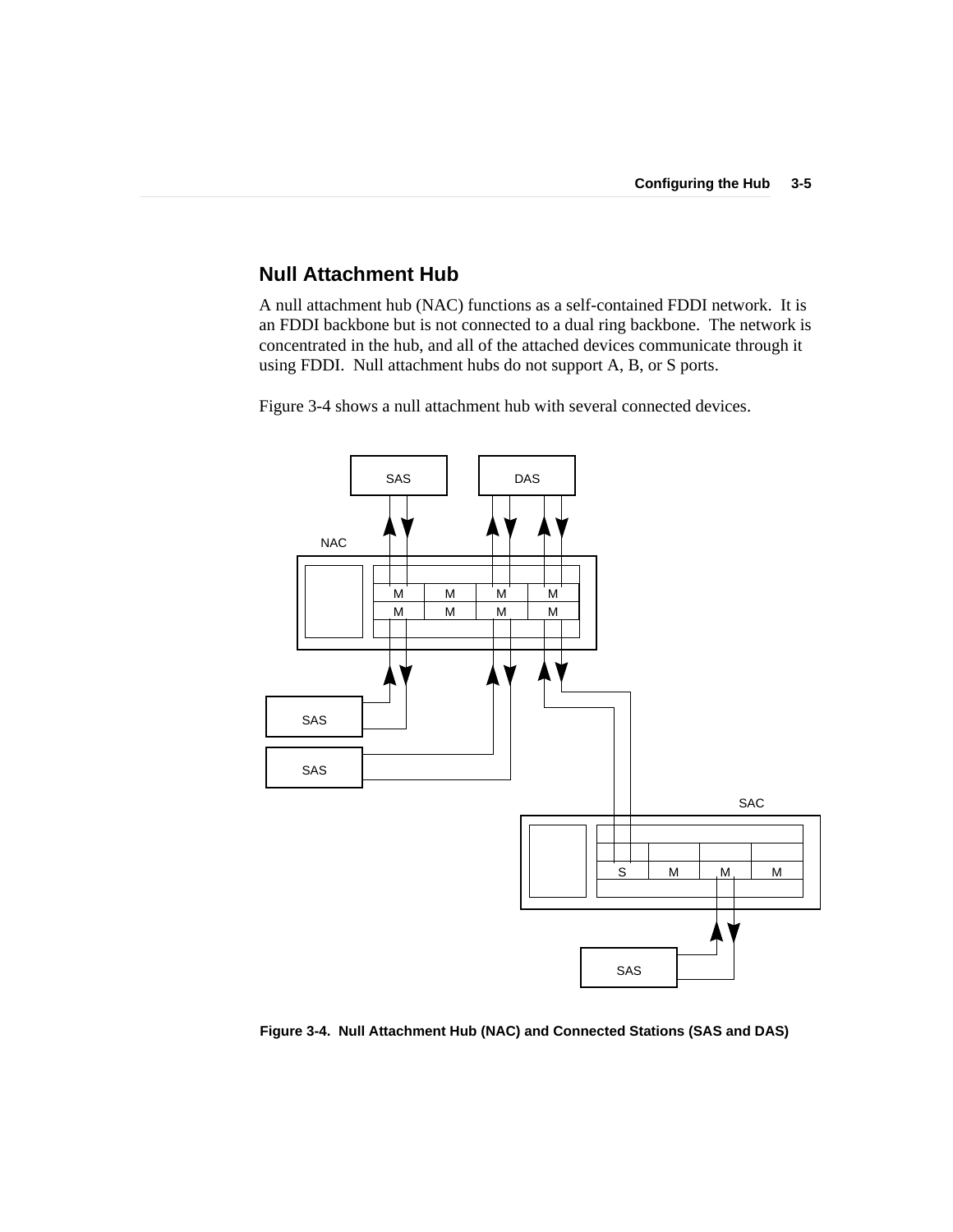## **Dual Homing**

Dual homing (DH) configuration provides two attachments to the FDDI network. One of them functions as a backup link if the primary link fails. This type of attachment is especially useful for connecting to mission-critical devices.

Figure 3-5 illustrates valid connections for a dual homed hub.



#### **Figure 3-5. Dual Homing Connections**

Ports A and B are both connected to the primary ring. Following the B precedence rule, the B port always takes precedence and becomes the primary link. If the connection to the B port fails, the A port serves as the backup and automatically becomes the primary port. The dual homed hub shown in Figure 3-5 is actually a dual attachment hub, but only one port is active at a time.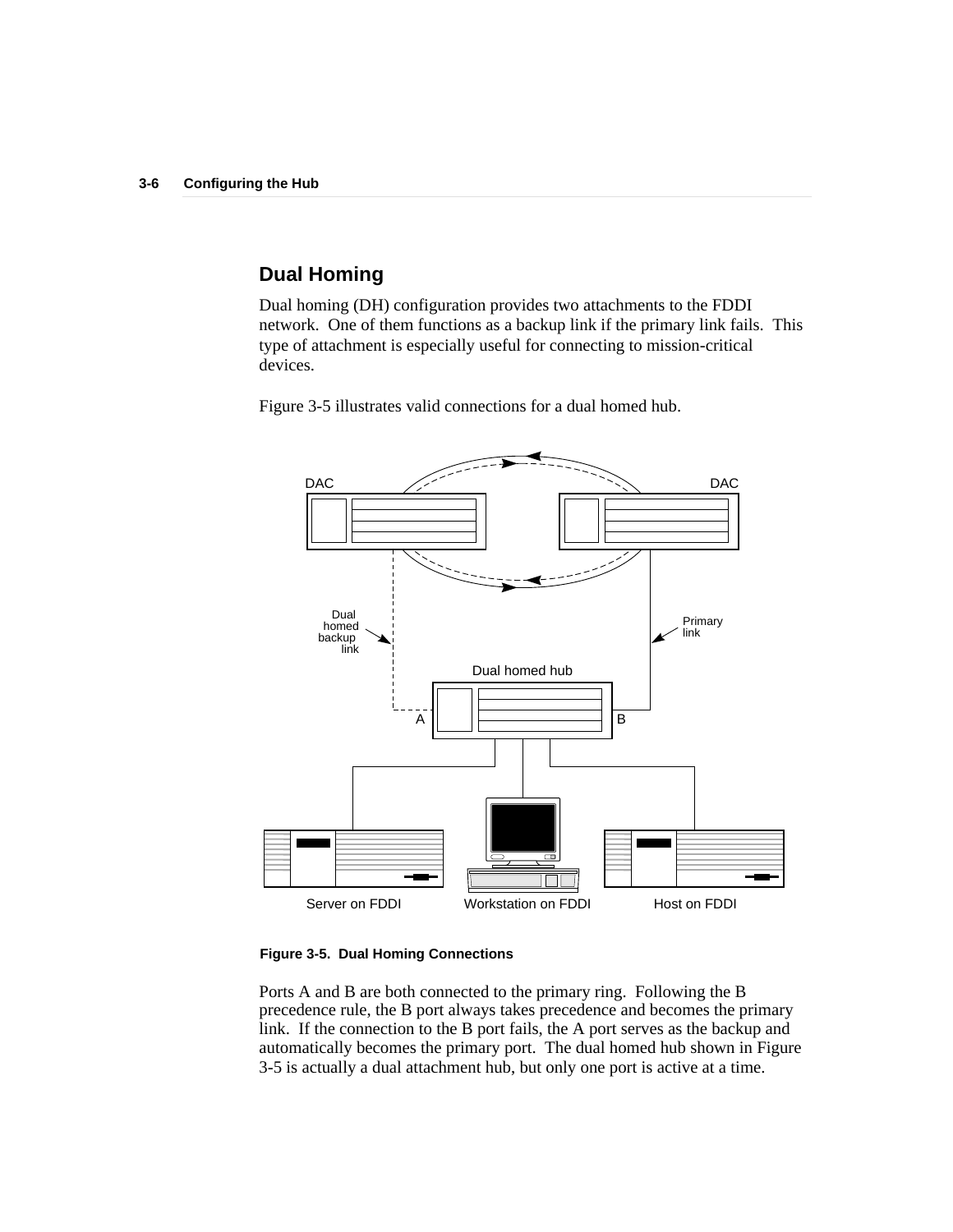# **Default Configuration**

Table 3-1 shows the hub's factory default configuration on start-up.

| <b>Description</b>     | <b>Factory-Set Default</b> |
|------------------------|----------------------------|
| T-Notify               | 30 seconds                 |
| <b>TVX</b>             | $2.6214$ milliseconds*     |
| T-Req                  | 165 milliseconds           |
| LER cutoff             | 10.E-07                    |
| LER alarm              | 10.E-08                    |
| Attachment             | B/A                        |
| IP address             | 0.0.0.0                    |
| IP netmask             | 255.0.0.0                  |
| IP broadcast           | 0.255.255.255              |
| IP default gateway     | 0.0.0.0                    |
| Boot server IP address | 0.0.0.0                    |
| Boot method            | <b>LOCAL</b>               |
| Boot file              | Null                       |
| Password               | Null                       |
| Baud rate              | 9600                       |

**Table 3-1. LinkBuilder FDDI Workgroup Hub Default Configuration**

\*This value cannot be changed.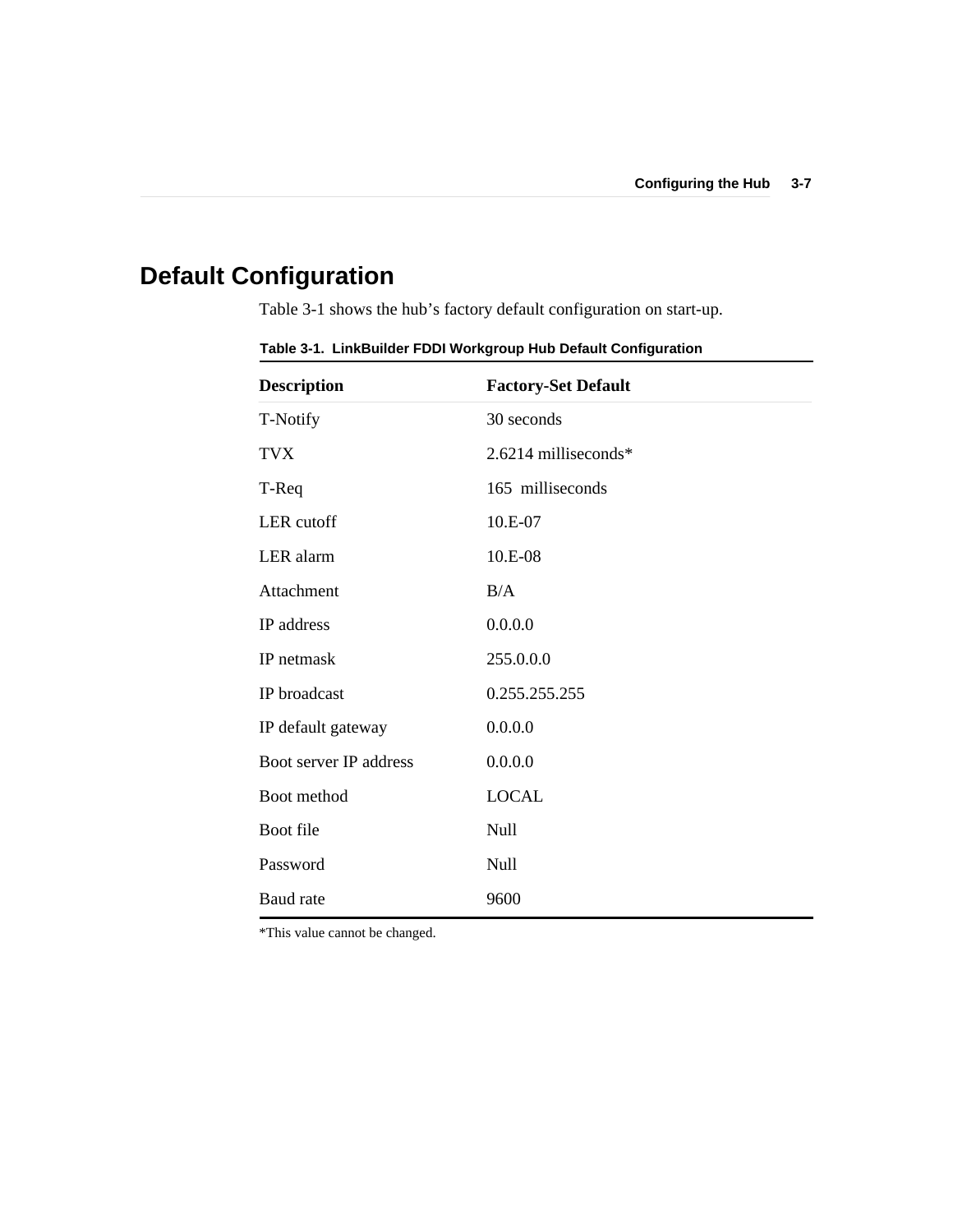You can operate the hub using its default configuration without making any changes whatsoever. However, you may want to change various parameters to suit your particular network environment. Refer to Chapters 4 and 5 and Appendix C for information about making changes to the hub's default configuration.

If you should want to return the hub to its default configuration (after making changes), use the *set defaults* command, which is accessible only in the primitive command mode.

## **Accessing Configuration Commands**

You can configure the hub using the commands in two command modes:

- Management console commands
- Primitive console commands

### **Management Console Commands**

Management console commands allow you to:

- Display current parameter settings and configuration information
- Set or change certain configuration-related parameters
- Display a list and descriptions of the command set
- Invoke several TCP/IP network troubleshooting commands

You can access the management console command mode by doing one of the following:

- Attaching a terminal to the RS-232 serial port on the management module
- Connecting a Hayes-compatible modem to the RS-232 serial port on the management module
- Using the TCP Telnet protocol over the network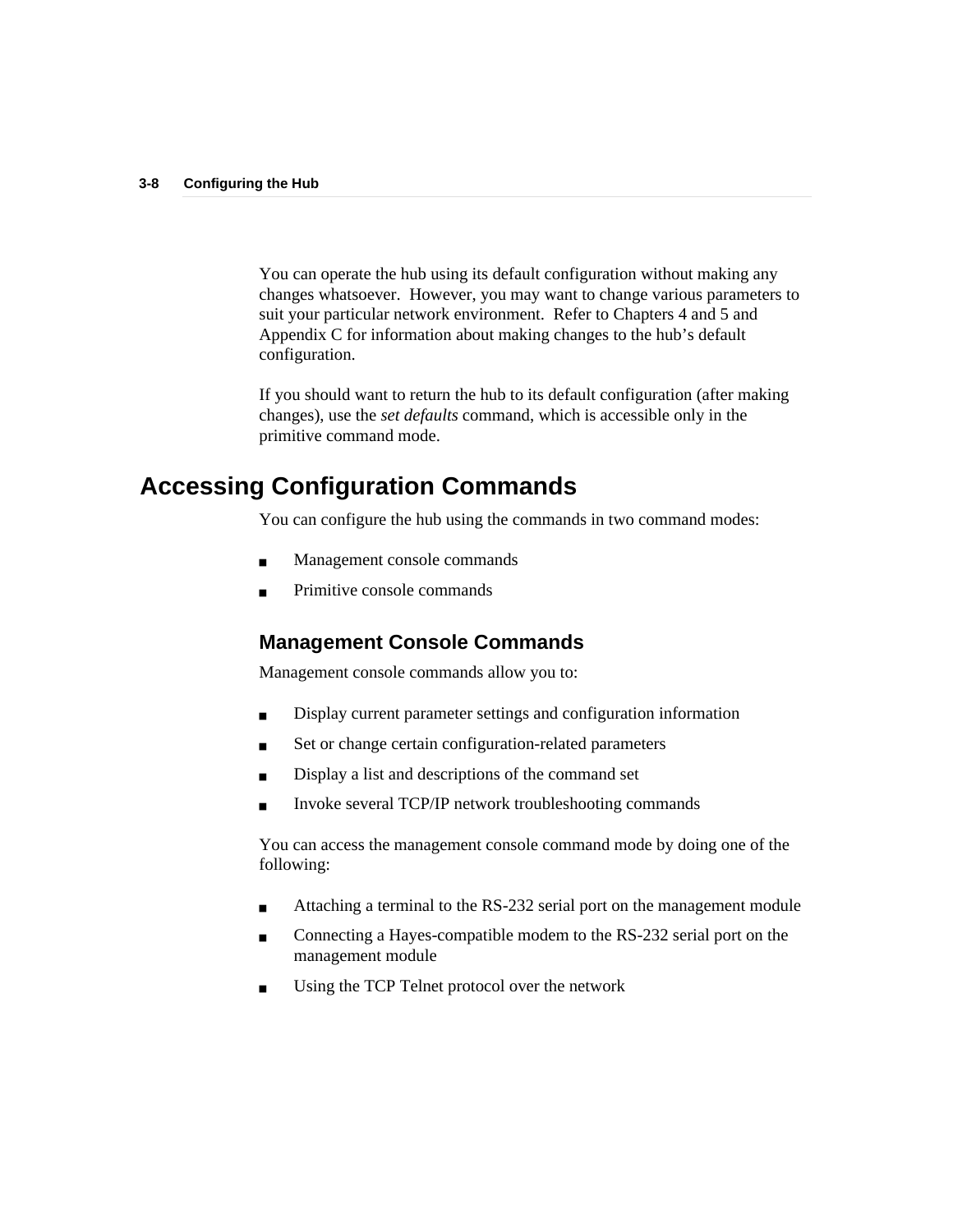## **Primitive Console Commands**

The "primitive" console commands, which are a subset of the management console commands, are accessible in case of unusual system situations. For example, you can access the primitive console command mode if:

- You forget the password. (You do not need a password to access the primitive console command mode. Once in this mode, you can set a new password.)
- You have downloaded a faulty image into the flash EPROM, and you must reset the hub.
- You have configured the hub with illegal parameters and nothing can operate. You must reset the hub.

Unlike the management console command mode, when the primitive console command mode is active, no connection to the ring exists. In primitive mode you can change only those parameters that involve nonvolatile RAM.

You can access the primitive console command mode only via a terminal attached to the serial port on the management module. Remote access through a modem or via Telnet is not supported.

### **Accessing the Primitive Console Command Mode**

To access the primitive console command mode, follow these steps:

### **1. Press the RESET button once.**

The RESET button is recessed on the management module. Use a bent paper clip or other small, pointed object to press the RESET button.



*NOTE: You cannot access the primitive console command mode by typing the* reset *command.*

### **2. Watch the STATUS LED on the management module.**

The STATUS LED is normally amber. When the STATUS LED flashes amber/green, you have 10 seconds to press the RESET button again.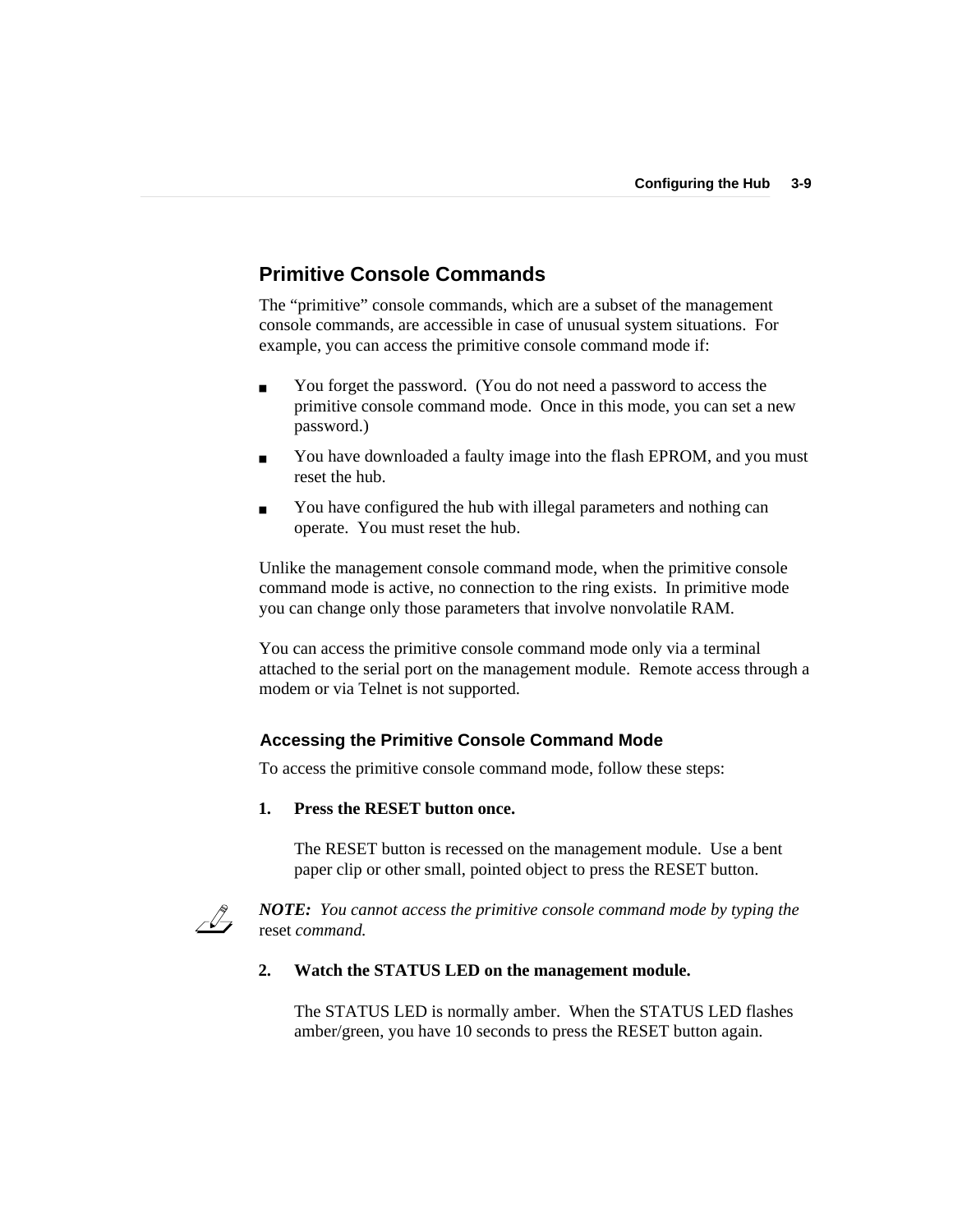If you do not press the RESET button during the 10 seconds that the STATUS LED is flashing amber/green, you are denied access to the primitive console command mode, and this message appears:

Primitive console entry has timed out.

### **3. Press RESET again.**

This message appears:

Press Ctrl-P to enter Primitive Console.

### **4. Hold down the [Control] and [P] keys.**

The hub is now in the primitive console command mode. The STATUS LED flashes amber/green continuously while you are in the primitive console command mode.

If you do not enter a primitive console command within 15 seconds, an inactivity timeout will cause the hub to return to the management console command mode.

If you do not press [Ctrl]+P within 10 seconds, the system times out.

If your attempt to enter the primitive console command mode fails and the timeout occurs, you can try again by following the steps above.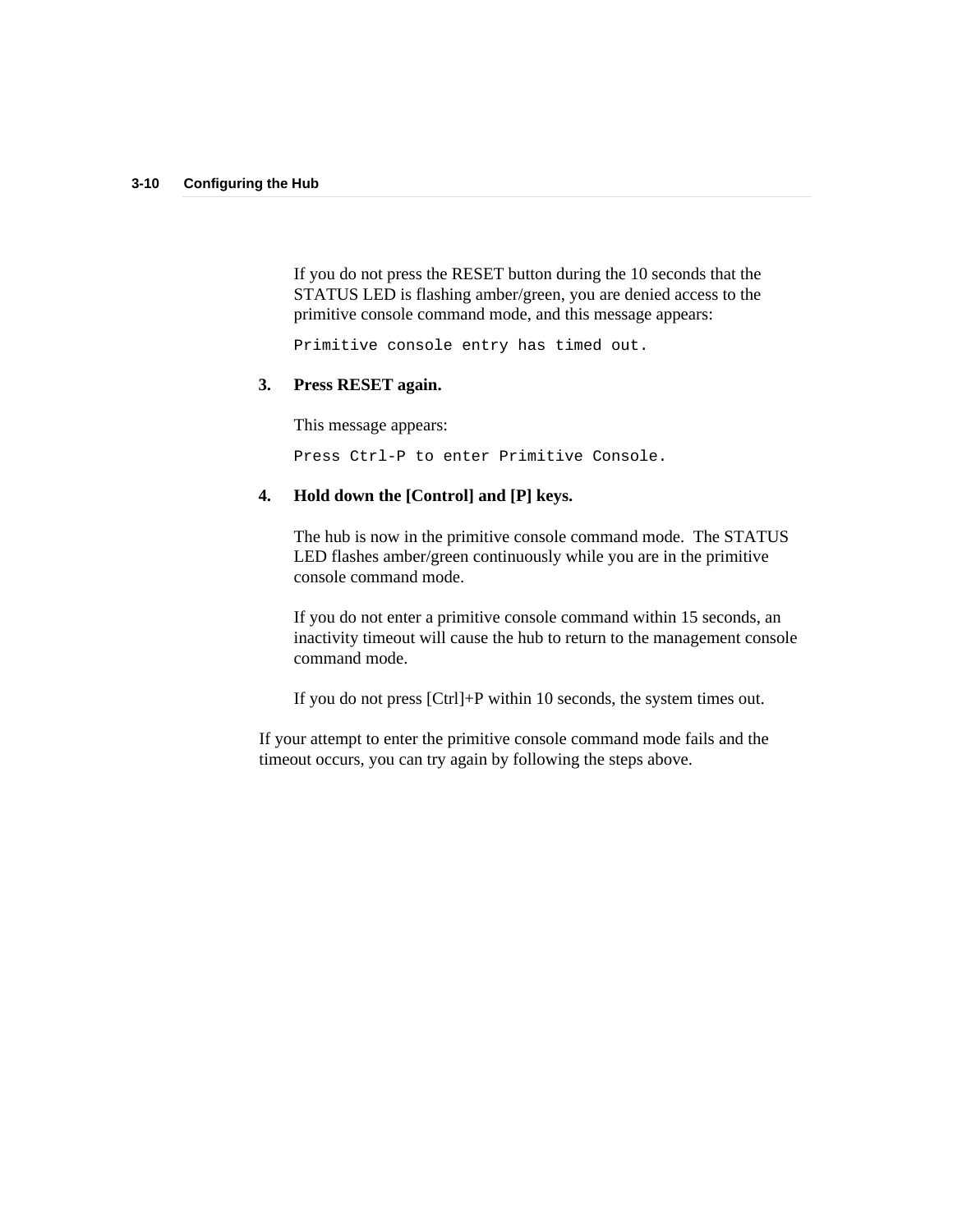### **Returning to the Management Console Command Mode**

To return to the management console command mode without reattempting to enter the primitive console command mode, follow these steps:

**1. Press [Enter].**

This message appears: 3Com LinkBuilder® FDDI Workgroup Hub

The password prompt appears.

### **2. Enter the password and press [Enter].**

To return to the management console command mode from the primitive console command mode, reset the hub.

## **Port Connections**

The two leftmost ports on any module installed in slot 1 serve as attachment ports. You can configure these ports to be any of the following:

- $\blacksquare$  B/A (dual attachment)
- S/M (slave/master)
- M/M (master/master)

The way you configure these ports determines the type of attachment supported by the hub. The configurable attachment types are as follows:

- Dual attachment
- Dual homing attachment
- Single attachment
- Null attachment

Table 3-2 shows how to configure the attachment ports for the desired attachment type.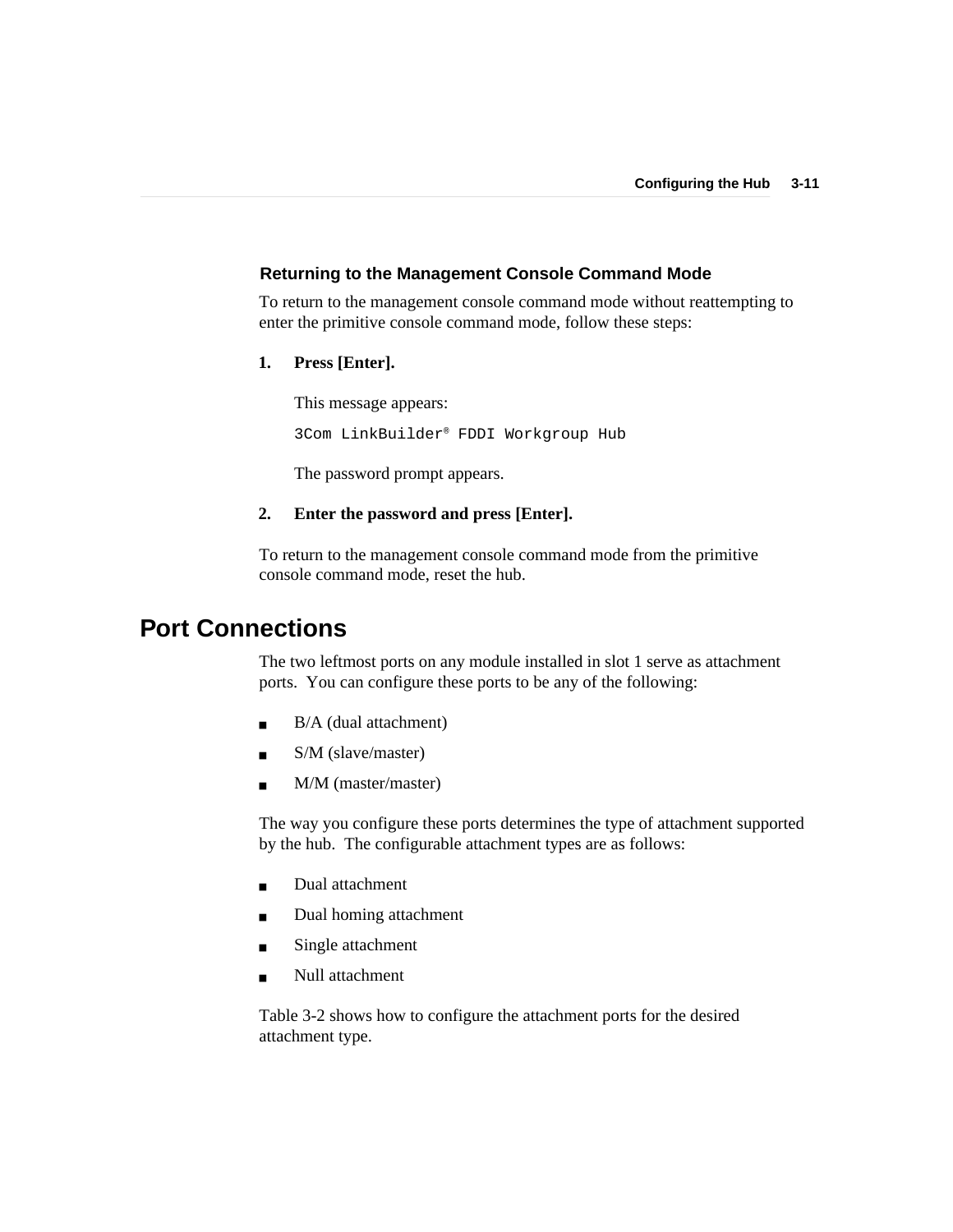| <b>Attachment Type</b> | <b>Attachment Ports Configuration</b> |
|------------------------|---------------------------------------|
| Dual attachment        | $B/A*$                                |
| Dual homing attachment | $B/A^*$                               |
| Single attachment      | S/M                                   |
| Null attachment        | M/M                                   |

**Table 3-2. Selecting Port Configurations for Attachment Types**

\*The B/A configuration supports both dual attachment and dual homing.

The B and A ports are used to dual attach the hub to the trunk ring or dual home to other hubs.

The FDDI connection rules connect the MAC and the attachment ports to the primary ring. The secondary ring is used only to complete the primary ring through the hub and wrap the ring if a fault occurs or a station fails on the primary ring.

If you attach the hub in a dual homed configuration, the B port is used as the primary link (B precedence rule), and the A port becomes the backup link. If the primary link fails, the backup link is enabled. To achieve a dual homed configuration, connect the A and B ports to neighbor M ports on one or two other hubs or other devices.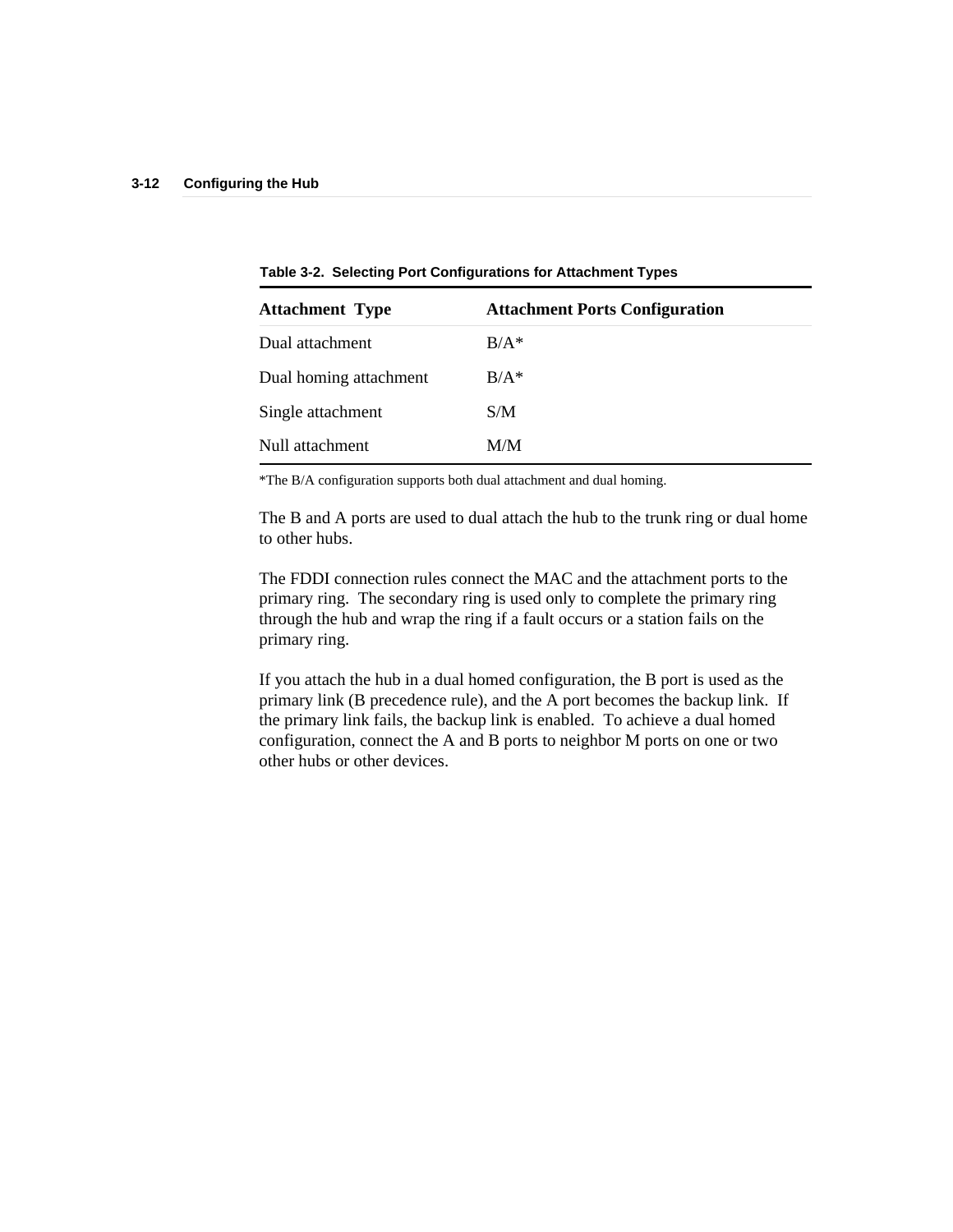

The concept of neighbor is shown in Figure 3-6.

Direction of data flow: A to B to C

#### **Figure 3-6. Upstream and Downstream Neighbors**

To display the addresses of the hub's upstream and downstream neighbors, enter the *show neigh* command.

A single attachment to the ring occurs when you use the S/M attachment port configuration. Because the S port restricts the hub to single attachment, the S port is never attached directly to the primary trunk ring and cannot participate in wrap configuration.

The M/M attachment port configuration restricts the hub to a null attachment type.

Tables 3-3 and 3-4 define and summarize the port connection rules supported by the FDDI specification.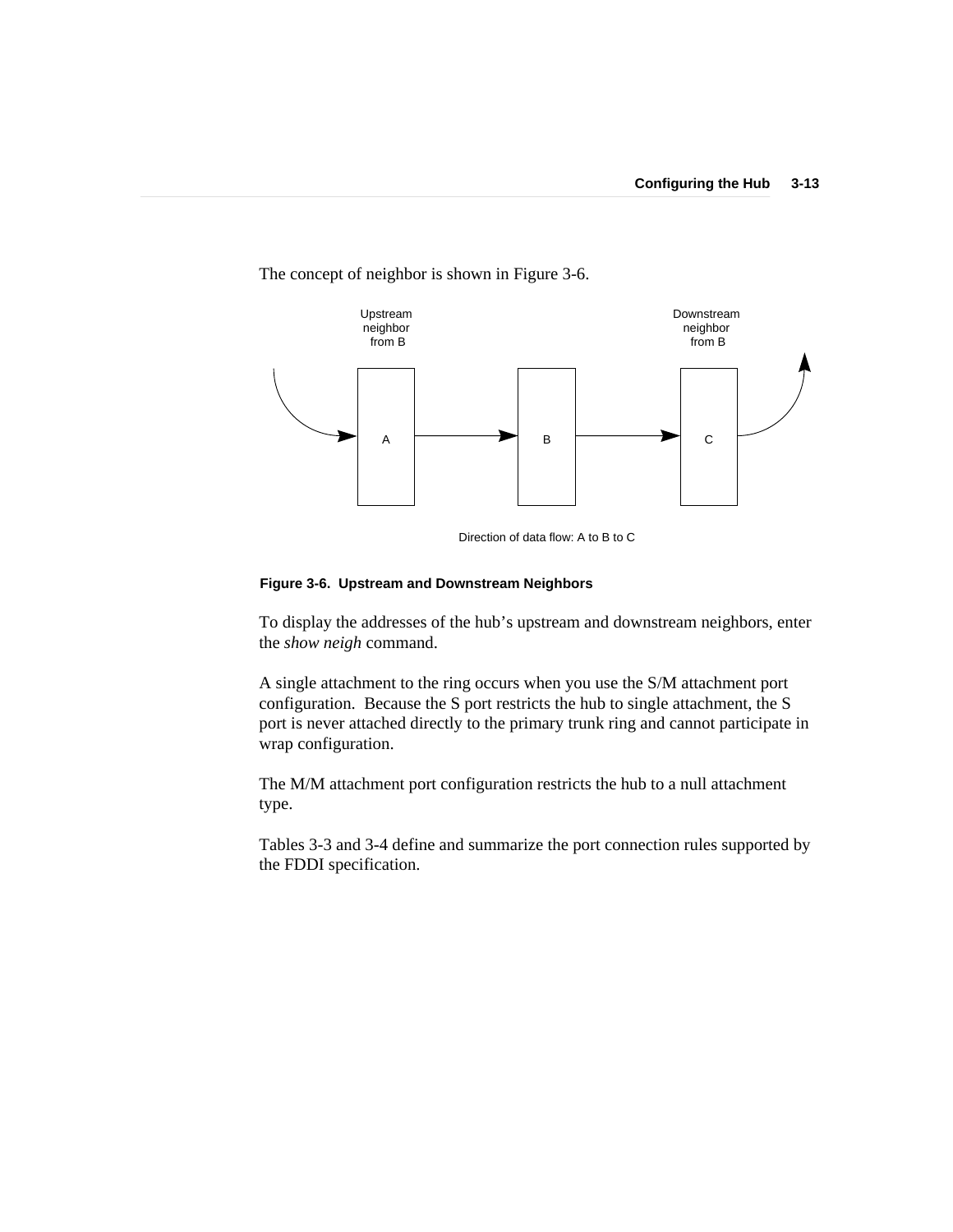| <b>Attachment</b><br><b>Ports</b> | <b>Neighbor</b><br><b>Ports</b> |         |         |         |
|-----------------------------------|---------------------------------|---------|---------|---------|
|                                   | A                               | B       | M       | S       |
| A                                 | V, U, T                         | V       | V, P, W | V, U, W |
| B                                 | V                               | V, U, T | V, P, W | V, U, W |
| M                                 | V, W                            | V, W    | X       | V       |
| S                                 | V, U, W                         | V, U, W | V       | V       |

**Table 3-3. Port Connection Rules**

### **Table 3-4. Definitions for the Port Connection Rules**

| <b>Condition</b><br><b>Indicator</b> | <b>Port Connection</b><br><b>Condition</b> | <b>Definition of Port</b><br><b>Condition</b>                                                                                                           |
|--------------------------------------|--------------------------------------------|---------------------------------------------------------------------------------------------------------------------------------------------------------|
| P                                    | Prevents thru state                        | Exists when both rings are<br>not fully functional. Thru<br>state is the normal condition<br>of an FDDI station.                                        |
| U                                    | Undesirable connection                     | Exists because the connection<br>creates undesirable hub<br>configurations, such as a<br>twisted ring; not prevented by<br>the connection rules.        |
| V                                    | Valid connection                           | Creates two logical token<br>rings; provides a consistent<br>designation of the primary<br>ring among all stations.                                     |
| X                                    | Illegal connection                         | Exists when an M-to-M<br>connection is formed. It<br>isolates a portion of the<br>network onto a separate<br>token ring nested in the tree<br>of rings. |

(continued)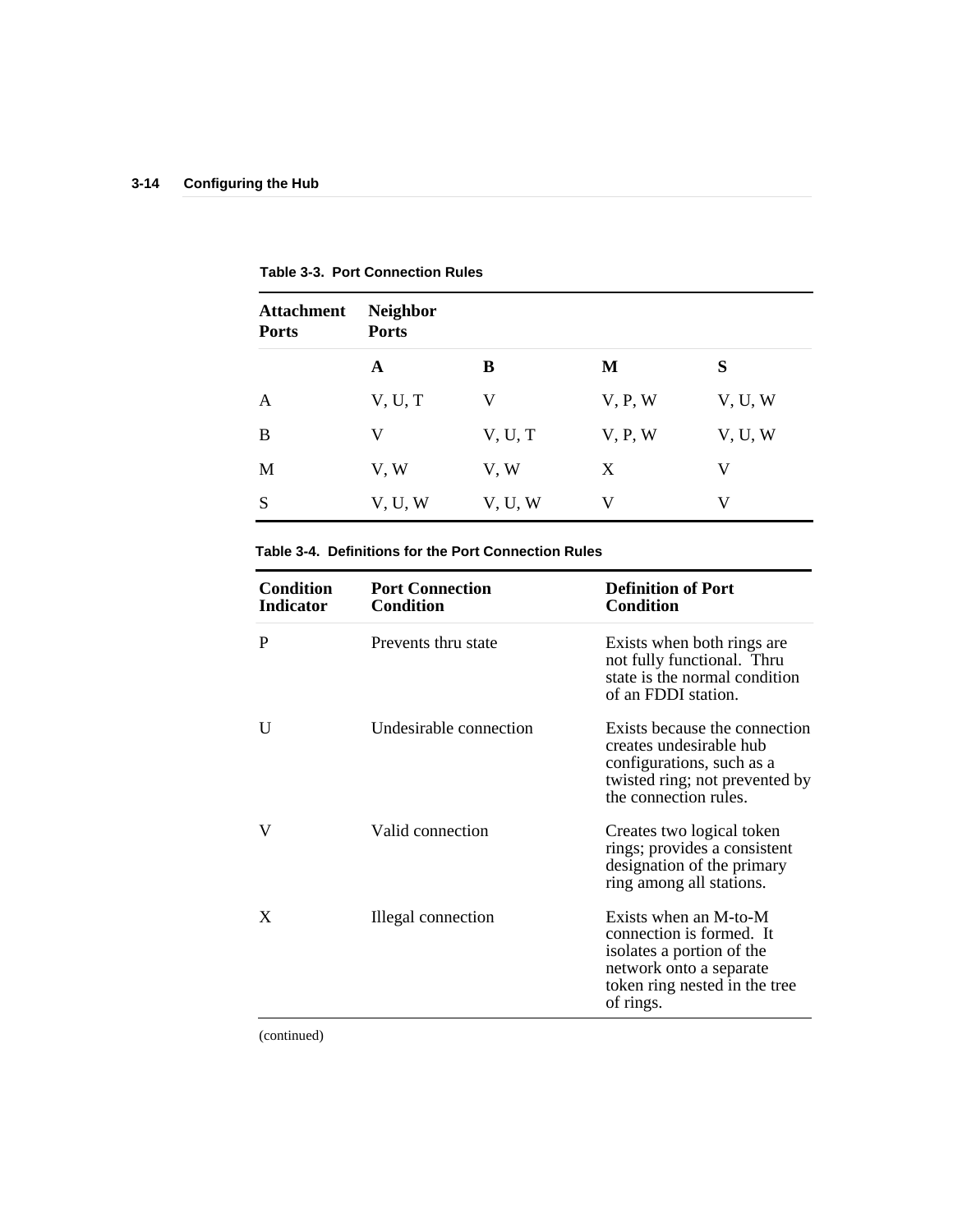| Condition<br>Indicator | <b>Port Connection</b><br><b>Condition</b> | <b>Definition of Port</b><br>Condition                                                                                                                                                                                  |
|------------------------|--------------------------------------------|-------------------------------------------------------------------------------------------------------------------------------------------------------------------------------------------------------------------------|
| W                      | Wrap state                                 | Exists when a break in the<br>primary ring occurs and the<br>stations on either side of the<br>break join the primary and<br>secondary rings. It can also<br>indicate that the ring is<br>wrapped at a particular port. |
|                        | Twisted ring                               | Exists when an A-to-A or a<br>B-to-B connection is formed.<br>It divides the network into<br>two groups of stations that<br>disagree on which token ring<br>is the primary ring.                                        |

**Table 3-4. Definitions for the Port Connection Rules (continued)**

The connections listed below are not allowed:

- M to M: an illegal connection
- A to A: an undesirable connection that creates a twisted ring
- B to B: an undesirable connection that creates a twisted ring

The connection rules do not necessarily prevent undesirable connections. An "undesirable connection" designation reflects the connection status of the sending node only. The connection can still be made if the receiving node exhibits an acceptable connection status.

## **Configuring Modules**

You can only configure the module inserted in slot 1, and you can only configure the two leftmost ports (the attachment ports) of that module. The attachment port configuration is stored in nonvolatile RAM. Any attachment port configuration changes that you make take effect when the system is reinitialized. To reinitialize the hub, execute the *reset* command.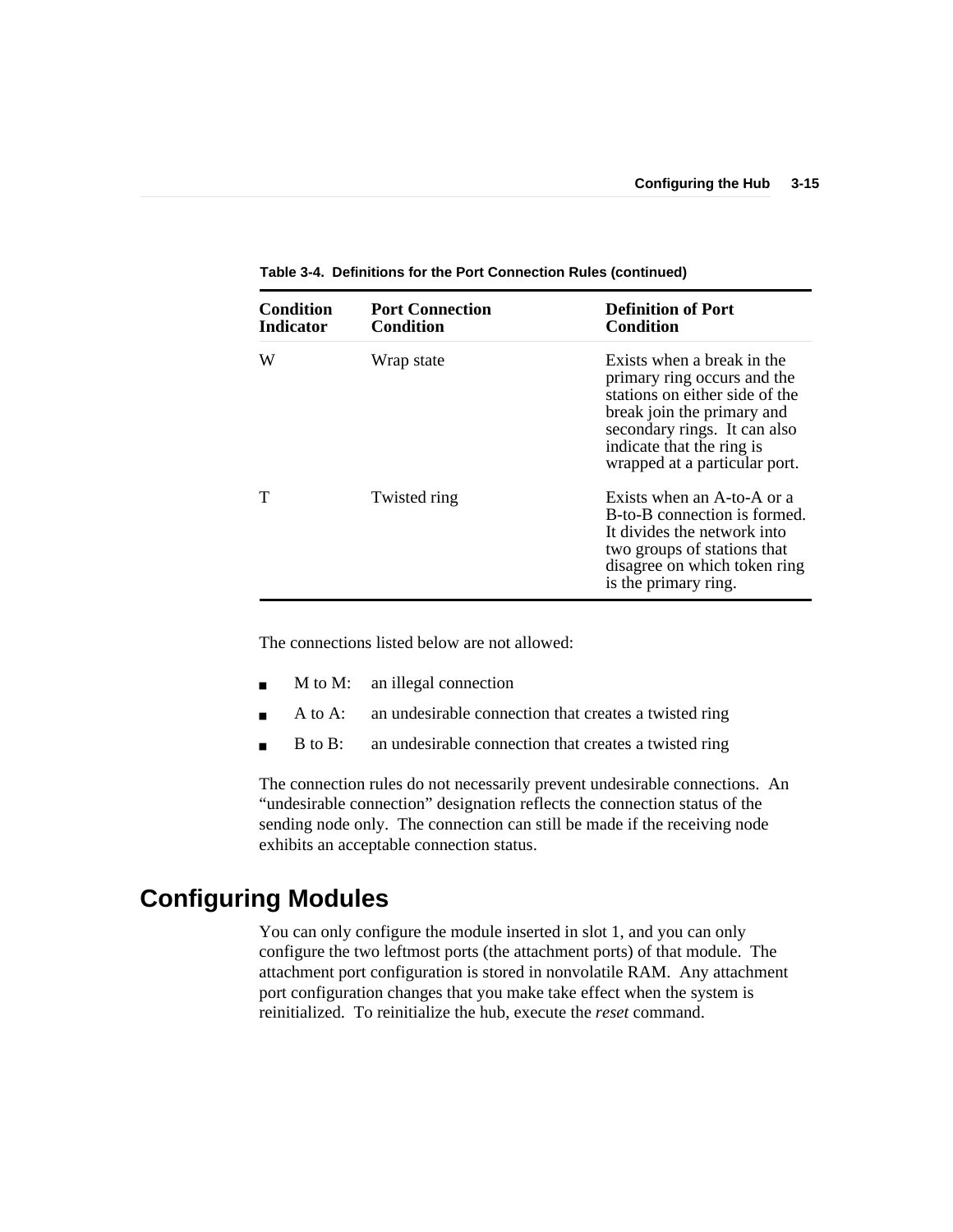All three types of port modules can be installed in slot 1. The type of module you install depends on the medium you are using to connect the hub to the next node.

Table 3-5 shows how to configure each module for the type of attachment desired and what additional equipment or action is necessary to complete the connection. (Refer to the section "Setting Attachment Port Configurations" in Chapter 4 for information about configuring the attachment ports.)

For example, if you want to establish either a dual attachment or a dual homed connection, configure the module's attachment ports as B/A. For a single attachment connection, configure the module's attachment ports as S/M. For a null attachment, set the attachment ports as M/M.

To discover the configuration of the attachment ports on the module in slot 1, check the ATTACH LED display on the management module or enter the *show attach* command. The ATTACH LED is lit whenever there is a module installed in slot 1.

| <b>Module</b> | <b>Attachment</b><br><b>Type</b> | <b>Attachment</b><br>Port<br>Configuration | <b>Additional</b><br>Equipment<br>Required |
|---------------|----------------------------------|--------------------------------------------|--------------------------------------------|
| Fiber         | Dual                             | B/A                                        | None                                       |
|               | Dual homing                      | B/A                                        | None                                       |
|               | Single                           | S/M                                        | None                                       |
|               | Null                             | M/M                                        | None                                       |
| STP           | Dual                             | B/A                                        | 2 Cascade connectors                       |
|               | Dual homing                      | B/A                                        | 2 Cascade connectors                       |
|               | Single                           | S/M                                        | 1 Cascade connector                        |
|               | Null                             | M/M                                        | None                                       |

**Table 3-5. Configuring Modules**

(continued)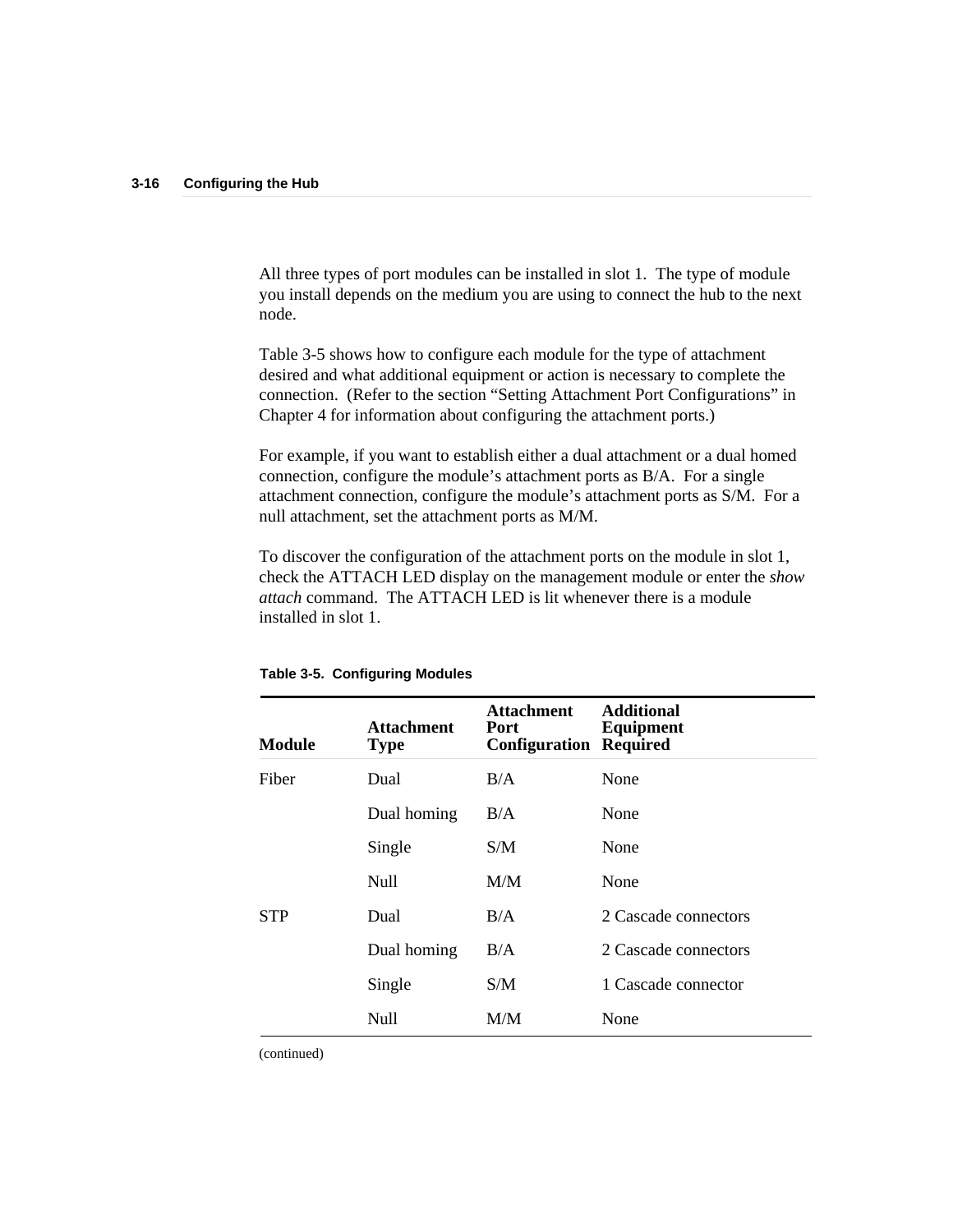| Module     | <b>Attachment</b><br><b>Type</b> | <b>Attachment</b><br>Port<br><b>Configuration Required</b> | <b>Additional</b><br>Equipment |
|------------|----------------------------------|------------------------------------------------------------|--------------------------------|
| <b>UTP</b> | Dual                             | B/A                                                        | Cross-over cable               |
|            | Dual homing                      | B/A                                                        | Cross-over cable               |
|            | Single                           | S/M                                                        | Cross-over cable               |
|            | Null                             | M/M                                                        | Cross-over cable               |

**Table 3-5. Configuring Modules (continued)**

To change the configuration of the attachment ports, follow these steps:

### **1. Enter the** *set attach* **command. Type:**

set attach

This selection prompt appears:

Select one of the following: 1. B/A 2. S/M 3. M/M Attachment port configuration?

**2. Select the attachment port configuration that you want. For example, type:**

2 [Enter]

These confirmation lines appear:

| Current configuration:    | B/A |
|---------------------------|-----|
| Initialize attachment as: | S/M |

When you reset the hub, the attachment ports will be configured as S/M.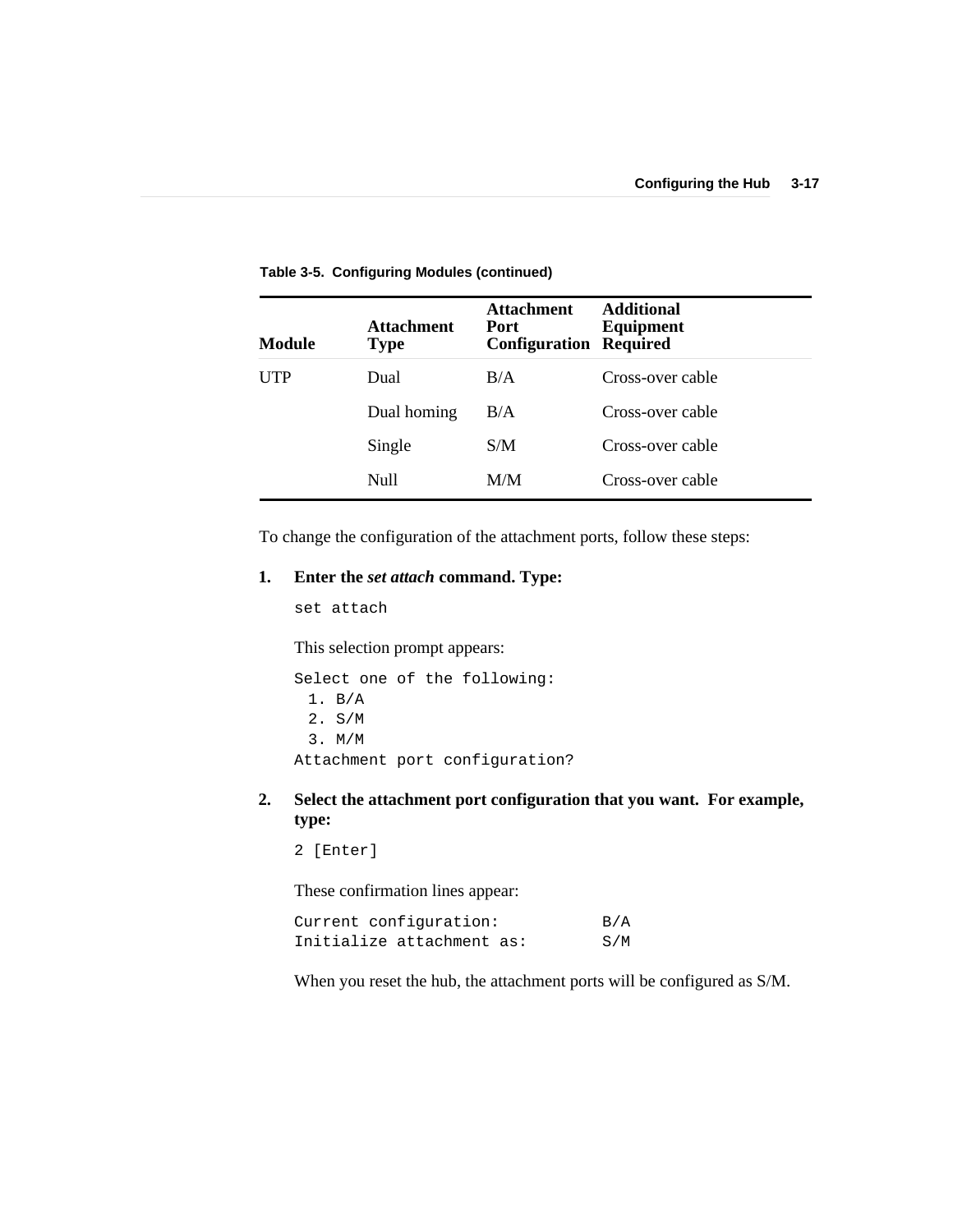## **Using the STP Cascade Connector**

By default, all ports on an STP media module are physically configured as M ports. If you want to configure the module for a B/A or S/M connection, you must use one or two STP cascade connectors to allow the new configuration. (The STP cascade connector gets its name from its use in connecting a series of rack-mounted hubs in which the connecting cascade cables "flow" from one hub down to the next.)

Figure 3-7 shows two STP cascade connectors installed on an STP module to allow dual attachment configuration.



**Figure 3-7. Using Two STP Cascade Connectors to Allow a Dual Attachment Configuration**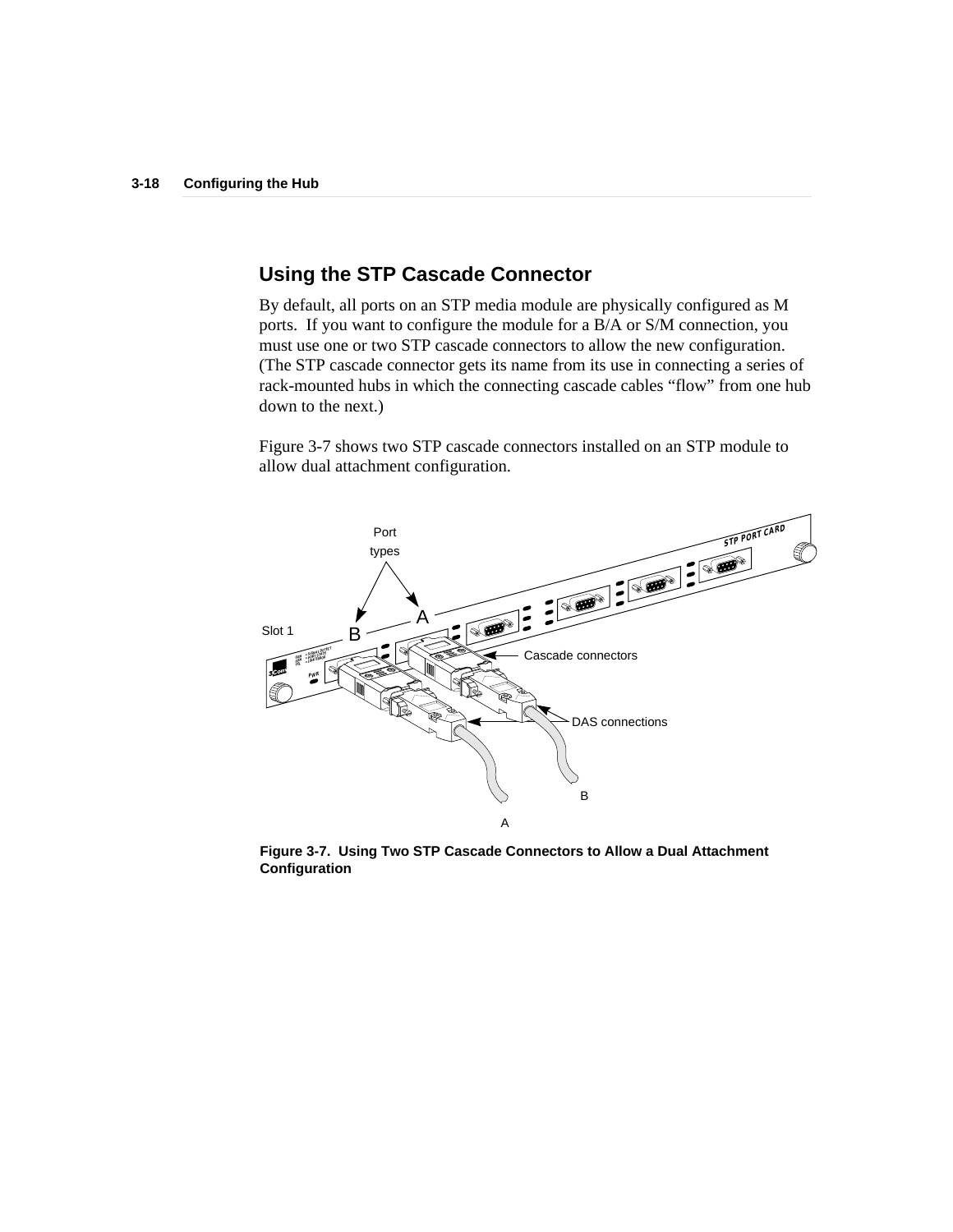To use an STP module in a dual attachment configuration, for example, follow these steps:

### **1. If the attachment ports are not currently configured as B/A, configure the attachment ports to be B/A by invoking the** *set attach* **command.**

### **2. Reset the hub.**

This step is unnecessary if the attachment ports are already set as B/A.

### **3. Install two cascade connectors.**

Insert one cascade connector in each of the two leftmost ports of the STP module in slot 1.

### **4. Attach the appropriate cables to the two cascade connectors.**

The cable from port number 1 (the B port) should attach to port A on the device to be dual attached. The cable from port number 2 (the A port) should attach to port B on the device.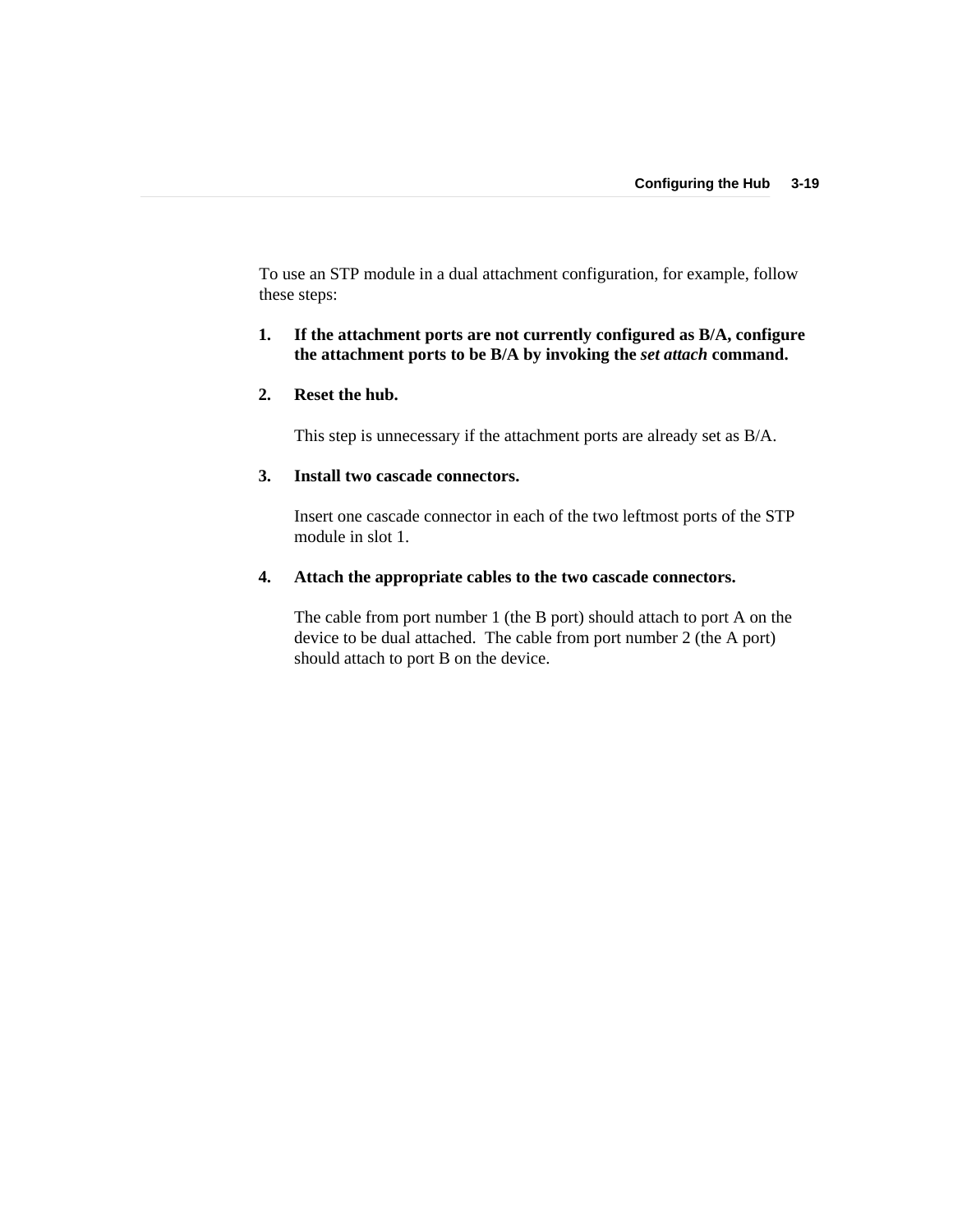# **Chapter 4 Setting Up the Hub**

The LinkBuilder FDDI Workgroup Hub is shipped ready to plug in and use without the need to change any parameters. In all probability, however, you will want to make a number of changes to adapt the hub to your network environment. This chapter discusses how to use the management console commands to set up the hub and make any desired parameter changes. Topics include:

- Using commands to:
	- Set addresses
	- Set the password
	- Set attachment port configuration
	- Set station management parameters
- Downloading new images

## **Commands**

The commands supported by the management console command mode and the primitive console command mode enable you to set and display the basic parameters needed to configure and operate the hub. The commands are grouped into three functional categories that are defined below:

- Use *set* commands to institute various functions.
- Use *show* commands to display default parameter settings and reflect any changes you make.
- Use miscellaneous commands to support various diagnostic and troubleshooting functions.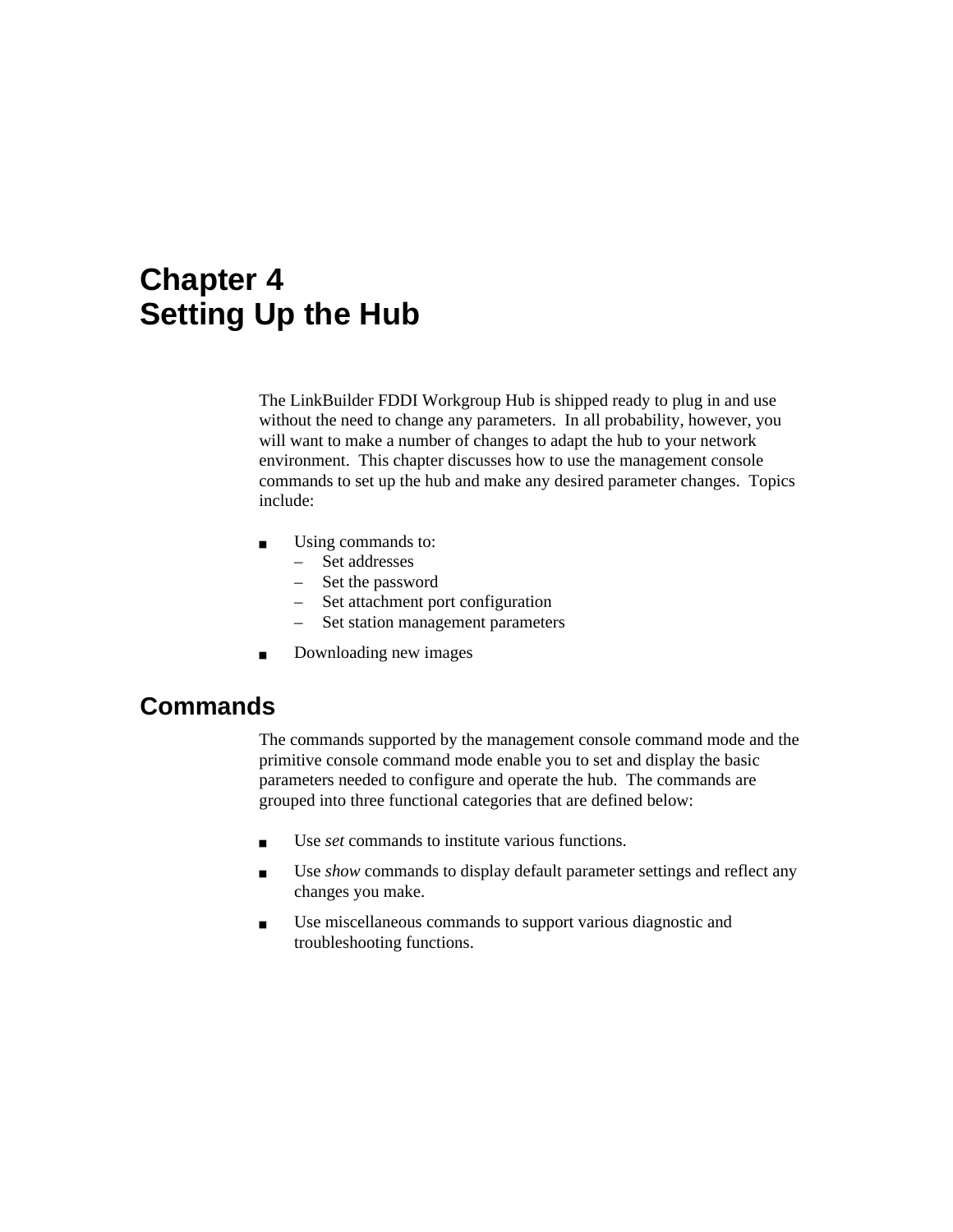## **Command Descriptions**

For a complete listing and detailed description of all the commands, refer to Appendix C, "Commands."

■ For a list of the *set* commands with brief definitions, type:

set ? or set help

■ For a list of the *show* commands with brief definitions, type:

show ? or show help

■ To display a list of the miscellaneous commands with brief definitions, type:

help or ?

## **Display of Command Results**

You can use the *set* commands to change various parameters. The results of several management console command actions are shown in a two-line display, as follows:

Current . . . . Initialize . . . .

Where Current is the present parameter setting and Initialize is the desired parameter setting that will take effect when the hub is reset.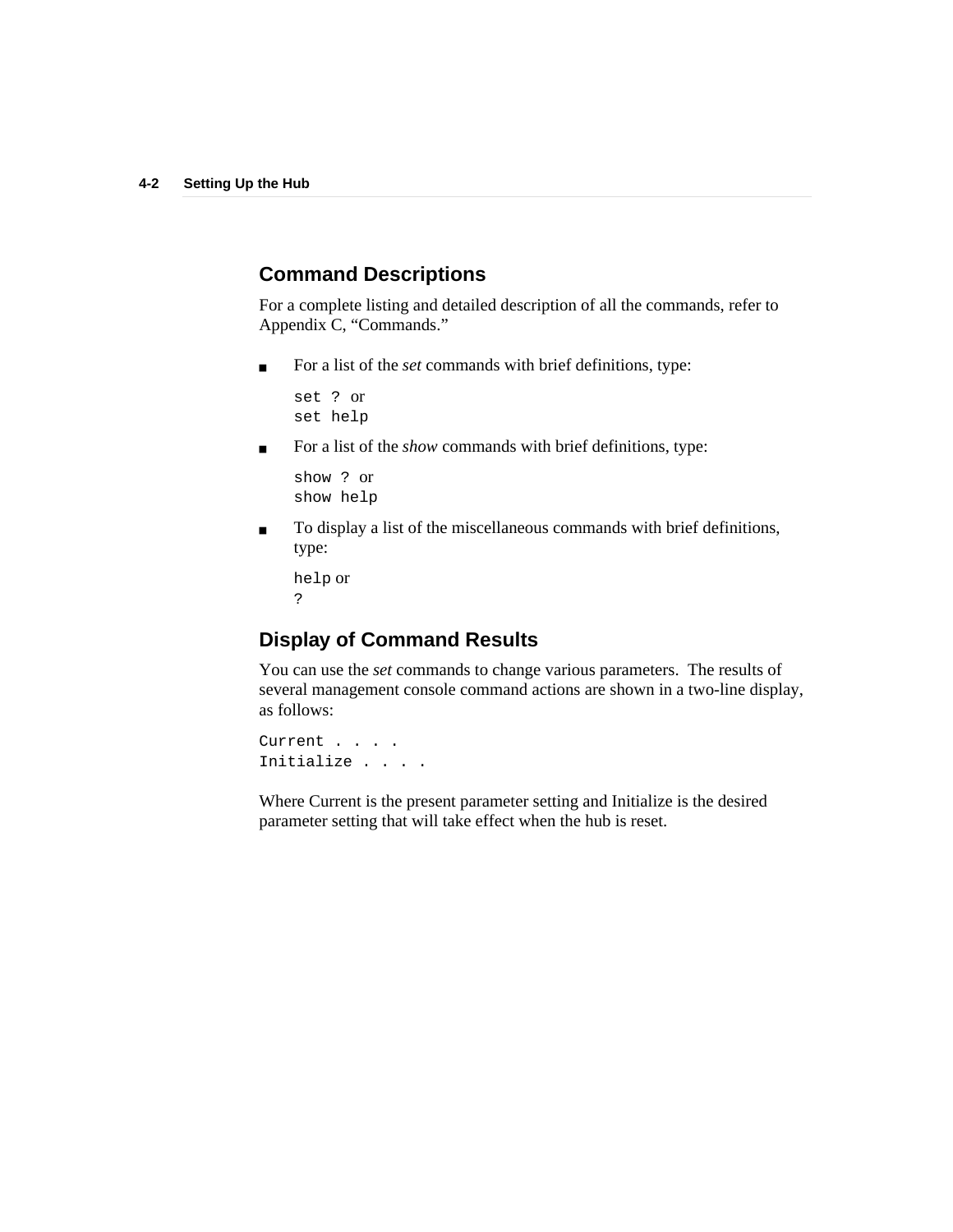## **Setting Addresses**

The hub management module uses the TCP/IP network environment for downloading images and managing the hub. Refer to the section "Downloading New Images" later in this chapter for a discussion of downloading procedures.

The console command set provides for setting and displaying TCP/IP-related addresses. To display these addresses, enter the *show ip* command.

### **IP Address**

The IP address is a unique 32-bit identifier for a specific TCP/IP host or other device. Contact your network administrator for the IP addresses that you need.

■ To set the IP address, type *set ip* followed by the hub's IP address, the netmask (optional), and the broadcast IP address (optional). For example, type:

set ip 128.45.87.25 255.255.0.0 128.45.255.255 [Enter]

Your input is echoed after you press [Enter], as shown below:

| IP address | : 128.45.87.25   |
|------------|------------------|
| Netmask    | : 255.255.0.0    |
| Broadcast  | : 128.45.255.255 |

If you type only *set ip*, this usage message appears:

Usage: set ip address [netmask] [broadcast] where address is the IP address for this hub netmask is the IP network mask [optional] broadcast is the IP broadcast address [optional] e.g. set ip 128.45.87.25 255.255.0.0 0.0.255.255

■ If you type *set ip* followed by only one IP address, the netmask and broadcast address are automatically calculated, as shown below:

```
set ip 128.45.87.25
IP address :128.45.87.25
Netmask :255.255.0.0
Broadcast :128.45.255.255
```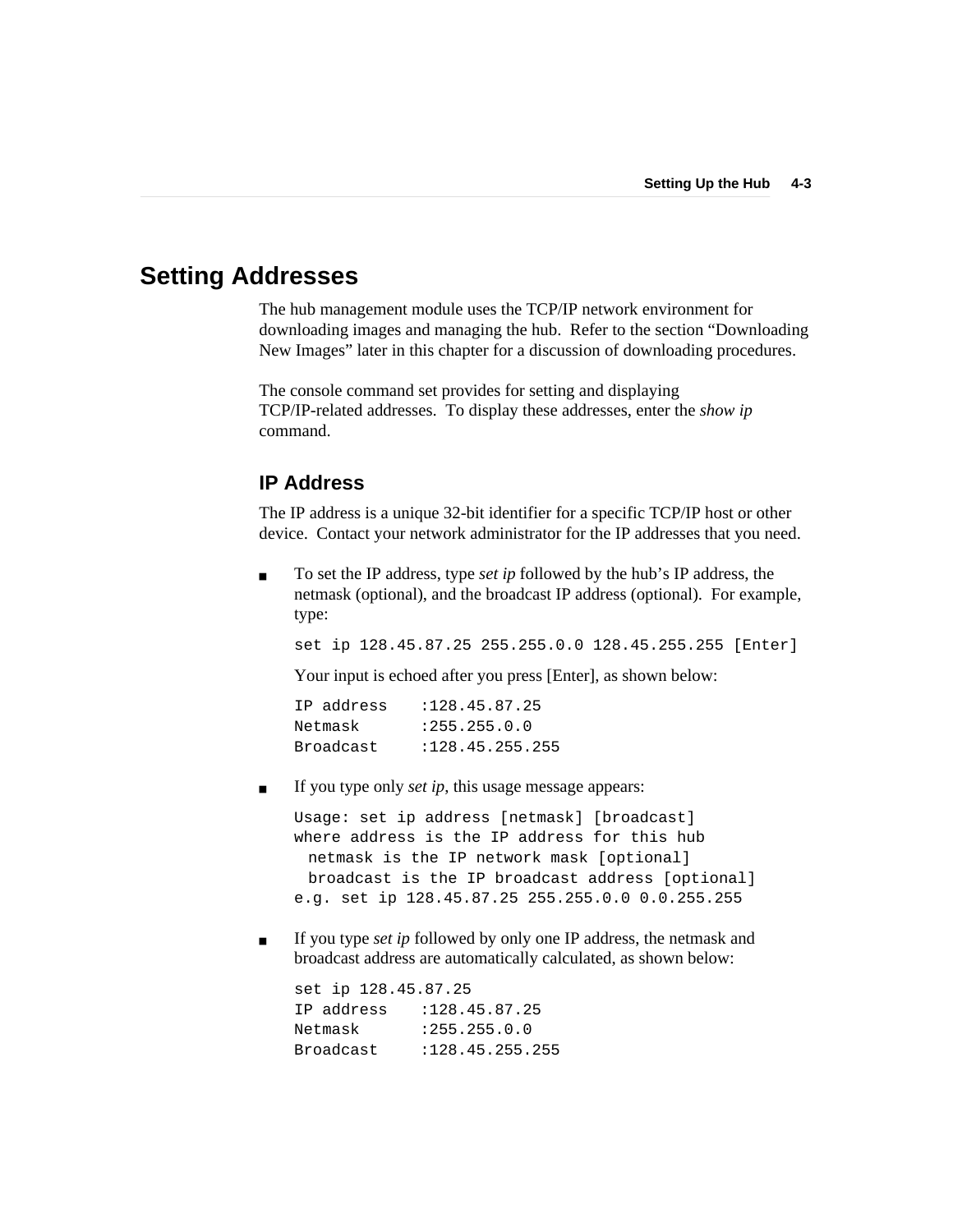

*NOTE: In this manual, the address format used (three digits in each octet) is assumed to be decimal representation. If you prefer hexadecimal representation, the address format would be 0x12.0x34.0x56.0x78. The "0x" indicates that the subsequent digits represent hexadecimal values.*

### **Netmask**

The netmask, also known as the subnet mask, is used when multiple physical networks share the same IP address. The bits in the mask determine those bits of the IP address that specify various subnetworks. The mask is determined locally.

### **Broadcast Address**

The broadcast address is a special group address. It denotes all stations on the network, and all the bits are set to one. For example, if you entered 128.45.255.255, the message would be broadcast to all IP hosts on network 128.45.

### **Default Gateway Address**

The default gateway address is the Internet address of the gateway used when there are multiple IP networks. The default gateway address is administered locally, usually by an MIS department.

To set the default gateway address, enter the *set gateway* command followed by the default address. If you omit the address, this message appears:

Usage: set gateway address where address is the IP default gateway address e.g. set gateway 128.45.76.10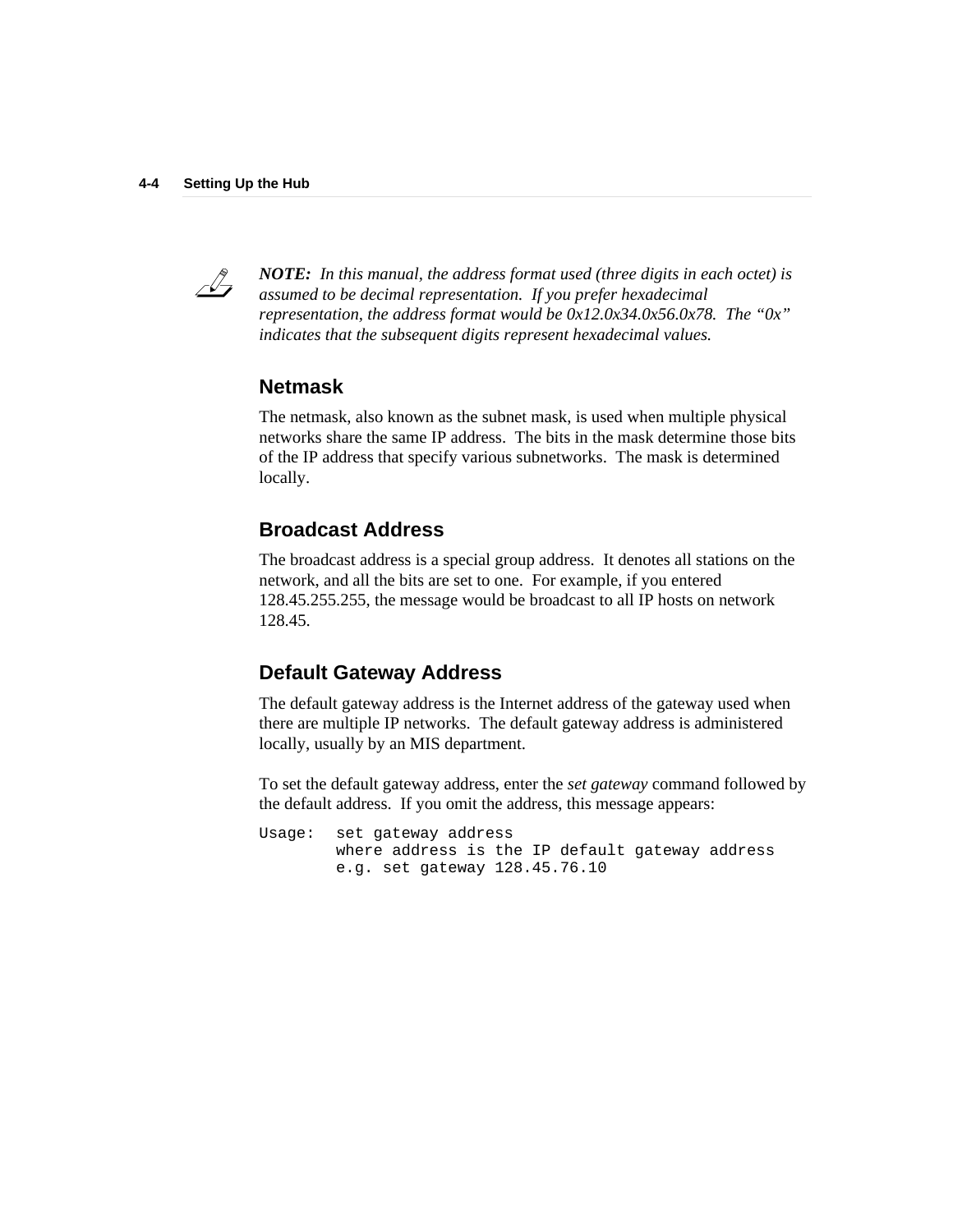## **Setting the Password**

Access to the hub is password-protected. To display the password prompt when the hub is first powered up, press any key. The modem init string (AT&F) appears briefly. You are then prompted for the password. The hub is shipped with no password installed. At the password prompt, press [Enter].

You can set the password using either the management or the primitive console command mode. (Refer to the section "Accessing Configuration Commands" in Chapter 3 for information about these two console command modes.) Once you enter a password, it will be required every time you reset the hub.

To set your own password, follow these steps:

### **1. Enter the** *set pwd* **command from the terminal that is connected to the management module's serial port.**

You will be prompted for the old password if you are in the management console command mode.



*NOTE: In the primitive console command mode you will not be prompted for the old password. Skip to step 3.*

### **2. Enter the old password.**

You will be prompted for a new password.

#### **3. Enter the new password.**

The password can be one to eight alphanumeric characters. Passwords are case sensitive.

### **4. At the next prompt, confirm the new password by reentering it.**

If you entered the new password correctly, this message appears:

Password changed

If you entered the password incorrectly, this message appears:

Password not changed.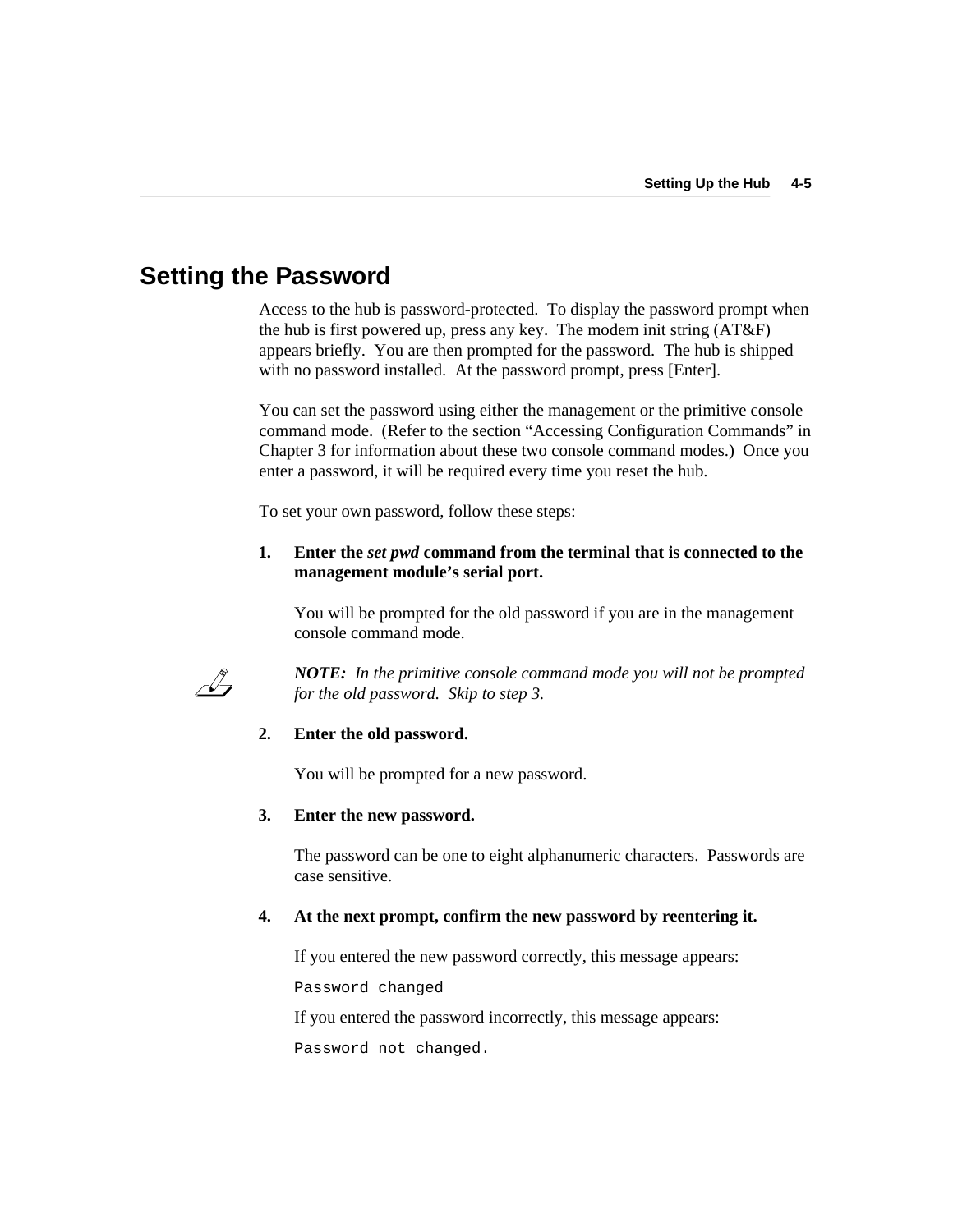## **Setting Attachment Port Configurations**

To configure the attachment ports, use the *set attach* command.

### **1. Type the command:**

set attach

This selection prompt appears:

Select one of the following: 1. B/A 2. S/M 3. M/M Attachment port configuration?

### **2. Enter the configuration you want. For example, type:**

2 [Enter]

A confirmation message similar to the following appears:

Current configuration is : B/A Initialize attachment as : S/M

This message means that the hub's current attachment port configuration is B/A (dual attachment). When you reset the hub, the attachment ports will be initialized as S/M. (Refer to Chapter 3, "Configuring the Hub," for descriptions and diagrams of the attachments supported by the LinkBuilder FDDI Workgroup Hub.)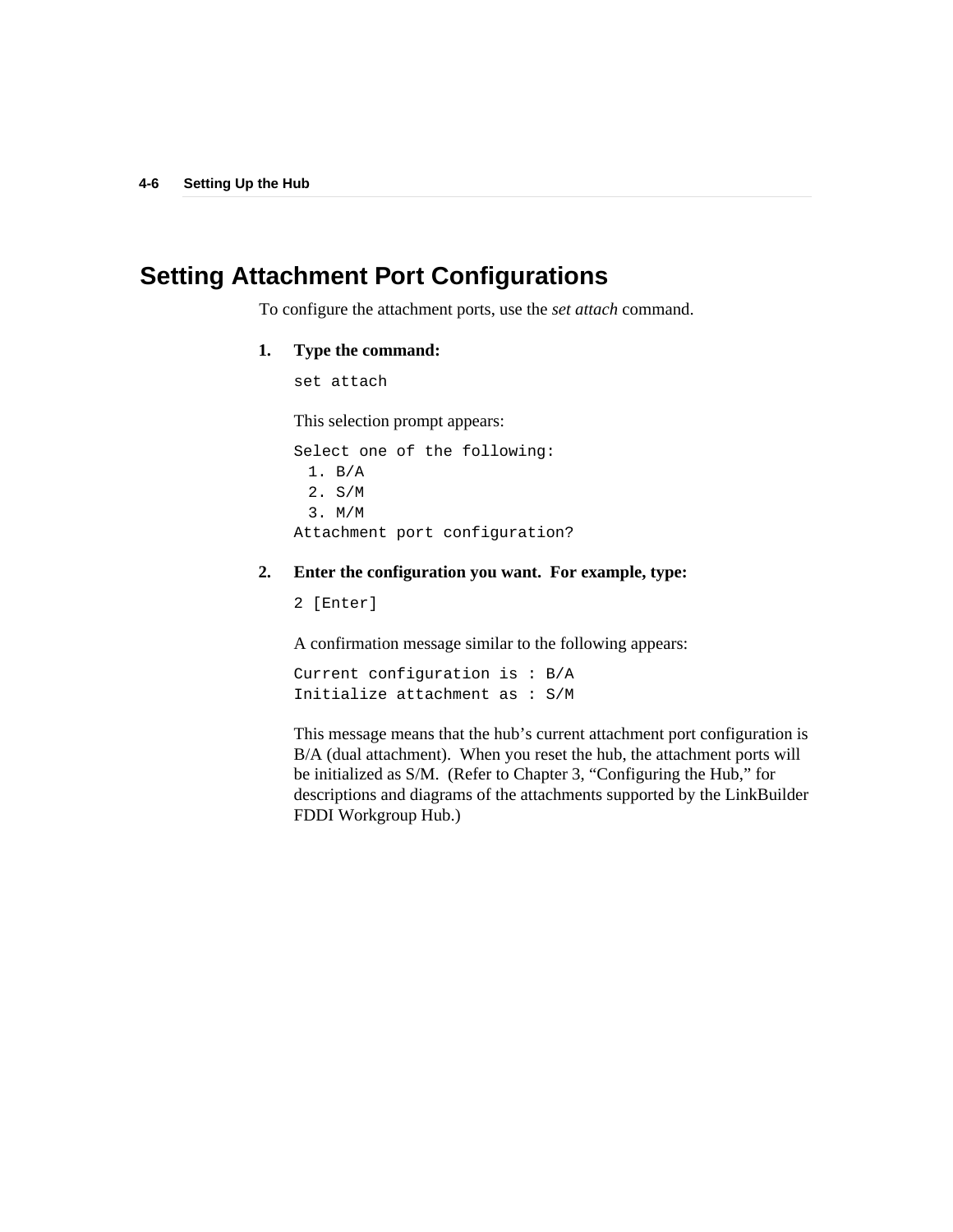## **Using Station Management Parameters**

The hub supports a number of station management (SMT) parameters to help you understand and manage the processes occurring in the FDDI ring. You can set and display three of these parameters. You can display three other parameters, but you cannot set them.

### **Setting SMT Parameters**

Using the console interface, you can display and change these SMT parameters:

- Neighbor Notification Timer (T-Notify)
- Target Rotation Time (T-Req)
- Link Error Rate (LER) alarm and cutoff values

### **Neighbor Notification Timer (T-Notify)**

The T-Notify parameter functions as one element of the Neighbor Notification protocol. This protocol allows a MAC to determine the address of its logical upstream and downstream neighbors. The Neighbor Notification process is performed independently for each MAC in a station. The process facilitates the detection of, isolation of, and recovery from network errors by supplying each MAC with logical fault information.

The protocol performs these functions by periodically initiating a requestresponse frame exchange between a MAC and its nearest downstream neighbor. The T-Notify parameter determines how frequently Neighbor Information Frames (NIFs) are broadcast to the ring.

The T-Notify parameter is stored in nonvolatile RAM. You can set it using the *set tnotify* command. The factory-set default for T-Notify is 30 seconds, but it can be set in the range of 2 to 30 seconds. A change to T-Notify takes effect immediately.

To show the current value of T-Notify, enter the *show tnotify* command. A display similar to the following appears:

T-Notify = 20 seconds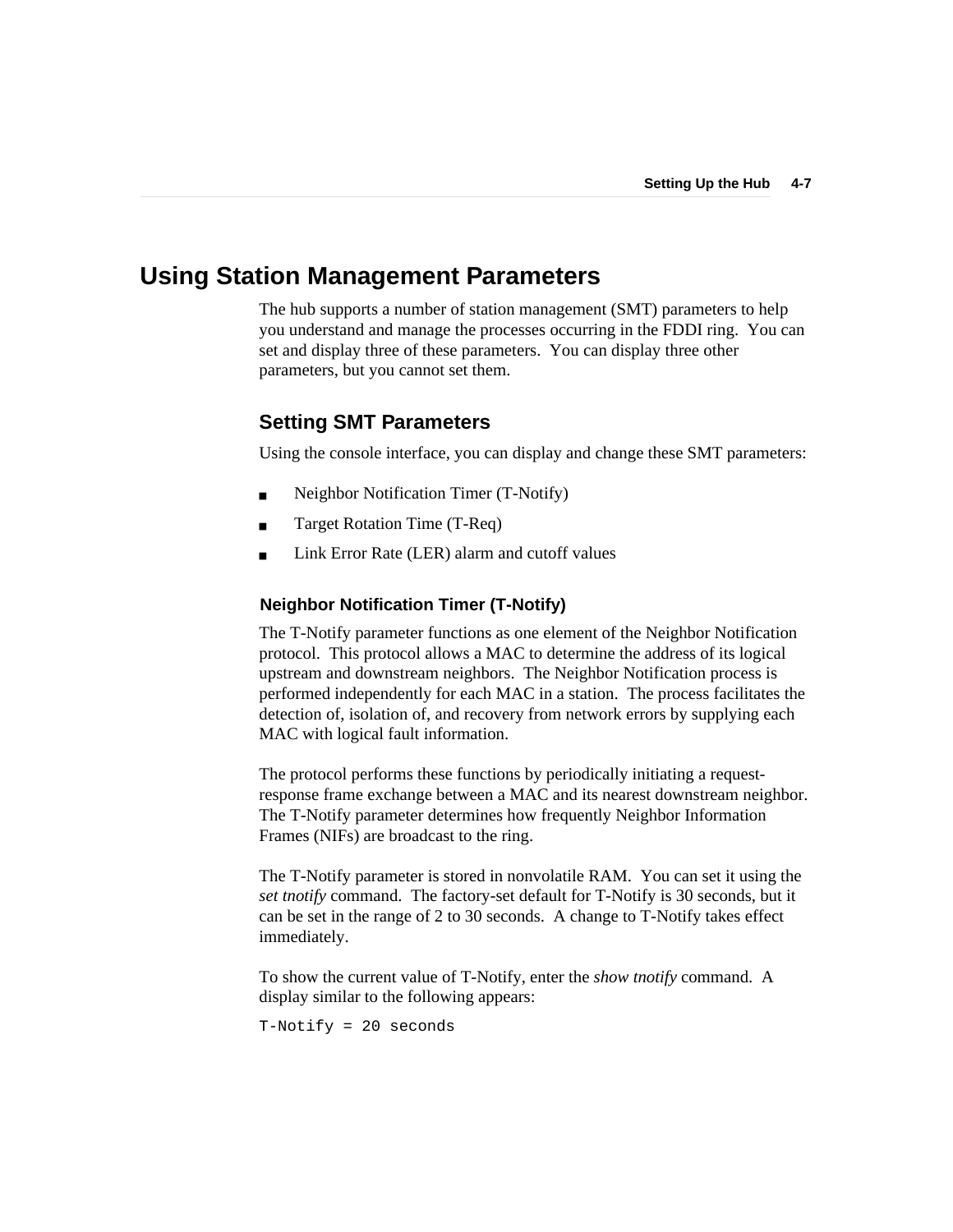### **Target Token Rotation Time (T-Req)**

The FDDI ring is initialized every time a station joins or leaves the ring. During the initialization process, all stations on the ring agree on a "token rotation time." This is the maximum amount of time that any station has to wait for a token to arrive, and it establishes the minimum level of service on the ring. (Level of service relates to how often a station requires access to the token.)

The Target Token Rotation Time (TTRT) is the service level required by an individual station. During the initialization process, each station makes a request for a level of service that is identical to its local TTRT. This service level request is called T-Req.

T-Req is stored in nonvolatile RAM and can be set using the *set treq* command. The factory-set default is 165 milliseconds. Changes to T-Req take effect only when the system is reset.

To display the current value of the Target Token Rotation Time parameter, enter the *show treq* command. This display appears:

Current T-Req = 165000 microseconds Initialize T-Req as = 160000 microseconds

### **Link Error Rate (LER)**

The Link Error Monitor (LEM) examines the Link Error Rate (LER) per active port as part of its responsibility for keeping link quality at an acceptable level. The LEM uses a threshold test to compare the current LER cutoff threshold to the LER alarm threshold.



*NOTE: You must always keep the LER\_Alarm parameter larger than the value entered for the LER\_Cutoff parameter.*

These two thresholds are explained below:

**LER** Alarm. This threshold is the LER at which a link connection exceeds the present threshold and will generate an alarm. The factory-set default is 10.E-08  $(10^{-8})$ . This error rate is equivalent to about one error per second.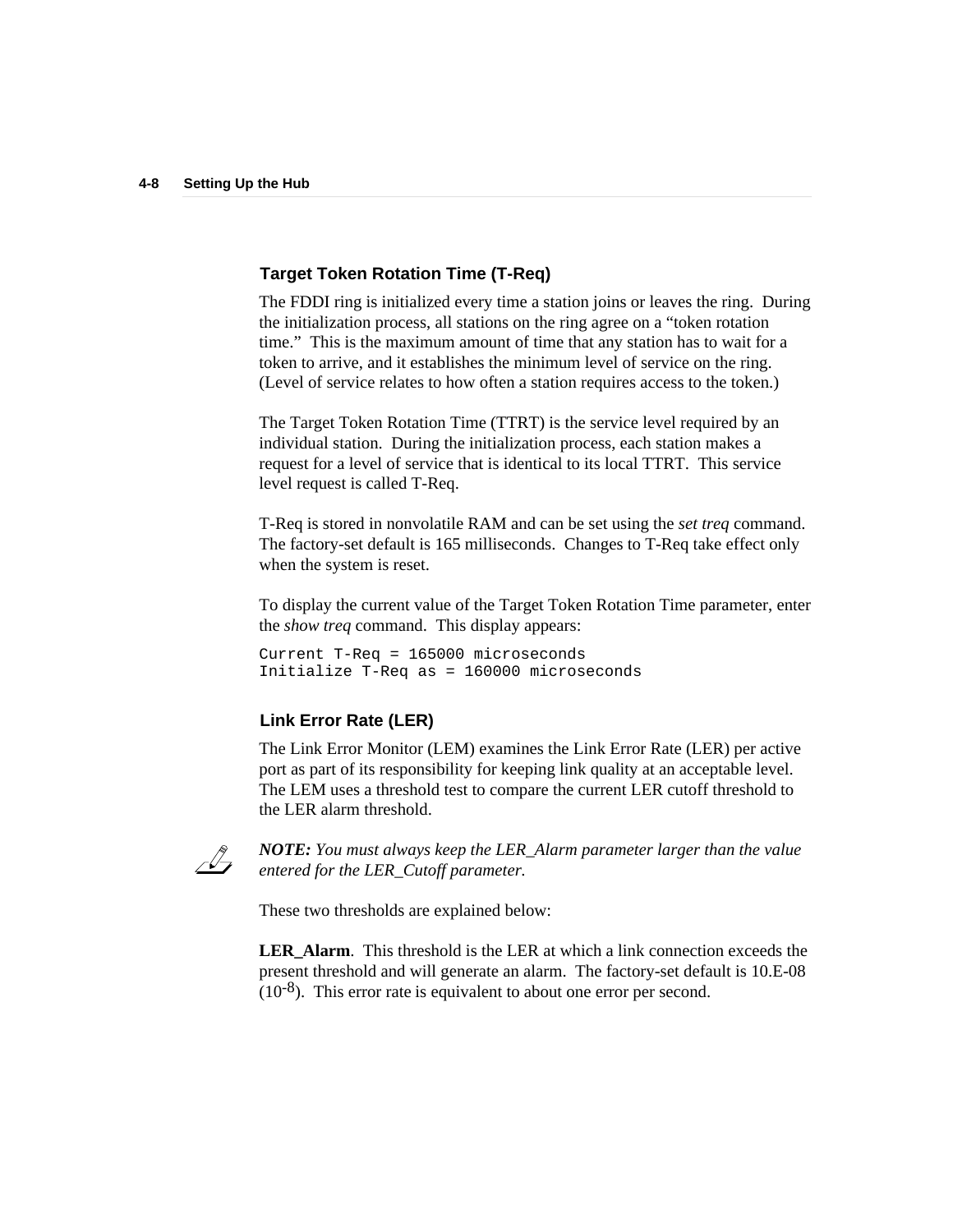Set this value higher if the link between stations must handle higher error levels. This can be necessary if you are waiting for minor unit or cable repairs but the ring is still operational. Set this value lower if you are confident of the quality of the link.

To change the LER\_Alarm parameter, follow these steps:

#### **1. Enter the** *set ler alarm* **command. Type:**

set ler alarm [Enter]

You are prompted for the module number and the port number.

Module? Port?

The current LER values are displayed, followed by a prompt for your response. For example:

Current LER Alarm exponent = 8 Current LER Cutoff exponent = 7

```
LER alarm [7...15]?
```
### **2. Enter the new LER alarm value. For example, type:**

7 [Enter]

If you enter an alarm value that is less than the current cutoff value, this message appears:

Error: The alarm exponent must be >= current cutoff exponent. Set alarm exponent >= 7 or change the cutoff value.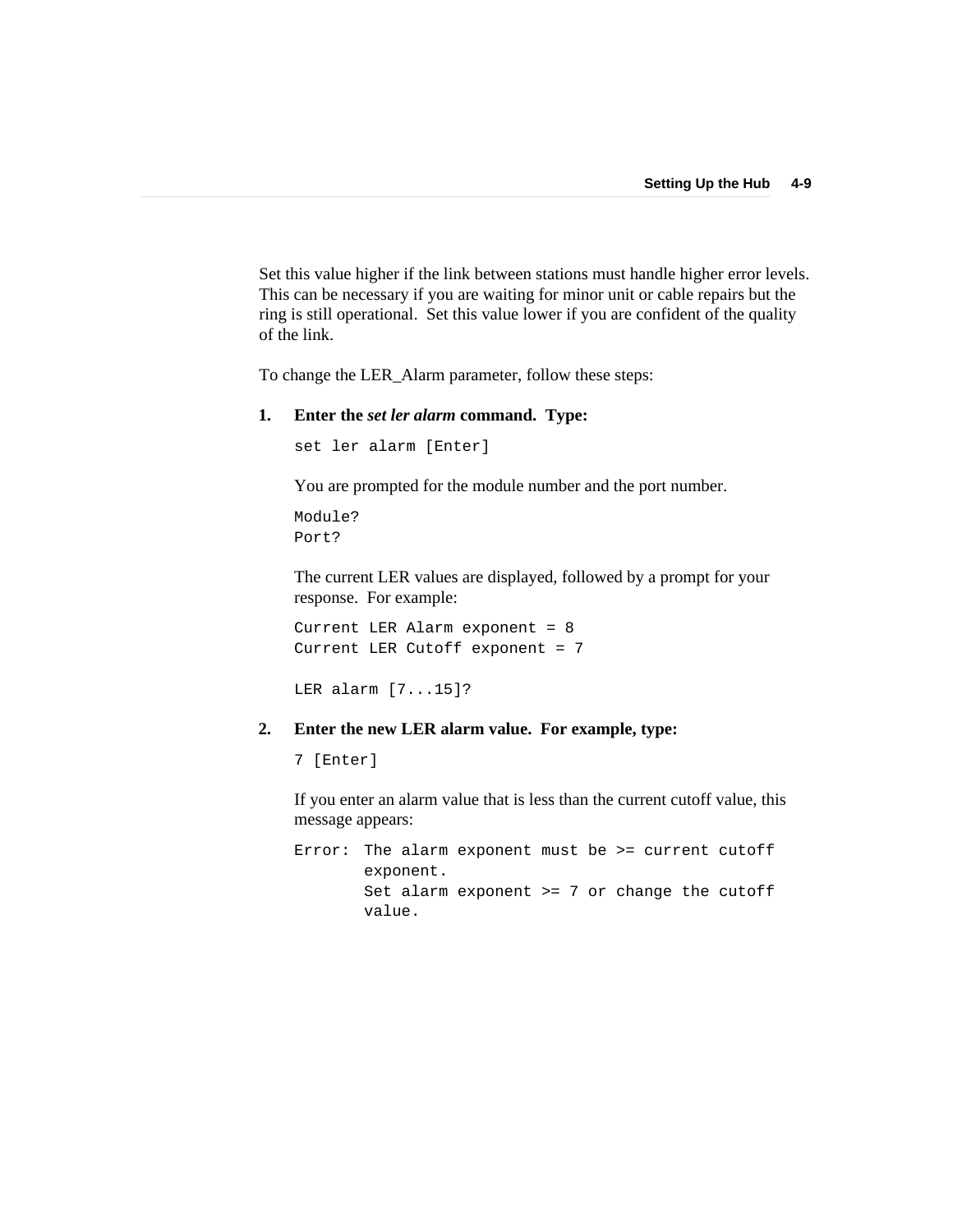**LER\_Cutoff**. This threshold is the link error rate at which a faulty or poor link connection will be broken. The factory-set default is  $10.E-07 (10^{-7})$ . If the LER exceeds the limits set by this option, the hub will automatically reestablish the connection to this port. If this is not possible, the port will be bypassed until the fault is corrected.

To change the LER\_Cutoff parameter, follow these steps:

### **1. Enter the** *set ler cutoff* **command. Type:**

set ler cutoff [Enter]

You are prompted for the module number and the port number.

Module? Port?

The current LER values are displayed, followed by a prompt for your response. For example:

Current LER Alarm exponent = 8 Current LER Cutoff exponent = 7 LER cutoff [4...8]?

#### **2. Enter the new LER cutoff value. For example, type:**

7 [Enter]

If you enter a cutoff value that is more than the current alarm value, this message appears:

Error: The cutoff exponent must be <= current alarm exponent. Set cutoff exponent <= 8 or change the alarm value.

If you enter a cutoff value greater than 15, this message appears:

Error: Cutoff must be in the range 4 to 15

Changes to these parameters take effect immediately. The *show ports* command displays the current values of these parameters.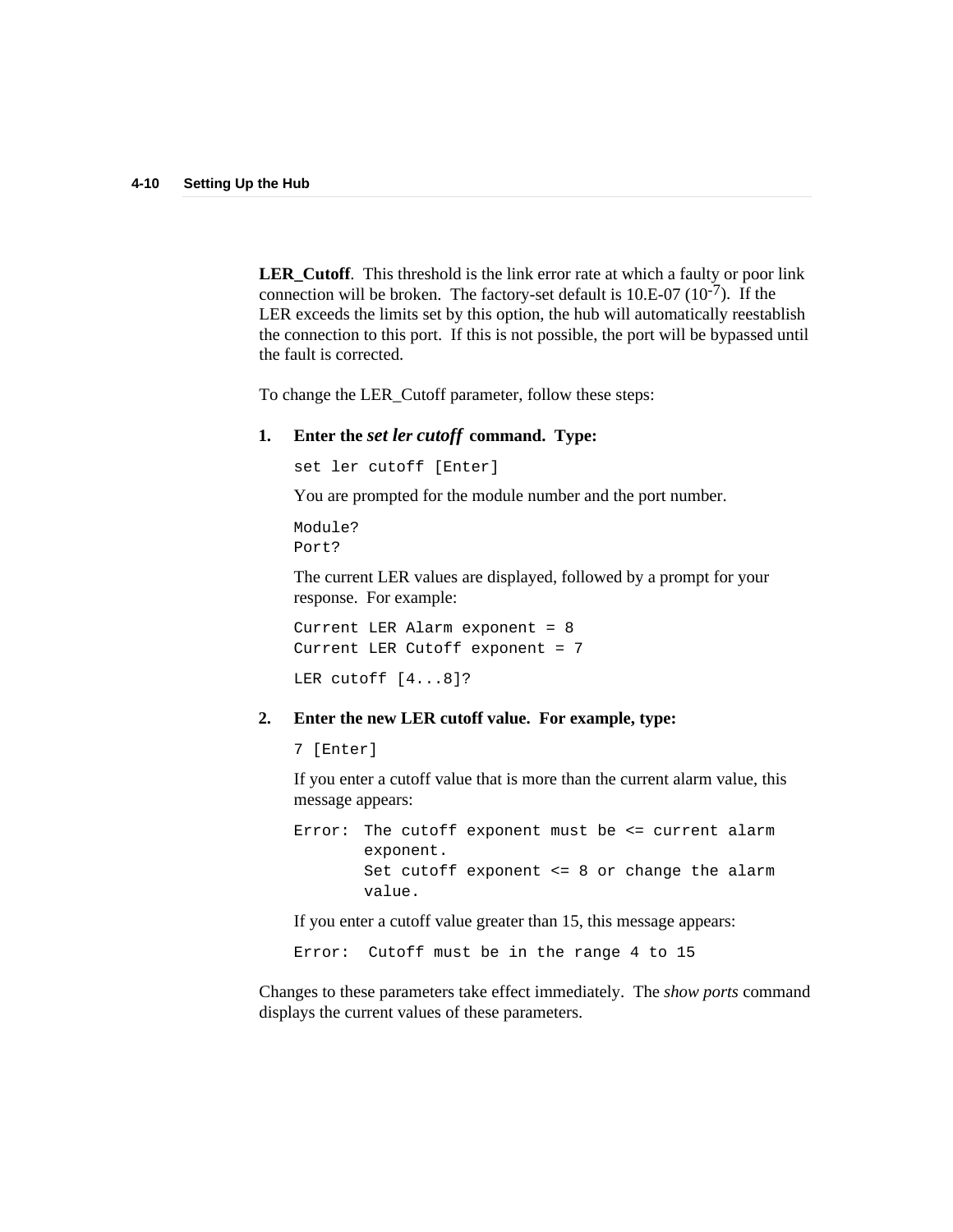## **Displaying SMT Parameters**

These three SMT parameters, which you can display but cannot change, provide additional information about ring timer functions:

- Maximum Token Rotation Time (T-Max)
- Negotiated Time (T-Neg)
- Valid Transmission Timer (TVX)

#### **Maximum Token Rotation Time (T-Max)**

The Maximum Token Rotation Time (T-Max) is the maximum length of time allowed for the token to move around the ring. The factory-set default is 167.77 milliseconds. To view the value of the T-Max parameter, enter the *show tmax* command. A display similar to the following appears:

T-Max = 167772 microseconds

### **Negotiated Time (T-Neg)**

The Negotiated Time (T-Neg) is the ring's operational Target Token Rotation Time that results from the stations' bidding process in which the station requesting the fastest token rotation time wins the right to initialize the ring. To view the current value of T-Neg, enter the *show tneg* command. A display similar to the following appears:

```
T-Neg = 83886 microseconds
```
### **Valid Transmission Timer (TVX)**

The Media Access Control (MAC) protocol is responsible for all frame-based functions and controls a station's access to the ring. Each MAC is required to maintain a Valid Transmission Timer (TVX). The expiration threshold of the TVX indicates the maximum time allowed between the receipt of valid frames or tokens.

The factory-set default is 2621.40 microseconds. You cannot adjust the value of TVX, but you can display its value. To display the current value of TVX, enter the *show tvx* command. A display similar to the following appears:

TVX Value in use = 2.62 milliseconds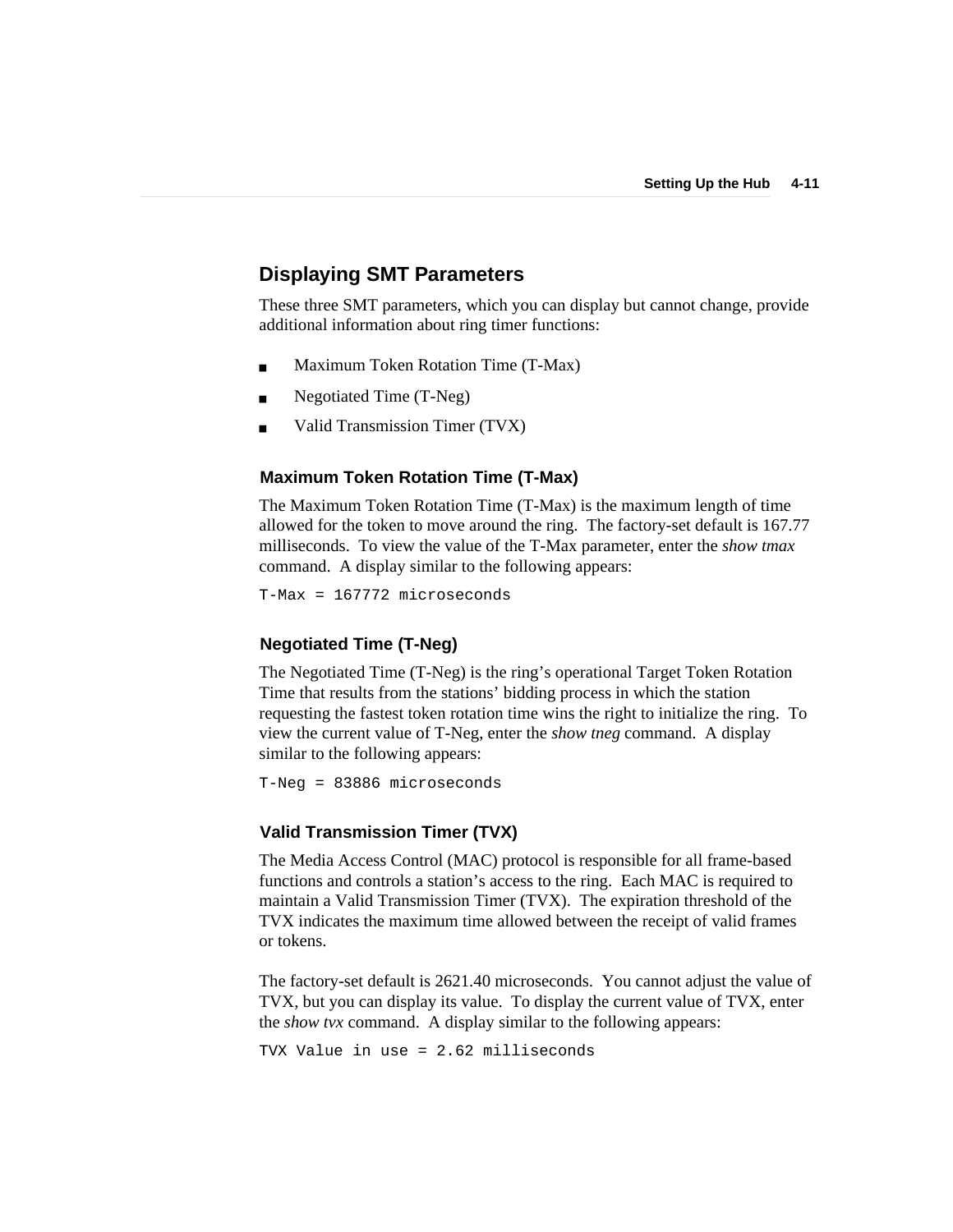## **Downloading New Images**

When you power up the hub, it runs a series of self-tests and then executes the software image stored in the flash EPROM.

Whenever you receive a software upgrade from 3Com, you will store the new image in an accessible network server that supports TFTP (Trivial File Transfer Protocol). You must download the new image from the server into the hub's flash EPROM.

Using the TFTP option to download new images requires you to enter certain variables individually. This downloading method is described below.



*NOTE: You cannot load the flash image over the serial link via a modem.*

### **Downloading from the TFTP Option**

To download an image from a TFTP server, follow these steps:

**1. Set the server location of the information to be downloaded. Type:**

```
set boot method [Enter]
```
This selection prompt appears:

Select one of the following: 1. LOCAL 2. TFTP Boot Method?

### **2. Select the TFTP server option. Type:**

2 [Enter]

This display appears, confirming your selection and showing that you also need to enter the TFTP server's IP address and the image filename.

```
Boot parameters
 Method :TFTP
 Server :
 Filename :
```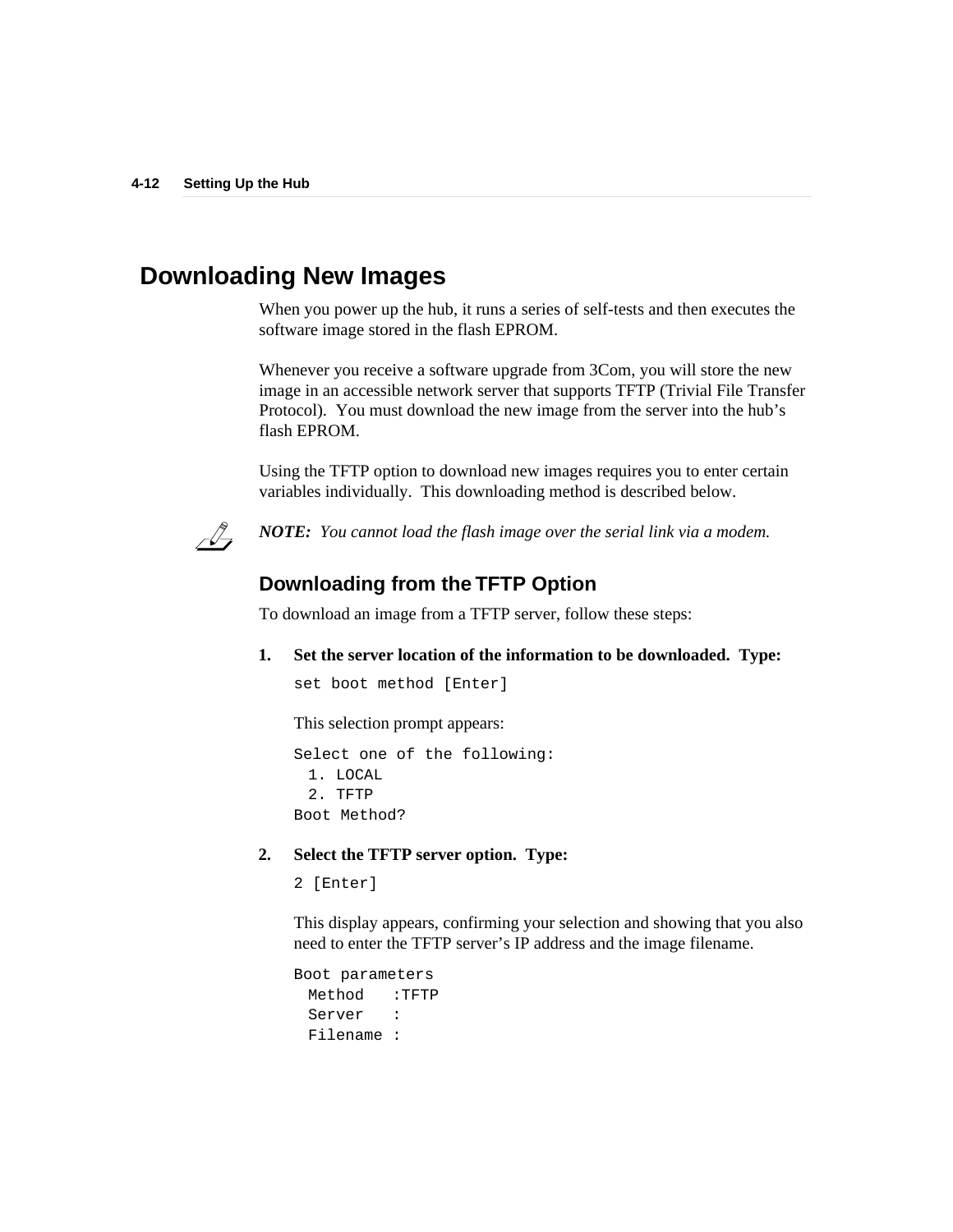### **3. Set the TFTP server's IP address. Type:**

set boot server [Enter]

This prompt appears:

Enter server IP address in dot notation?

### **4. Type the server's IP address. For example, type:**

123.44.55.66 [Enter]

This confirmation appears:

Boot parameters Method : TFTP Server : 123.44.55.66 Filename :

#### **5. Set the image filename to be used. Type:**

set boot filename

The file name prompt appears:

Enter filename?

### **6. Type the name of the image file after the question mark. For example, type:**

newimage [Enter]

This display appears, showing your entries:

Boot parameters Method : LOCAL Server : 123.44.55.66 Filename : newimage

Optionally, if connection to the TFTP server is through a gateway, you must enter the gateway address.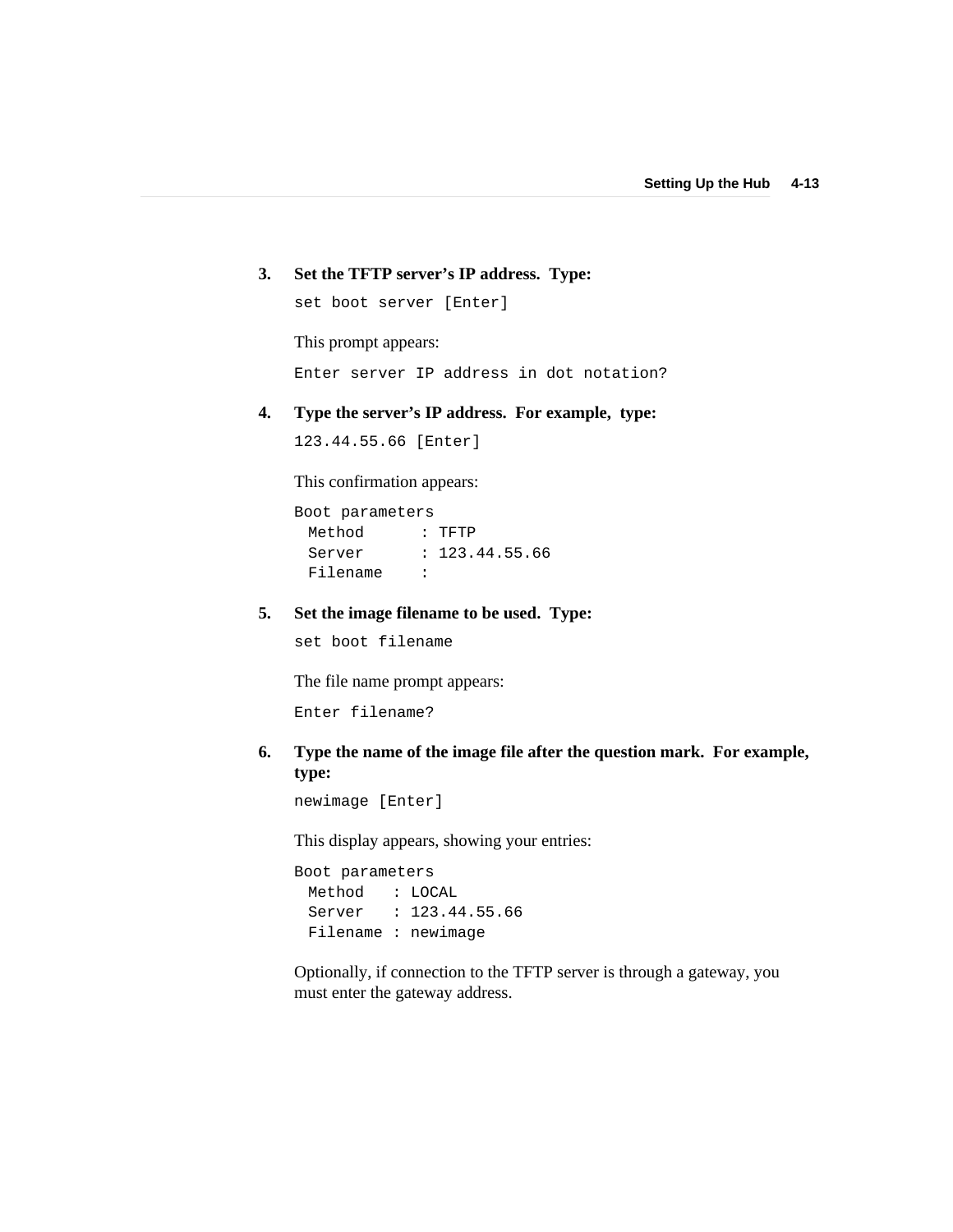**7. Enter the default gateway's IP address. For example, type:**

set gateway 123.44.66.88 [Enter]

Your local administrator should provide the gateway address you need.

#### **8. Reset the hub.**

Press the RESET button.

The new image is now downloaded and stored in the flash EPROM. If no errors are encountered, the hub is reset and the new image is executed.

## **Displaying the Current Download Method**

To display the current download method, enter the *show boot method* command. This command displays the current download method, the IP address of the boot server, and the filename of the image, as shown below:

```
Boot parameters
   Method :TFTP
   Server :128.34.56.78
   Filename :newimage
```
To display the status of the last download, enter the *show boot load* command. An example of the resulting display is shown below:

```
Last download
```
Status : TFTP download completed successfully Method : TFTP Server : 128.34.56.78 Filename : newimage



*NOTE: For a list of the last download status messages that may be displayed, refer to the section "Download Messages" in Appendix A.*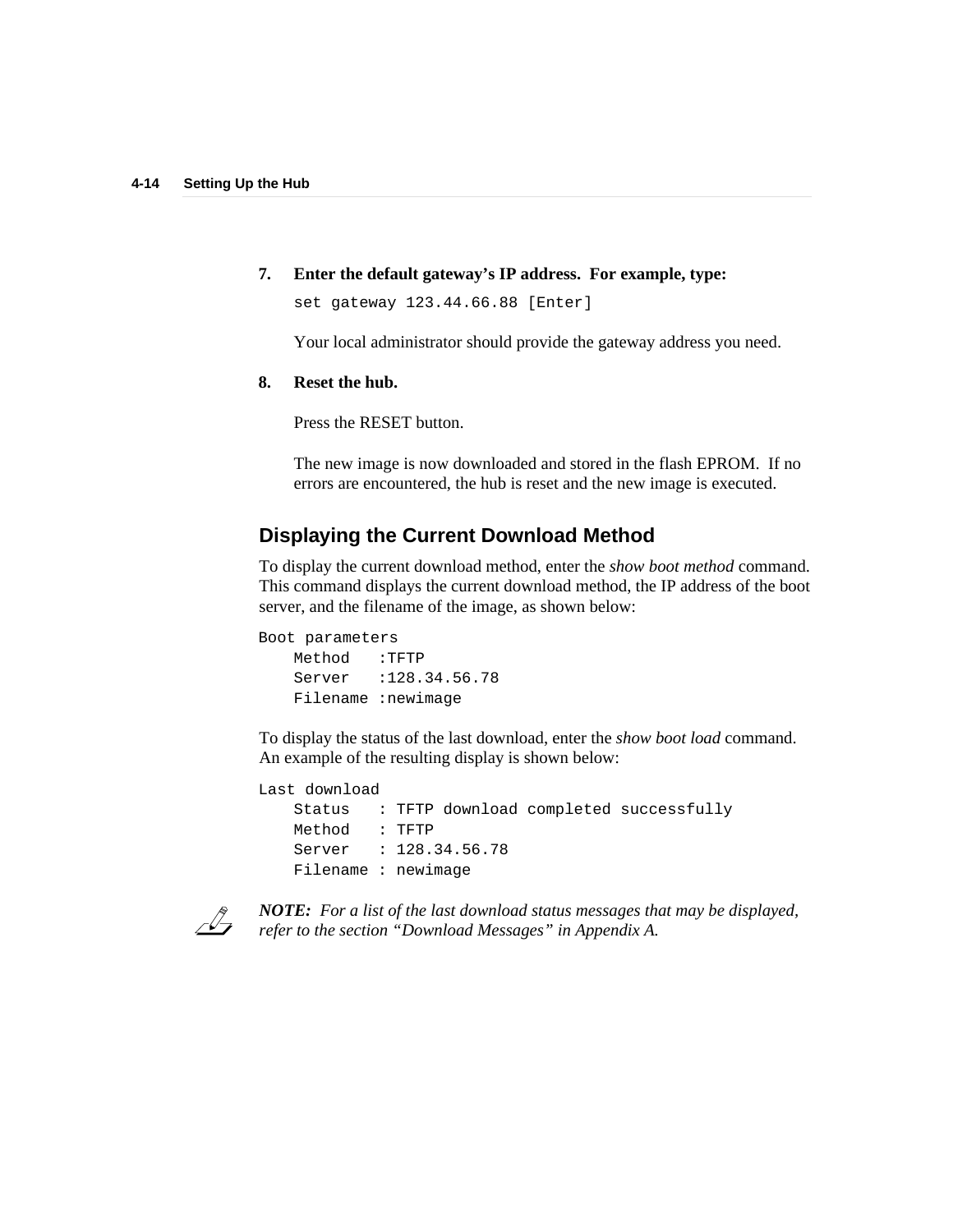Table 4-1 summarizes the available boot methods.

**Table 4-1. Definition of Boot Methods**

| <b>Boot Method Definition</b> |                                                                                                     |
|-------------------------------|-----------------------------------------------------------------------------------------------------|
| <b>LOCAL</b>                  | Runs flash EPROM (default)                                                                          |
| <b>TFTP</b>                   | Uses the TFTP protocol and local configuration parameters to<br>load a new image across the network |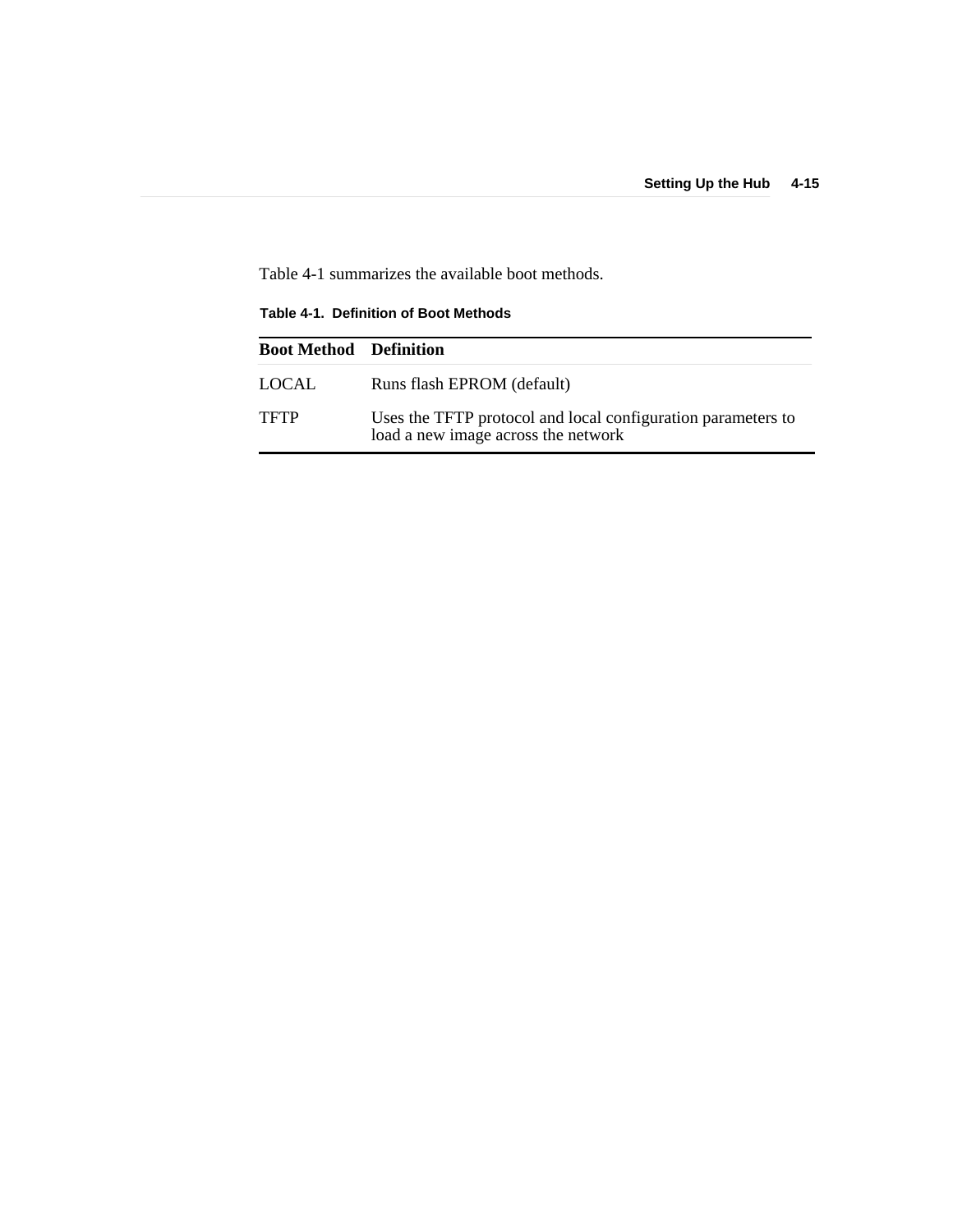# **Chapter 5 Using the Hub**

This chapter discusses how to use the available commands and LED indicators to operate the LinkBuilder FDDI Workgroup Hub. This includes:

- Getting information about hub operation
- Interpreting LED behavior
- Using miscellaneous commands

## **Getting Hub Information**

To get information about data flow on the FDDI ring through the hub, enter the *show* commands described in this section.



*NOTE: You can abbreviate the display command show as sh.*

## **Show Hub Configuration**

To display the configuration of the attachment ports on the port module in slot 1, enter the *show attach* command. An example of the resulting display is shown in Figure 5-1.

>sh attach Current configuration is: B/A Initialize attachment as: B/A

**Figure 5-1. Display of Attachment Port Configuration**

## **Show MAC Frame Statistics**

To display the raw frame statistics for the hub's MAC, enter the *show fstats* command. An example of the resulting display is shown in Figure 5-2.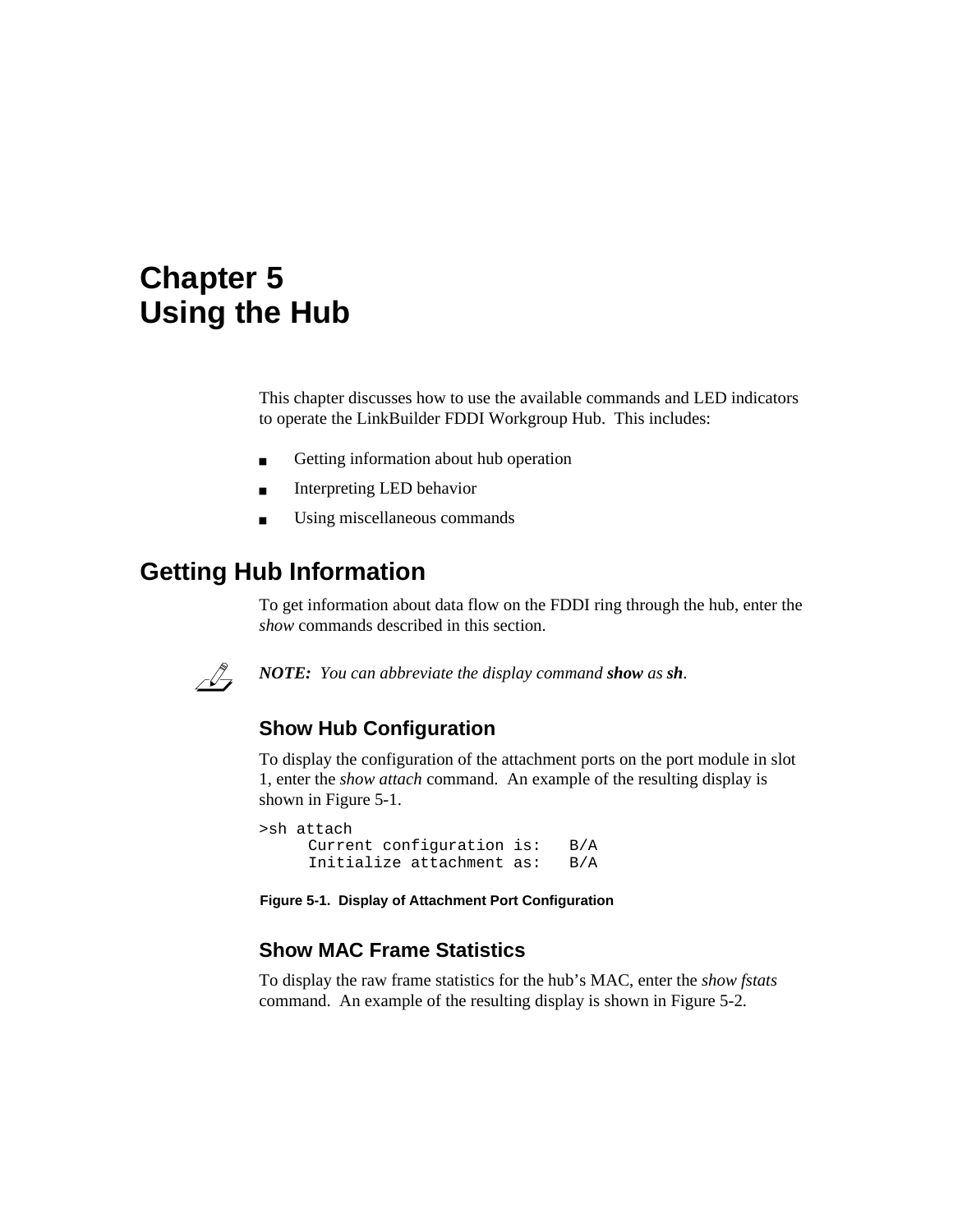```
>sh fstats
      Raw frame statistics for primary MAC:
              Total transmit frames = 632<br>Total received frames = 156Total received frames = 1561
              Total transmit SMT frames = 550
              Total received SMT frames = 1513
              Total transmit LLC frames = 83
              Total transmit LLC frames = 83<br>Total received LLC frames = 48
              Total received short frames = 0
              Total received invalid frames = 0<br>Total aborts = 0
              \begin{array}{lcl} \text{Total aborts} & = & 0 \\ \text{Received resets} & = & 0 \end{array}Received resets
              Directed beacons entered = 0<br>Directed beacons cont = 0
              Directed beacons sent = 0
```
### **Figure 5-2. Display of MAC Frame Statistics**

Table 5-1 defines the elements for which MAC statistics were collected and displayed in Figure 5-2.

| <b>MAC</b> Statistical<br><b>Components</b> | <b>Functions of Listed Components</b>                                                                         |
|---------------------------------------------|---------------------------------------------------------------------------------------------------------------|
| <b>SMT</b> (station<br>management) frames   | Provide network statistics, detect network<br>faults, and tune configuration and operational<br>parameters    |
| LLC (logical link)<br>control) frames       | Provide an interface between the MAC and the<br>higher-level protocols operating in the hub                   |
| Short frames                                | Indicate invalid data length                                                                                  |
| Invalid frames                              | Contain incorrect contents                                                                                    |
| Aborts                                      | Indicate the termination of the operation, which<br>may be caused by lack of memory                           |
| Resets                                      | Reinitialize the hub                                                                                          |
| Directed beacons                            | Inform the management station that the local<br>MAC is stuck at beacon (indicating a serious<br>ring failure) |

**Table 5-1. Components Polled by the show fstats Command**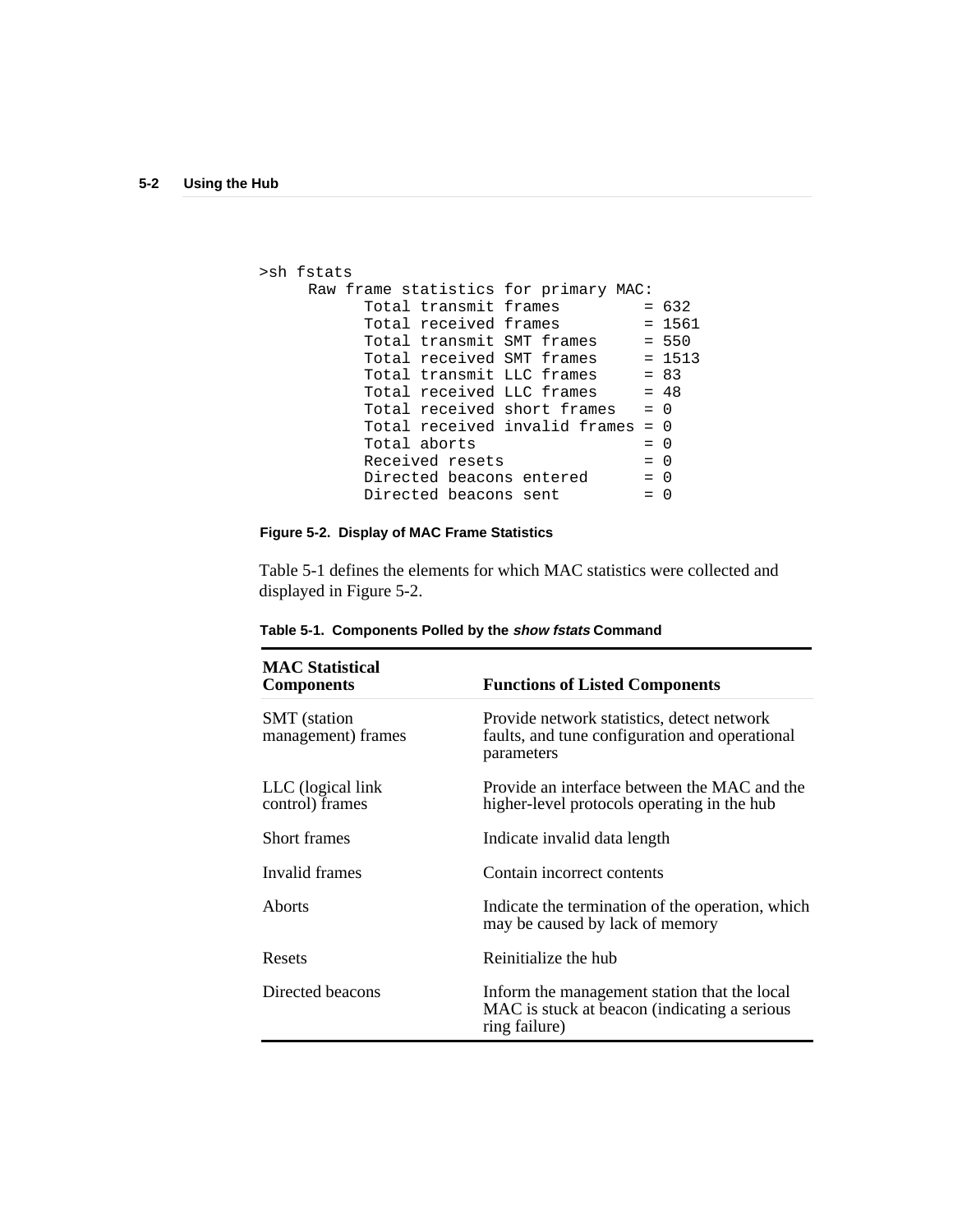### **Show IP Addresses**

To display the current IP address, IP netmask, and the Internet broadcast address of the hub, enter the *show IP* command. An example of the resulting display is shown in Figure 5-3.

```
>sh ip
     IP address : 128.56.87.25
    Netmask : 255.255.0.0
     Broadcast : 128.56.255.255
```
**Figure 5-3. Display Produced by show IP Command**

## **Show MIB Counters**

The *show mib counters* command illustrates one type of command used by the optional SNMP management application. An example of the display produced by the *show mib counters* command is shown in Figure 5-4.

>sh mib counters Primary MAC fddiMACCounters Grp:  $fddi$ MACFrame-Ct =  $6417$   $fddi$ MACError-Ct = 0  $fddi$ MACCopied-Ct = 765  $fddi$ MACLost-Ct = 0 fddiMACTransmit-Ct = 732 fddiMACNotCopied-Ct = 0  $fddi$ MACToken-Ct = 45202063  $fddi$ MACRingOp-Ct = 0

**Figure 5-4. Display Produced by show MIB counters Command**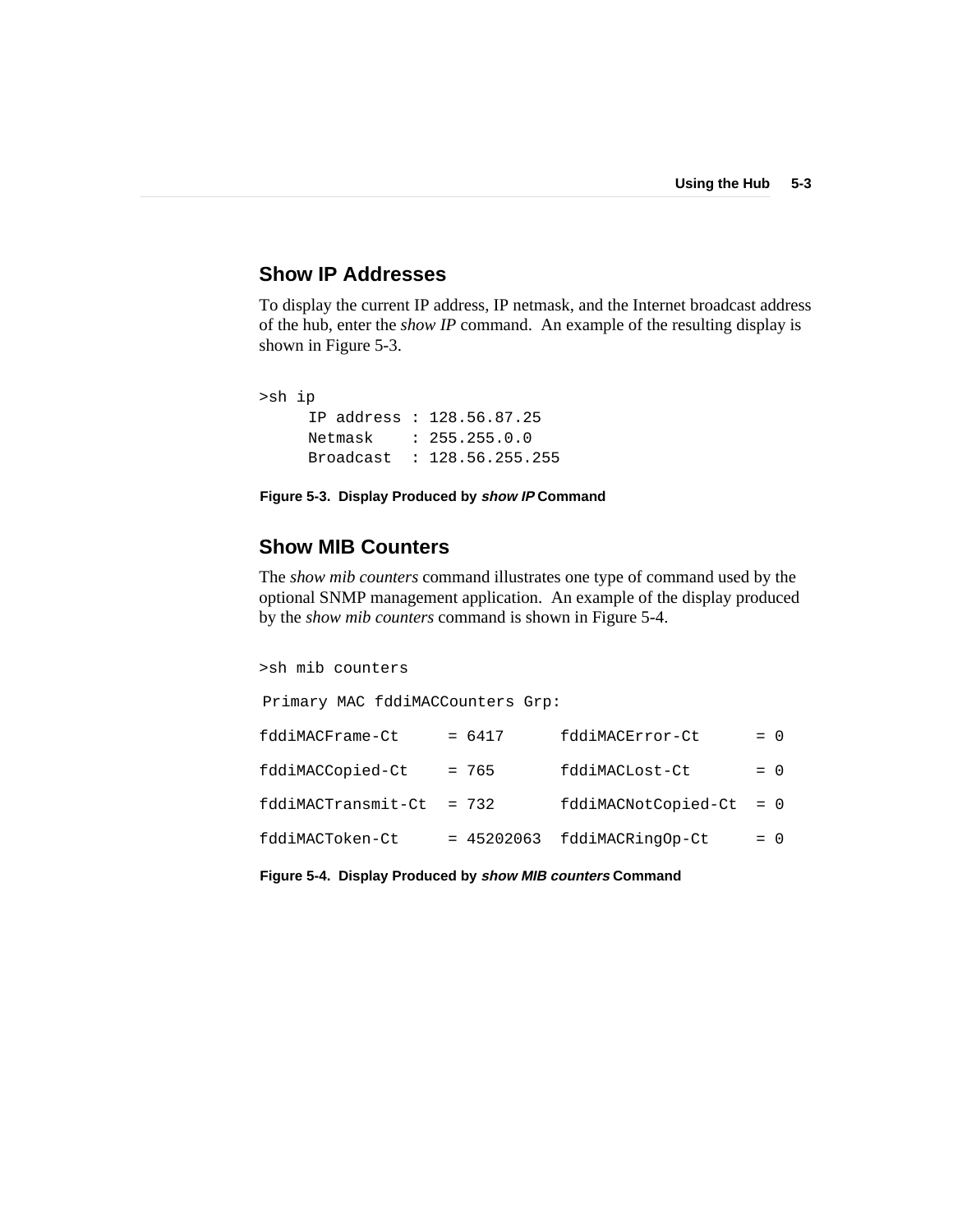The MIB counters shown in Figure 5-4 are defined in Table 5-2.

| <b>MIB</b> Counter  | <b>Definition</b>                   |
|---------------------|-------------------------------------|
| fddiMACFrame-Ct     | Number of frames received           |
| fddiMACCopied-Ct    | Number of frames copied             |
| fddiMACTransmit-Ct  | Total number of frames transmitted  |
| fddiMACToken-Ct     | Number of tokens                    |
| fddiMACError-Ct     | Number of error frames              |
| fddiMACLost-Ct      | Number of frames with format errors |
| fddiMACNotCopied-Ct | Number of frames not copied         |
| fddiMACRingOp-Ct    | Number of ring recoveries           |

**Table 5-2. Definition of MIB Counters**

## **Show Neighbor Stations**

To determine the hub's upstream and downstream neighbor station addresses, enter the *show neigh* command. Figure 5-5 illustrates the 48-bit addresses of a hub's neighbors.

```
>sh neigh
    MAC Upstream Neighbor : 40:0A:1F:B3:CC:24
    MAC Downstream Neighbor : 40:0D:4F:33:40:AE
```
**Figure 5-5. Display of Neighbors' Addresses**

## **Show Station Identification**

To discover the station's FDDI identifier and MAC address, enter the *show sid* command. Figure 5-6 shows the results of entering this command.

>sh sid Station ID: 00 00 02 60 8C EA EB EE MAC/SMT Addr: 02:60:8C:EA:EB:EE (noncanonical) LLC Addr: 40-06-31-57-D7-77 (canonical)

**Figure 5-6. Display of Station Identifier**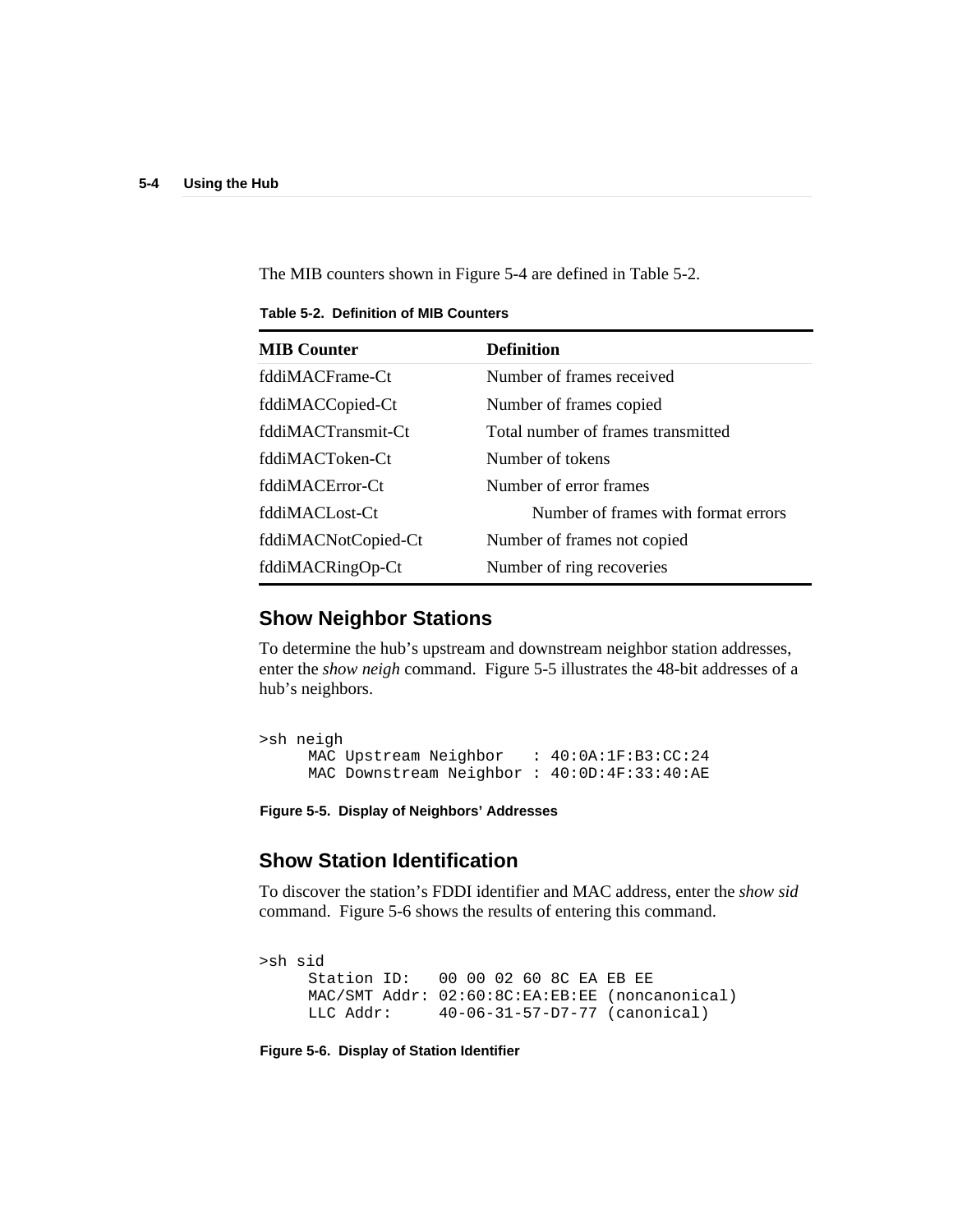

*NOTE: The canonical form is a hexadecimal string, written from left to right, with hyphens separating the individual octets. The noncanonical form uses colons instead of hyphens as separators.*

### **Show Ports Information**

>sh ports 1

To view the details of a port module, enter the *show ports* command, followed by the slot number of the specified module. If you enter this command using the number of an empty slot, this message appears:

That port module slot is empty.

If you enter 0 (zero) for the slot number, this message appears:

There are no ports in the management module slot.

If you do not specify a slot number, you will be prompted for one.

Figure 5-7 shows the results of entering this command with a fiber media module in slot 1 and two additional modules in the remaining slots.

| Module: 1 of 3        |              |                |           |           |
|-----------------------|--------------|----------------|-----------|-----------|
| Port                  | $\mathbf{1}$ | $\mathfrak{D}$ | 3         | 4         |
| PMD Class:            | Fiber        | Fiber          | Fiber     | Fiber     |
| PHY Type:             | B            | A              | M         | М         |
| Neighbor:             | A            | B              | U         | U         |
| PCM State:            | Active       | Active         | Connect   | Connect   |
| ConnectState:Active   |              | Active         | Connect   | Connect   |
| LER Alarm: $10.E-08$  |              | $10.E-08$      | $10.E-08$ | $10.E-08$ |
| LER Cutoff: 10.E-07   |              | $10.E-07$      | $10.E-07$ | $10.E-07$ |
| LER Estimate: 10.E-11 |              | $10.E-09$      | $10.E-09$ | $10.E-11$ |
| LEM Rejects:          | 0            | 0              | 0         | 0         |
| LEM Count:            | 0            | 0              | $\Omega$  | O         |
|                       |              |                |           |           |

**Figure 5-7. Example of show ports Command Information**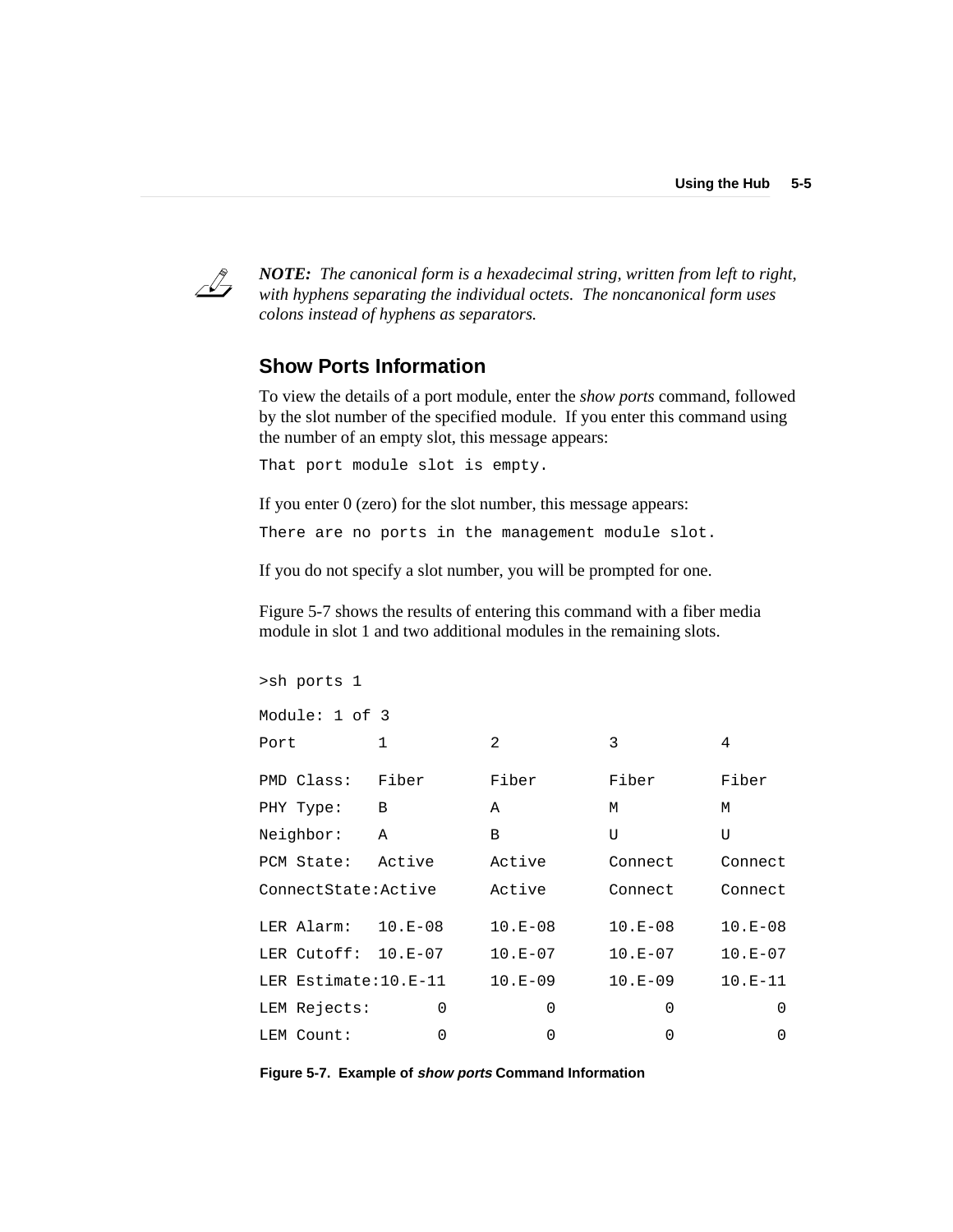The Station Management (SMT) acronyms and other line items used in the *show ports* display are defined below along with the values that may appear.

### **Module Designation**

The first line in the *show ports* display gives the slot number of the module represented by the display and the number of modules installed in the hub. These combinations are possible:

- 1 of 1 one module installed; display describes module in slot 1
- 1 of 2 two modules installed; display describes module in slot 1
- 1 of 3 three modules installed; display describes module in slot 1
- 2 of 2 two modules installed; display describes module in slot 2
- 2 of 3 three modules installed; display describes module in slot 2
- 3 of 3 three modules installed; display describes module in slot 3

### **PMD Class**

The PMD (Physical Layer Medium Dependent) protocol defines the medium that provides the physical link between two adjacent FDDI stations. Table 5-3 lists and defines the port media types for the PMD Class line in Figure 5-7.

**Table 5-3. Port Media Types**

| <b>Medium</b> | <b>Definition</b>           |
|---------------|-----------------------------|
| Fiber         | 62.5 micron multimode fiber |
| <b>STP</b>    | Shielded twisted pair       |
| <b>UTP</b>    | Unshielded twisted pair     |
| LCF           | Low-cost fiber              |
| N/S           | Not specified               |
| Unknown       | Unknown connecting medium   |
| Sonet         | Synchronous optical network |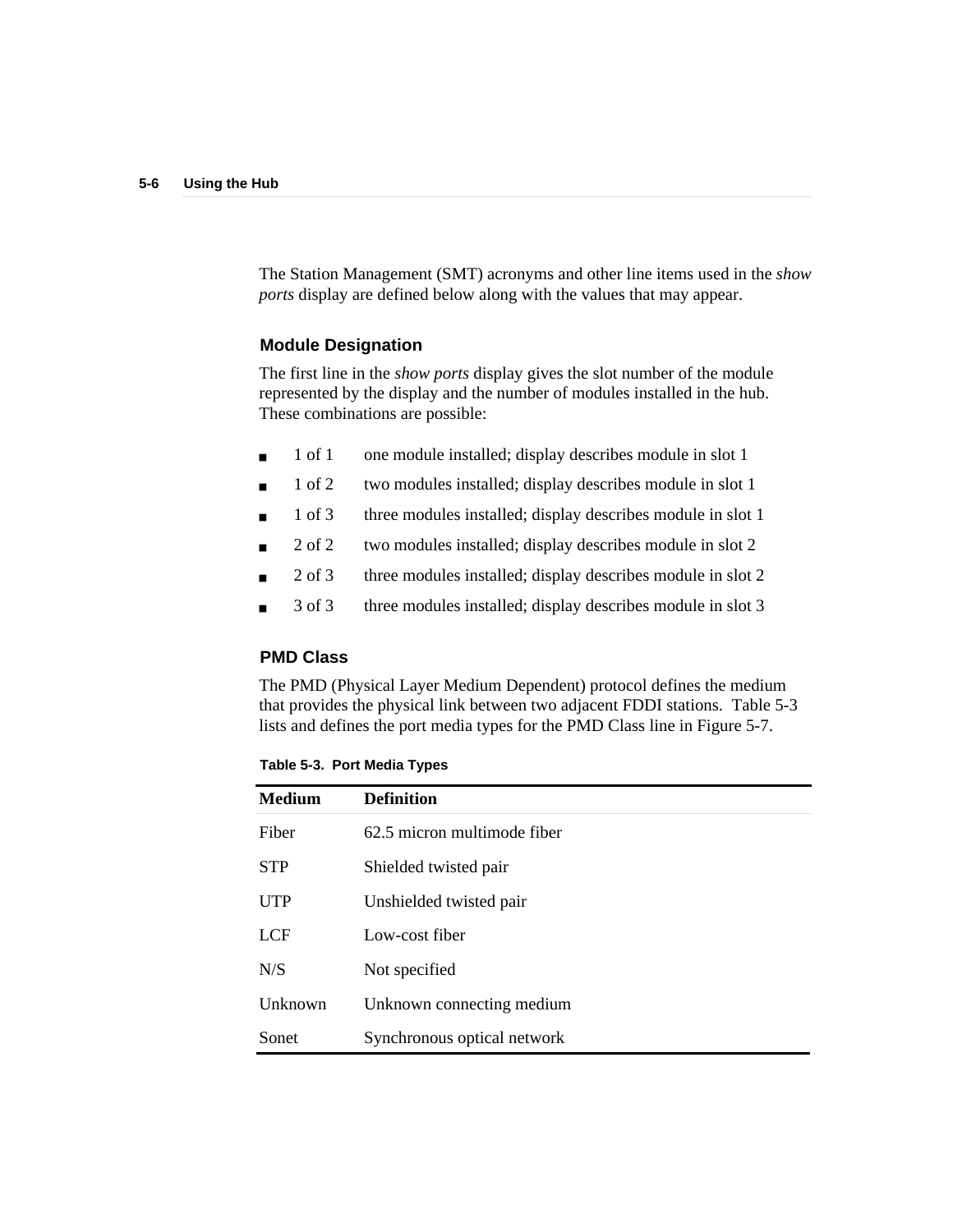#### **PHY Type**

The PHY (Physical Layer) protocol specifies the rules for encoding data for transmission from one FDDI station to another. Table 5-4 lists and defines the physical port types for the PHY Type line in Figure 5-7.

| <b>Physical Port</b><br><b>Type</b> | <b>Definition</b>                                                                                                                        |
|-------------------------------------|------------------------------------------------------------------------------------------------------------------------------------------|
| $\mathsf{A}$                        | The port in a dual attachment station or hub<br>that attaches to the Primary In and the<br>Secondary Out when attaching to the dual ring |
| B                                   | The port in a dual attachment station or hub<br>that attaches to the Secondary In and the<br>Primary Out when attaching to the dual ring |
| M                                   | A port in a hub that serves as a Master to a<br>connected station or hub                                                                 |
|                                     | A port in a single attachment station or hub<br>designated as a Slave                                                                    |
|                                     | Unknown port type                                                                                                                        |

**Table 5-4. Physical Layer Port Types**

### **Neighbor**

Neighbor displays the port type when PCM (Physical Connection Management) State is Active. When PCM State is no longer Active and you enter the *show ports* command again, the Neighbor field displays the last reported port type. This is true even if you have physically removed the cable that was previously connected to the port.

#### **PCM State**

The PCM (Physical Connection Management) protocol initializes the connection of neighboring ports and manages the signaling between ports. Table 5-5 lists and defines the Physical Connection Management states for the PCM State line in Figure 5-7.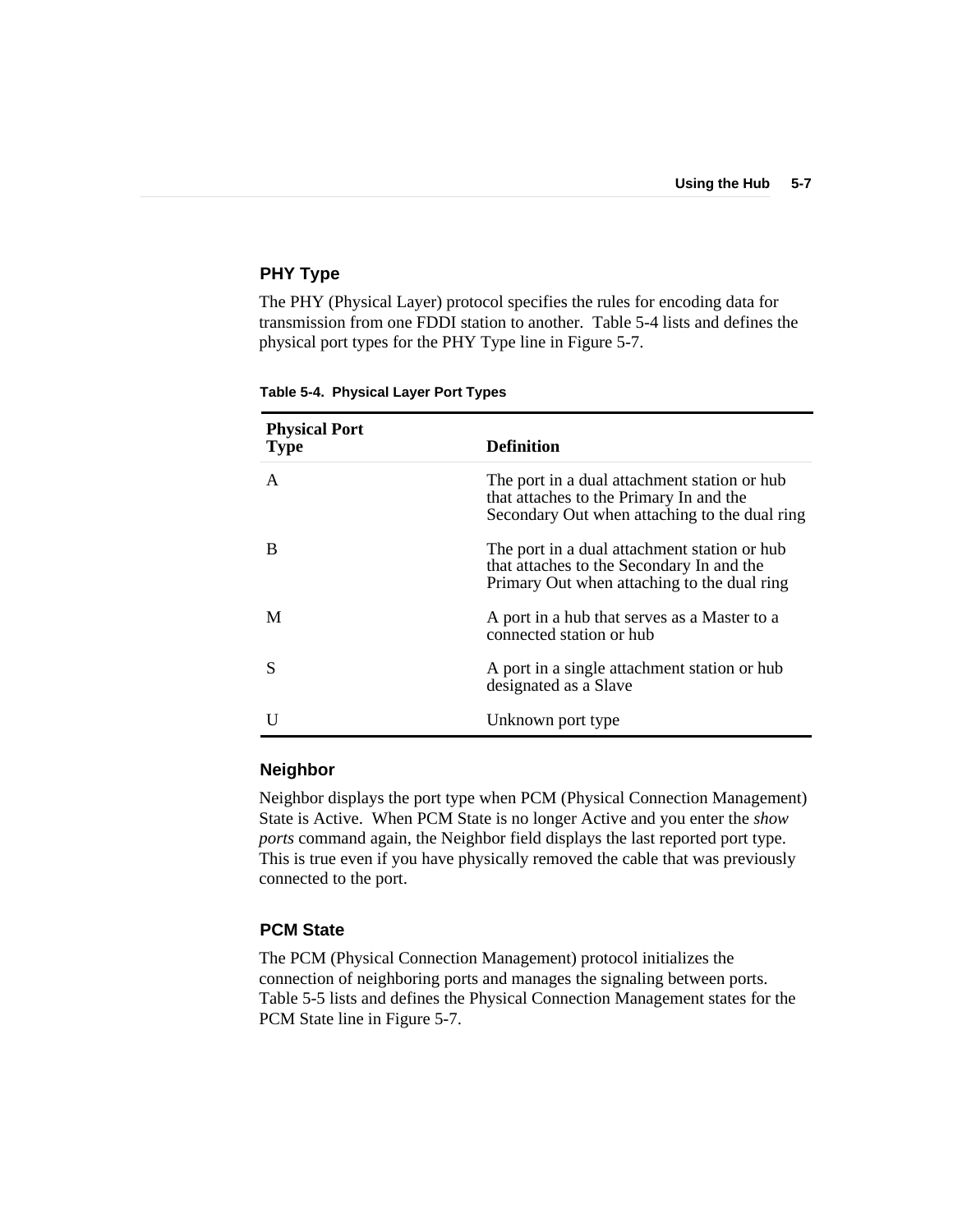| <b>Physical Connection</b><br><b>Management States</b> | <b>Definition</b>                                                                                                                     |
|--------------------------------------------------------|---------------------------------------------------------------------------------------------------------------------------------------|
| Active                                                 | The port is incorporated into the token ring<br>path.                                                                                 |
| <b>Break</b>                                           | A port connection has been broken and a<br>restart process has begun.                                                                 |
| Connect                                                | Both ends of the port's requested connection<br>are synchronized.                                                                     |
| Join                                                   | This signal ensures that both ends of a<br>connection can enter the active state together.                                            |
| <b>Next</b>                                            | The port is exchanging connection information<br>with its neighboring ports.                                                          |
| Off                                                    | The port is in an Off state.                                                                                                          |
| Signal                                                 | The port is ready to transmit data.                                                                                                   |
| Trace                                                  | The port recognizes a fault condition and is<br>trying to detect its location.                                                        |
| Verify                                                 | The port is in the process of entering the<br>Active state.                                                                           |
| Maintenance (Maint)                                    | The port has moved from the Off state to the<br>Maint state, which can be used to determine<br>the status of the neighboring machine. |

**Table 5-5. Physical Connection Management States**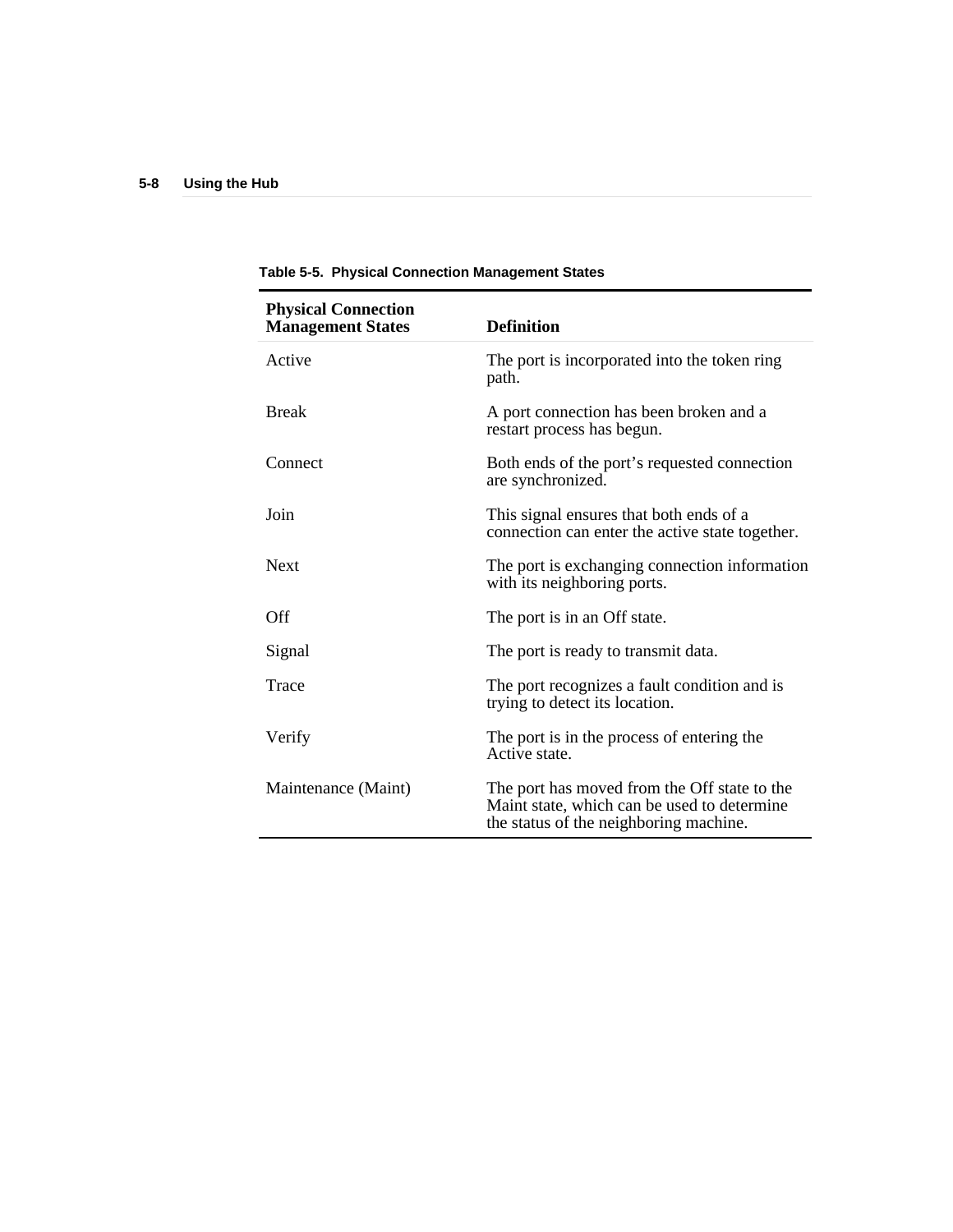#### **Connect State**

The Connect State indicates the state of each ports' connection. Table 5-6 lists the values and defines the connect states for the Connect State line in Figure 5-7.

| <b>Connect State</b><br>Value | <b>Definition</b>                                                                                                                                                                                              |
|-------------------------------|----------------------------------------------------------------------------------------------------------------------------------------------------------------------------------------------------------------|
| Active                        | The port is incorporated into the token ring<br>path.                                                                                                                                                          |
| Connect                       | Both ends of the port's requested connection<br>are in the process of being synchronized.                                                                                                                      |
| <b>Disabled</b>               | The port is nonoperational.                                                                                                                                                                                    |
| Standby                       | The port is waiting for initialization to finish<br>before completing the requested connection. In<br>the case of a dual homing configuration, the A<br>port is held in Standby while the B port is<br>Active. |

**Table 5-6. Connect States**

#### **LER Alarm and LER Cutoff**

The LER alarm value is the Link Error Rate (LER) at which a link connection exceeds the present threshold and generates an alarm.

The LER cutoff is the link error rate at which a faulty or poor link connection will be broken.

For a complete description of these two link error rate parameters and their values, refer to the section "Setting SMT Parameters" in Chapter 4.

#### **LER Estimate**

This parameter provides a long-term average Link Error Rate estimate. LER Estimate ranges from  $10^{-4}$  to  $10^{-15}$ .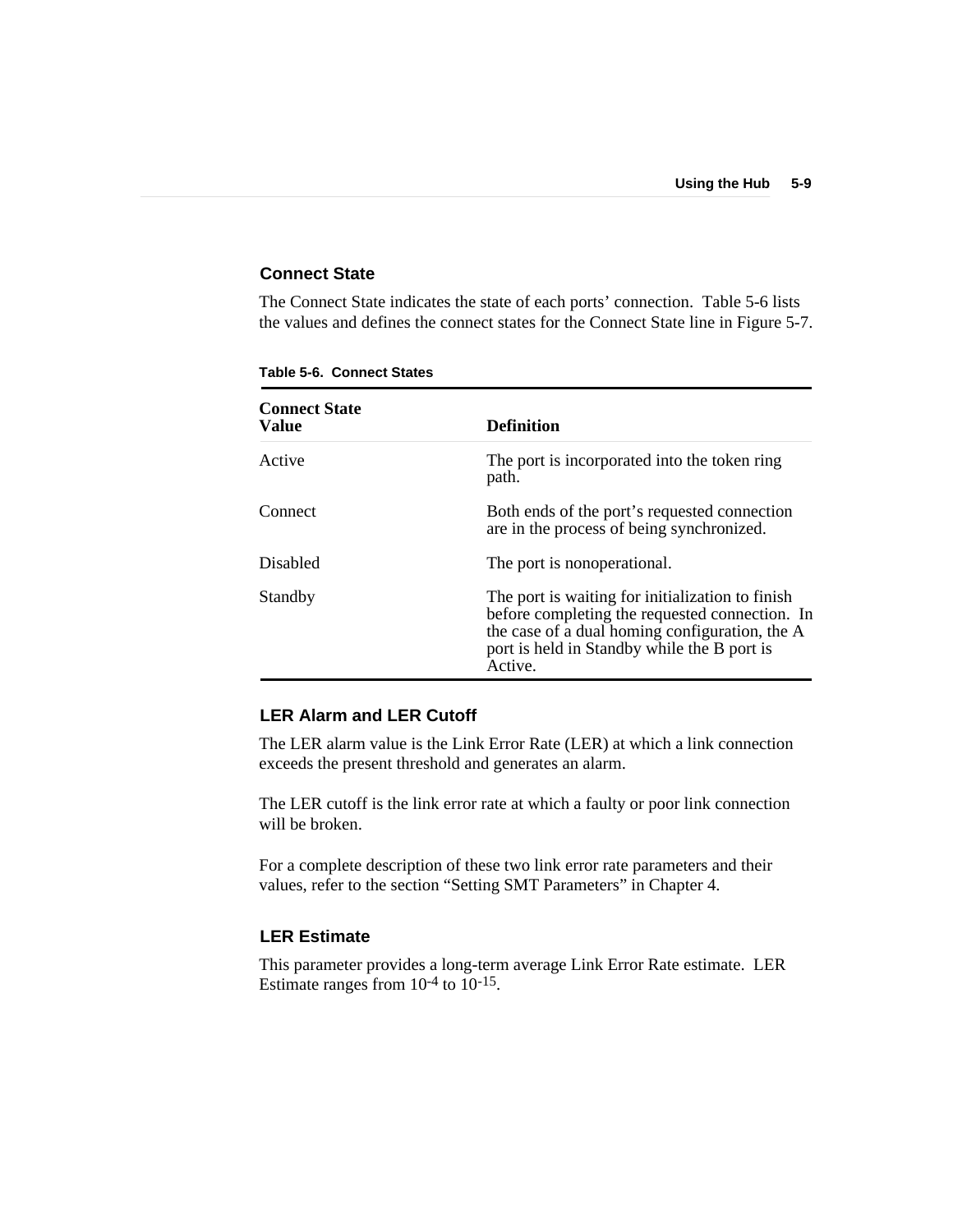#### **LEM Rejects**

This parameter lists the number of times a link is removed because the error rate has exceeded the threshold test, as determined by the link error monitor (LEM).

#### **LEM Count**

This parameter provides the aggregate link error count, which is set to zero only on station initialization. The aggregate link error count is determined by the link error monitor (LEM).

# **Show Ring State**

To determine the Ring Management (RMT) state of the primary MAC, enter the *show ring* command. Figure 5-8 shows a sample MAC RMT state, in which the ring is operational.

>sh ring Current RMT state: Ring\_Op

#### **Figure 5-8. Display of a MAC's Ring Management State**

The Ring Management (RMT) values that can appear in the *show ring* display are defined in Table 5-7.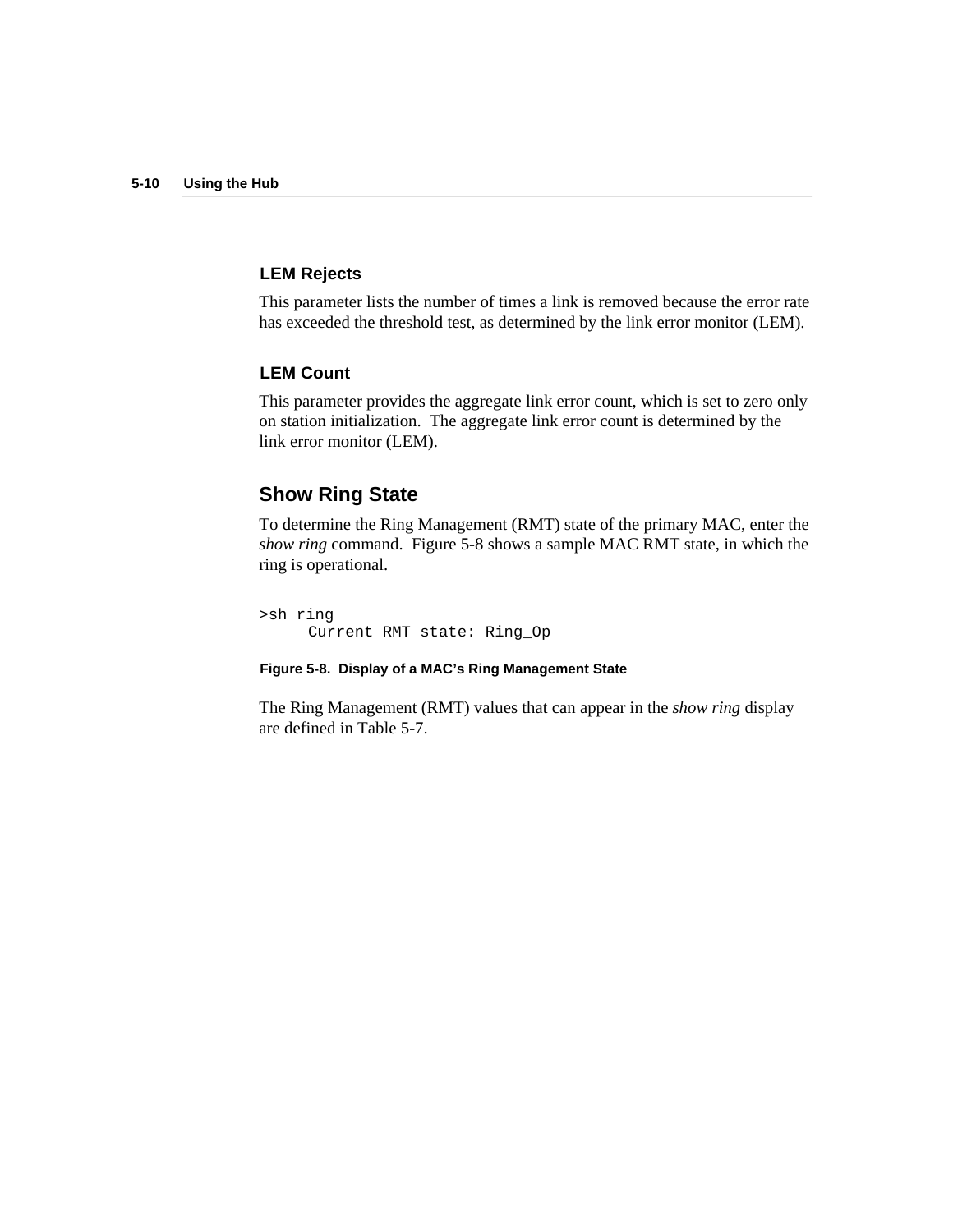| <b>Ring Management</b><br><b>State</b> | <b>Definition</b>                                                                                                          |
|----------------------------------------|----------------------------------------------------------------------------------------------------------------------------|
| <b>Isolated</b>                        | The initial RMT state.                                                                                                     |
| $Non\_Op$                              | The MAC is participating in ring recovery, and<br>the ring is not operational.                                             |
| $Ring\_Op$                             | The MAC is part of an operational FDDI ring.                                                                               |
| Detect                                 | The ring has not been operational for a specified<br>period.                                                               |
| $Non\_Op\_Dup$                         | The address of the MAC under control duplicates<br>the address of another MAC on the ring. The<br>ring is not operational. |
| Ring_Op_Dup                            | The address of the MAC under control duplicates<br>the address of another MAC on the ring. The ring<br>is operational.     |
| Directed                               | The MAC under control is sending beacon<br>frames notifying the ring of a stuck condition.                                 |
| Trace                                  | RMT has discovered a stuck beacon condition<br>and is initiating a trace to recover.                                       |

**Table 5-7. Ring Management States**

# **Interpreting the LEDs**

The LEDs located on the faceplates of the management module and the various media modules provide information about the configuration and operation of the hub.

# **Management Module LEDs**

The interpretation of the management module LEDs is shown in Table 5-8.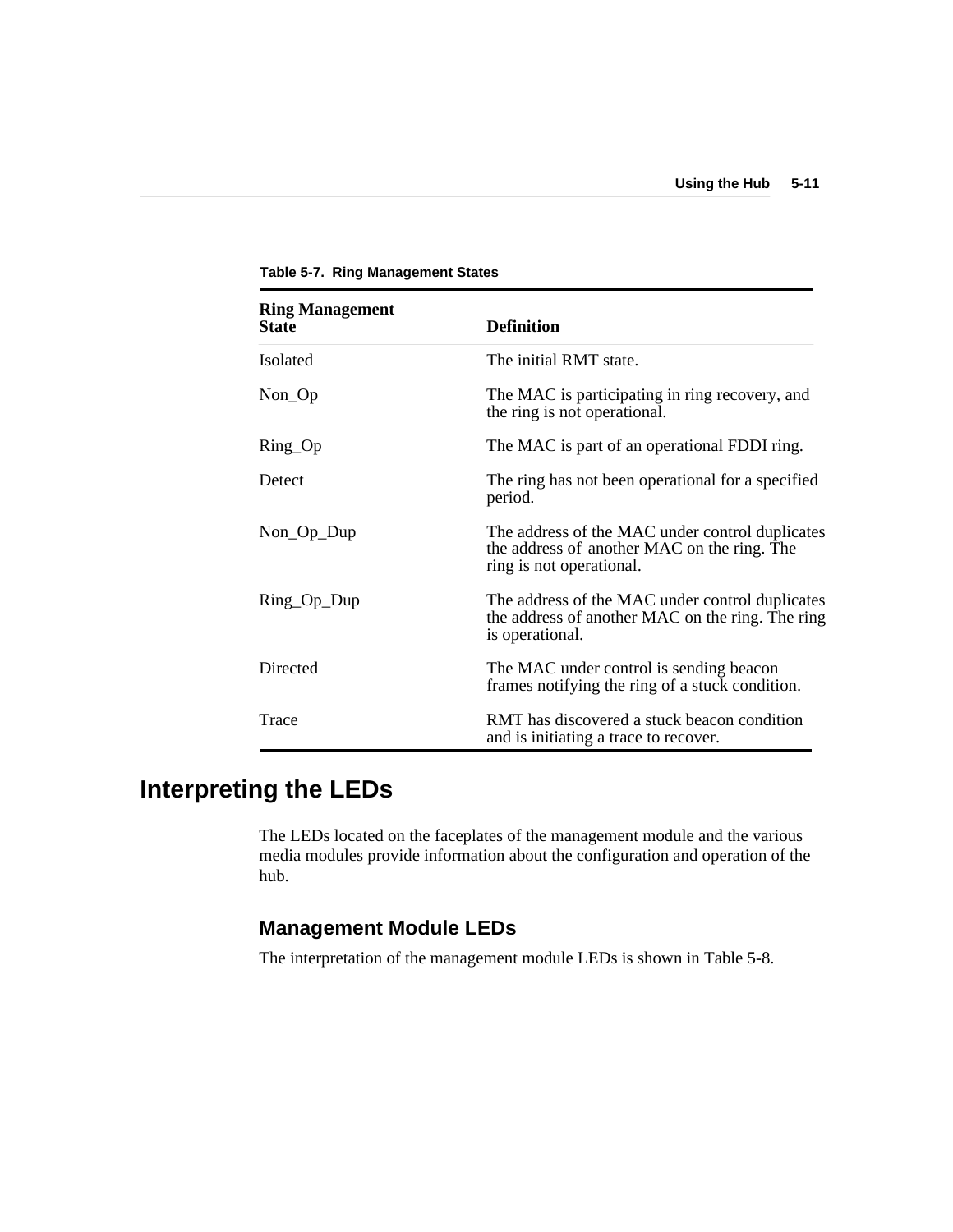| <b>LED</b>      | <b>Color Indicators</b> | <b>Meaning</b>                                                                                                                                                                     |
|-----------------|-------------------------|------------------------------------------------------------------------------------------------------------------------------------------------------------------------------------|
| <b>PWR</b>      | Green                   | Hub is on.                                                                                                                                                                         |
| <b>ATTACH</b>   |                         | Only one attachment exists at any one time.<br>Configuration refers only to module in slot 1:                                                                                      |
| B/A             | Green                   | Port 1= B, port 2 = A, other ports = M                                                                                                                                             |
| S/M             | Green                   | Port 1= S, other ports = $M$                                                                                                                                                       |
| M/M             | Green                   | All ports $=M$                                                                                                                                                                     |
| <b>STATUS</b>   | Amber                   | From 0 to 20 seconds after reset: power-on<br>self-test (POST) is in progress.                                                                                                     |
|                 |                         | 20+ seconds after reset: hardware failure has<br>occurred in management module, backplane,<br>or critical parts of port modules.                                                   |
|                 | Flashing amber/green    | Access to the primitive command mode is<br>available now. If a reset occurs during this<br>limited period, you are instructed to press<br>[Ctrl]+P to enter primitive console mode |
|                 | Flashing amber/off      | Failure has occurred during download<br>operation.                                                                                                                                 |
|                 | Flashing green/off      | TFTP download is in progress.                                                                                                                                                      |
|                 | Green                   | Normal operation.                                                                                                                                                                  |
| <b>TOKEN</b>    | Green                   | The token is circulating and the ring is<br>operational.                                                                                                                           |
|                 | Off                     | A ring operation is occurring.                                                                                                                                                     |
| WRAP            | Amber                   | The ring is wrapped.                                                                                                                                                               |
| <b>FAN FAIL</b> | Amber                   | A fan failure has occurred.                                                                                                                                                        |
| <b>HI TEMP</b>  | Amber                   | A high-temperature condition exists (above<br>$50^{\circ}$ C inside the chassis).                                                                                                  |
| <b>LOW BATT</b> | Amber                   | A low battery voltage condition exists.                                                                                                                                            |

**Table 5-8. Interpreting Management Module LEDs**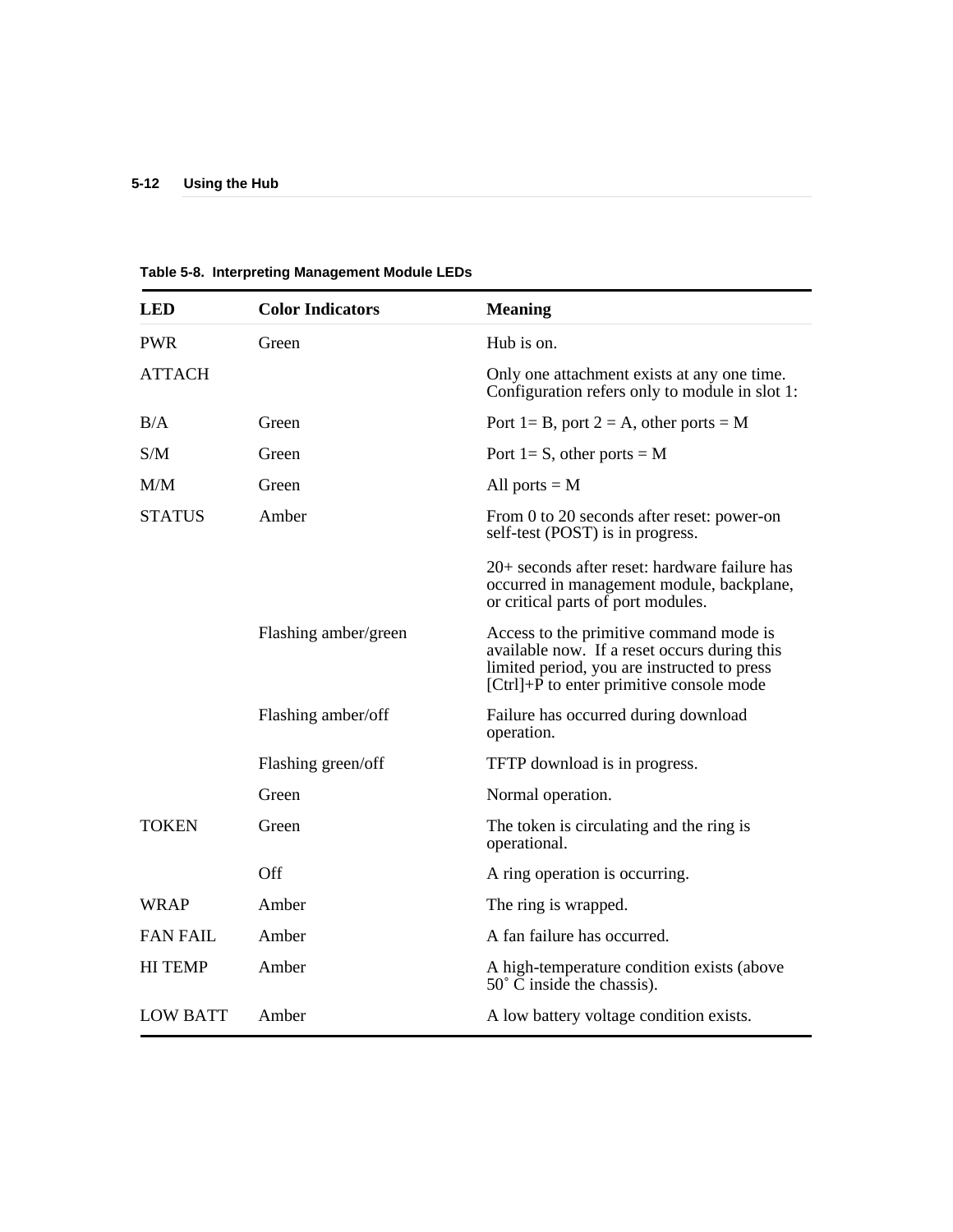Additional information about the last four LEDs in Table 5-8 is provided below.

#### **WRAP LED**

If the WRAP LED is on, a ring wrap condition exists on the hub. To determine where the wrap has occurred, enter the *show cfm* command. This command displays the Configuration Management (CFM) state of the dual ring inside the hub. Table 5-9 defines the possible CFM states. A path in this definition represents the segment of a logical ring that passes through a station.

|  | Table 5-9. CFM State Values Displayed by the show cfm Command |  |  |  |  |  |
|--|---------------------------------------------------------------|--|--|--|--|--|
|--|---------------------------------------------------------------|--|--|--|--|--|

| <b>CFM</b> State | <b>Definition</b>                                                                                                                                                      |
|------------------|------------------------------------------------------------------------------------------------------------------------------------------------------------------------|
| Wrap_a           | The secondary path is wrapped to the A port.                                                                                                                           |
| Wrap_b           | The primary path is wrapped to the B port.                                                                                                                             |
| Wrap_s           | The primary path is wrapped to the S port.                                                                                                                             |
| $C_{wrap_a}$     | The primary and secondary paths are joined internally to the<br>station and wrapped to the A port.                                                                     |
| $C_{wrap_b}$     | The primary and secondary paths are joined internally to the<br>station and wrapped to the B port.                                                                     |
| $C_{wrap_s}$     | The primary and secondary paths are joined internally to the<br>station and wrapped to the S port.                                                                     |
| Isolated         | The MAC or port is not inserted into any path.                                                                                                                         |
| Thru             | The primary path enters the A port and emerges from the B<br>port. The secondary path enters the B port and emerges from<br>the A port. This is normal FDDI operation. |

Not all wrap conditions activate the WRAP LED. The WRAP LED lights when a wrap condition involves a peer-mode connection. A, B, and S ports are considered peer ports, and any connection between two peer ports is a peermode connection. (An S-to-S connection is the exception and is not considered a peer-mode connection.)

Any connection of an A, B, or S port with an M port is a tree-mode connection. When the wrap condition involves a port connected in tree mode (an M port), the WRAP LED remains off.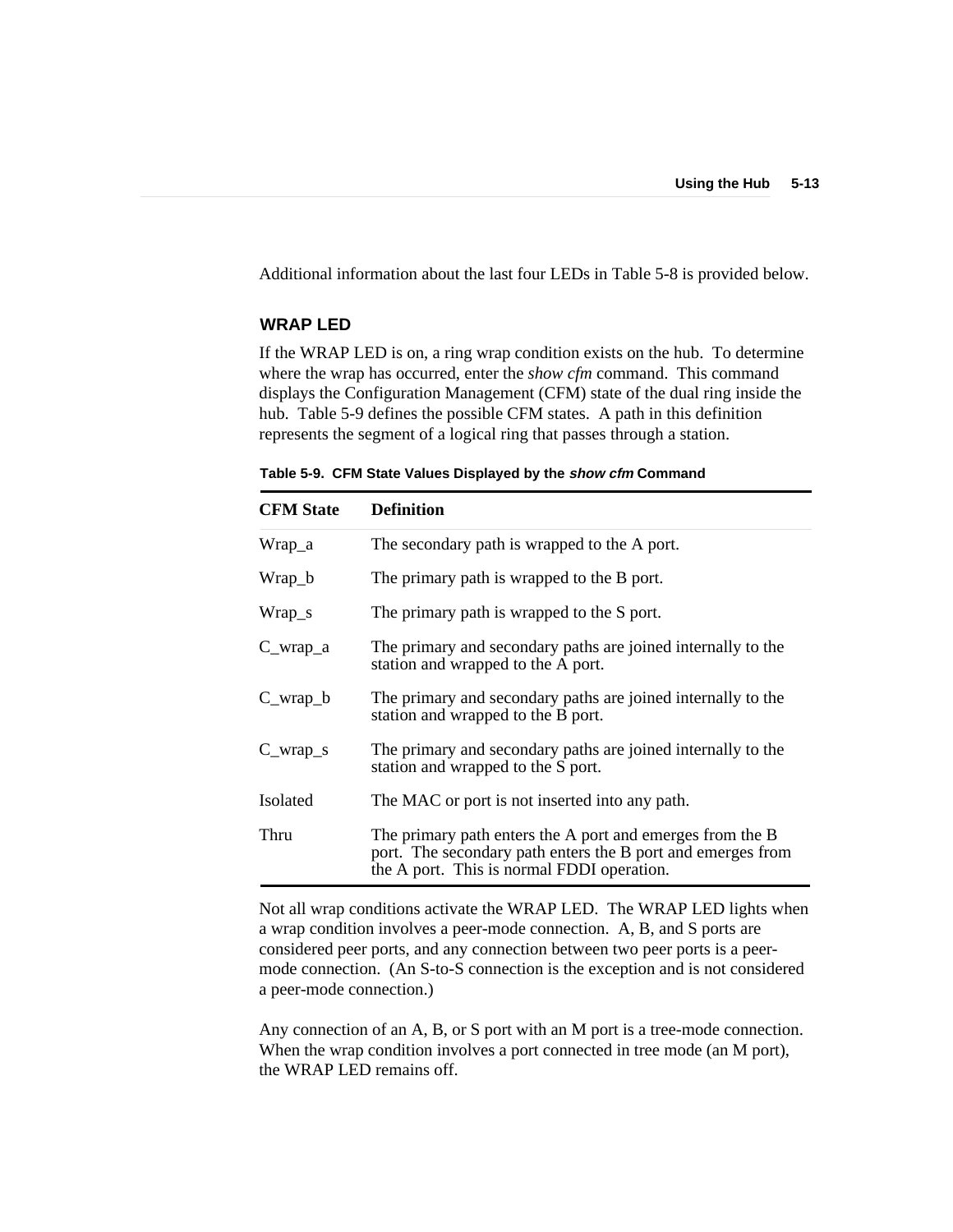#### **FAN FAIL LED**

If the FAN FAIL LED shows amber, the fan has failed and must be replaced. You must send the hub base unit back to 3Com to replace the fan. Contact your 3Com representative for a Return Materials Authorization (RMA).

#### **HI TEMP LED**

If the HI TEMP LED shows amber, it means that the temperature in the hub exceeds 50° C. Check to be sure that nothing is blocking air flow around the chassis. If the temperature in the wiring closet exceeds 50° C and nothing is blocking the flow of air into the hub, you should install a cooling system for the closet.

#### **LOW BATT LED**

If the LOW BATT LED is on, a low battery condition exists and nonvolatile RAM will not retain data if power is lost. You must replace the battery. See the instructions in the section "Installing the Battery" in Chapter 2.

#### **Dangerous Environmental Conditions Display**

If any of the environmental dangers exist (Fan Fail, Hi Temp, or Low Batt), the appropriate LED listed in Table 5-8 will show amber. In addition, an appropriate message appears on a terminal directly or remotely (Telnet) connected to the hub.

When one or more of these conditions exist, a message is appended to any displayed command string or new line followed by [Enter] that you type. For example, if all conditions were to exist, you would see the following alert message after you entered a command and the terminal displayed the command's response:

Hardware: (FAN FAILURE) (HIGH TEMP) (LOW BATTERY)

Only those conditions that exist will be displayed. If none exist, nothing is displayed.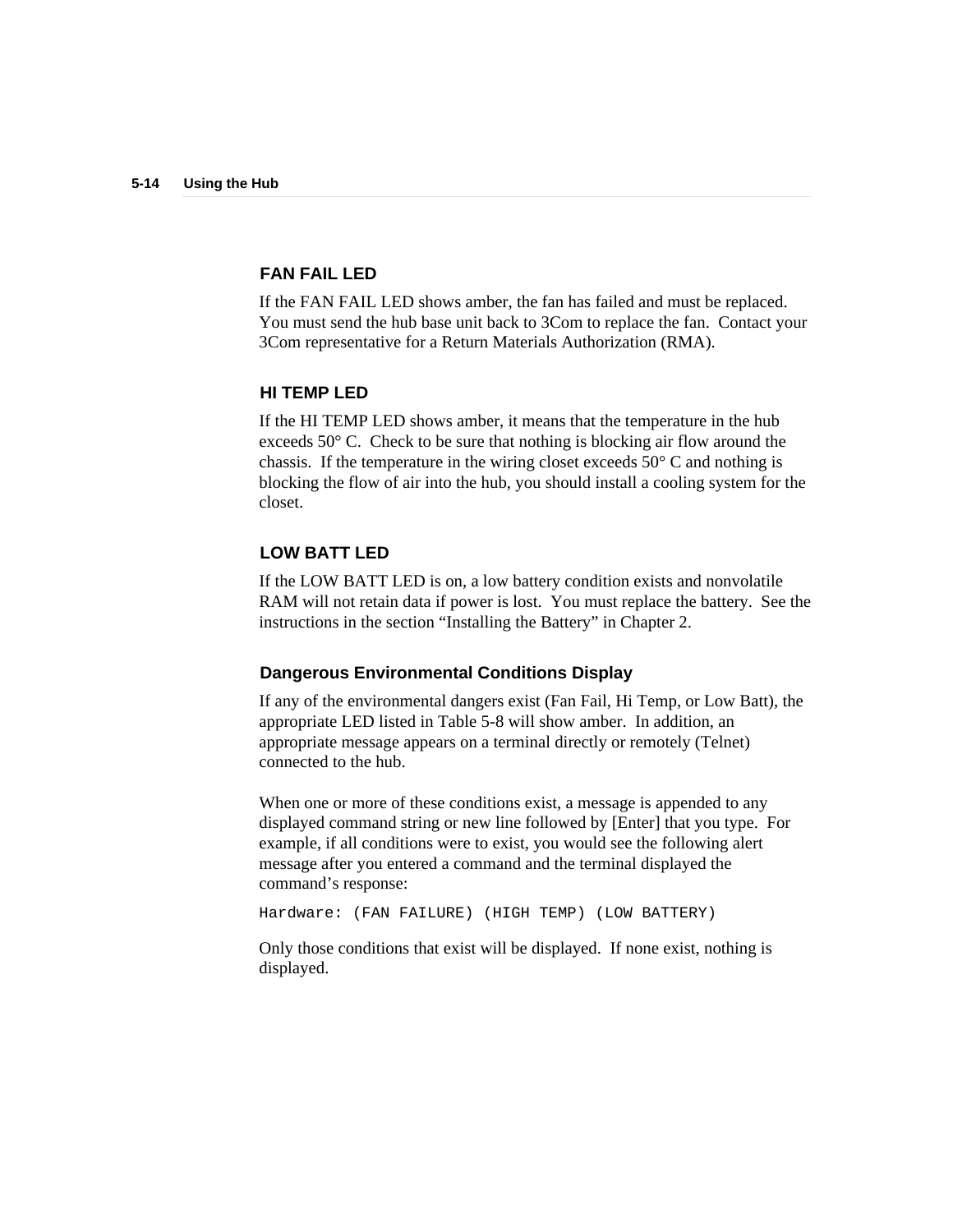If a high temperature condition existed but no longer does, this message appears:

```
Hardware: (HIGH TEMP SEEN)
```
To remove this message, enter the *clear alarm* command, as shown below:

```
clear alarm [Enter]
```
This is the only environmental condition that requires you to invoke the *clear alarm* command. The other two danger conditions are cleared only when the condition no longer exists. Otherwise, the warnings reappear with every subsequent command and new line that you type.

#### **Reset Function**

The reset function reinitializes the hub and runs the power-on self-tests (POST). You should perform a reset before removing or adding a module to the hub. Any devices connected to the hub when a reset is performed are momentarily disconnected until the tests are completed. The hub then attempts to reconnect the devices.

Before the reset begins, you are prompted to confirm the reset request. This gives you the opportunity to make changes in network connections, such as entering the *disconnect* command, which disconnects the hub from the ring. This allows you to avoid other problems that could occur with an unexpected interruption of service.

You can perform the reset function in one of two ways:

- Enter the *reset* command on the command line.
- Press the RESET button on the management module.

The RESET button on the management module is recessed behind the faceplate. To access the RESET button, insert a small pointed object, such as the tip of a sharp pencil or end of a bent paper clip, into the hole below the RESET label.

Pressing the RESET button performs the two functions described below: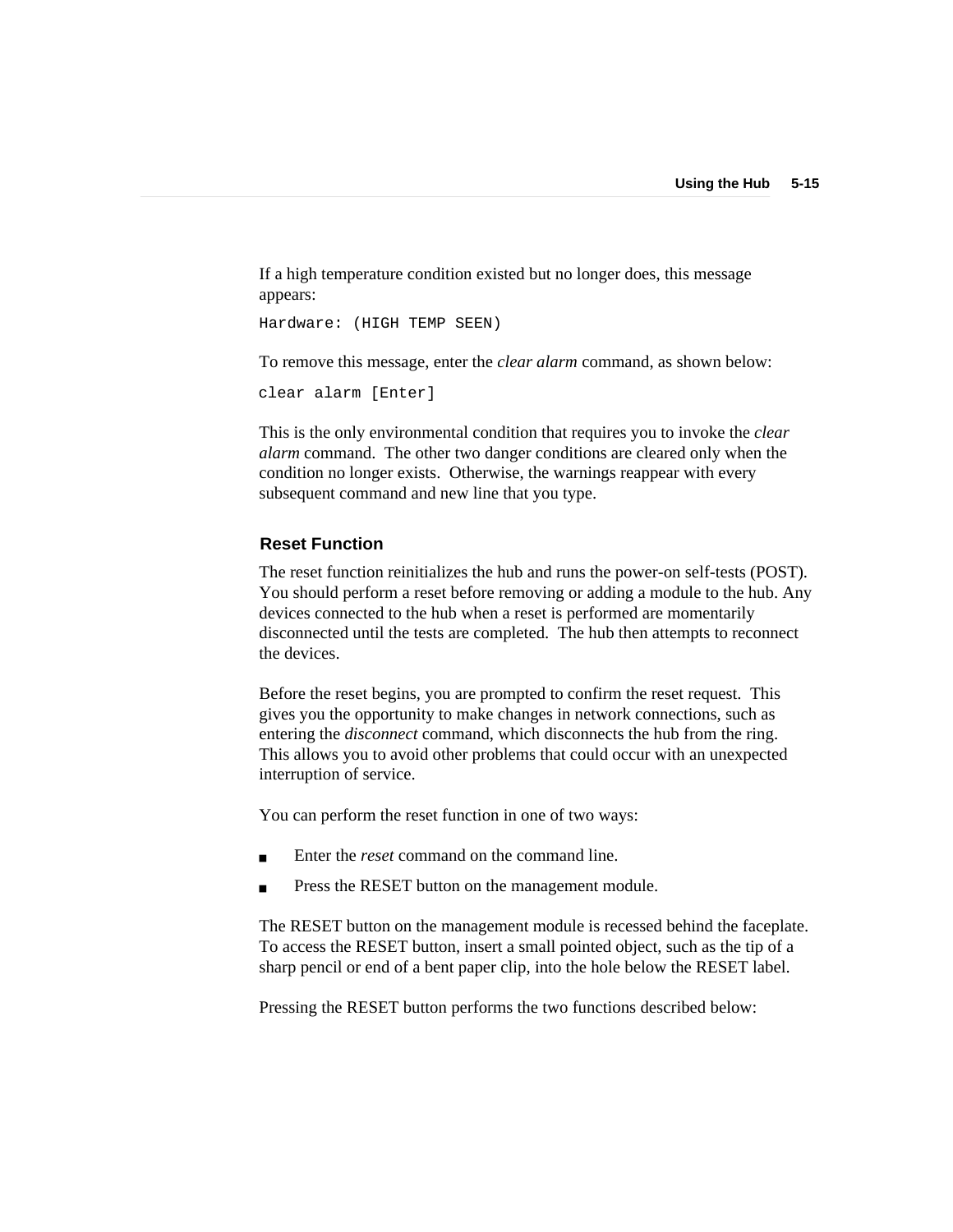**Reinitialize.** If you press the RESET button only briefly, the hub reinitializes and performs the power-on self-tests (POST). The tests take several seconds to complete.

**LED Check.** If you hold down the RESET button, all functioning LEDs on all installed modules light. This allows you to determine whether any LEDs are not functioning. When you release the RESET button, the reinitialize function begins.

## **Media Module LEDs**

Each port connector on each module is equipped with three LEDs. The Signal Detect LED indicates whether or not a received signal is present. The Port State LED indicates the port's connection state. The Link Error LED indicates the existence of a link error or a marginal connection. Figure 5-9 shows the location of the LEDs on the STP module. The LED locations are the same on the other media port modules. Table 5-10 interprets the meaning of the LED colors.



**Figure 5-9. LEDs on the STP Module**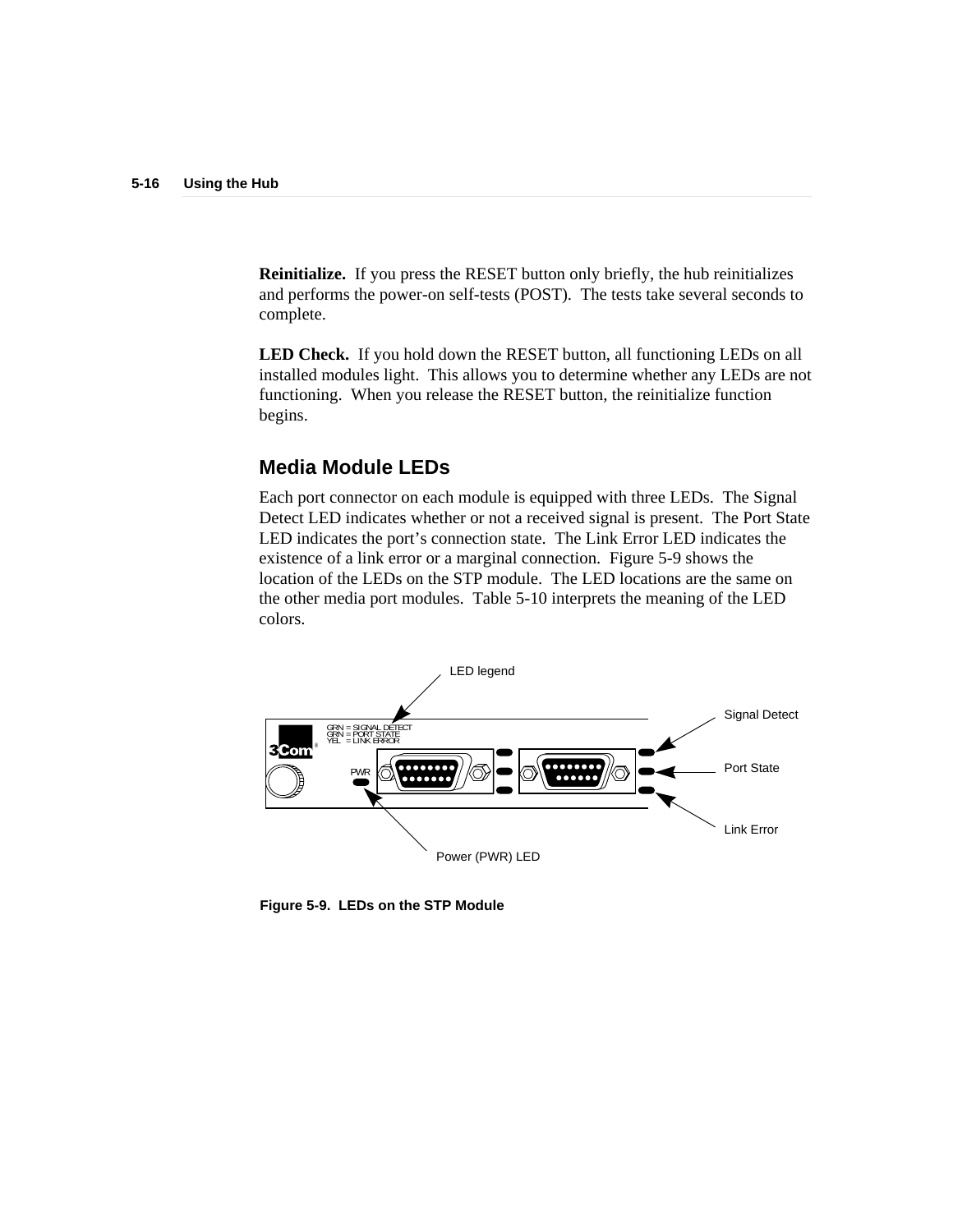| LED                  | <b>Color Indicators</b> | <b>Meaning</b>                                                                                                  |
|----------------------|-------------------------|-----------------------------------------------------------------------------------------------------------------|
| <b>Signal Detect</b> | Green                   | The signal is detected.                                                                                         |
|                      | Off                     | No signal exists.                                                                                               |
| Port State           | Green                   | Port is in active connection<br>state.                                                                          |
|                      | Flashing green/off      | Port is in standby connection<br>state.                                                                         |
|                      | Off                     | Port is in disabled or<br>connecting state.                                                                     |
| Link Error           | Amber                   | Link confidence test failure:<br>link error rate cutoff threshold<br>has been exceeded, triggering<br>an alarm. |
|                      | Off                     | Port is operating normally.                                                                                     |

**Table 5-10. Interpreting Media Module LEDs**

In addition to the functional LEDs, each module has a power (PWR) LED, which turns green to indicate the module is on.

# **Using Miscellaneous Commands**

Several commands provide diagnostic and connectivity functions.

# **Diagnosing Network Problems**

The commands described in this section provide statistical information that may help solve network problems.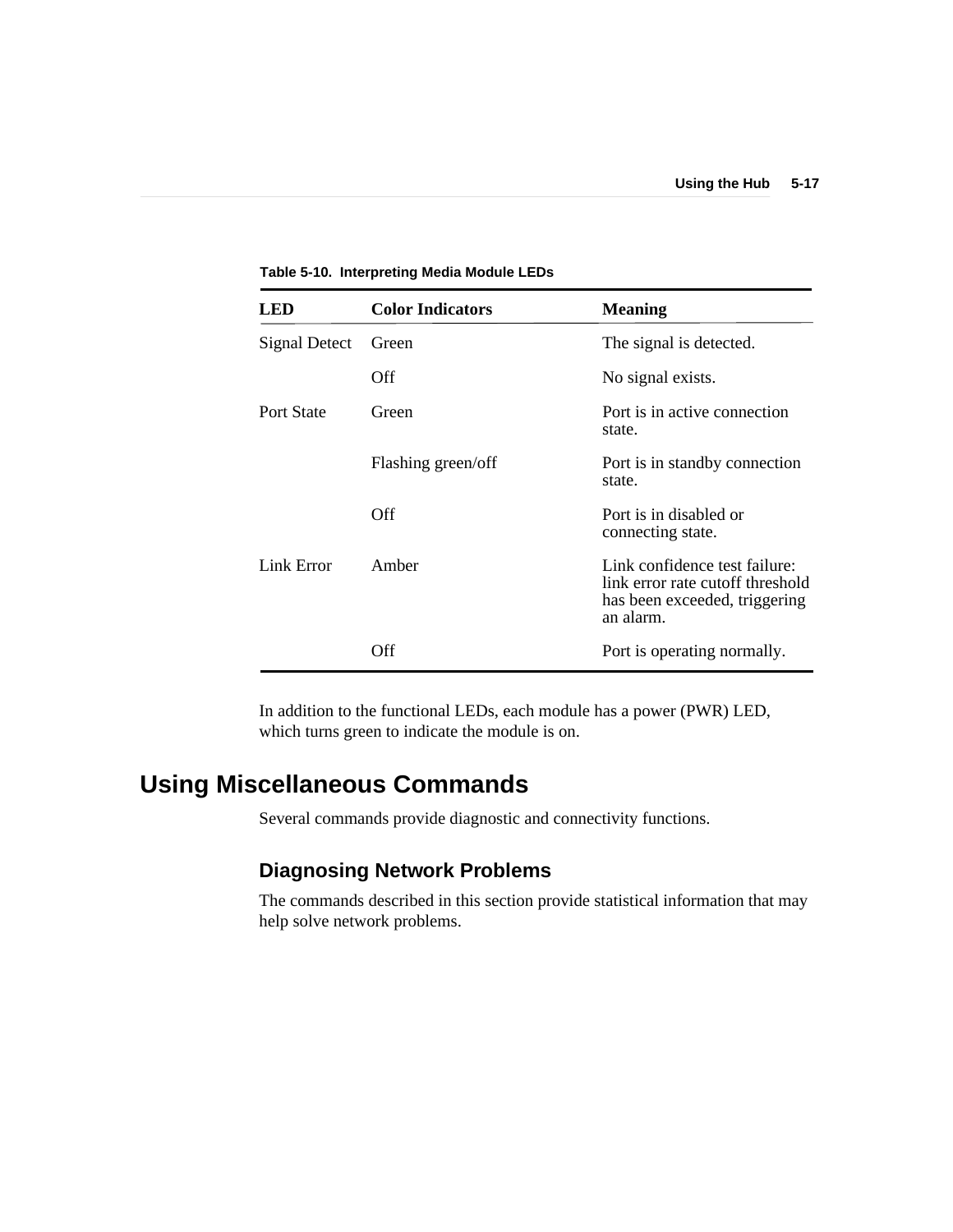#### **ping Command**

The *ping* command sends echo frames to a host and expects to receive a like number of echo frames in return. Use the *ping* command to find out whether or not a host on the network is operational. For example, type:

ping 128.45.87.20

where 128.45.87.20 is the host address in Internet dot notation. The address can either be a specific station IP address or a broadcast address.

If the host is operational, this reply is displayed:

128.45.87.20 is alive

If the host is not operational, this reply is displayed:

no answer from 128.45.87.20

You can specify two options with the *ping* command:

- size This optional argument has a default value of 56 bytes and specifies the number of data bytes in the echo frames.
- cnt This optional argument (count) has a default value of one  $(1)$ and specifies the number of echo frames to be sent.

If you type the *size* option with the *ping* command, the echoing display includes the host address and the number of bytes in the frame, which should equal the *size* data bytes plus eight frame header bytes. For example, if you type this string, in which 64 is the *size* option variable:

ping 128.45.87.10 64 this response is displayed: PING 128.45.87.10: 64 data bytes 128.45.87.10 is alive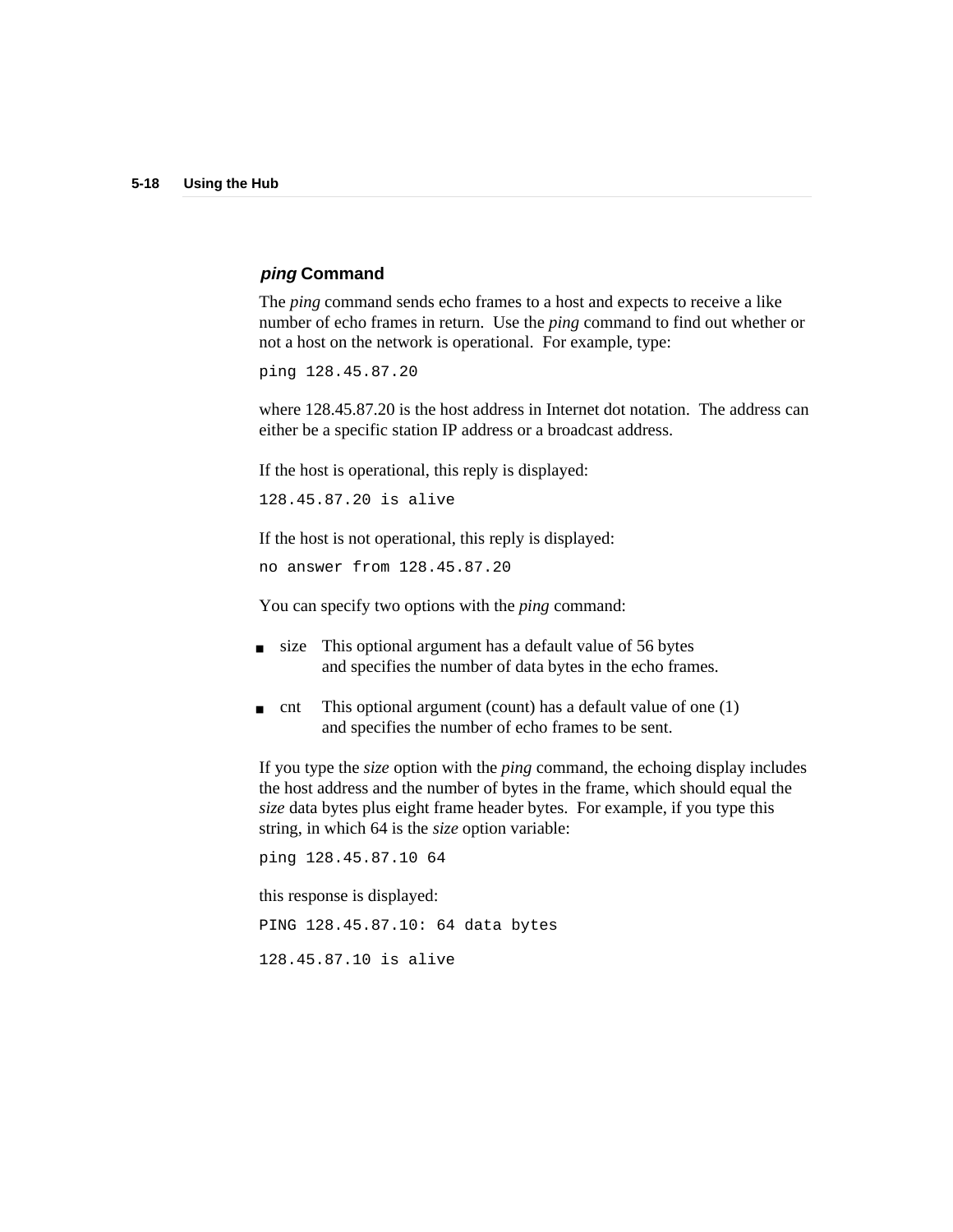If you type the *count* option with the *ping* command, the resulting display contains the *ping* statistics, which include the number of packets sent, the number of packets received, and the percentage of packets lost. For example, if you type this string, in which 64 is the *size* option variable and 5 is the *count* option variable:

```
ping 128.45.87.10 64 5
```
this response is displayed:

PING 128.45.87.10: 64 data bytes 72 bytes from 128.45.87.10: icmp\_seq=0. 72 bytes from 128.45.87.10: icmp\_seq=1. 72 bytes from 128.45.87.10: icmp\_seq=2. 72 bytes from 128.45.87.10: icmp\_seq=3. 72 bytes from 128.45.87.10: icmp\_seq=4. ——128.45.87.10 PING STATISTICS—— 5 packets transmitted, 5 packets received, 0% packet loss

To stop the transmission of echo frames before the specified number of responses has been achieved, press [Ctrl]+D. If you request a very large *count* option and the command has not completed its run, the transmission of echo frames will be aborted by a logout or a timeout.

#### **route Command**

The *route* command allows you to add and delete entries in the routing table for the specific host indicated by the destination and gateway addresses. You can also display the destination and gateway addresses.

■ To add a destination and gateway to the routing table, use this format:

route add xxx.xxx.xxx.xxx yyy.yyy.yyy.yyy

where *xxx.xxx.xxx.xxx* is the destination IP address and *yyy.yyy.yyy.yyy* is the gateway IP address.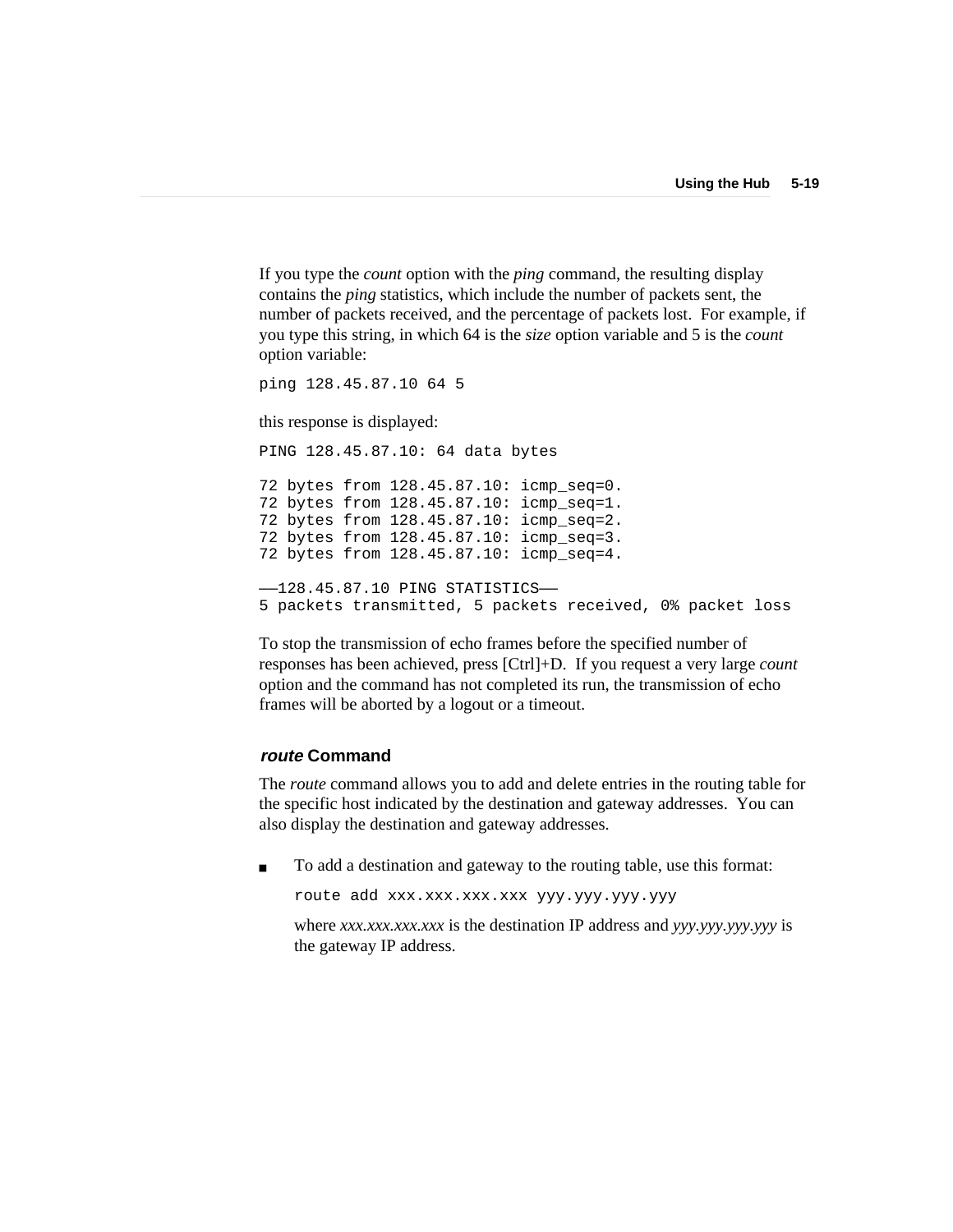By including a *metric* option, you can indicate the number of hops (number of gateways separating the source and destination) to the designated destination network. For example, to indicate five hops in the above command line, type:

route add 128.87.45.12 128.87.45.33 5

■ To delete a route from the routing table, use the IP address in Internet dot notation. For example, type:

route del 128.87.45.12 128.87.45.33

■ To determine the IP addresses of the destination and gateway, enter the *route dump* command. For example, type:

route dump [Enter]

This display appears:

DESTINATION GATEWAY 128.87.0.0 128.87.45.15

#### **arp Command**

The *arp* command allows you to display and change information in the Address Resolution Protocol (ARP) table of the hub. The Address Resolution Protocol maps known IP addresses (32 bits long) to MAC addresses (48 bits long).

To display the contents of the ARP table, type:

arp dump

■ To delete the IP address of the host, type:

```
arp del xxx.xxx.xxx.xxx
```
where *xxx.xxx.xxx* is the IP address of the host in Internet dot notation.

■ To add an entry to the ARP table, type:

arp set xxx.xxx.xxx.xxx hh.hh.hh.hh.hh.hh

where *xxx.xxx.xxx.xxx* is the IP address of the host and *hh.hh.hh.hh.hh.hh* is the host 48-bit MAC address in noncanonical format.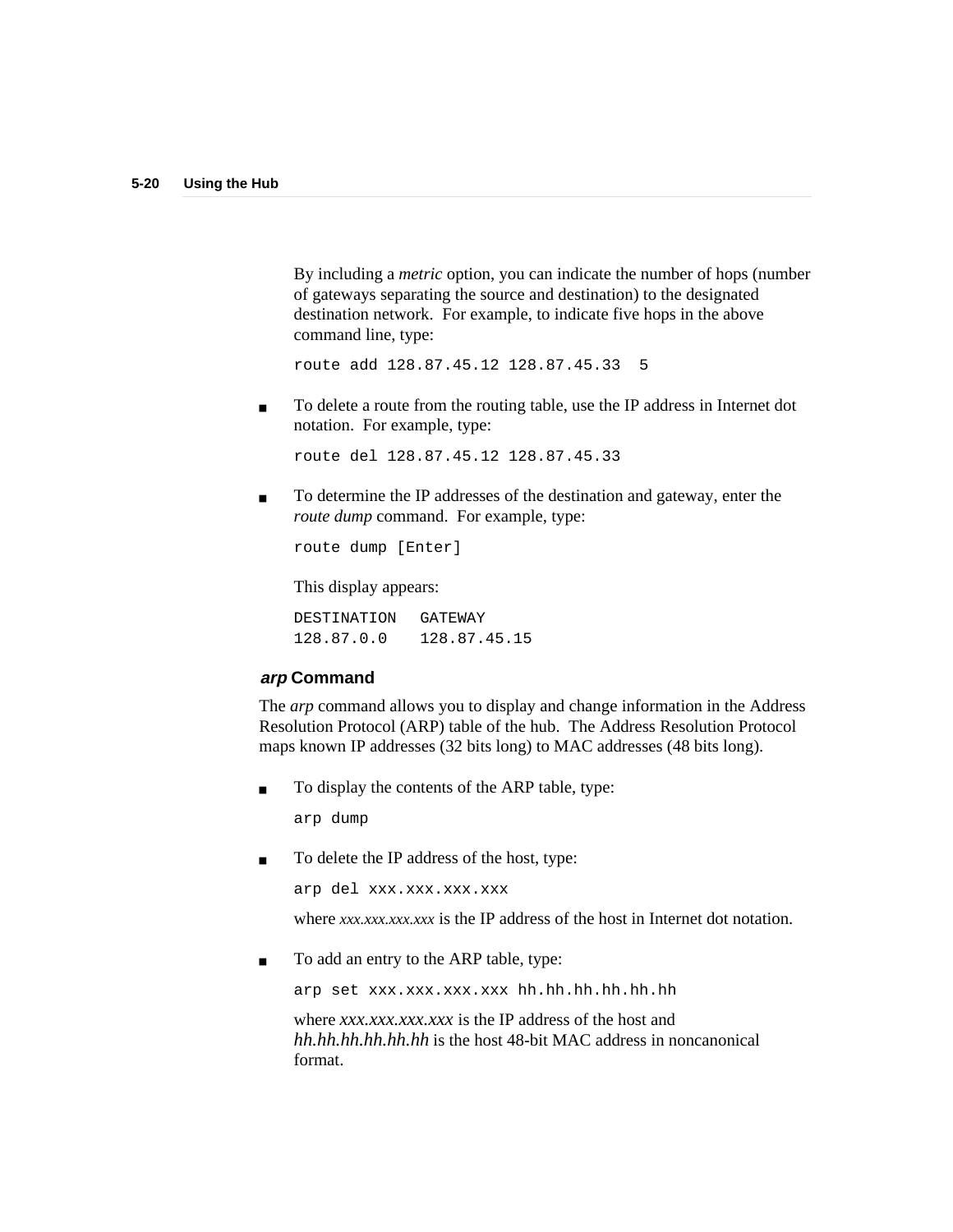#### **show log and clear log Commands**

The fault log keeps a limited history of recent faults that have occurred in the system.

■ To display the fault log, type:

show log

A typical fault log is shown below:

Fault Log:

| 1, 10000001 | 0# |  |
|-------------|----|--|
| 2. 10000002 | 0# |  |

The first column shows the order of all faults since the last *clear log* command. The second column is the code specifying the type of fault. (Refer to "Fault Log Error Code Messages" in Appendix A for explanations of the error codes.) The third column is a time stamp (in seconds), showing when the fault occurred. (The timer is restarted after each reset.) The fourth column is the number of resets since the last recorded reset.

■ To clear the fault log, type:

clear log

■ To display the fault log in reverse order, type:

show log last

This could be helpful when there are a large number of faults in the log and you want to see the last one first.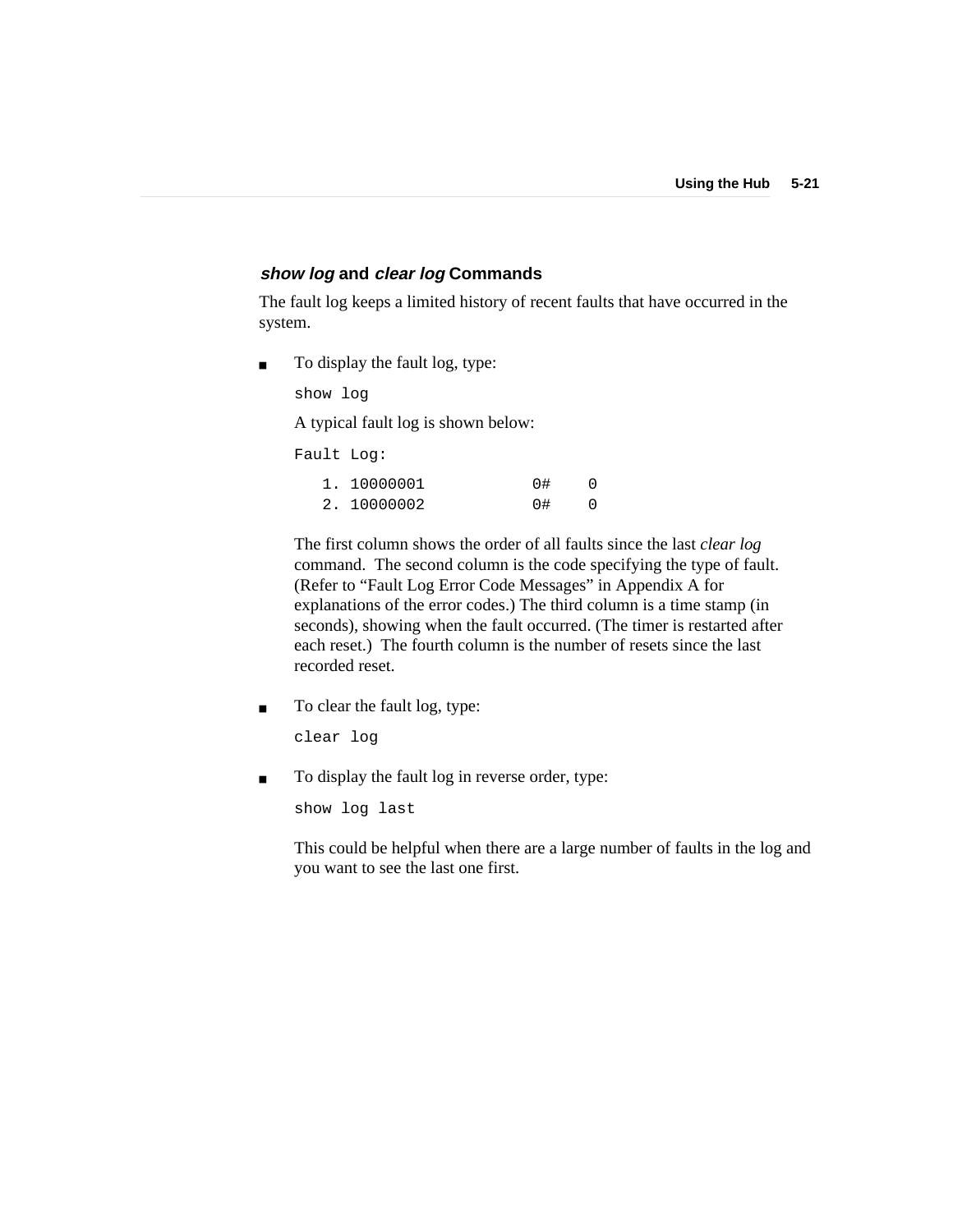# **Using Connectivity Commands**

Three connectivity commands deal with connecting the hub to the FDDI ring, disconnecting the hub from the ring, and logging out of a console session.

#### **connect and disconnect Commands**

Once you have installed the hub and attached it to the ring and to other network devices, you have established a *connect* condition. You do not have to enter the *connect* command to effect the connection to the ring.

When you enter the *disconnect* (*discon*) command, you disable the ports on the installed modules and disconnect the hub from the ring. The TOKEN LED on the management module turns off to indicate the hub is no longer receiving tokens on the ring.



*CAUTION: To avoid the possible loss of data on devices connected to the hub, invoke the* disconnect *command before removing or adding a module.*

When the *connect* or *disconnect* function has been completed, this notification appears:

Done.

#### **logout Command**

When you want to close a session from the console, enter the *logout* command. This command also closes a Telnet session if access to the console was through Telnet.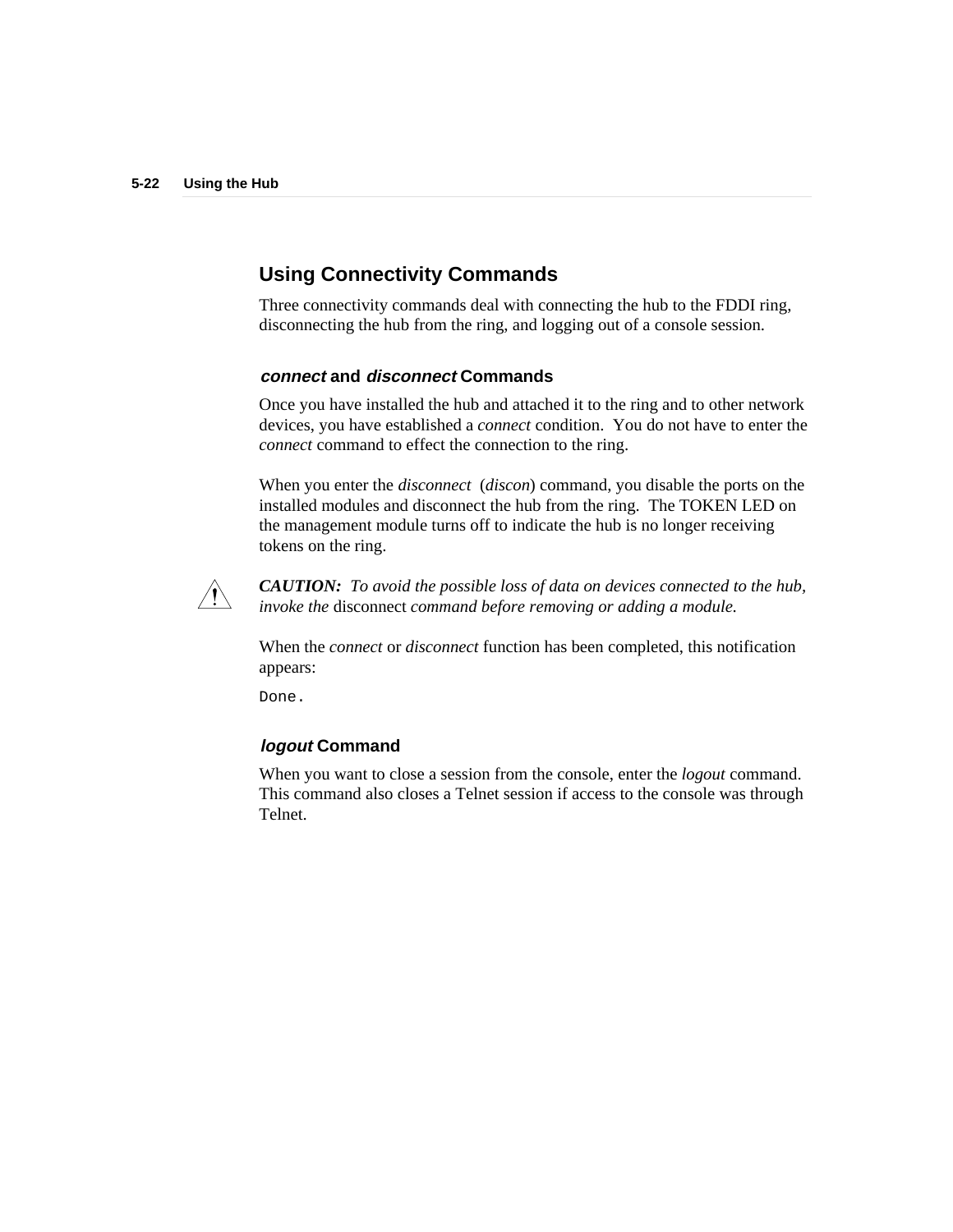# **Appendix A System Messages**

This appendix lists the error and information messages that may be displayed on the terminal attached to the hub. The messages are listed alphabetically. Each message includes a brief explanation and suggested action.

# **Error Messages**

#### **Bad route command**

| Meaning: | You entered a route command with incorrect syntax.                                                                |
|----------|-------------------------------------------------------------------------------------------------------------------|
| Action:  | Follow this syntax for the <i>route</i> command:                                                                  |
|          | route add <i>destination</i> /gateway [metric]<br>route delete <i>destination</i> /gateway [metric]<br>route dump |

#### **Baud rate must be 1200, 2400, 4800, or 9600**

- Meaning: You entered an invalid baud rate for the serial port.
- Action: Enter the *set baud* command again using one of the valid baud rates.

#### **Change failed with error xx**

- Meaning: The change you were attempting to make failed because of the error specified by *xx*.
- Action: Take care of error *xx* first; then attempt to make the change again.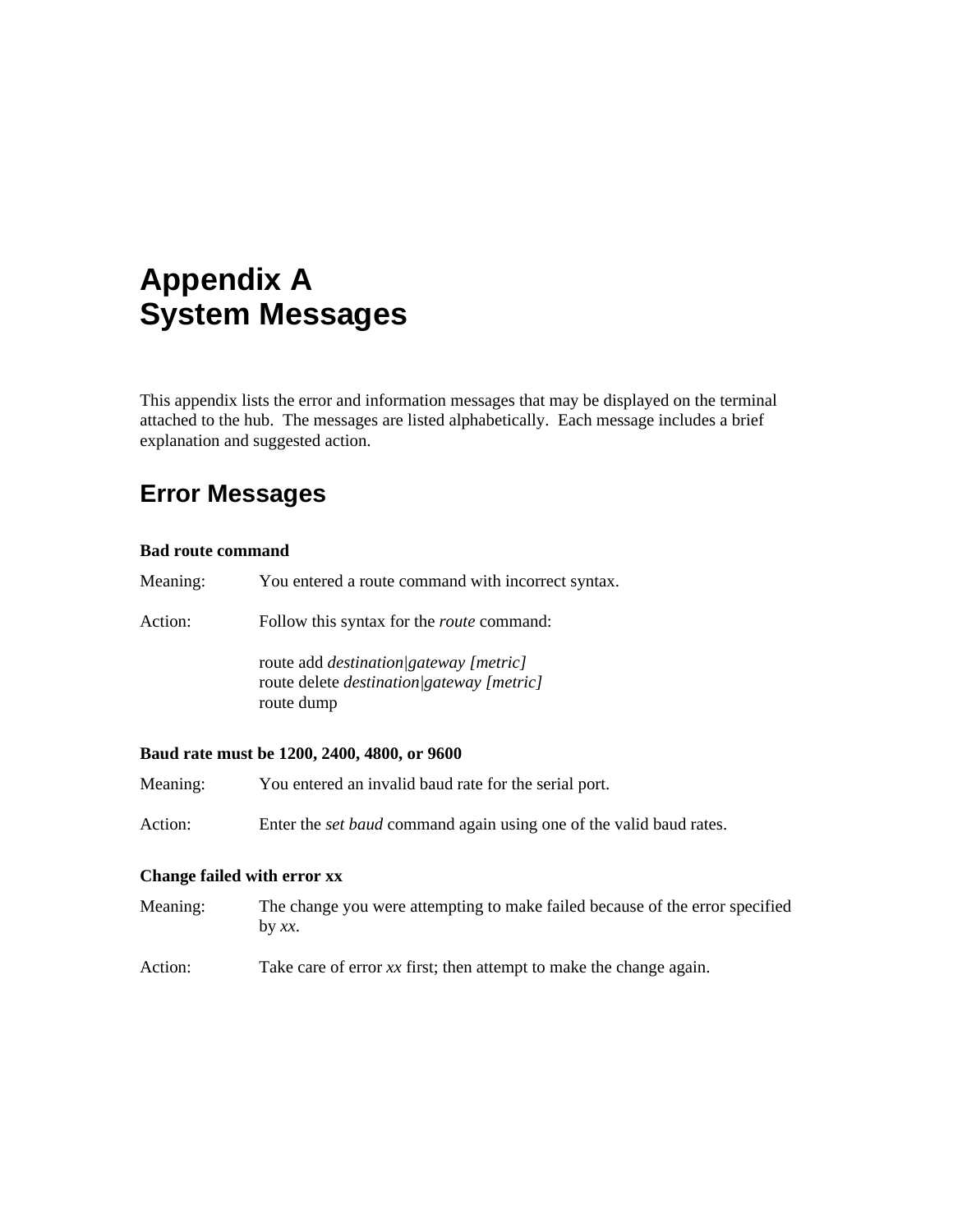#### **Invalid IP address xxxxxx**

- Meaning: You entered an IP address using an incorrect format.
- Action: Reenter the address using the dotted decimal notation format *xxx.xxx.xxx.xxx*.xxx where *xxx.xxx.xxx.xxx* is the syntactic representation for a 32-bit integer consisting of four 8-bit numbers written in base 10 with dots separating them.

#### **Invalid port number xx**

Meaning: You entered a port number for a port that does not exist.

Action: Check the module you are using to determine the number of ports it has. The fiber module has four ports. The STP module has six ports. The UTP module has eight ports.

#### **Invalid response xxxxxxx**

| Meaning: | You entered an invalid choice in response to a menu prompt.                                                    |
|----------|----------------------------------------------------------------------------------------------------------------|
| Action:  | Display the menu again. Read the displayed instructions carefully. In most<br>cases you should enter a number. |

#### **Invalid slot number xx**

Meaning: You entered a slot number for a slot that does not exist.

Action: The LinkBuilder FDDI Workgroup Hub has four slots. Slot 0 can only be used for the management module. You can insert any of the media modules in slots 1, 2, and 3.

#### **Network is unreachable**

Meaning: The IP address that you entered does not match your current network.

Action: Reenter the correct network address.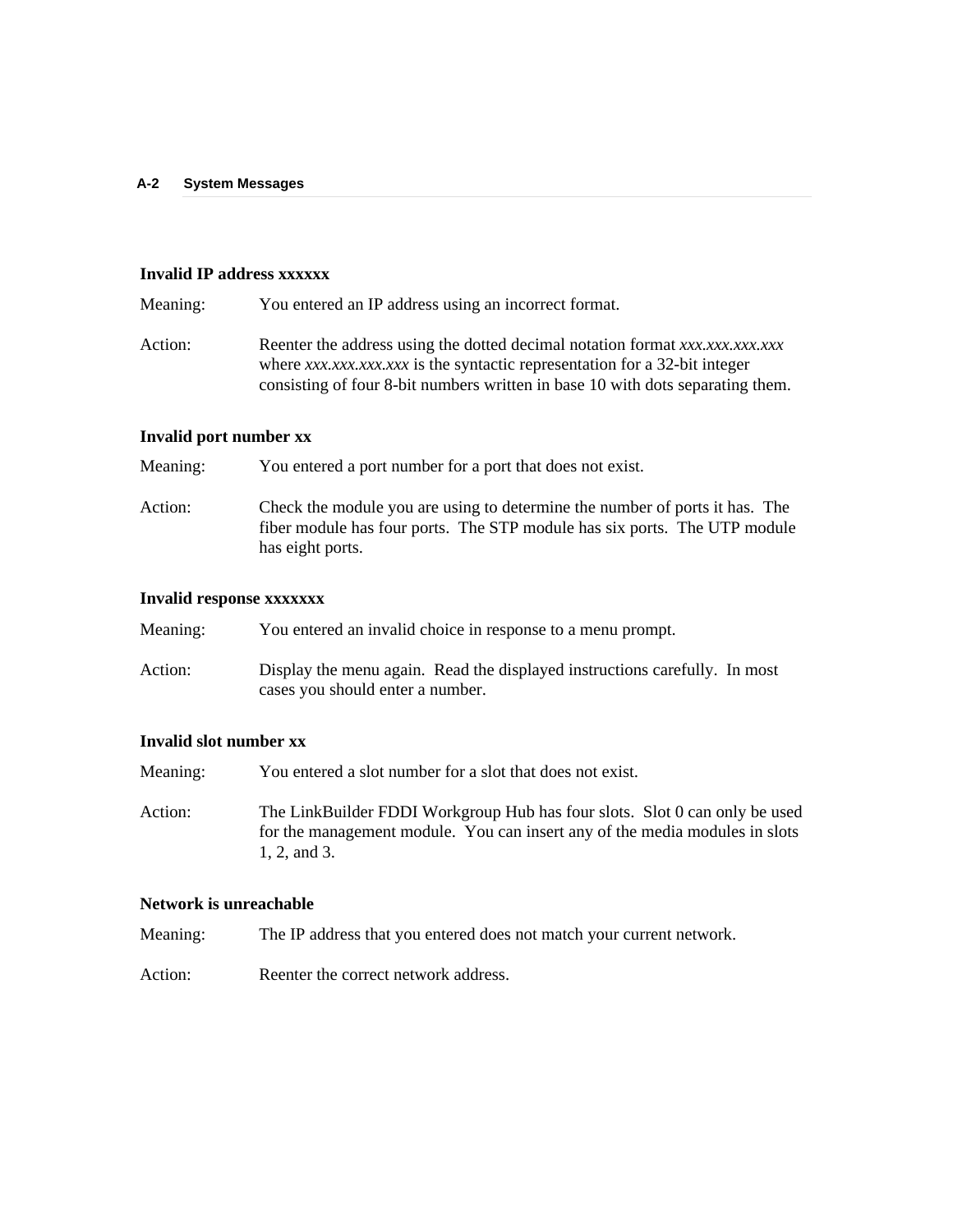#### **Route already exists**

| Meaning: | The route you attempted to add with the <i>route</i> command duplicates a route that |
|----------|--------------------------------------------------------------------------------------|
|          | already exists in the routing table.                                                 |
|          |                                                                                      |

Action: Reenter the *route* command with a different route specification.

#### **Route does not exist**

| Meaning: | The route you attempted to delete with the <i>route</i> command does not exist in the |
|----------|---------------------------------------------------------------------------------------|
|          | routing table.                                                                        |

Action: Reenter the *route* command with the correct route specification.

#### **That port module slot is empty**

- Meaning: No module is installed in the selected slot.
- Action: Examine the hub to determine where each module is installed and enter a correct slot number.

#### **The path/filename is more than xx characters in length**

- Meaning: The path/filename that you entered is too long.
- Action: Reenter the path/filename using no more than *xx* characters.

#### **The xx exponent must be <= the current alarm exponent**

- Meaning: The LER cutoff exponent must be less than the LER alarm exponent.
- Action: Set the cutoff exponent to be less than the alarm exponent.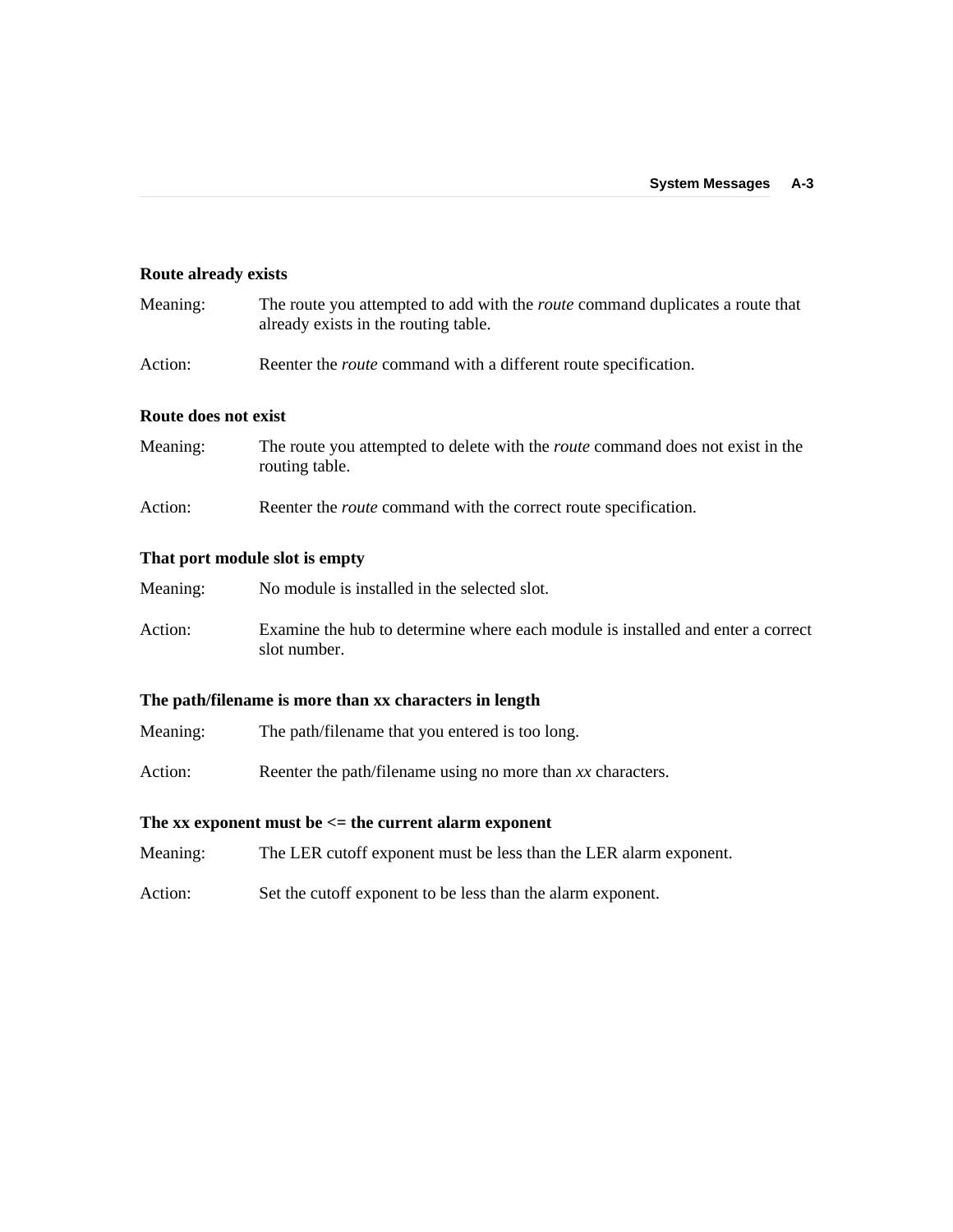#### **The xx exponent must be >= the current cutoff exponent**

| Meaning: | The LER alarm exponent must be greater than the LER cutoff exponent. |  |  |  |  |  |  |  |
|----------|----------------------------------------------------------------------|--|--|--|--|--|--|--|
|----------|----------------------------------------------------------------------|--|--|--|--|--|--|--|

Action: Set the alarm exponent to be greater than the cutoff value.

#### **There are no ports in the management module slot**

| Meaning: | You entered the slot number 0 (zero) in the <i>show ports</i> command.                           |
|----------|--------------------------------------------------------------------------------------------------|
| Action:  | Examine the hub to see where the media modules are installed and enter a<br>correct slot number. |

#### **xx must be in the range xx to xx**

- Meaning: An exponent must fall within the given range of values. For example, the LER Cutoff parameter must be set to a value between 4 to 15.
- Action: Change the value of the exponent to be within the range shown.

# **Download Messages**

#### **Download image requested has invalid format!**

- Meaning: You have requested and received the wrong filename. The image that was downloaded is not an executable image for this filename. You no longer have an executable image in flash memory.
- Action: Reissue the download request.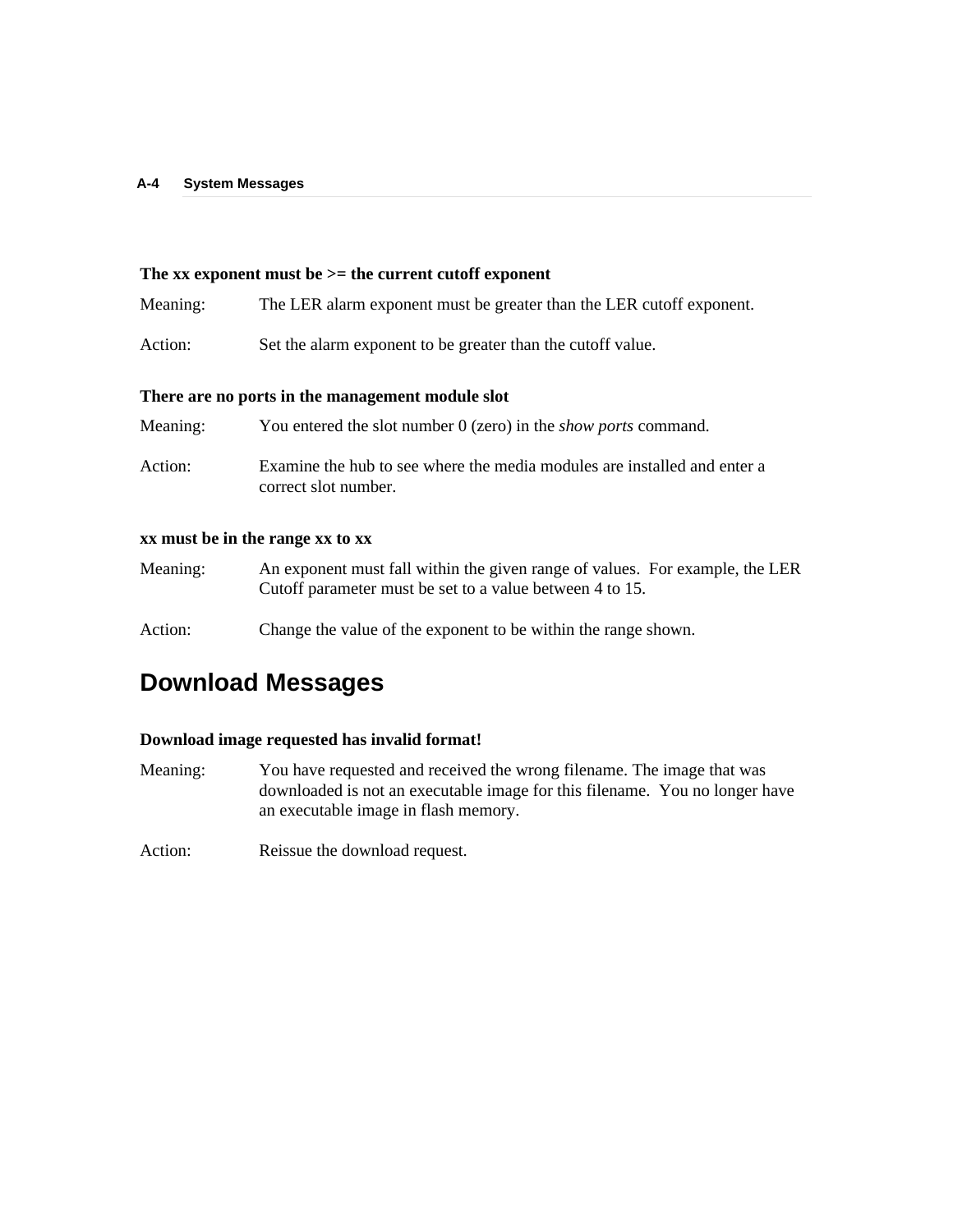#### **Download image unusable — corrupted!**

- Meaning: A serious error occurred during download. You no longer have an executable image in flash memory.
- Action: Reissue the download request.

#### **Download image unusable — not executable!**

- Meaning: A serious error occurred during download, or you may have requested the wrong filename. You no longer have an executable image in flash memory.
- Action: Reissue the download request.

#### **No response from TFTP server.**

- Meaning: The TFTP download request could not be completed because the requested server did not respond.
- Action: Check the server's IP address. Check also to be sure the server is connected to the network and is operational. If the server is on a remote network, check the gateway's IP address that is saved in nonvolatile RAM.

#### **TFTP Abort - Flash memory error**

- Meaning: The requested image could not be written to flash memory because of a flash chip problem. You no longer have an executable image in flash.
- Action: Contact 3Com technical support. Refer to Appendix D for instructions on getting 3Com support.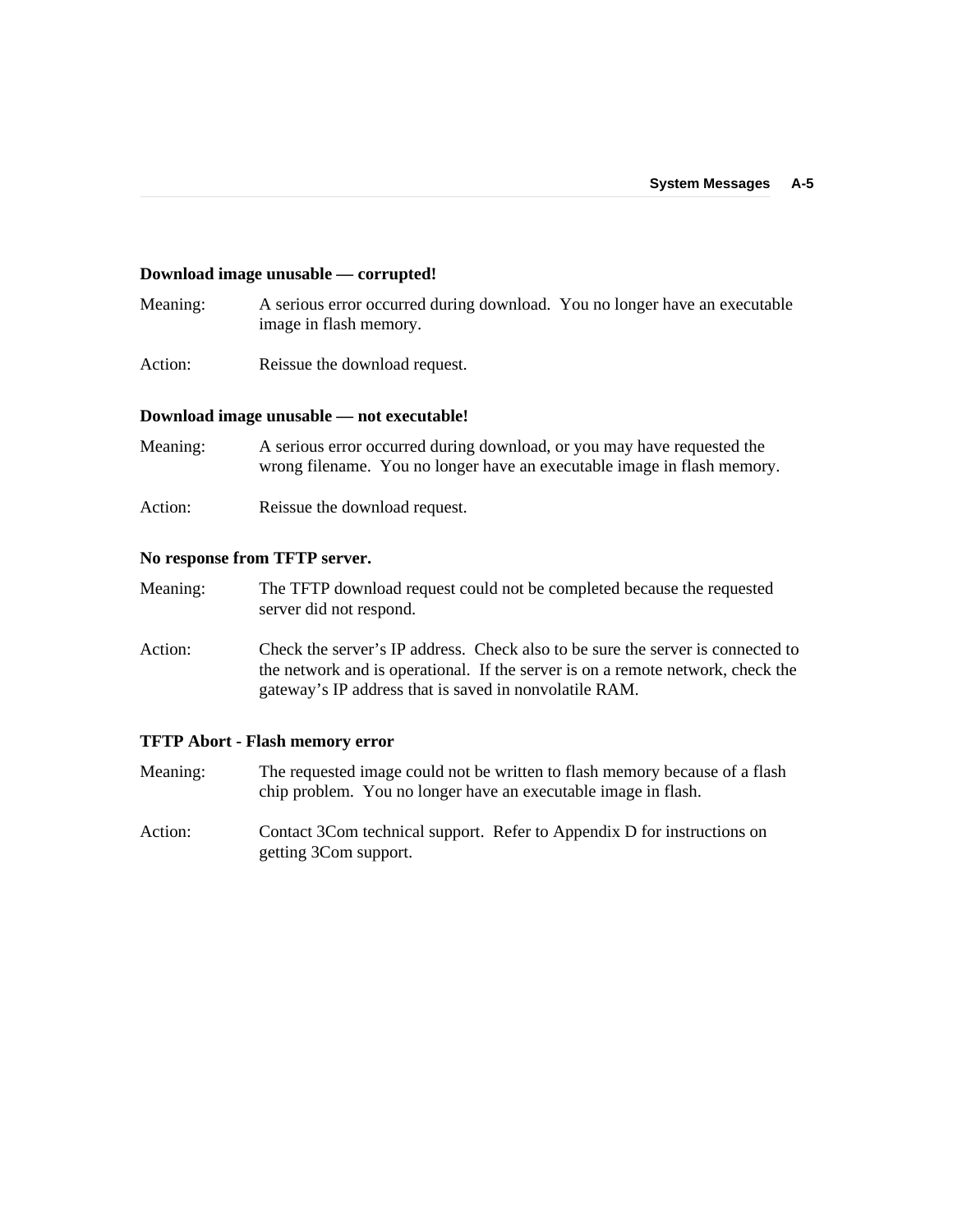#### **TFTP Abort - invalid NVRAM parameters.**

| Meaning: | The TFTP download request could not be completed because the requested IP       |
|----------|---------------------------------------------------------------------------------|
|          | address, server IP address, or image filename was incorrect. The existing image |
|          | will not be changed.                                                            |

Action: Make sure that you have entered the correct the IP addresses or image filename. Then reissue the download request.

#### **TFTP Attempt using NVRAM parameters.**

| Meaning: | The TFTP download request was interrupted. The existing image will not be<br>changed.        |
|----------|----------------------------------------------------------------------------------------------|
| Action:  | Check to be sure the TFTP server is operating properly, and reissue the<br>download request. |

#### **TFTP download completed successfully.**

| Meaning: | The software image has been downloaded successfully. |  |
|----------|------------------------------------------------------|--|
|          |                                                      |  |

Action: Proceed with normal hub operations.

# **Fault Log Error Code Messages**

The *x*'s in each designation represent any hexadecimal digit.

#### **00xxxxxx**

| Meaning: | Nonvolatile RAM error on the management module. |
|----------|-------------------------------------------------|
|          |                                                 |

Action: Check LOW BATT LED. If the battery is low, replace it and try the operation again. If the problem persists, contact 3Com support.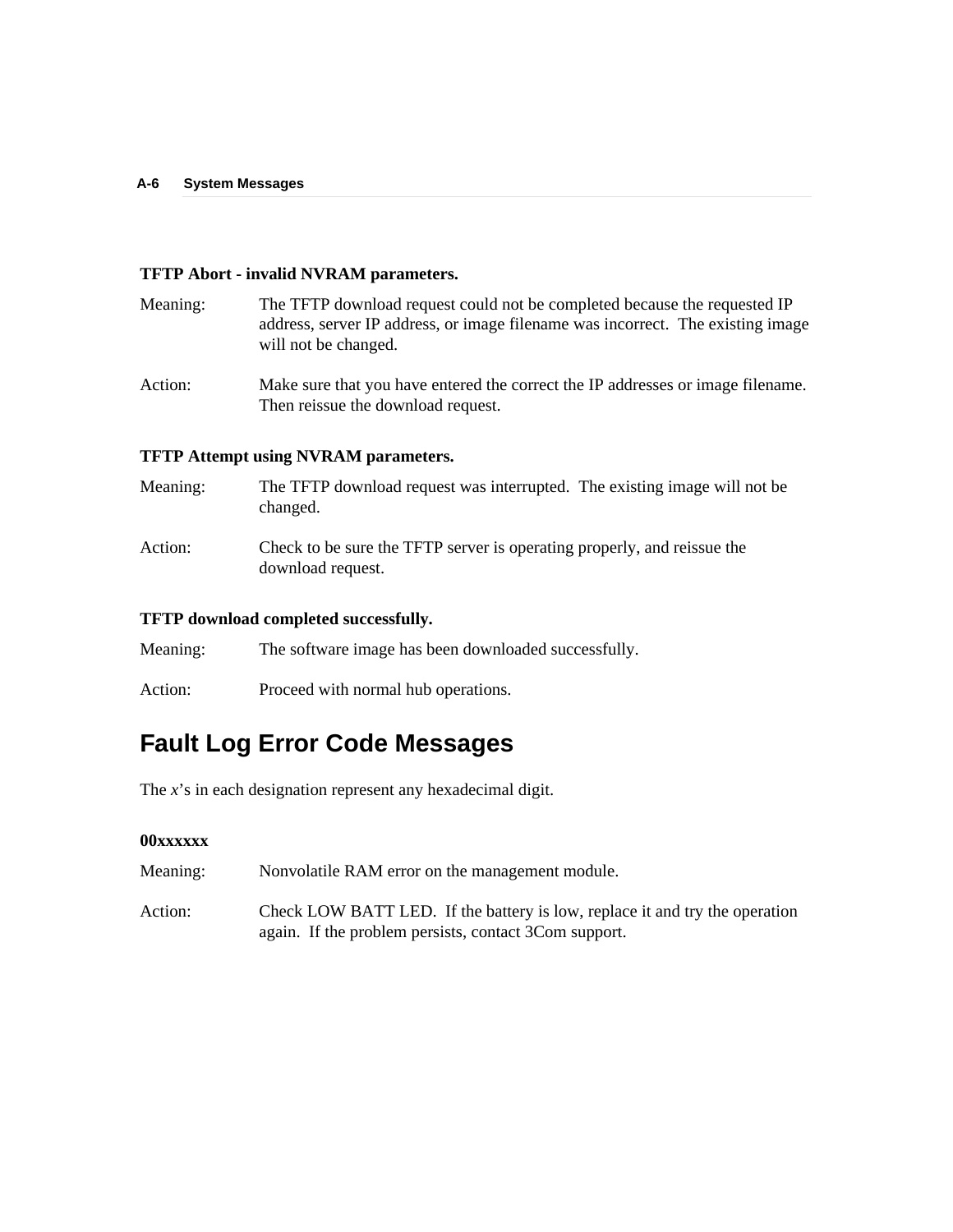| 01xxxxxx         |                                                                                                                                                                                                           |
|------------------|-----------------------------------------------------------------------------------------------------------------------------------------------------------------------------------------------------------|
| Meaning:         | Flash memory error on the management module.                                                                                                                                                              |
| Action:          | Contact 3Com support.                                                                                                                                                                                     |
| <b>OXXXXXXX</b>  |                                                                                                                                                                                                           |
| Meaning:         | Management module failure.                                                                                                                                                                                |
| Action:          | Replace the module.                                                                                                                                                                                       |
| <b>1</b> pxxxxxx |                                                                                                                                                                                                           |
| Meaning:         | Media module failure in slot 1.                                                                                                                                                                           |
| Action:          | If $p$ is 0 or a value greater than the maximum number of ports on this module,<br>replace this module.                                                                                                   |
|                  | If $p$ is a value between 1 and the maximum number of ports on the module, an<br>error exists on the port number indicated by $p$ . Do not use this port. 3Com<br>recommends replacing the entire module. |
| 2pxxxxxx         |                                                                                                                                                                                                           |
| Meaning:         | Media module failure in slot 2.                                                                                                                                                                           |
| Action:          | If $p$ is 0 or a value greater than the maximum number of ports on this module,<br>replace this module.                                                                                                   |
|                  | If $p$ is a value between 1 and the maximum number of ports on the module, an<br>error exists on the port number indicated by $p$ . Do not use this port. 3Com<br>recommends replacing the entire module. |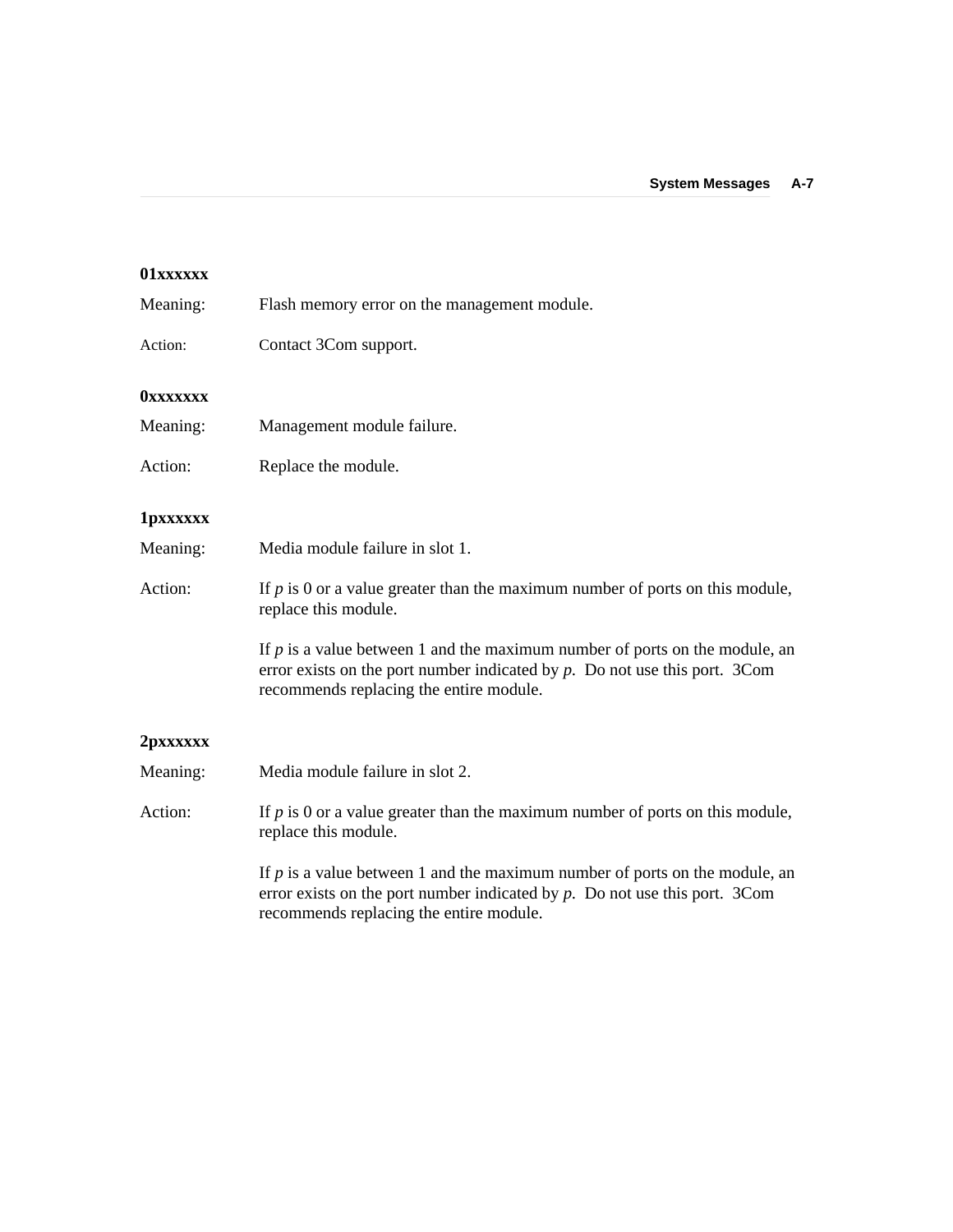# **3pxxxxxx**

| Meaning:        | Media module failure in slot 3.                                                                                                                                                                           |
|-----------------|-----------------------------------------------------------------------------------------------------------------------------------------------------------------------------------------------------------|
| Action:         | If $p$ is 0 or a value greater than the maximum number of ports on this module,<br>replace this module.                                                                                                   |
|                 | If $p$ is a value between 1 and the maximum number of ports on the module, an<br>error exists on the port number indicated by $p$ . Do not use this port. 3Com<br>recommends replacing the entire module. |
| <b>8xxxxxxx</b> |                                                                                                                                                                                                           |
| Meaning:        | Backplane error.                                                                                                                                                                                          |
| Action:         | You must replace the backplane.                                                                                                                                                                           |
| <b>FEXXXXXX</b> |                                                                                                                                                                                                           |
| Meaning:        | Software error.                                                                                                                                                                                           |
| Action          | Check for the correct version number and the last download status.                                                                                                                                        |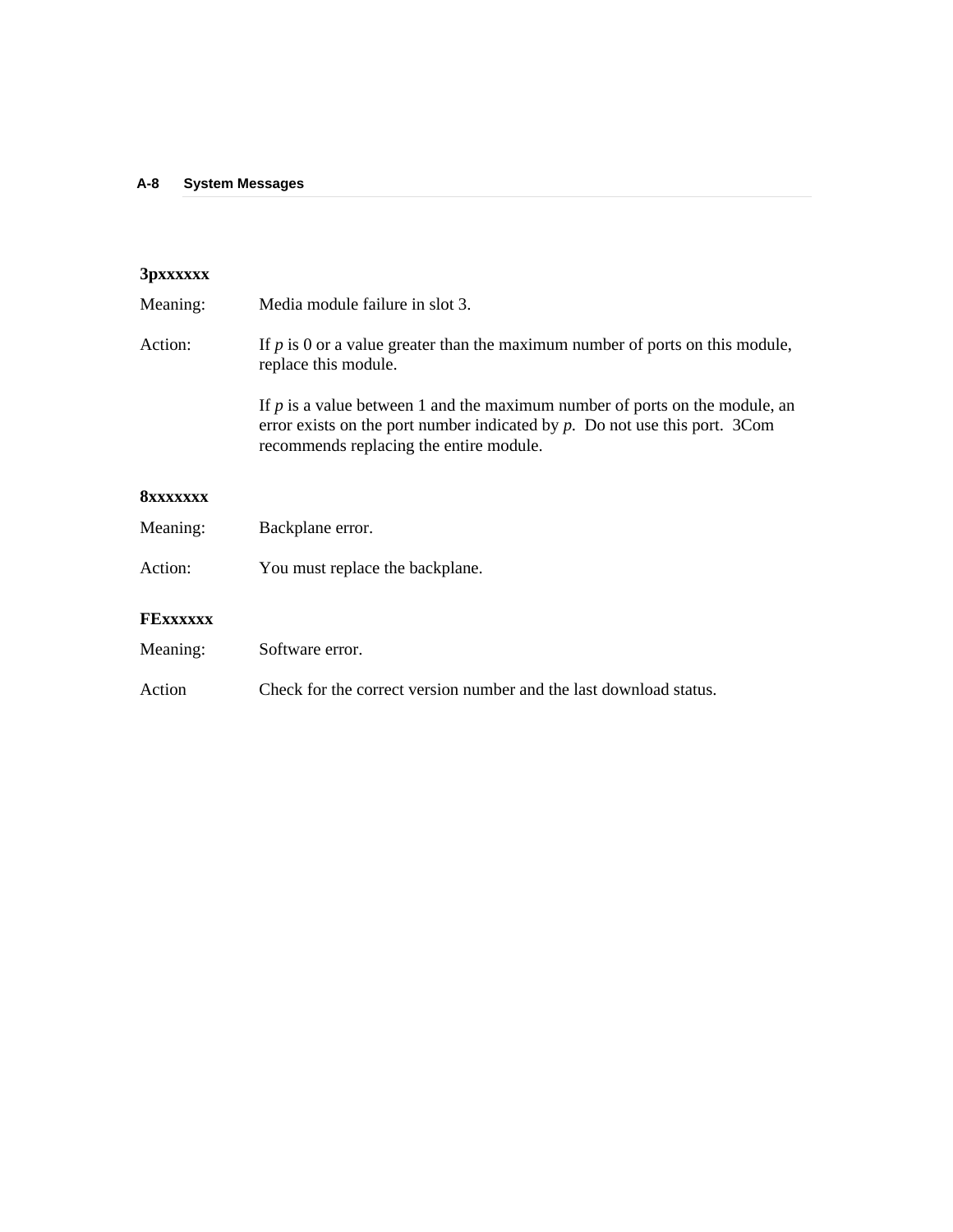# **Appendix B Technical Specifications**

This appendix provides the physical, electrical, and environmental specifications for the LinkBuilder FDDI Workgroup Hub.

# **Physical Characteristics**

| Width                 | 16.8 in $(42.6 \text{ cm})$    |
|-----------------------|--------------------------------|
| Depth                 | 11.6 in $(29.4 \text{ cm})$    |
| Height                | $5.2$ in $(13.3 \text{ cm})$   |
| Weight (empty)        | 15 lb 2 oz $(6.86 \text{ kg})$ |
| Weight (fully loaded) | 19 lb $(8.5 \text{ kg})$       |
|                       |                                |

#### **Power Requirements**

AC line frequency 100 to 240 Vac, 47 to 63 Hz Current consumption 3.2 amps (RMS) 115 Vac, 240 watts

#### **Environmental Requirements**

| Storage temperature       | 22 $^{\circ}$ to 194 $^{\circ}$ F (-30 $^{\circ}$ to 90 $^{\circ}$ C) |
|---------------------------|-----------------------------------------------------------------------|
| Operating temperature     | $32^{\circ}$ to $122^{\circ}$ F (0° to $50^{\circ}$ C)                |
| Altitude                  | To $10,000$ ft $(3,050 \text{ m})$                                    |
| Storage humidity          | 5-95% noncondensing @ $104^{\circ}$ F (40°C)                          |
| <b>Operating humidity</b> | 5-95% noncondensing @ $104^{\circ}$ F (40°C)                          |
|                           |                                                                       |

#### **Battery Specifications**

3V 2450 lithium Approved manufacturers are Duracell, Sanyo, Renata, and Seiko.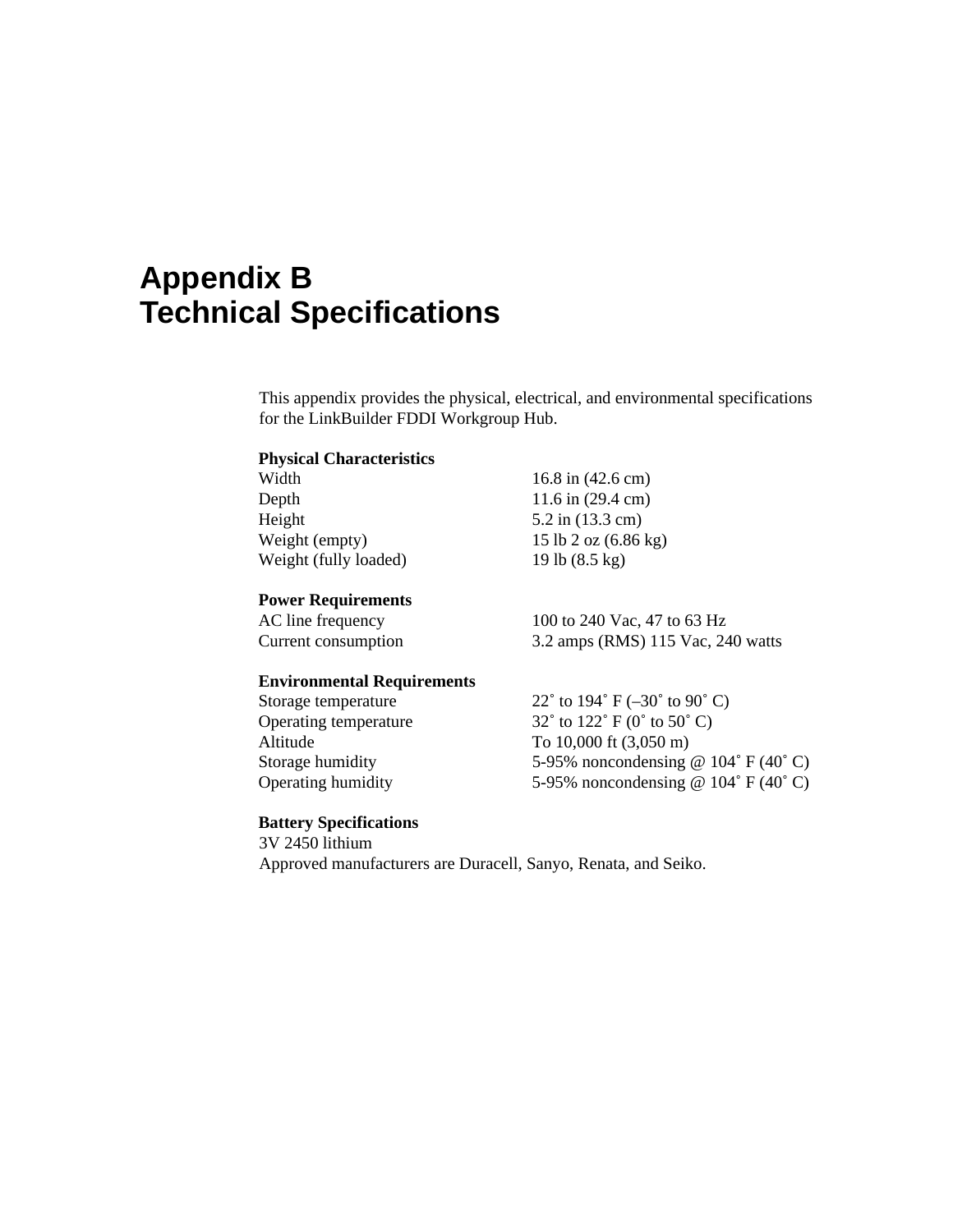#### **B-2 Technical Specifications**

#### **Standards Compliance**

FCC approval: FCC/VDE Class B (for LinkBuilder FDDI Management Module, Fiber-Optic Module, and STP [SDDI] Module)

FCC approval: FCC Class A (for LinkBuilder FDDI UTP Module)

If no UTP modules are installed in the hub, the hub complies with the limits of a Class B digital device. If a UTP module is installed in the hub, the entire hub complies with the limits of a Class A digital device.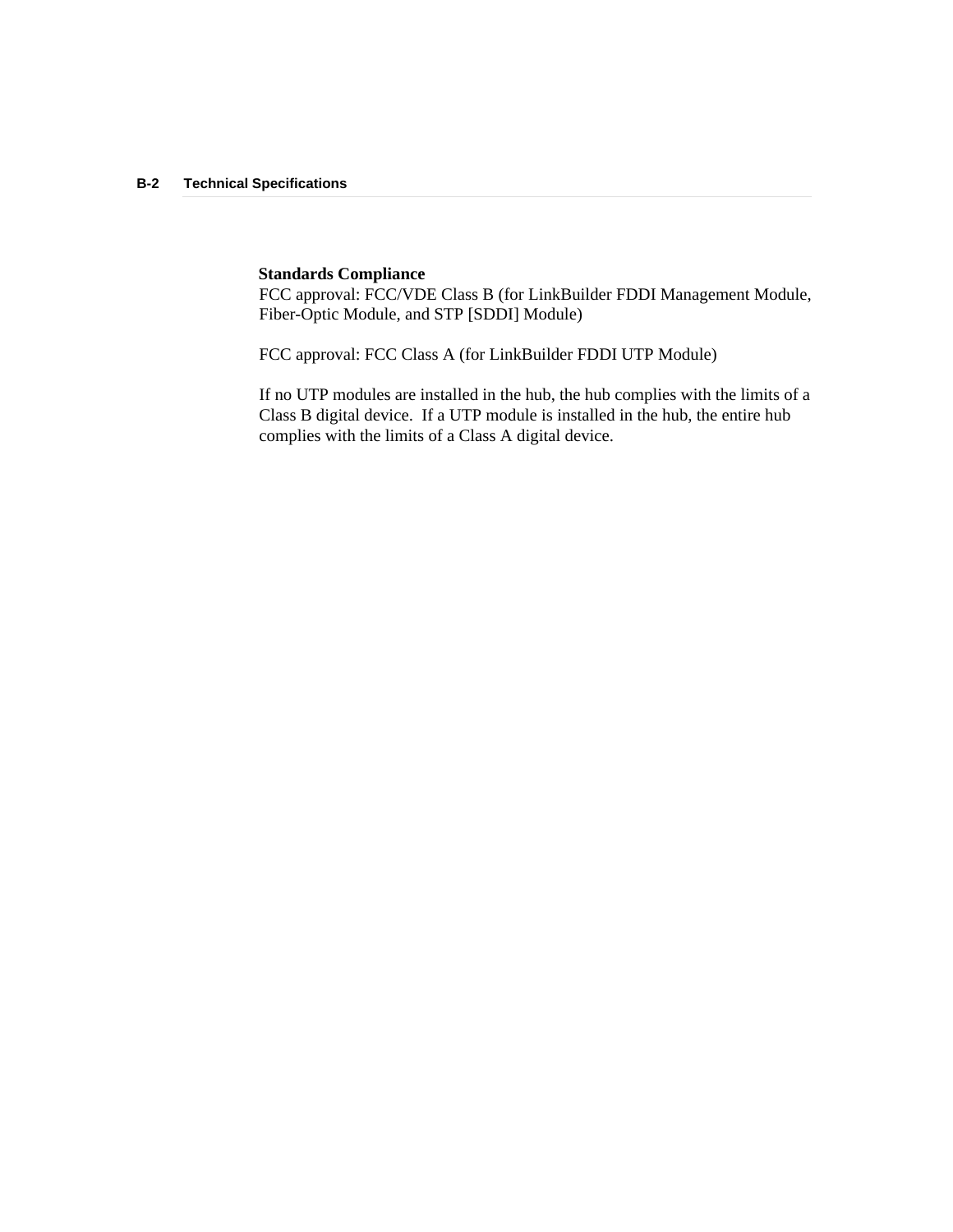# **Appendix C Commands**

This appendix describes the commands in the two command sets used to manage and configure the hub. The two command sets are:

- Management console commands
- Primitive console commands

The commands in each set are grouped into categories and arranged alphabetically within each category.

# **Management Console Commands**

The management console command set contains three categories of commands:

- Set commands
- Display commands
- Diagnostic and connectivity commands

### **Set Commands**

#### **set attach**

#### **Syntax**

set attach

#### **Description**

The *set attach* command allows you to set the configuration of the two leftmost ports on the module in slot 1.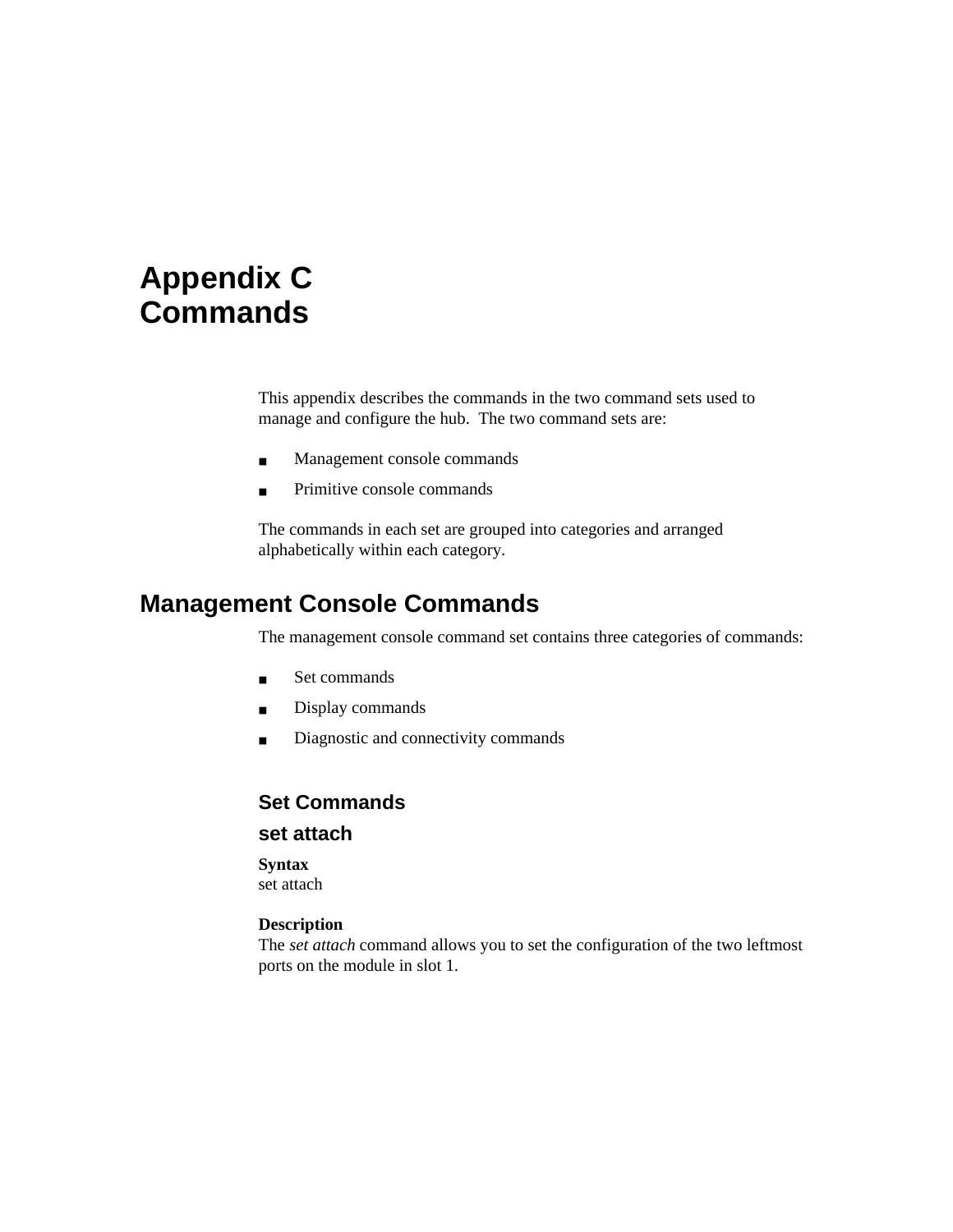#### **Example**

When you enter the *set attach* command, you are prompted to select an attachment configuration, as shown below:

Select one of the following: 1. B/A 2. S/M 3. M/M Attachment port configuration?

The possible selections are defined below:

- B/A Sets ports as B and A for dual attachment or dual homing
- S/M Sets ports as S and M for single attachment
- M/M Sets ports as M ports for null attachment only

### **set baud**

**Syntax**

set baud

#### **Description**

The *set baud* command allows you to set the baud rate for the serial (console) port.

#### **Examples**

When you enter the *set baud* command, you are prompted to select a baud rate, as shown below:

Select one of the following: 1. 1200 2. 2400 3. 4800 4. 9600 Baudrate?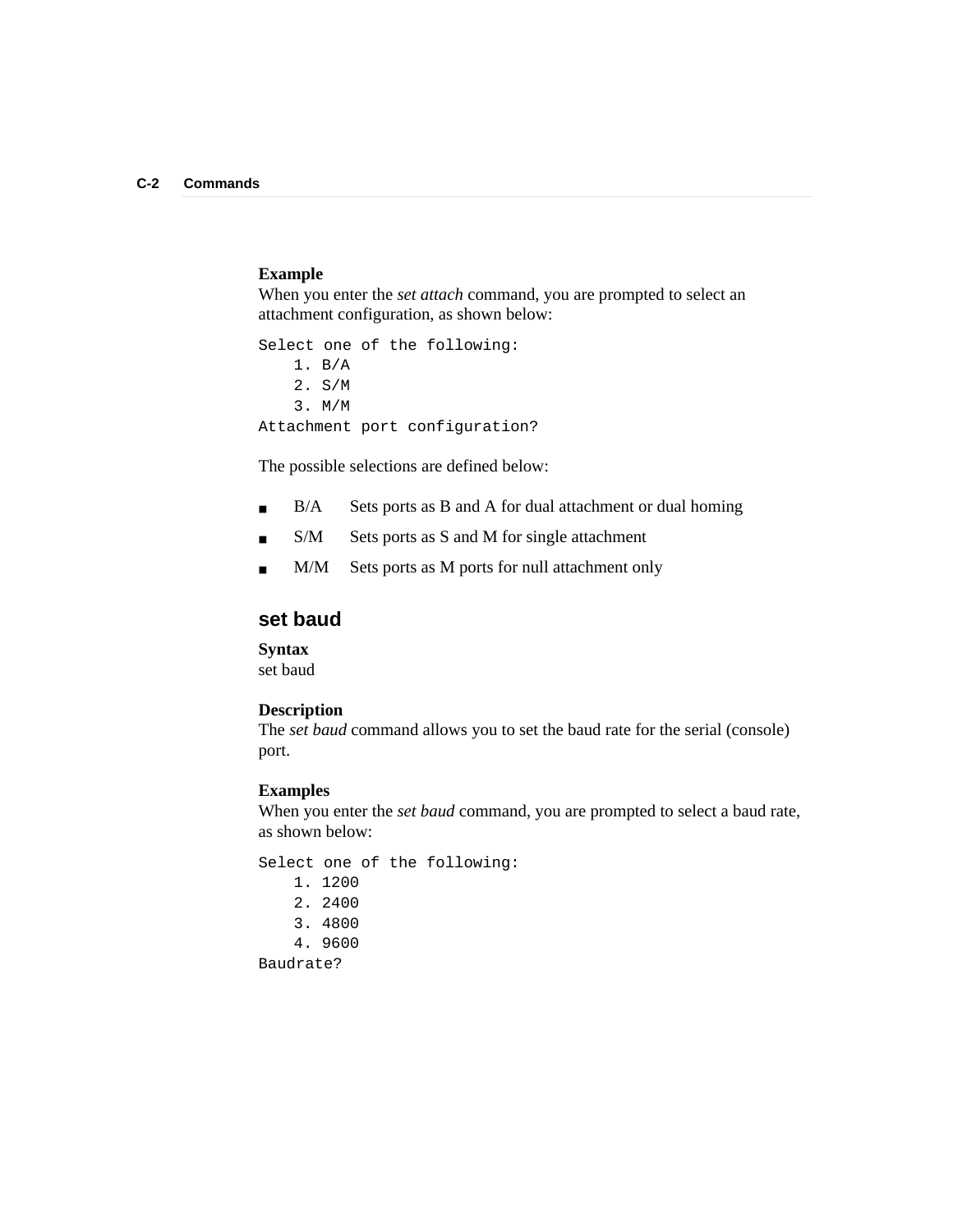You can also enter the baud rate on the same line with the *set baud* command, as shown below:

set baud 4800 [Enter]

### **set boot**

**Syntax** set boot [method | filename | server]

#### **Simplified Syntax**

set boot method set boot filename set boot server

#### **Description**

The *set boot method* command allows you to select the method to use when downloading an image to the flash EPROM. The available options are:

|      | LOCAL Loads and runs the flash EPROM code (default)        |
|------|------------------------------------------------------------|
| TFTP | Uses TFTP and local configuration parameters to load a new |
|      | image over the network                                     |

The *set boot filename* command allows you to set the filename of the software image to be loaded when using TFTP.

The *set boot server* command allows you to set the IP address of the boot server.

#### **Examples**

An example of each option is shown below:

■ When you enter the *set boot method* command, you are prompted to select the server location of the information to be downloaded, as shown below:

```
Select one of the following:
 1. LOCAL
 2. TFTP
Boot Method?
```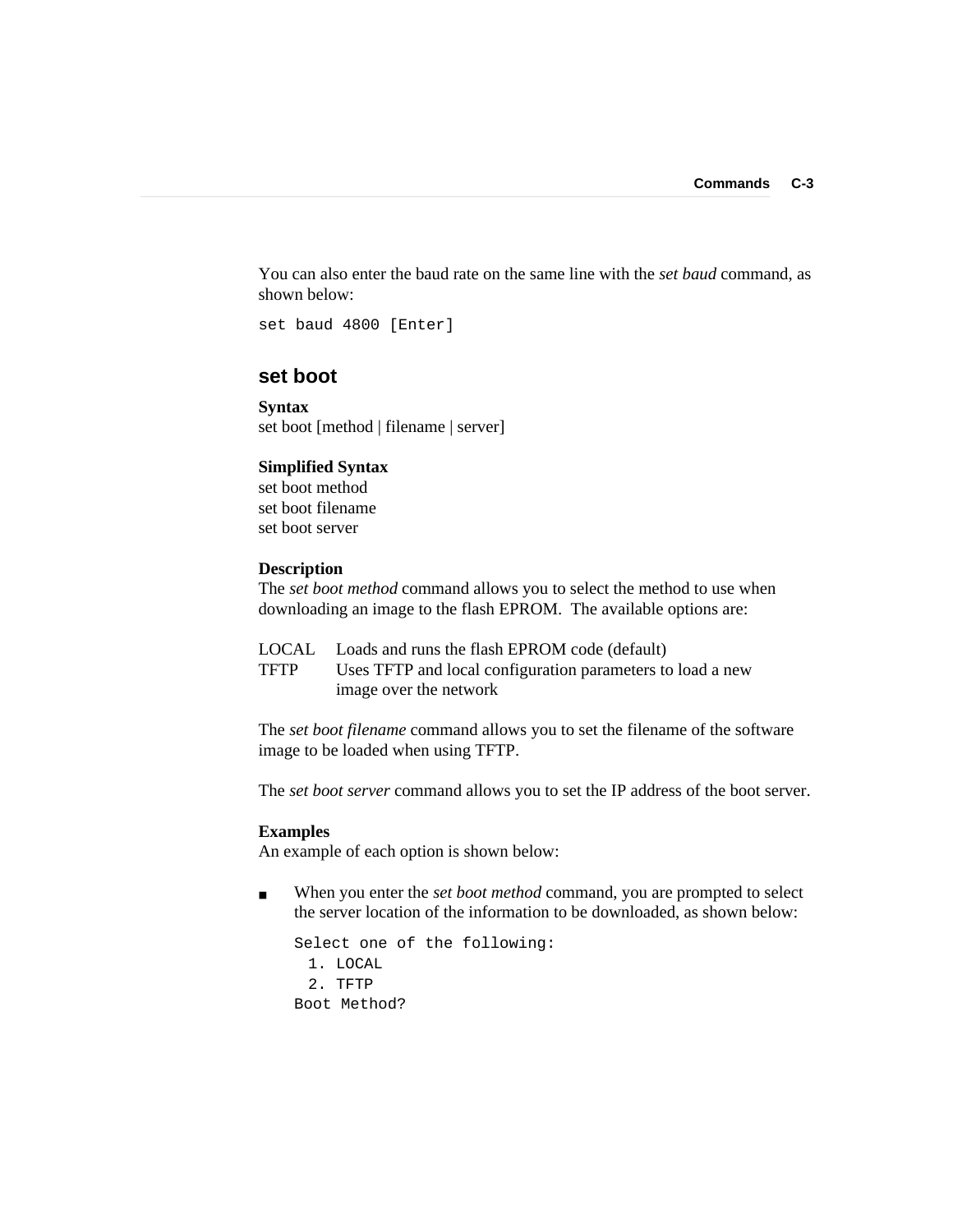■ When you enter the *set boot filename* command, you are prompted to enter a filename for the software image, as shown below:

Enter filename?

■ When you enter the *set boot server* command, you are prompted to select a boot server, as shown below:

Enter Servers IP address in dot notation?

■ When you select a boot method, enter a boot filename, or supply a server address, your response is confirmed, as shown in the following example:

```
Boot parameters
 Method : LOCAL
 Server : 123.44.55.66
 Filename : newimage
```
#### **set gateway**

**Syntax** set gateway *ggg.ggg.ggg.ggg*

#### **Description**

The *set gateway* command allows you to set the IP address (*ggg.ggg.ggg.ggg*) for the default gateway.

#### **set help**

**Syntax** set [help | ?]

#### **Description**

The *set help* command displays the options available for the set commands.

# **set ip**

#### **Syntax**

set ip*xxx.xxx.xxx.xxx* [*yyy.yyy.yyy.yyy*][*zzz.zzz.zzz.zzz*]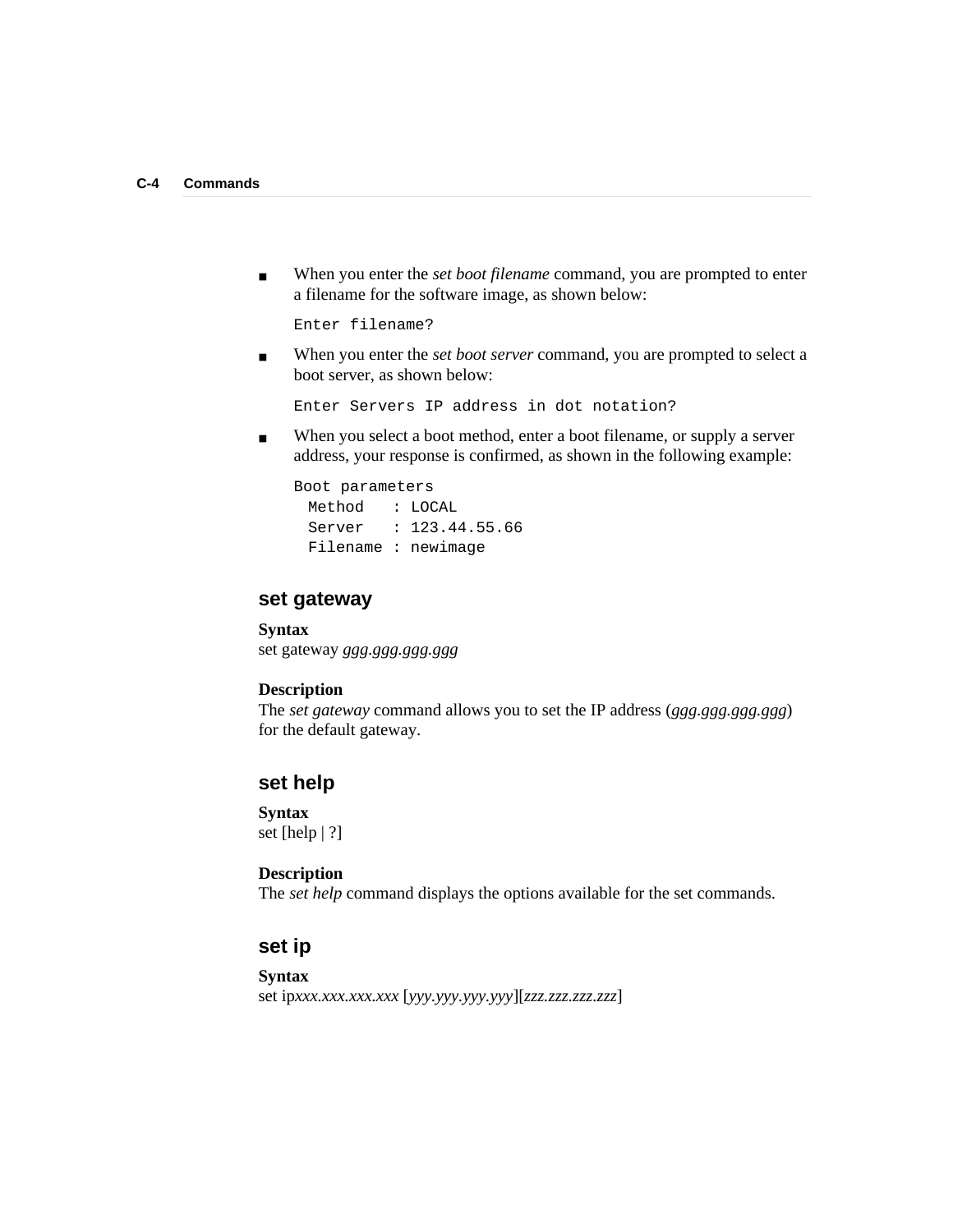#### **Description**

The *set ip* command allows you to set the IP address, netmask, and broadcast address for IP services.

#### **set ler**

**Syntax** set ler [alarm | cutoff]

#### **Simplified Syntax**

set ler *alarm* set ler *cutoff*

#### **Description**

The *set ler alarm* command sets the link error rate (LER) alarm threshold (fddiPORTLer-Alarm).

The *set ler cutoff* command sets the link error rate (LER) cutoff threshold (fddiPORTLer-Cutoff).

#### **Example**

When you enter either command, you are prompted for the module number and the port number.

Module? Port?

The current settings of the LER alarm and LER cutoff are then displayed:

```
Current LER Alarm exponent = 7
Current LER Cutoff exponent = 6
```
You are then prompted to enter a value for either the LER alarm or the LER cutoff.



*NOTE: You must always keep the LER\_Alarm parameter larger than the value entered for the LER\_Cutoff parameter.*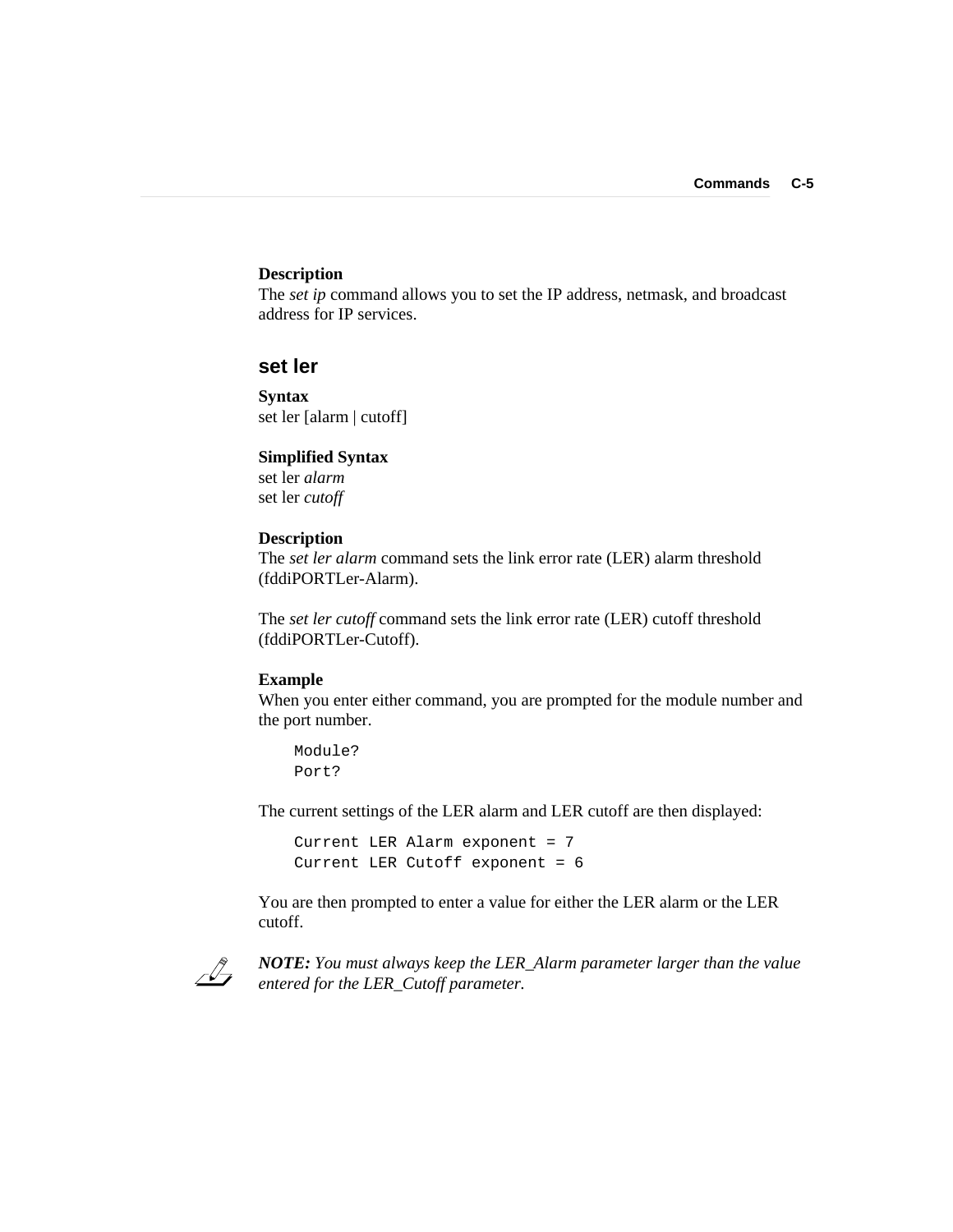#### **set pwd**

**Syntax** set pwd

#### **Description**

The *set pwd* command allows you to set and change the password:

- You are prompted for the old password.
- You are then prompted for a new password.
- You are prompted for the new password again.

Passwords can be one to eight alphanumeric characters and are case sensitive. Null passwords are allowed.

#### **set tnotify**

**Syntax**

set tnotify *val*

#### **Description**

The *set tnotify* command sets T-Notify (fddiSMTT-Notify) to the decimal value specified by *val*. This value is used in the Neighbor Notification protocol. T-Notify must be in the range of 2 to 30 seconds. The default is 30 seconds.

#### **set treq**

#### **Syntax**

set treq *val*

#### **Description**

The *set treq* command sets the Target Token Rotation Time (fddiMACT-Req) for the MAC on the primary ring. The time is set to the decimal value specified by *val*. The default is 165000 microseconds (165 milliseconds).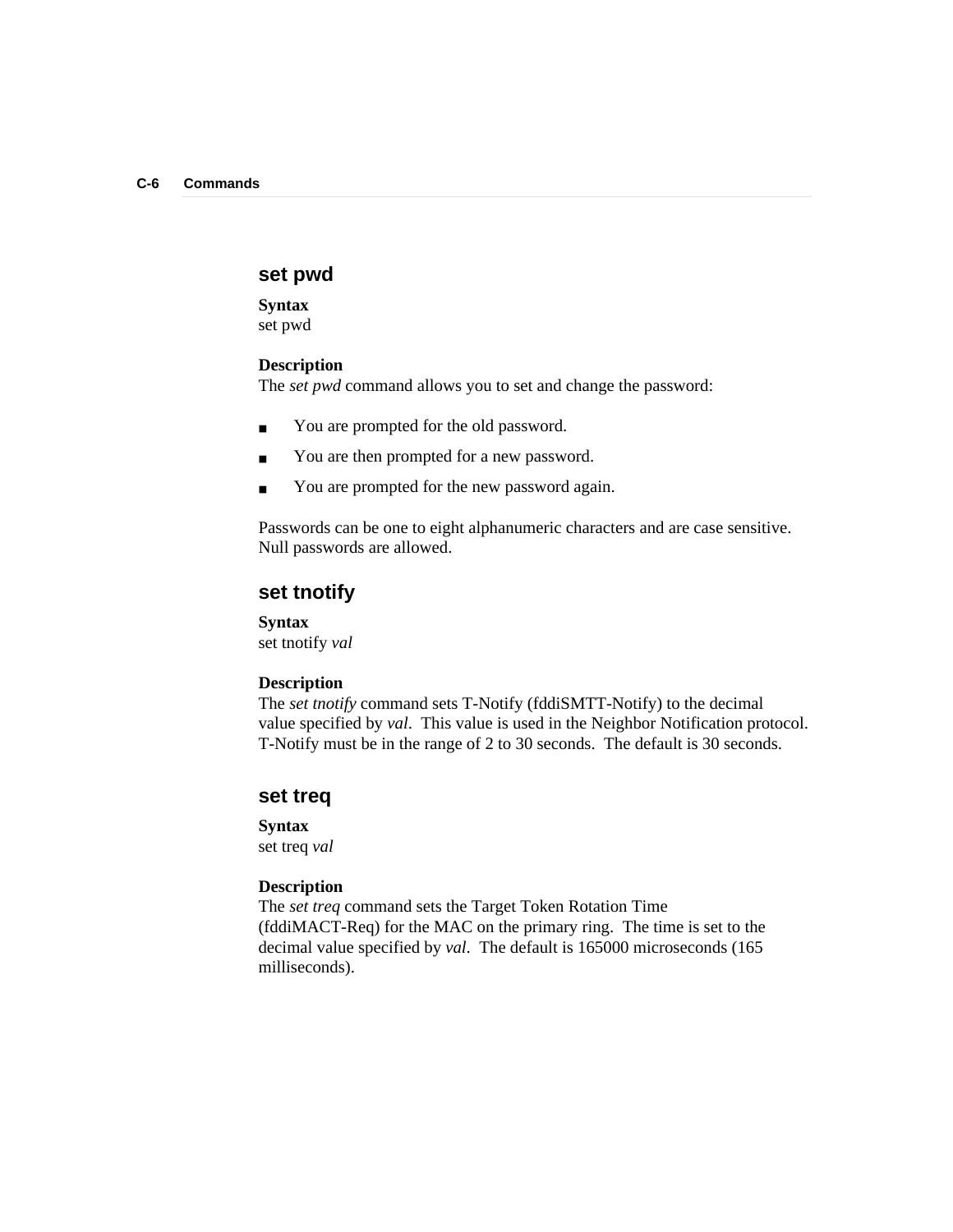# **Show Commands**

# **show attach**

**Syntax** show attach

#### **Description**

The *show attach* command displays the configuration of the attachment ports (the two leftmost ports) on the module in slot 1.

The configuration is not restricted regardless of the slot 1 module type. If the module type physically creates an illegal connection, a warning is displayed. The possible attachment port configurations are:

- B/A B and A for dual attachment or dual homing
- S/M S and M for single attachment
- M/M M ports for null attachment only

## **show baud**

#### **Syntax**

show baud

#### **Description**

The *show baud* command displays the baud rate for the serial port.

#### **show boot**

#### **Syntax** show boot [method | load]

#### **Description**

The *show boot method* command displays the boot parameters (method, image filename, and IP address of the boot server). The *show boot load* command displays the status of the last download.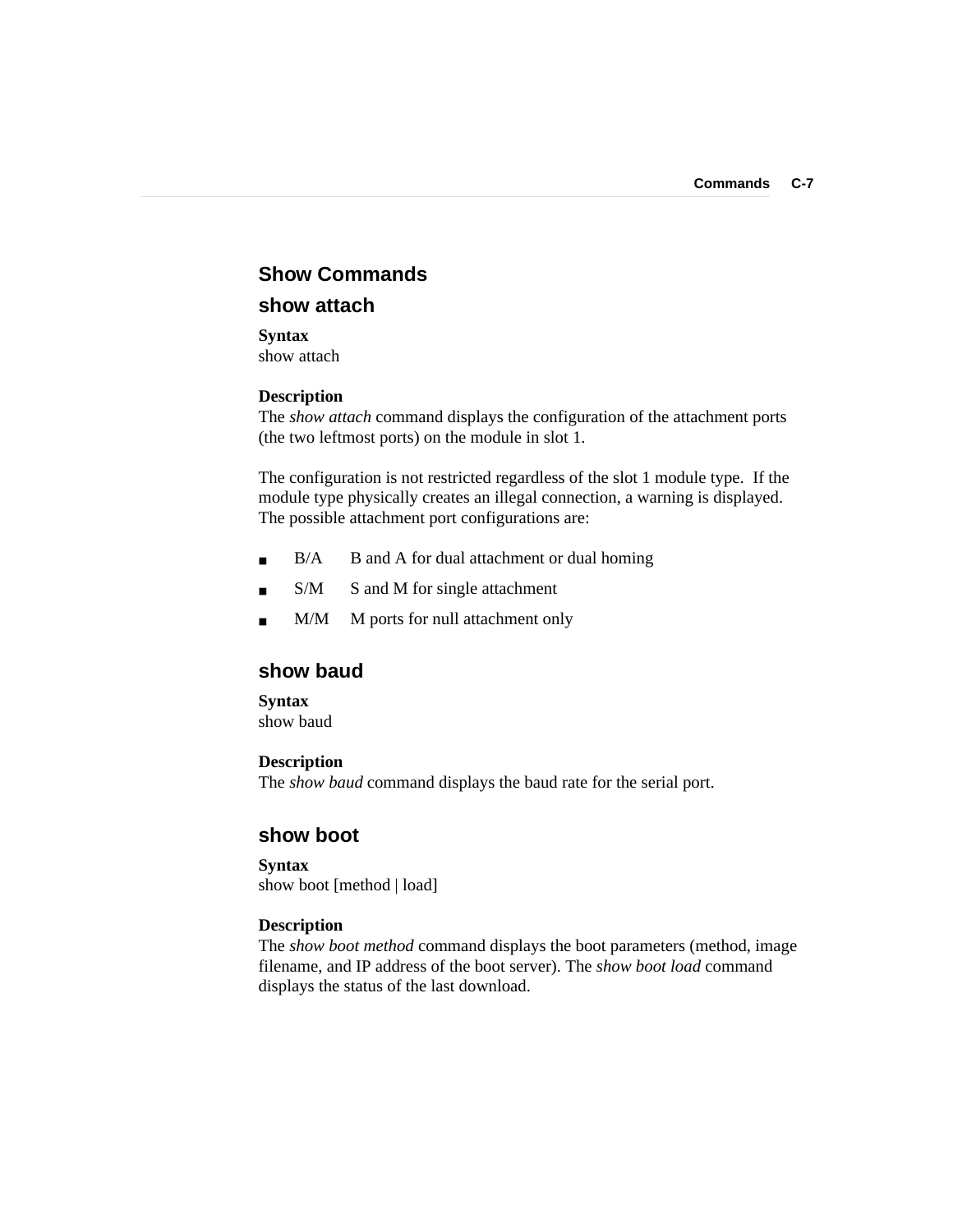The boot method can be one of the following:

- LOCAL Runs flash EPROM (default)
- TFTP Uses the TFTP protocol and local configuration parameters to load a new image across the network

The *show boot load* command displays the parameters used and the status of the last download to the flash EPROM.

#### **show cfm**

#### **Syntax**

show cfm

#### **Description**

The *show cfm* command displays the Configuration Management (CFM) state (fddiSMTCF-State) of the dual ring inside the hub.

#### **Values**

CFM states are listed below:

- Wrap\_A
- Wrap\_B
- Wrap\_S
- C\_Wrap\_A
- C\_Wrap\_B
- C\_Wrap\_S
- Isolated
- Thru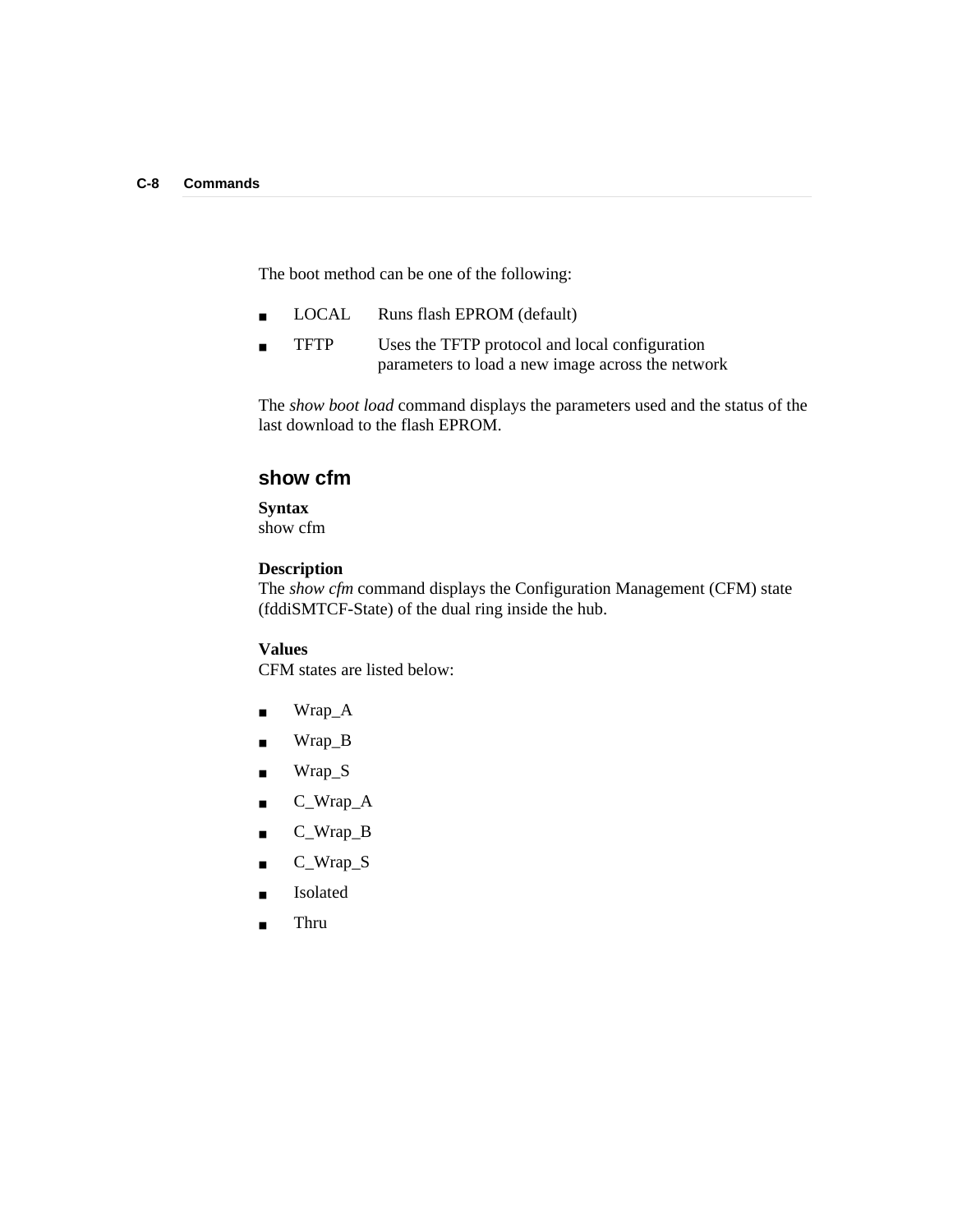### **show fstats**

# **Syntax**

show fstats

#### **Description**

The *show fstats* command displays the following raw frame statistics for the hub's MAC:

- Total transmit frames
- Total received frames
- Total transmit SMT frames
- Total received SMT frames
- Total transmit LLC frames
- Total received LLC frames
- Total received short frames
- Total received invalid frames
- Total aborts
- Received resets
- Directed beacon entered
- Directed beacons sent

# **show gateway**

#### **Syntax**

show gateway

#### **Description**

The *show gateway* command displays the IP address of the default gateway.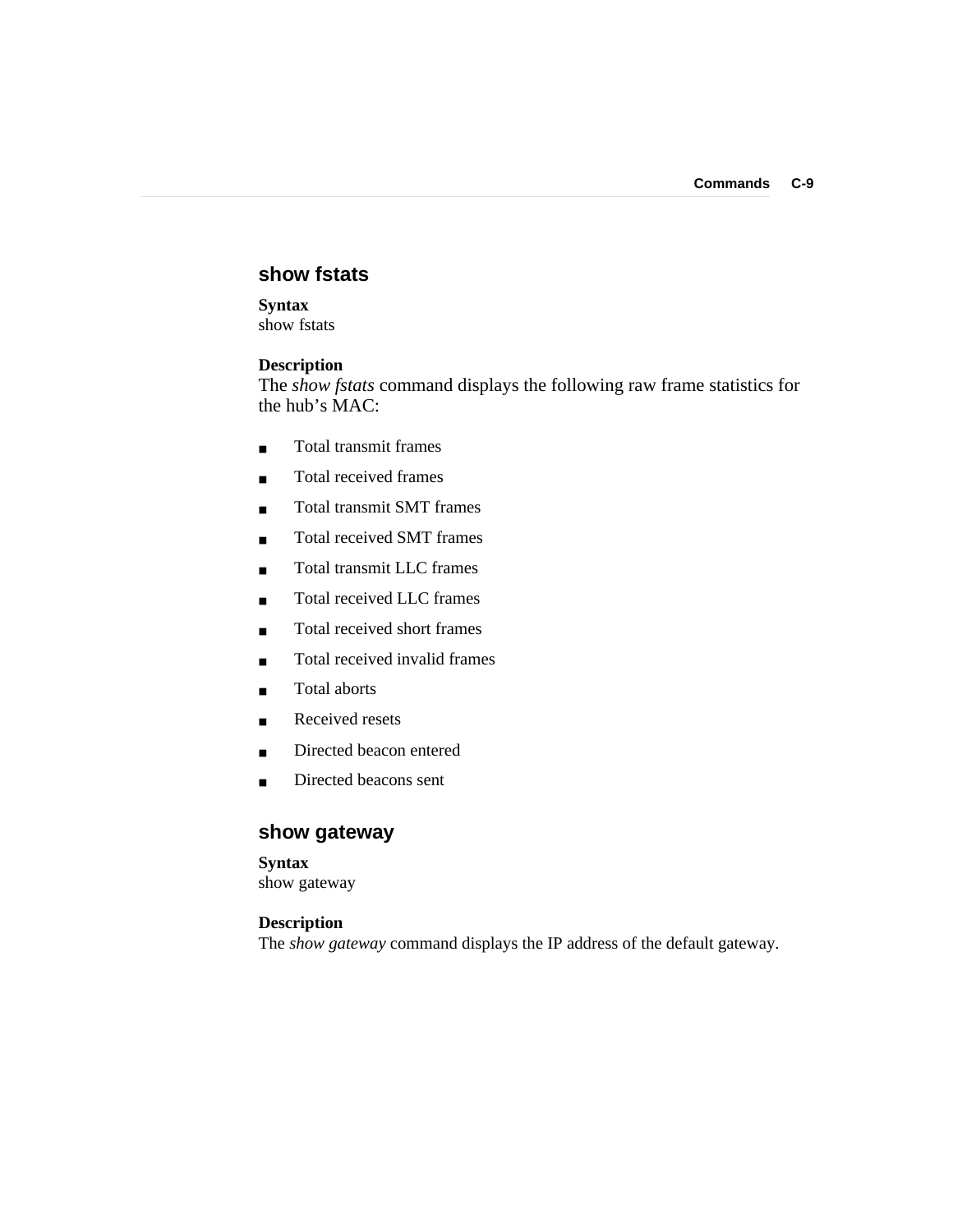# **show help**

**Syntax** show [help | ?]

#### **Description**

The *show help* or *show ?* command displays the options available for the *show* commands.

#### **show ip**

**Syntax** show ip

#### **Description**

The *show ip* command displays the current IP address, IP netmask, and the Internet broadcast address.

### **show log**

**Syntax** show log [last]

#### **Description**

The *show log* command displays the contents of the fault log.

The *show log last* command displays the fault log entries in reverse order.

## **show mib counters**

**Syntax** show mib counters

#### **Description**

The *show mib counters* command displays the number of the entities counted by the fddiMAC-CounterGrp, as shown below: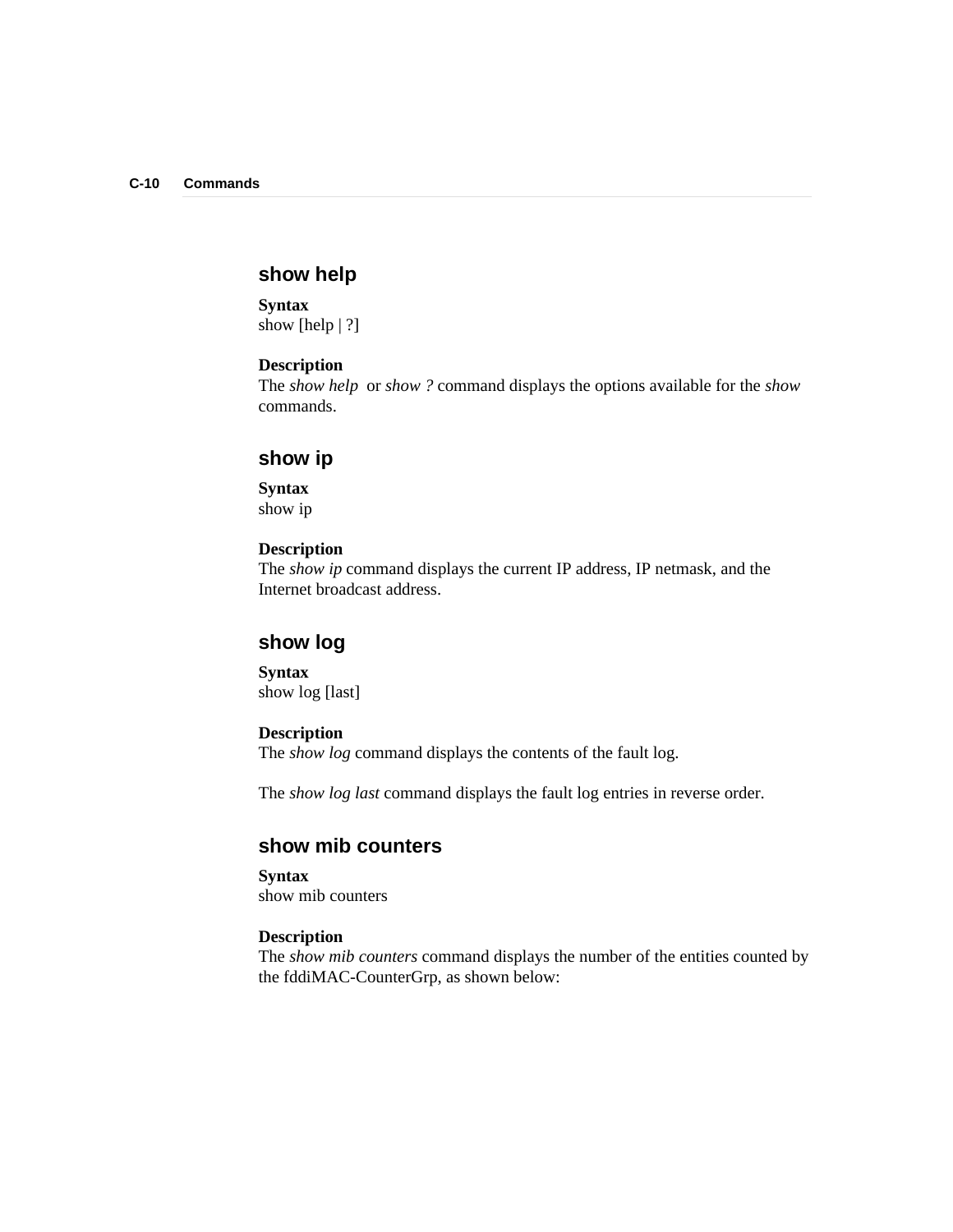- Total number of frames received (fddiMACFrame-Ct)
- Number of frames copied (fddiMACCopied-Ct)
- Number of frames transmitted (fddiMACTransmit-Ct)
- Number of tokens (fddiMACToken-Ct)
- Number of error frames (fddiMACError-Ct)
- Number of frames with format errors (fddiMACLost-Ct)
- Number of frames not copied (fddiMACNotCopied-Ct)
- Number of ring recoveries (fddiMACRingOp-Ct)

# **show neigh**

**Syntax** show neigh

#### **Description**

The *show neigh* command displays the 48-bit address of the upstream (fddiMACUpstreamNbr) and downstream (fddiMACDownstreamNbr) neighbor stations in noncanonical format.

### **show obs**

#### **Syntax**

show obs

#### **Description**

The *show obs* command displays the presence or absence of an optical bypass switch.

# **Values** NOT PRESENT No bypass switch exists on the hub.

PRESENT A bypass switch is connected to the hub.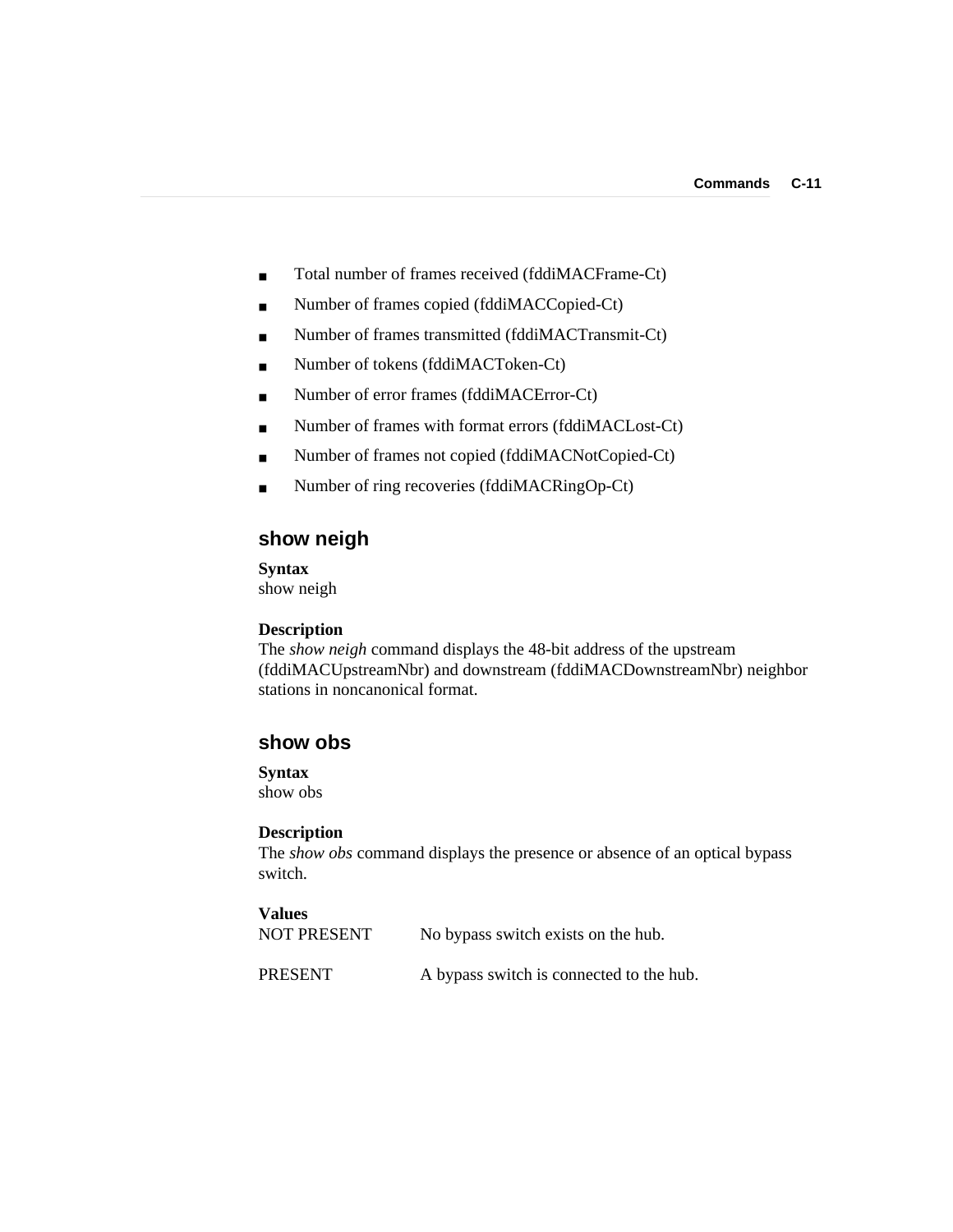### **show ports**

**Syntax** show ports #

#### **Description**

The *show ports* command displays information about the ports on the media port module specified by the slot number. After entering *show ports*, specify the slot number of the module.If you do not specify a slot number, you will be prompted for one.

The information provided is listed below:

- Number of modules installed on the hub
- Number of ports on the module
- Port media type (fddiPORTPMDClass)
	- $-$  Fiber = 62.5 µm multimode fiber
	- $-$  STP = shielded twisted pair
	- $-$  UTP = unshielded twisted pair
	- $-$  LCF = low-cost fiber
	- $-$  N/S = not specified
	- $-$  Unknown = unknown connecting medium
	- $-$  Sonet = synchronous optical network
- Port PHY type (fddiPORTMy\_Type)
	- $A = PHY A$
	- $-$  B = PHY B
	- $M = PHY M$
	- $S = PHY S$
	- $-$  U = PHY unknown
- Port neighbor type (fddiPORTNeighborType)
	- $A = PHY A$
	- $-$  B = PHY B
	- $M = PHY M$
	- $S = PHY S$
	- $-$  U = PHY unknown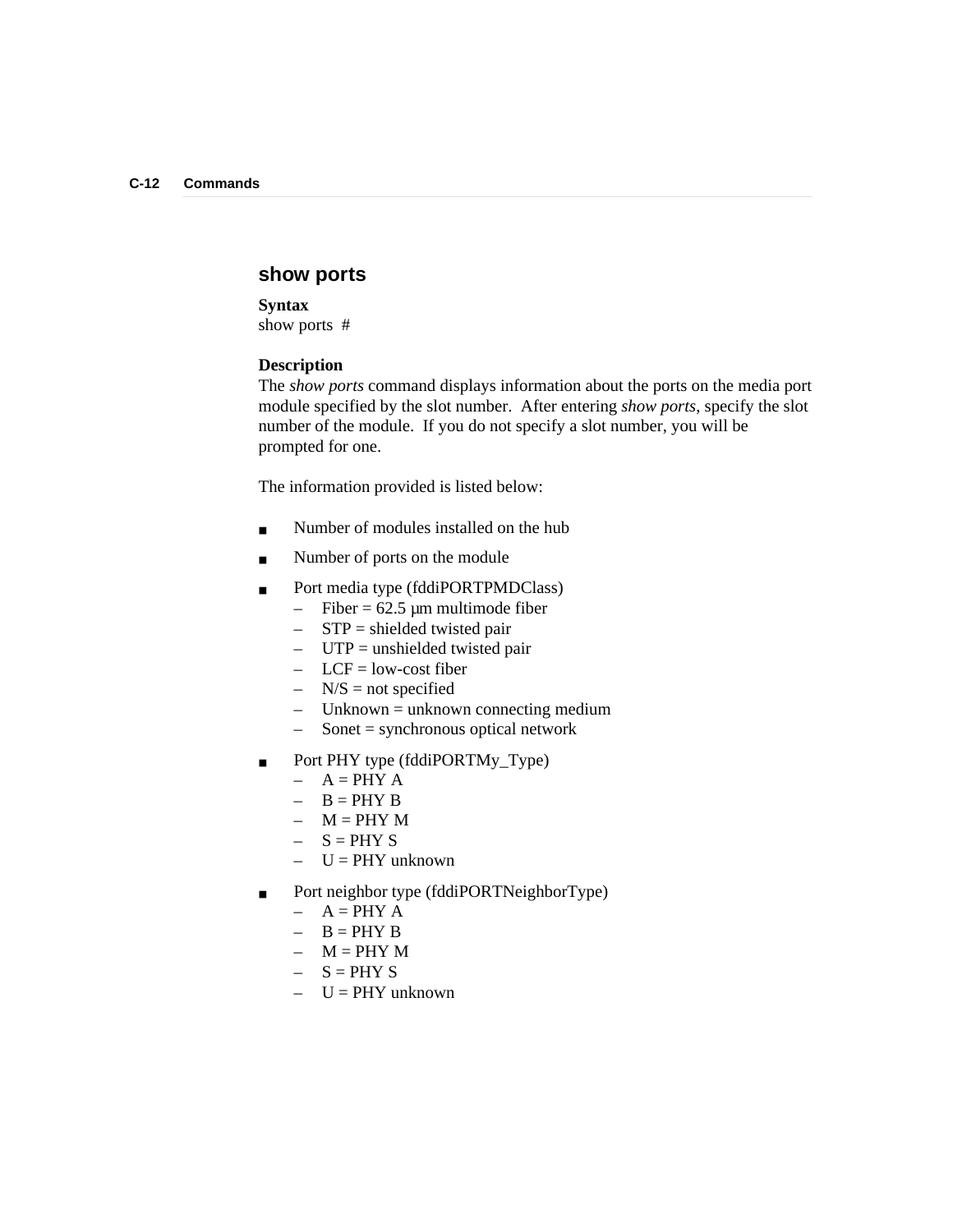- Port PCM state (fddiPORTPCMState)
	- Active
	- Break
	- Connect
	- Join
	- Next
	- Off
	- Signal
	- Trace
	- Verify
	- Maintenance (abbreviated as "Maint")
- Port status (fddiPORTConnectState)
	- Active
	- Connecting (abbreviated as "Connect")
	- Disabled (abbreviated as "Disable")
	- Standby
- LER Alarm
- LER Cutoff
- LER Estimate
- LER Rejects
- LER Count

### **show rev**

#### **Syntax**

show rev

### **Description**

The *show rev* command displays the version number and the release date of the EPROM (firmware) and software.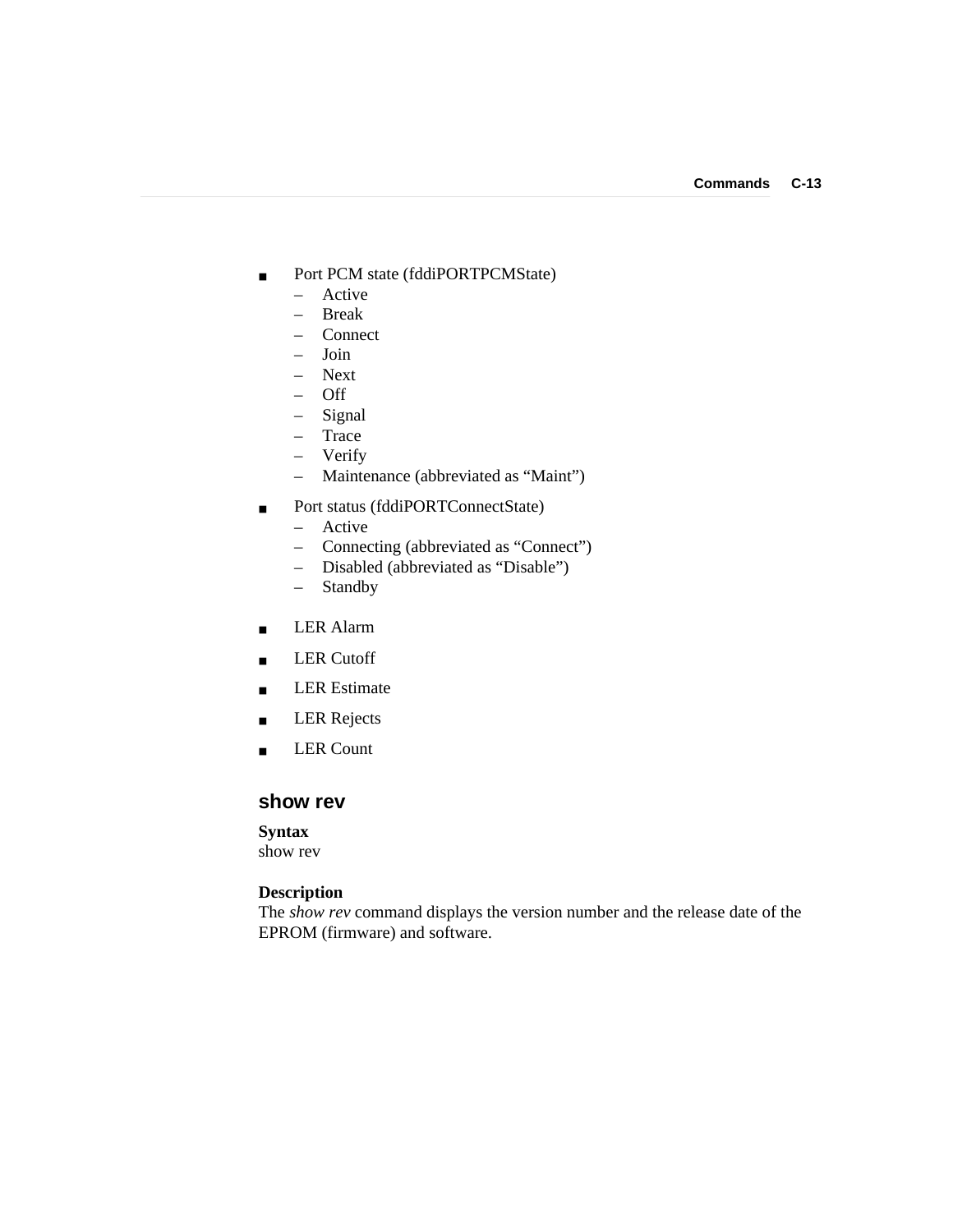# **show ring**

**Syntax** show ring

#### **Description**

The *show ring* command displays the Ring Management (RMT) state (fddiMACRMTState) for the MAC on the primary ring.

The possible RMT states are listed below:

- Isolated
- Non\_Op
- Ring\_Op
- Detect
- Non\_Op\_Dup
- Ring\_Op\_Dup
- Directed
- Trace

### **show sid**

**Syntax**

show sid

### **Description**

The *show sid* command displays the 64-bit FDDI station identifier (fddiSMTStationId), the 48-bit MAC address (fddiMACSMTAddress), and the 48-bit LLC address.

### **show tmax**

**Syntax** show tmax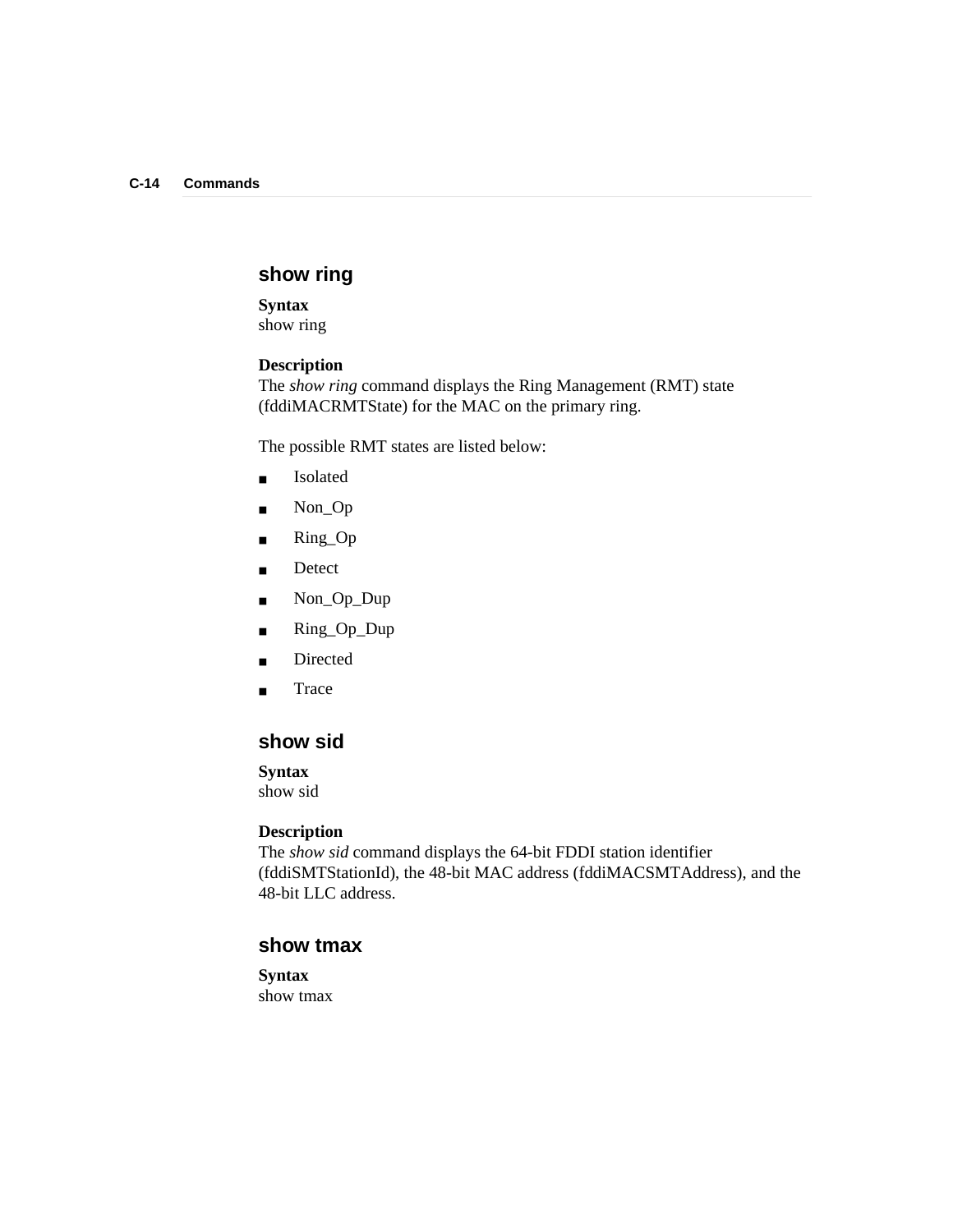### **Description**

The *show tmax* command displays the value of T-Max (fddiMACT-Max), the maximum length of time allowed for the token to move around the ring.

### **show tneg**

**Syntax** show tneg

#### **Description**

The *show tneg* command displays the current value of T-Neg (fddiMACT-Neg), the ring's operational Target Token Rotation Time.

# **show tnotify**

**Syntax** show tnotify

#### **Description**

The *show tnotify* command displays the value of T-Notify (fddiSMTT-Notify) for the hub, which determines how frequently Neighbor Information Frames (NIFs) are broadcast to the ring.

### **show treq**

**Syntax**

show treq

#### **Description**

The *show treq* command displays the value of T-Req (fddiMACT-Req), which is the requested Target Token Rotation Time for the MAC on the primary ring.

### **show tvx**

**Syntax** show tvx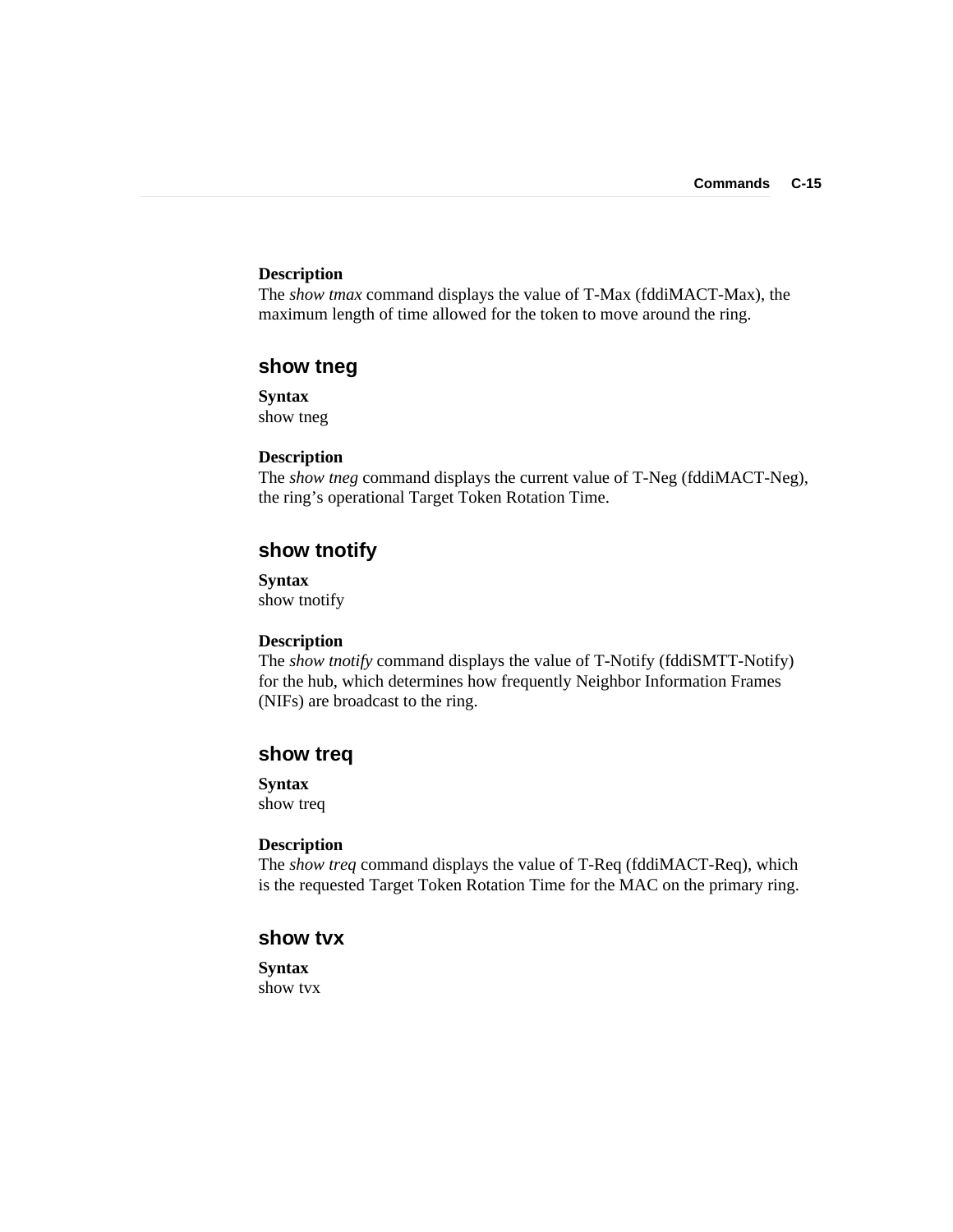### **Description**

The *show tvx* command displays the value of the Valid Transmission Timer (fddiMACTvxValue), which is the maximum time allowed by the MAC on the primary ring for the receipt of valid frames or tokens.

## **Diagnostic and Connectivity Commands**

### **arp**

**Syntax** arp [dump | del | set]

#### **Simplified Syntax**

arp dump arp del host\_address arp set host\_address hardware\_address

#### **Description**

The *arp* command displays information contained in the Address Resolution Protocol (ARP) table. It also allows you to change information stored in the ARP table.

- *arp dump* Displays the current contents of the ARP table
- arp del Deletes the IP host address
- *arp set* Adds the host IP address and the host 48-bit FDDI address in noncanonical format to the ARP table

### **clear**

### **Syntax** clear [log | alarm]

#### **Description**

The *clear log* command clears the fault log, which contains a limited history of recent faults that have occurred in the system.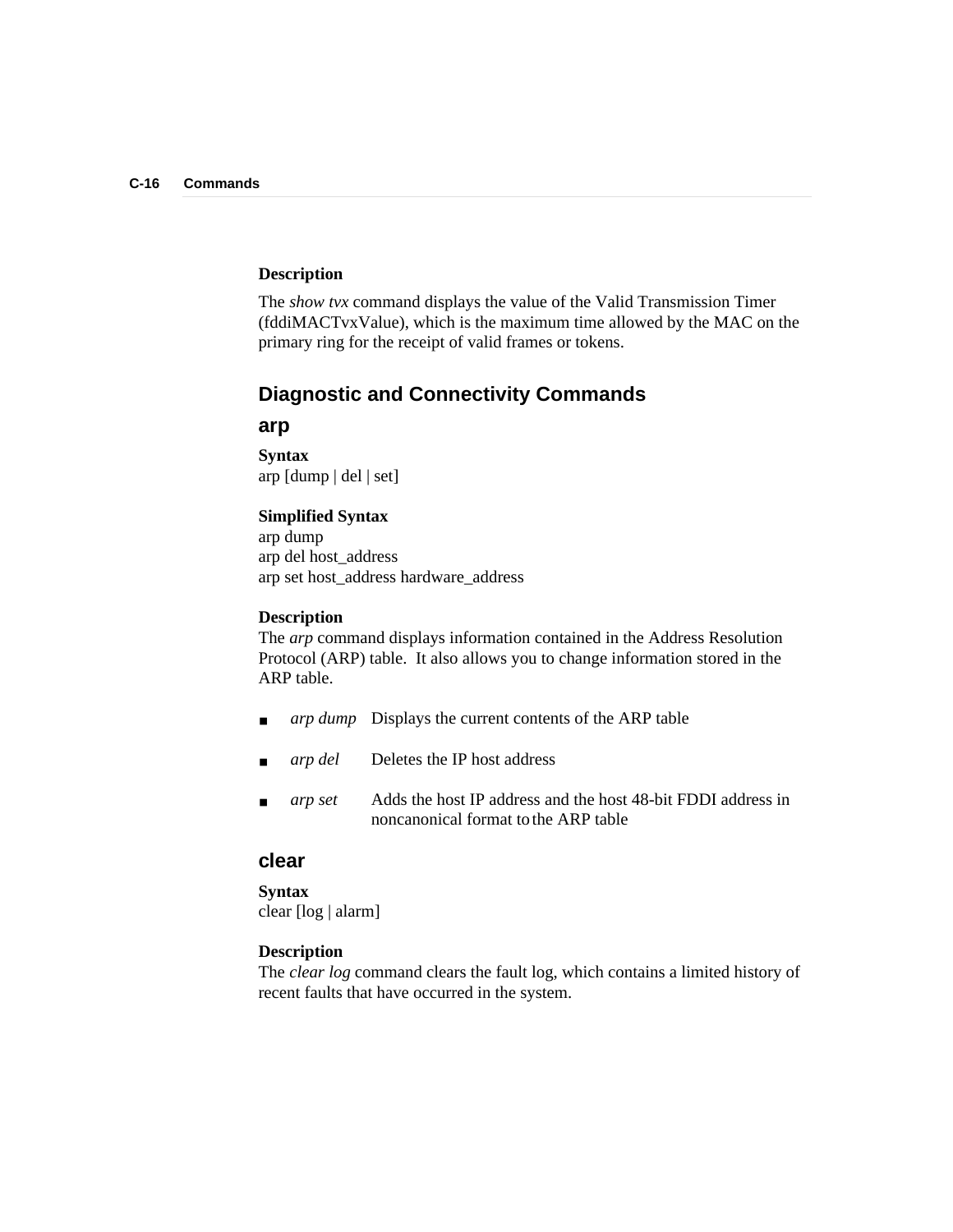The *clear alarm* command clears the (HIGH TEMP SEEN) alarm that appears on the console when the condition existed previously but is no longer present.

#### **connect**

**Syntax** connect

**Description** The *connect* command connects the hub to the FDDI ring.

### **disconnect**

**Syntax** discon | disconnect

### **Description**

The *disconnect* command disconnects the hub from the FDDI ring. It also removes all ports from the ring.

### **help**

**Syntax** help | ?

#### **Description**

The *help* or *?* command displays a list of commands with brief command descriptions.

### **logout**

**Syntax**

logout

### **Description**

The *logout* command logs the user out of a console session. In addition to closing a console session, it also closes a Telnet session if access to the console has been through Telnet.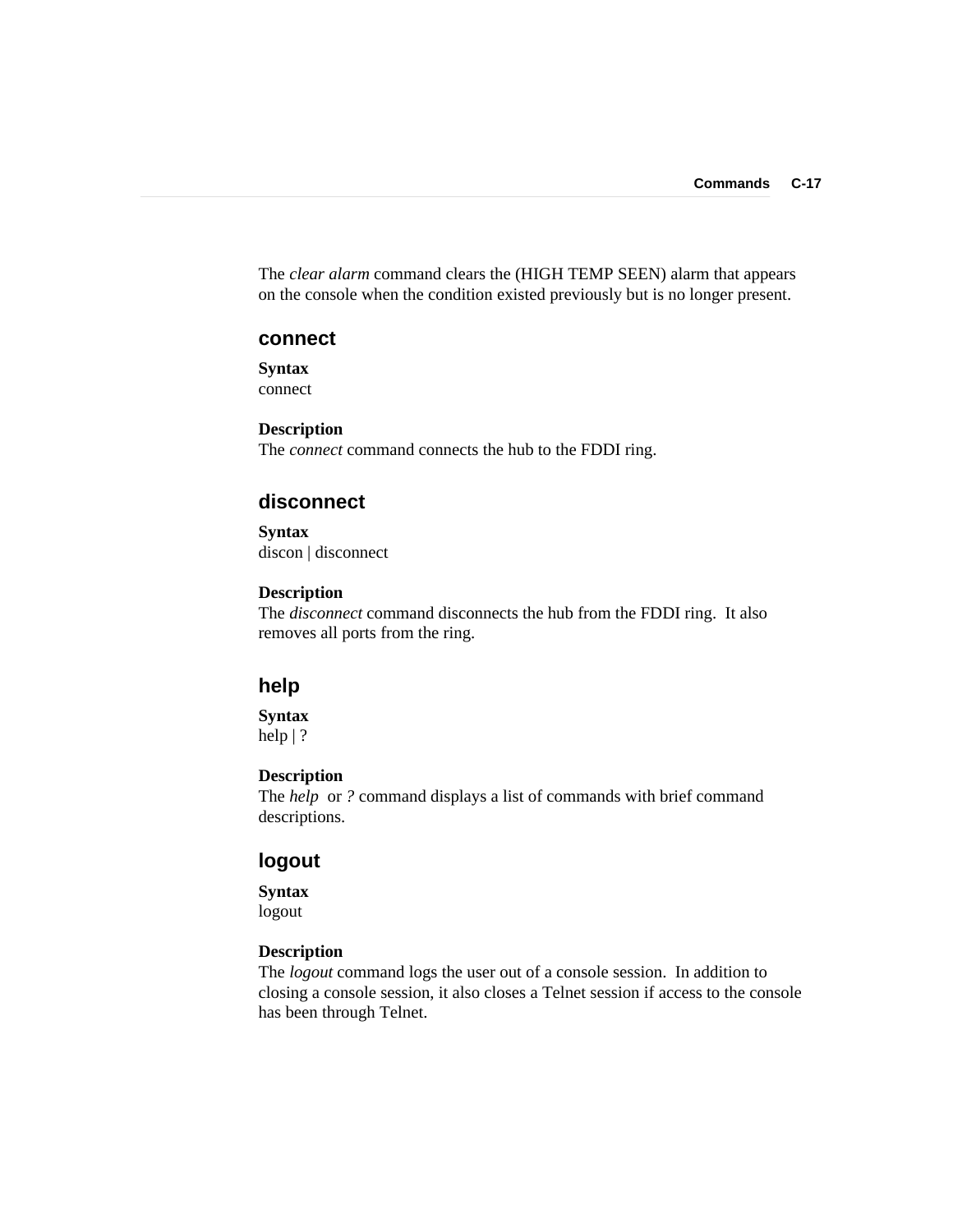# **ping**

**Syntax** ping *host\_address [size] [cnt]*

# **Simplified Syntax**<br>ping *host\_address*

| ping <i>host_address</i>      | The host address in Internet dot notation.                                                  |
|-------------------------------|---------------------------------------------------------------------------------------------|
| ping <i>host_address size</i> | (Optional). Specifies the number of data<br>bytes (defaults to 56 bytes).                   |
| ping <i>host_address cnt</i>  | (Optional). Specifies the number of echo<br>frames to be sent. (The default is one $[1]$ .) |

### **Description**

The *ping* command sends echo frames, composed of random data bits, to a host to test the IP stack.

#### **reset**

**Syntax** reset

#### **Description**

The *reset* function reinitializes the hub and performs the power-on self-tests (POST).

Before the reset begins, you are asked this question:

```
Are you sure [y/n]?
```
You can enter the *reset* command on the command line or press the RESET button that is recessed on the management module.

### **route**

#### **Syntax**

route [add | delete] *destination gateway [metric]* route dump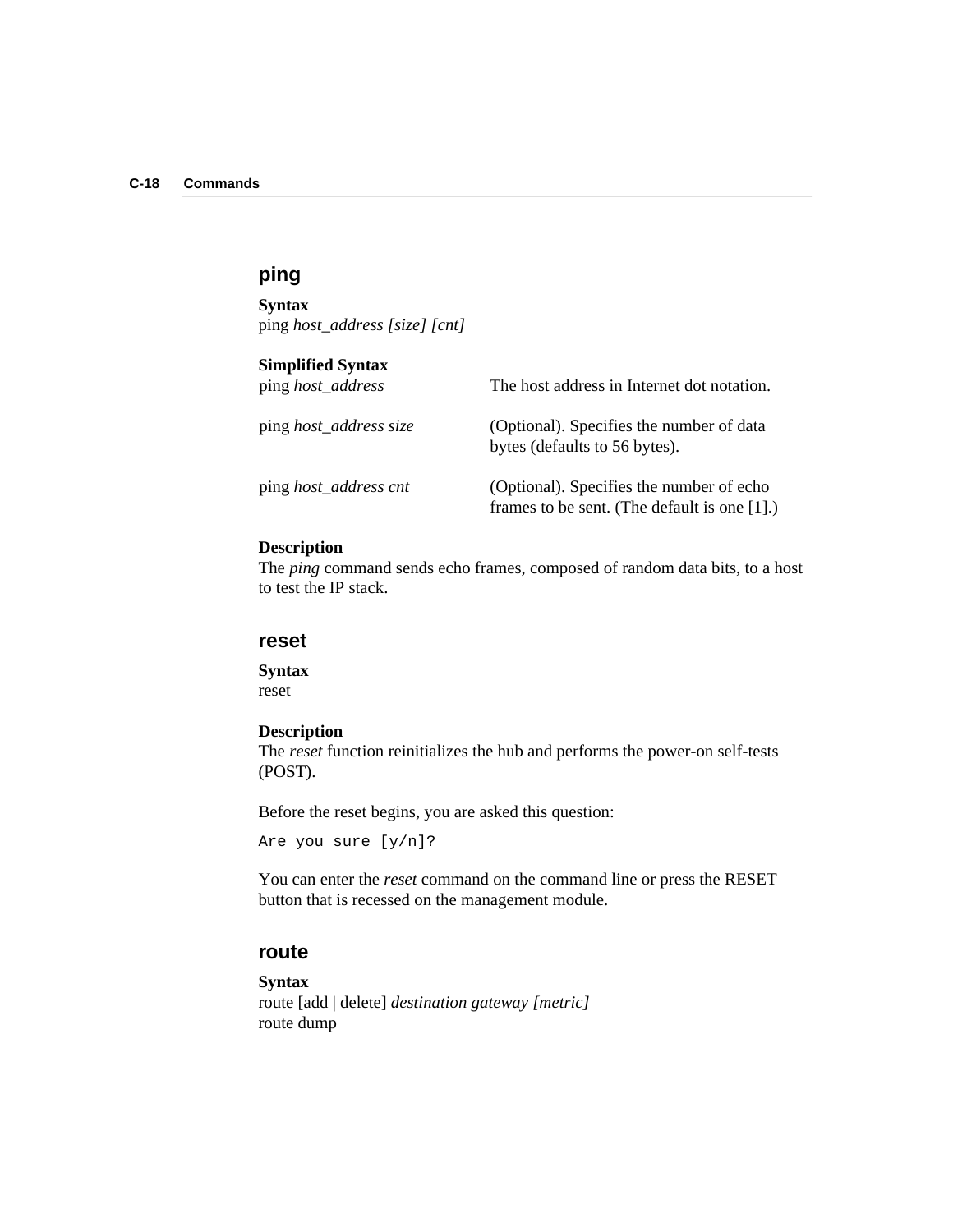#### **Simplified Syntax**

route add *destination* route add *destination gateway* route add *destination gateway metric* route delete *destination* route delete *destination gateway* route delete *destination gateway metric* route dump

#### **Description**

The *route* command adds or deletes a path to a particular device or hub, where:

- destination is the destination IP address.
- gateway is the gateway IP address.
- *metric* is the number of hops (number of gateways separating the source and destination) to the network. (Optional)

The *route dump* command displays the current IP addresses of the destination and gateway.

# **Primitive Console Commands**

The primitive console command set contains three categories of commands:

- Set commands
- Display commands
- Miscellaneous commands



*NOTE: The primitive console commands are a subset of the management console commands. The command descriptions are therefore abbreviated. For complete command descriptions, refer to the section "Management Console Commands" earlier in this appendix.*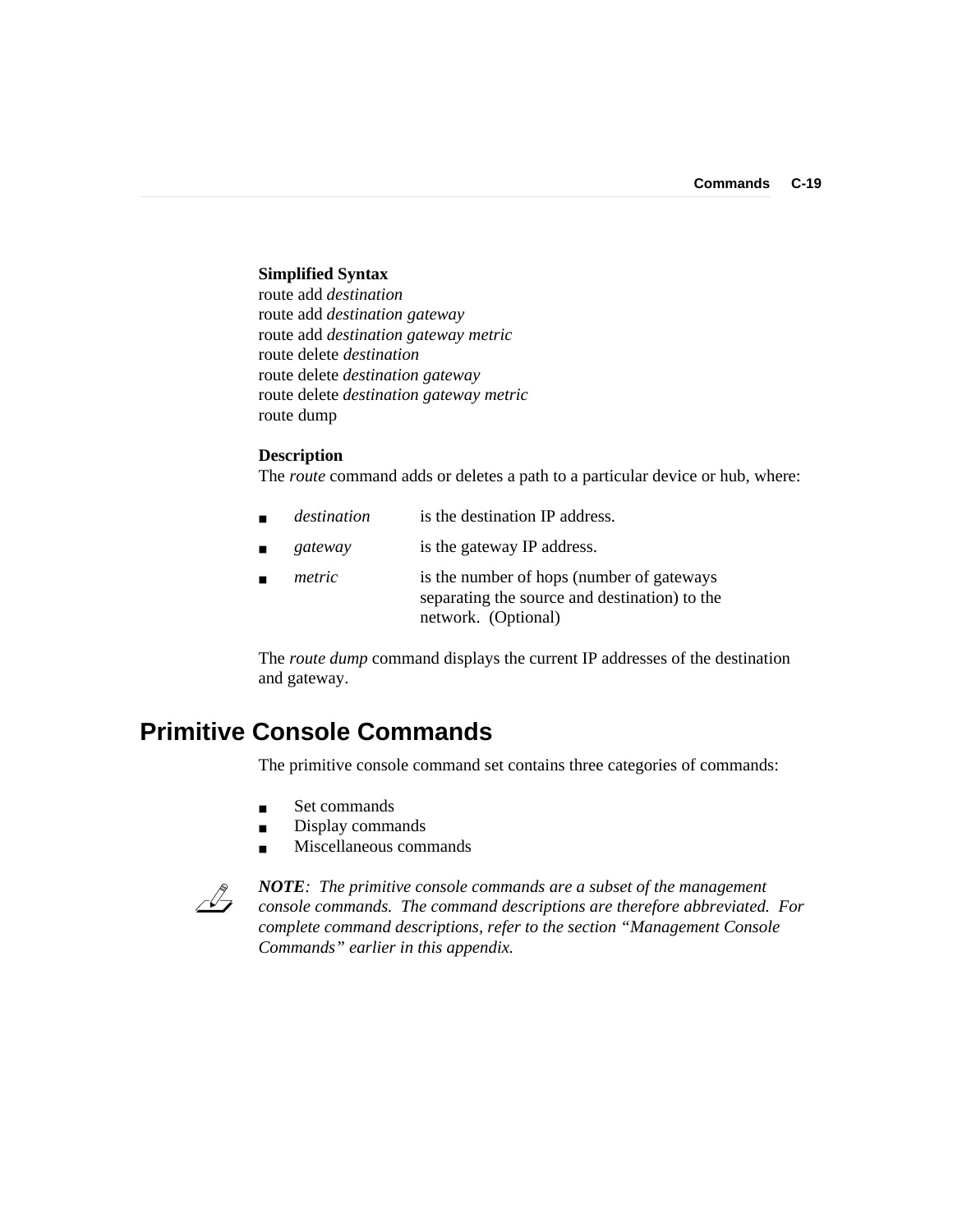### **Set Commands**

### **set attach**

Sets the configuration of the first two ports of the module in slot 1.

### **set baud**

Sets the console (serial) port baud rate.

### **set boot**

Sets the boot method, filename of the software image, or server IP address.

### **set defaults**

Sets the factory defaults.

### **set gateway**

Sets the IP address for the default gateway.

# **set help | ?**

Lists the *set* commands and gives information about them.

### **set ip**

Sets the IP address, IP netmask, and the Internet broadcast address.

### **set pwd**

Sets the new password. In primitive command mode, you will not be prompted for your old password.

## **set tnotify**

Sets the T-Notify value used in the Neighbor Notification protocol.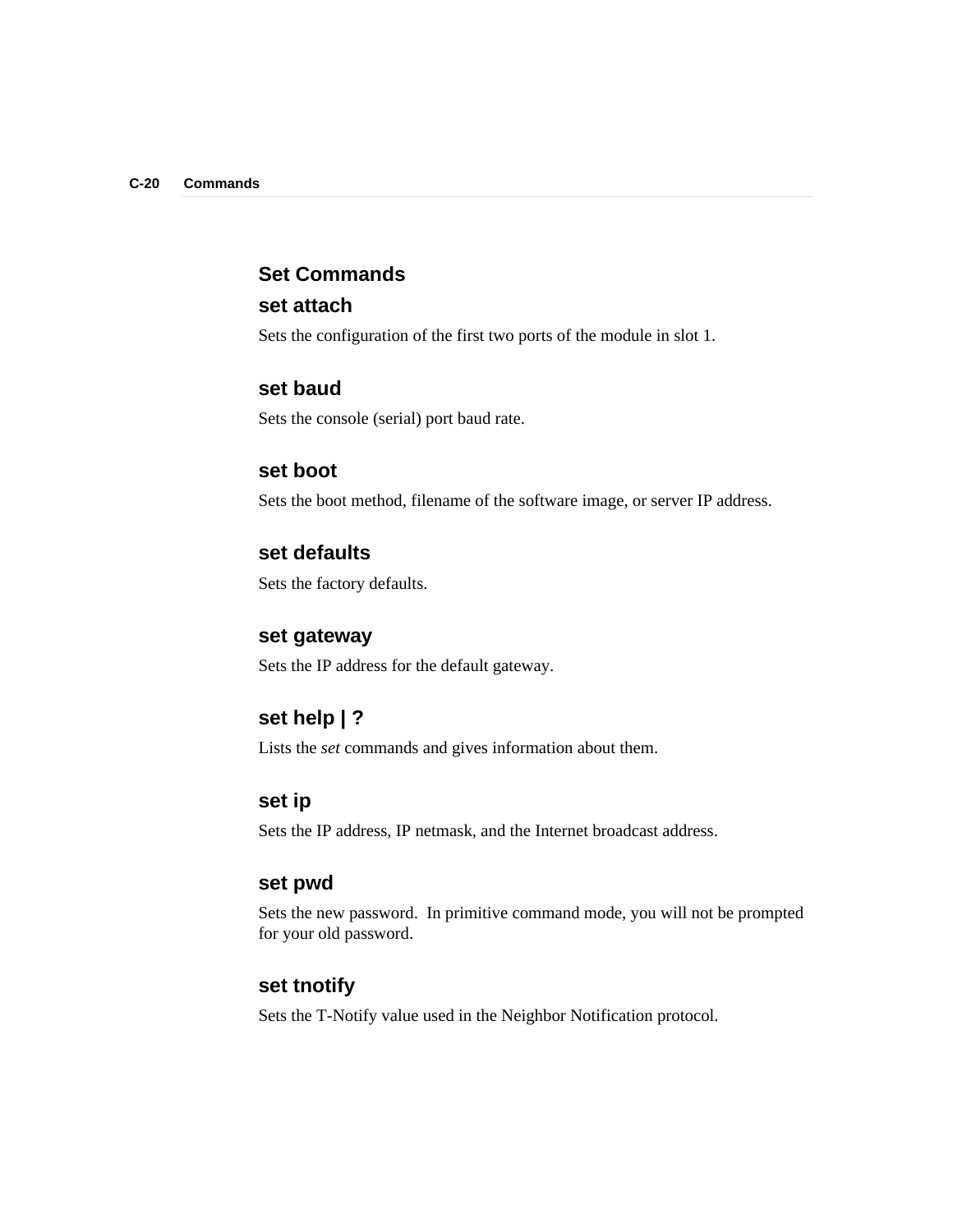### **set treq**

Sets the Target Token Rotation Time (T-Req).

# **Display Commands**

## **show attach**

Displays the configuration of the attachment ports on the module in slot 1 of the hub.

### **show baud**

Displays the baud rate setting for the serial port.

## **show boot**

Displays the boot method, filename of the software image, and boot server IP address.

### **show gateway**

Displays the default gateway address.

## **show help | ?**

Lists the *show* commands and gives information about them.

### **show ip**

Displays the current IP address, netmask, and broadcast address.

# **show log**

Displays the contents of the fault log.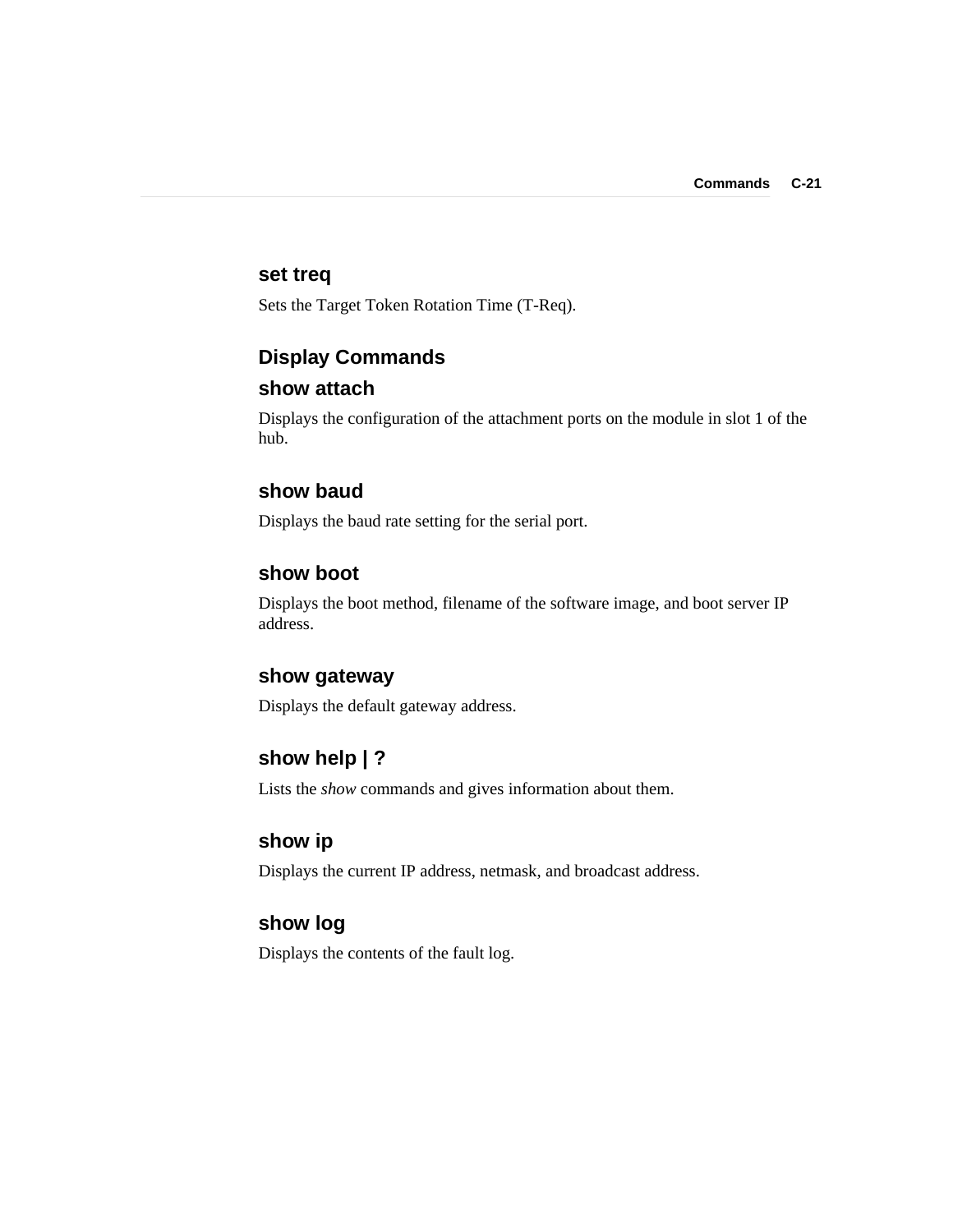## **show obs**

Detects the presence or absence of an optical bypass switch.

### **show rev**

Displays the revision number of the EPROM and software.

**show sid** Displays the 64-bit station ID and the 48-bit MAC address.

**show tnotify** Displays the value of T-Notify.

**show treq** Displays the value of T-Req.

**show tvx** Displays the value of TVX.

# **Miscellaneous Commands**

## **clear**

Clears the fault log.

# **help | ?**

Lists the miscellaneous commands and gives information about them.

### **reset**

Reinitializes the hub and runs the power-on self-tests (POST).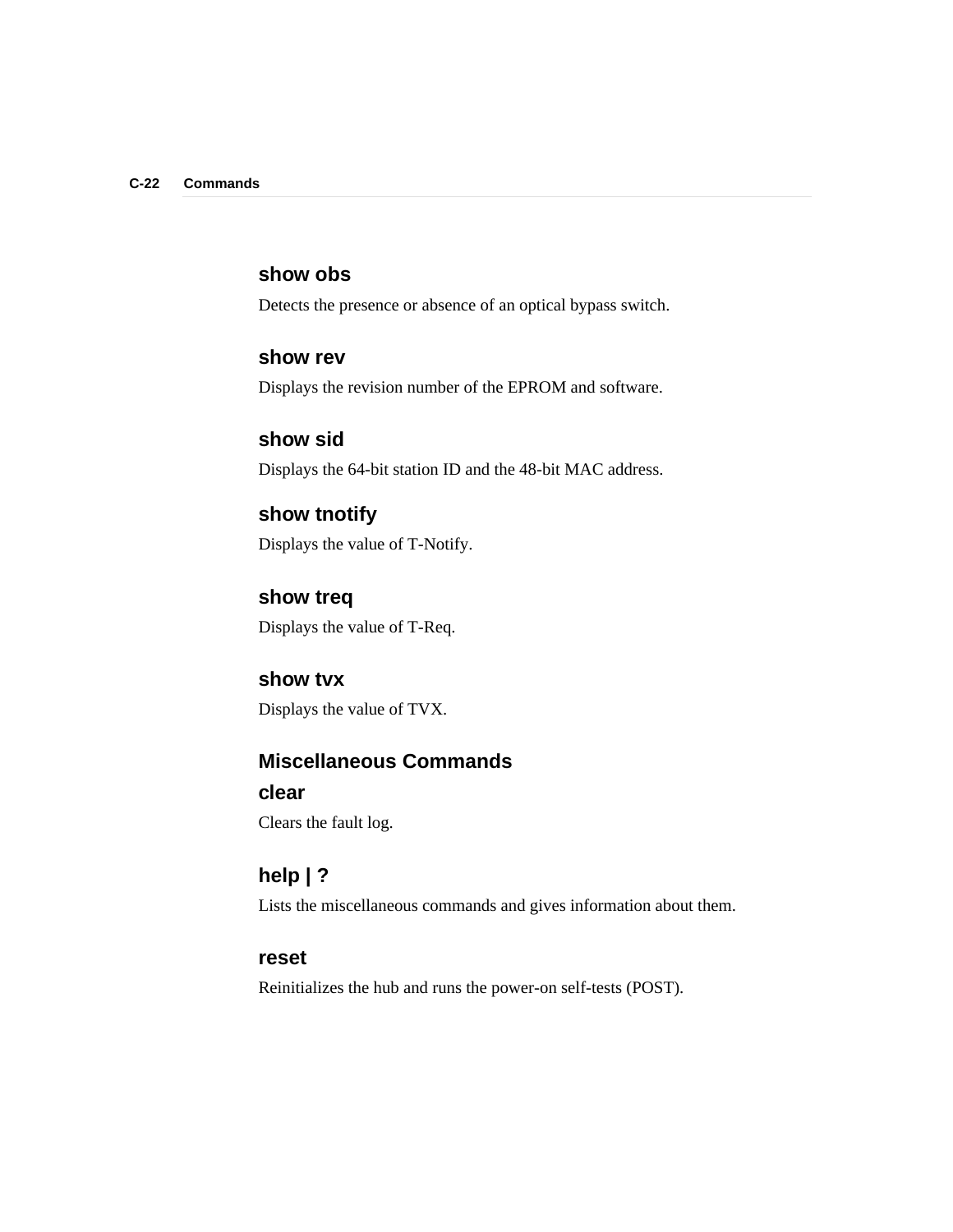# **Appendix D Technical Support**

This appendix explains how to obtain worldwide support for 3Com products.

# **On-line Product Support**

3Com offers worldwide product support 24 hours a day, seven days a week, through automated on-line systems.

# CardBoard<sup>™</sup> Bulletin Board Service

CardBoard is 3Com's menu-driven bulletin board service. It contains the most current adapter information in downloadable files. CardBoard provides:

- Software drivers
- Technical tips
- Product information
- Diagnostic programs
- Software patches and fixes

These files are easy to access through a modem connection. Call the CardBoard telephone number nearest you:

| Australia | $(61)$ (2) 955 2073<br>Up to 2400 baud, 8 data bits, no parity, 1 stop bit   |
|-----------|------------------------------------------------------------------------------|
| France    | $(33)(1)$ 69 86 69 54<br>Up to 9600 baud, 8 data bits, no parity, 1 stop bit |
| Germany   | (49) 89 62732-188/189<br>Up to 9600 baud, 8 data bits, no parity, 1 stop bit |
| Italy     | $(39)(2)$ 27 30 06 80<br>Up to 9600 baud, 8 data bits, no parity, 1 stop bit |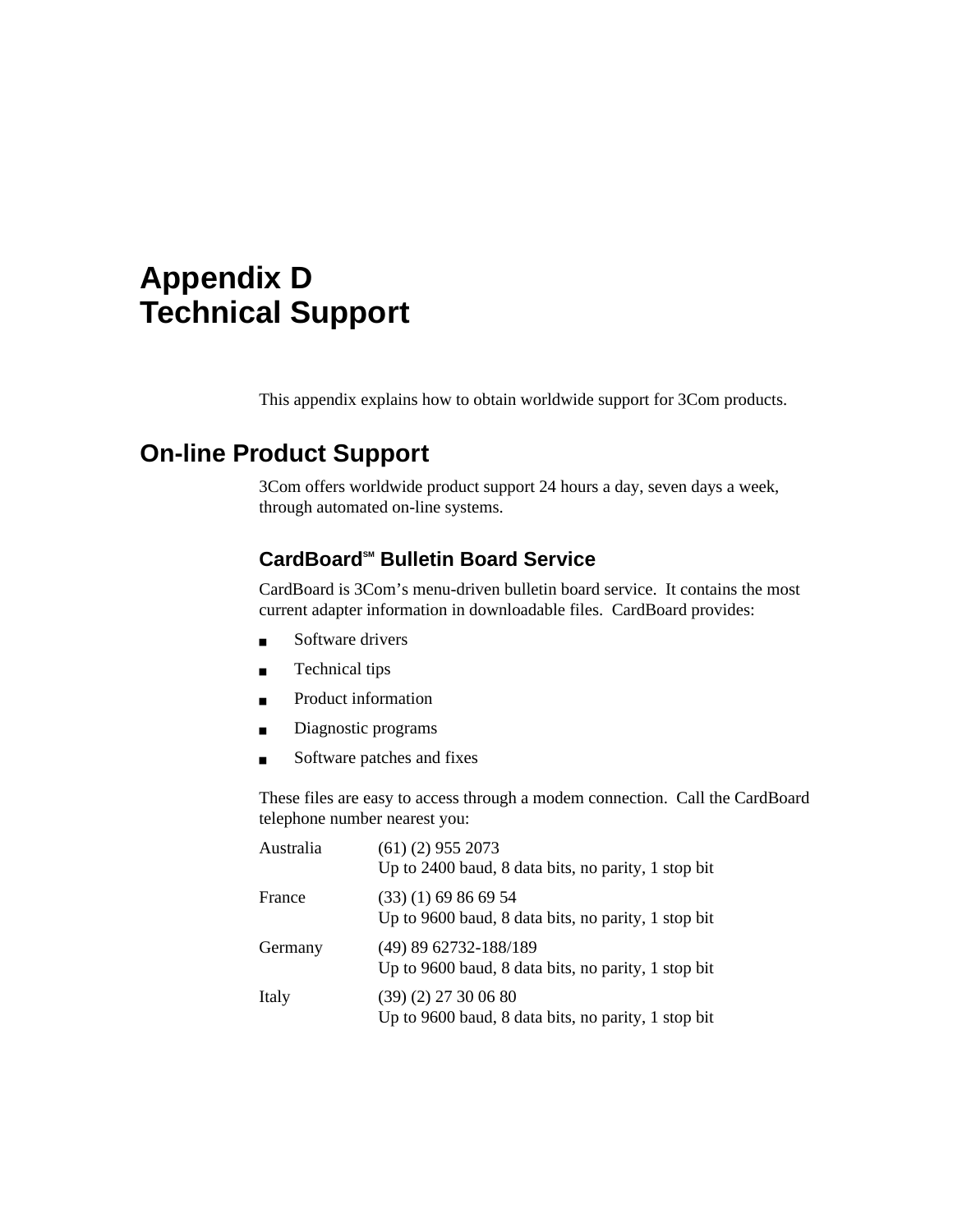| U.K. | (44) 442 278278<br>Up to 14400 baud, 8 data bits, no parity, 1 stop bit      |
|------|------------------------------------------------------------------------------|
| U.S. | $(1)$ (408) 980-8204<br>Up to 19200 baud, 8 data bits, no parity, 1 stop bit |

For information on international CardBoard access numbers added since this manual was published, contact your local 3Com office. Refer to the list of international sales offices later in this appendix.

# **Automated Fax Service**

3Com's interactive fax service provides data sheets, technical articles, diagrams, and troubleshooting instructions on 3Com products 24 hours a day, seven days a week. To access this service, dial **(1) (408) 727-7021** from anywhere in the world using your touch-tone telephone.

Within this service you may choose to access CardFacts<sup>SM</sup> (containing adapter information) or 3ComFacts<sup>SM</sup> (containing network system product information).

- CardFacts provides adapter installation diagrams, configuration drawings, troubleshooting instructions, and technical articles. Document 9999 provides you with an index of adapter documents.
- 3ComFacts<sup>SM</sup> provides data sheets and technical articles on 3Com's hub, bridge, router, terminal server, and software products. Document 8888 provides you with an index of system product documents.

# **Ask3Com<sup>™</sup> On-line Service**

Ask3Com is an on-line service, located on CompuServe<sup>SM</sup>. This service is accessible worldwide. Ask3Com contains extensive technical and marketing information on all 3Com products. To use Ask3Com, you must first obtain a CompuServe account. To open an account, contact your local CompuServe office.

To use Ask3Com, log into CompuServe, type:

GO THREECOM

and press [Enter] to see the Ask3Com main menu.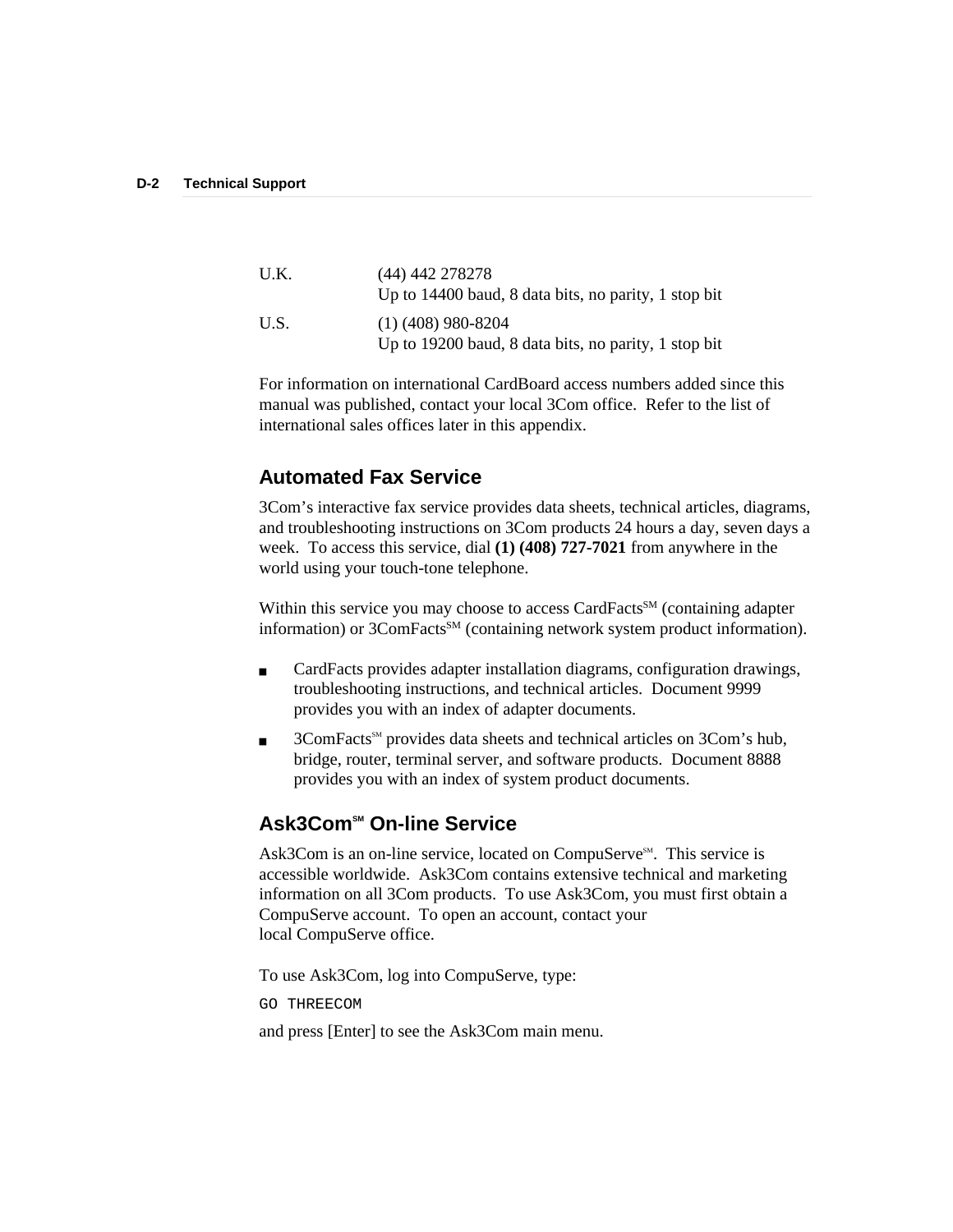### **3Com Documentation on CD-ROM**

An extensive library of 3Com product documentation is available in CD-ROM format through Support on Site for Networks subscription service. This multivendor CD-ROM service, offered by Computer Library, a division of Ziff Communication, contains technical information and documentation from major data networking hardware and software manufacturers. Stand-alone and concurrent user network subscriptions are available. To order, call Computer Library at (800) 827-7889, extension 515. Outside the U.S. call (212) 503-4400 or use fax number (212) 503-4487.

# **Support from Your Network Supplier**

If additional assistance is required, contact your network supplier. Many suppliers are authorized 3Com service partners who are qualified to provide a variety of services, including network planning, installation, hardware maintenance, application training, and support services.

# **U.S. and Canada**

Call the following number to locate your local 3Com sales office:

U.S. (1) (800) NET-3Com

The 3Com sales office will refer you to the nearest 3Com authorized service partner.

## **Outside the U.S. and Canada**

To locate a 3Com authorized service partner near you, contact your local 3Com sales office.

| Australia           | $(61)$ 2 959 3020  |
|---------------------|--------------------|
| Belgium/Netherlands | $(31)$ 25 032 2120 |
| France              | (33) 169866800     |
| Germany             | (49) 89 678210     |
| Hong Kong           | (852) 868 9111     |
| Italy               | (39) 22 7302041    |
| Japan               | $(81)$ 3 546 62233 |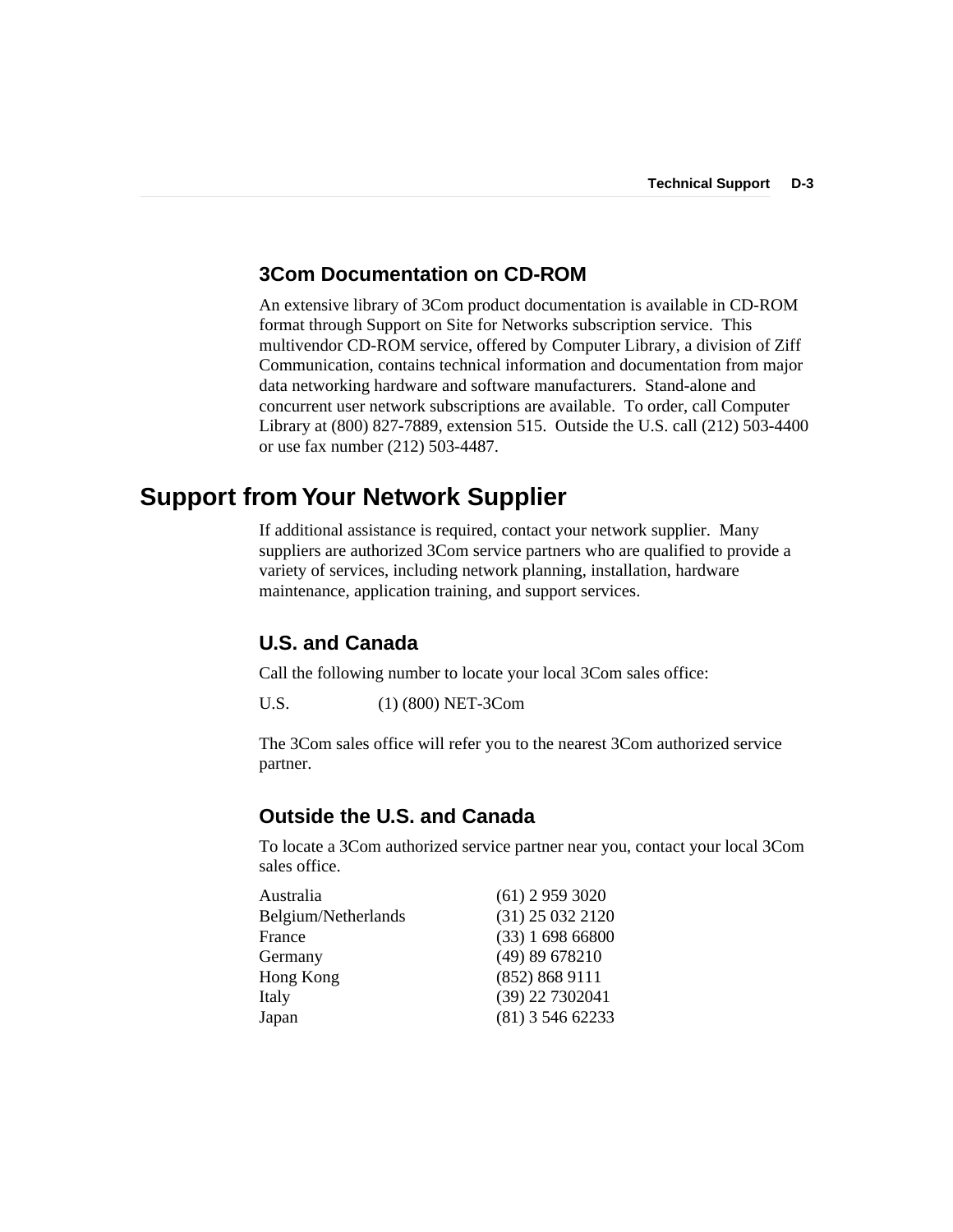| Nordic    | $(46)$ 8 703 4870  |
|-----------|--------------------|
| Singapore | $(65)$ 321 8929    |
| Taiwan    | $(886)$ 2 775 4352 |
| U.K.      | $(44)$ 628 890 670 |

When you contact a 3Com authorized service partner for assistance, have the following information ready:

- Diagnostic error messages
- A list of system hardware and software, including revision levels
- Detail on recent configuration changes, if applicable

3Com's service partner will determine what action needs to be taken to resolve the problem. 3Com service partners can verify hardware failures and advise you when it is more cost-effective to replace, rather than repair, a product.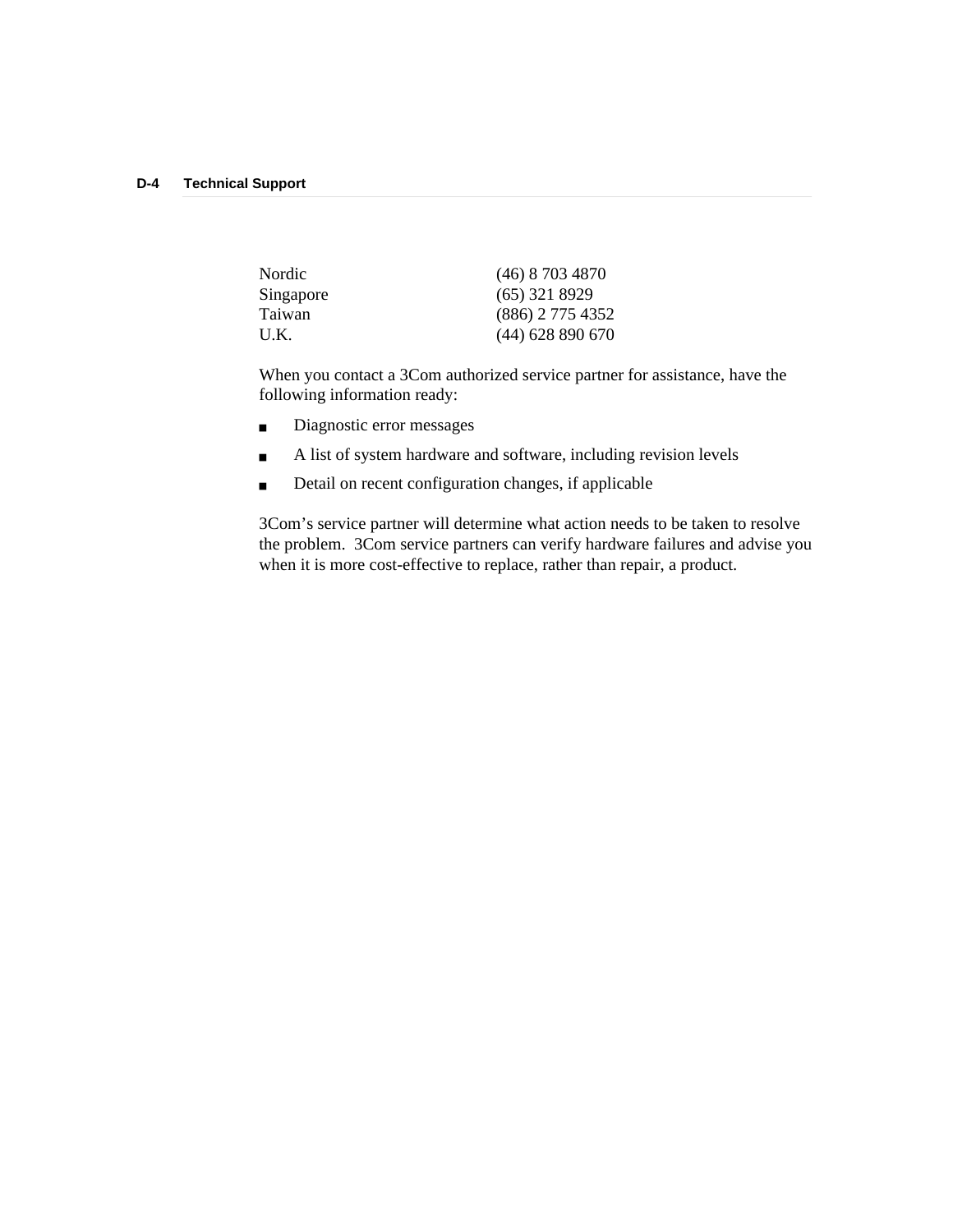# **Returning Products for Repair**

A product sent directly to 3Com for repair must first be assigned a Return Materials Authorization number (RMA). A product sent to 3Com without an RMA number will be returned to the sender unopened, at the sender's expense.

When you call for an RMA number, be prepared to provide the product name, serial number, and diagnostic error messages. Payment, shipping instructions, and turnaround time will be confirmed when the RMA number is assigned.

To obtain an RMA number, call or fax:

| Europe | Phone<br>Fax | $(44)$ (0) 442 231000<br>$(44)$ (0) 442 236824       |
|--------|--------------|------------------------------------------------------|
| U.S.   | Phone<br>Fax | $(800)$ 876-3266, press option 2<br>$(408)$ 764-7290 |



*NOTE: RMA forms (except Europe) are available on CardFacts. Dial (408) 727-7021.*

| Outside Europe and the U.S. |                  |
|-----------------------------|------------------|
| Phone                       | $(408)$ 492-1790 |
| Fax                         | $(408)$ 764-7290 |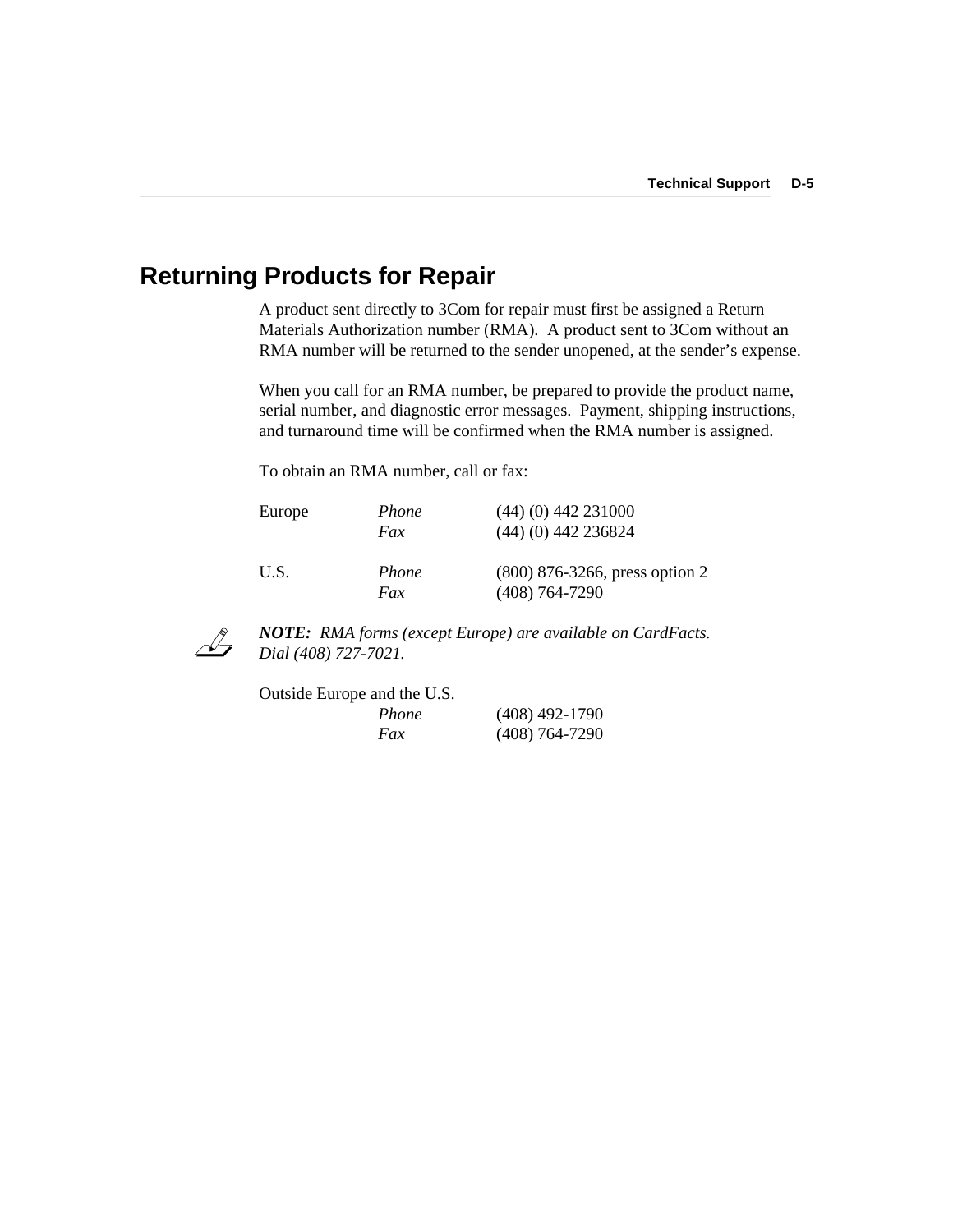# **Glossary**

| <b>Attachment</b>      | The capability of a station or concentrator (or FDDI hub) for<br>connection into an FDDI network. Stations and concentrators<br>are classified as dual attachment, single attachment, or null<br>attachment.                                                                                                                              |
|------------------------|-------------------------------------------------------------------------------------------------------------------------------------------------------------------------------------------------------------------------------------------------------------------------------------------------------------------------------------------|
| <b>Beacon</b>          | A special type of frame transmitted when a station detects a<br>logical problem on the ring. It is automatically transmitted<br>during the ring initialization sequence when the claim token<br>process does not finish in the time allotted for it. The beacon<br>process can indicate either a station hardware or software<br>failure. |
| <b>Broadcast</b>       | A packet delivery system that delivers a copy of a given packet<br>to all hosts that attach to it.                                                                                                                                                                                                                                        |
| <b>Bypass</b>          | The ability of a node to optically isolate itself from the FDDI<br>network while maintaining the continuity of the cable plant.<br>See also Optical bypass.                                                                                                                                                                               |
| <b>Canonical order</b> | The agreed upon bit order of transmission. Canonical<br>addressing is when the least significant bit of the most<br>significant byte is always transmitted first. The FDDI hub's<br>LLC (logical link control) address appears in canonical order<br>when the <i>show sid</i> command is issued.                                          |
| <b>CDDI</b>            | Copper Distributed Data Interface. FDDI over twisted-pair<br>copper wire.                                                                                                                                                                                                                                                                 |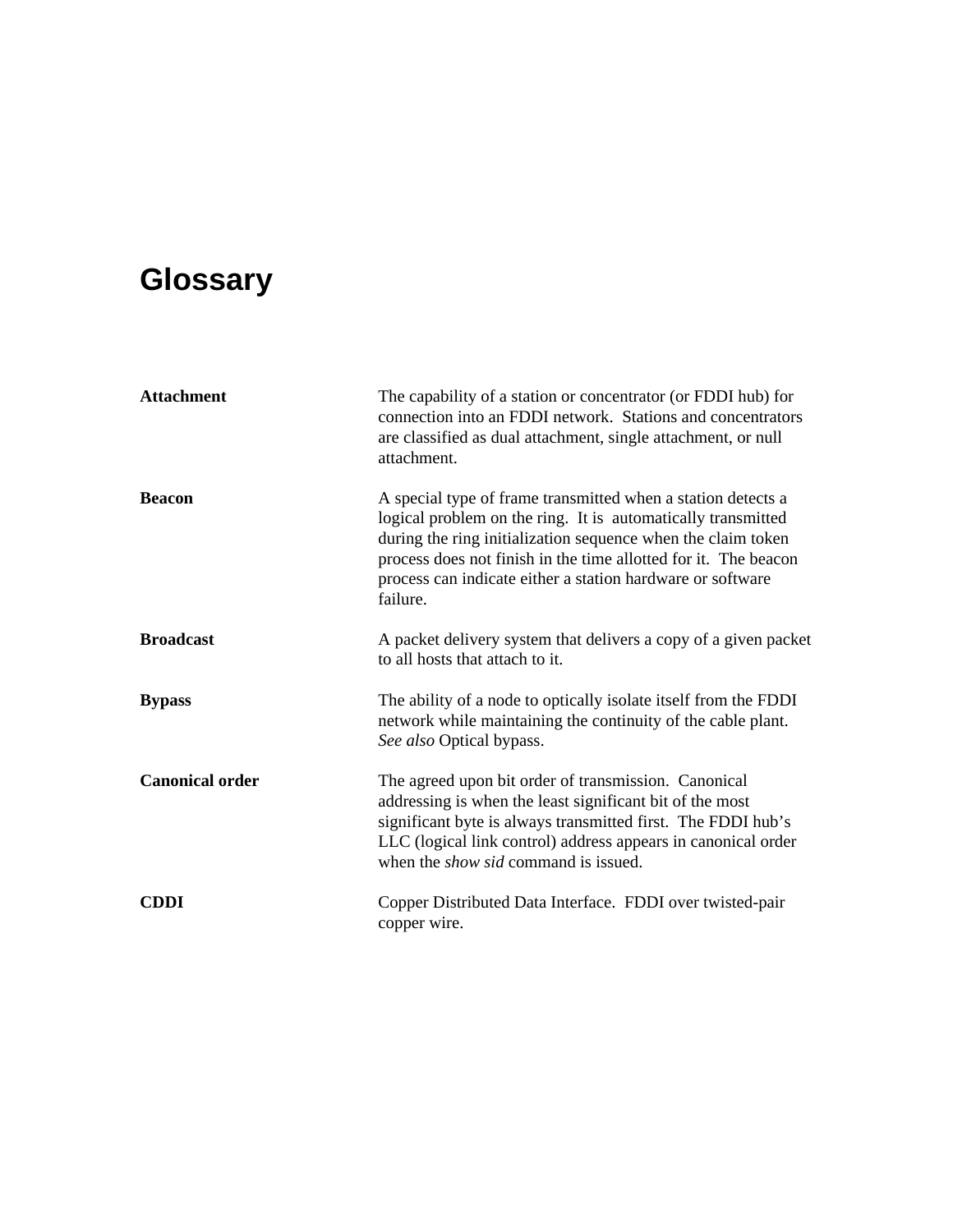| Concentrator                      | A sophisticated multiplexer or hub device that has additional<br>ports beyond those required for its own attachment to the main<br>ring of an FDDI network. These additional ports are for<br>attaching other FDDI nodes (including single attachment<br>stations [SASs] and other concentrators) in a tree topology.<br>Concentrators may be stand-alone (null attachment) and not<br>connected to the main ring; they may support only the<br>interconnection of a few SASs. |
|-----------------------------------|--------------------------------------------------------------------------------------------------------------------------------------------------------------------------------------------------------------------------------------------------------------------------------------------------------------------------------------------------------------------------------------------------------------------------------------------------------------------------------|
| <b>DAC</b>                        | Dual Attachment Concentrator. A concentrator with A and B<br>ports for attachment to both the primary and secondary rings.                                                                                                                                                                                                                                                                                                                                                     |
| DAS                               | Dual Attachment Station. A station with A and B ports for<br>attachment to the primary ring only.                                                                                                                                                                                                                                                                                                                                                                              |
| <b>Dotted decimal notation</b>    | The syntactic representation for a 32-bit integer that consists of<br>four 8-bit numbers written in base 10 with periods (dots)<br>separating them.                                                                                                                                                                                                                                                                                                                            |
| <b>Downstream</b>                 | The normal direction of data flow on a token ring network.<br>Also, the adjacent station in the transmission (ring) path.                                                                                                                                                                                                                                                                                                                                                      |
| <b>Dual counter-rotating ring</b> | A dual-ring LAN topology in which two separate fiber or<br>copper cables provide signal paths on which information<br>travels in opposite directions. The second ring provides a<br>backup for the first ring in the event of failure of the first<br>(primary) ring.                                                                                                                                                                                                          |
| Dual ring                         | A pair of counter-rotating logical rings.                                                                                                                                                                                                                                                                                                                                                                                                                                      |
| <b>Dual homing</b>                | An FDDI redundant topology. This refers to one of two<br>situations: in the first, a dual-MAC station is connected to (is<br>homed on) both rings at the same time. The second situation<br>involves redundant attachments of a dual-attached station or<br>concentrator to the ring(s), with one attachment functioning as<br>a backup link.                                                                                                                                  |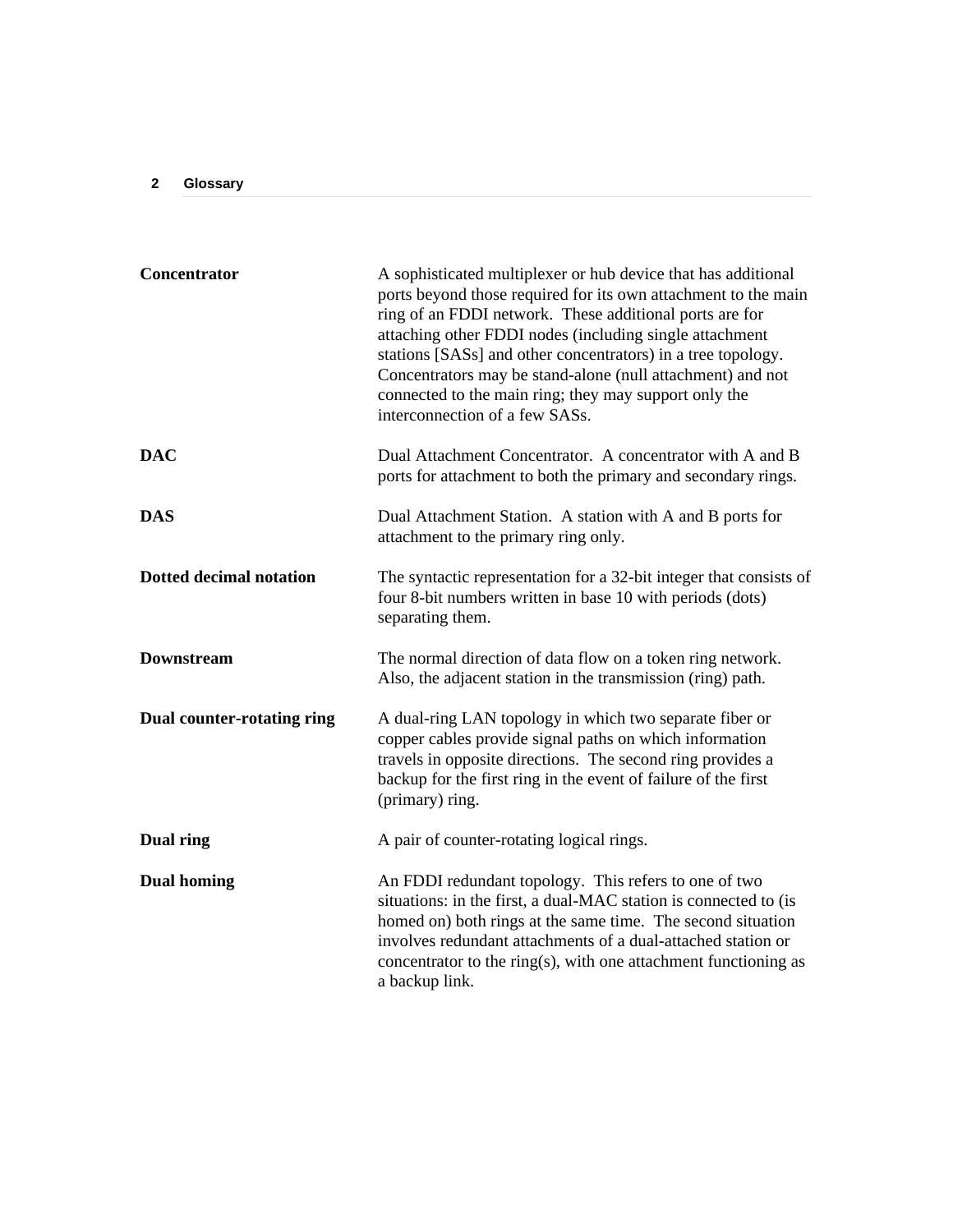| Dual ring of trees       | One of the FDDI-supported topologies in which only one ring<br>is permitted to have multiple trees of any depth (consisting of<br>single-attached concentrators and stations), which are cascaded<br>off the main ring.                                                        |
|--------------------------|--------------------------------------------------------------------------------------------------------------------------------------------------------------------------------------------------------------------------------------------------------------------------------|
| <b>FDDI</b>              | Fiber Distributed Data Interface. The local area networking<br>standard that provides high bandwidth for interconnecting<br>computers and peripheral devices using a fiber-optic medium<br>in a ring configuration.                                                            |
|                          | The FDDI specification is made up of standards that<br>correspond to the IEEE OSI model layers (on the physical and<br>data link levels). These standards specify the physical<br>interfaces, functions, and operations needed to support<br>interoperability between devices. |
| <b>Fiber-optic cable</b> | A fiber-optic cable consists of a glass center, cladding, a buffer<br>layer, strength members, and a cable sheath. The glass center<br>supports the transmission of light signals.                                                                                             |
| Gateway                  | A special-purpose, dedicated computer that attaches to two or<br>more networks and routes packets from one to another.                                                                                                                                                         |
| IP                       | Internet protocol, which defines the Internet datagram as the<br>unit of information passed across the Internet and provides the<br>basis for the Internet connectionless, best-effort packet<br>delivery service.                                                             |
| <b>ISO</b>               | International Standards Organization. The international<br>agency that develops information-exchange standards<br>implementation.                                                                                                                                              |
| <b>Logical ring</b>      | A set of MACs serially connected to form a single ring. A<br>fault-free FDDI network provides two logical rings.                                                                                                                                                               |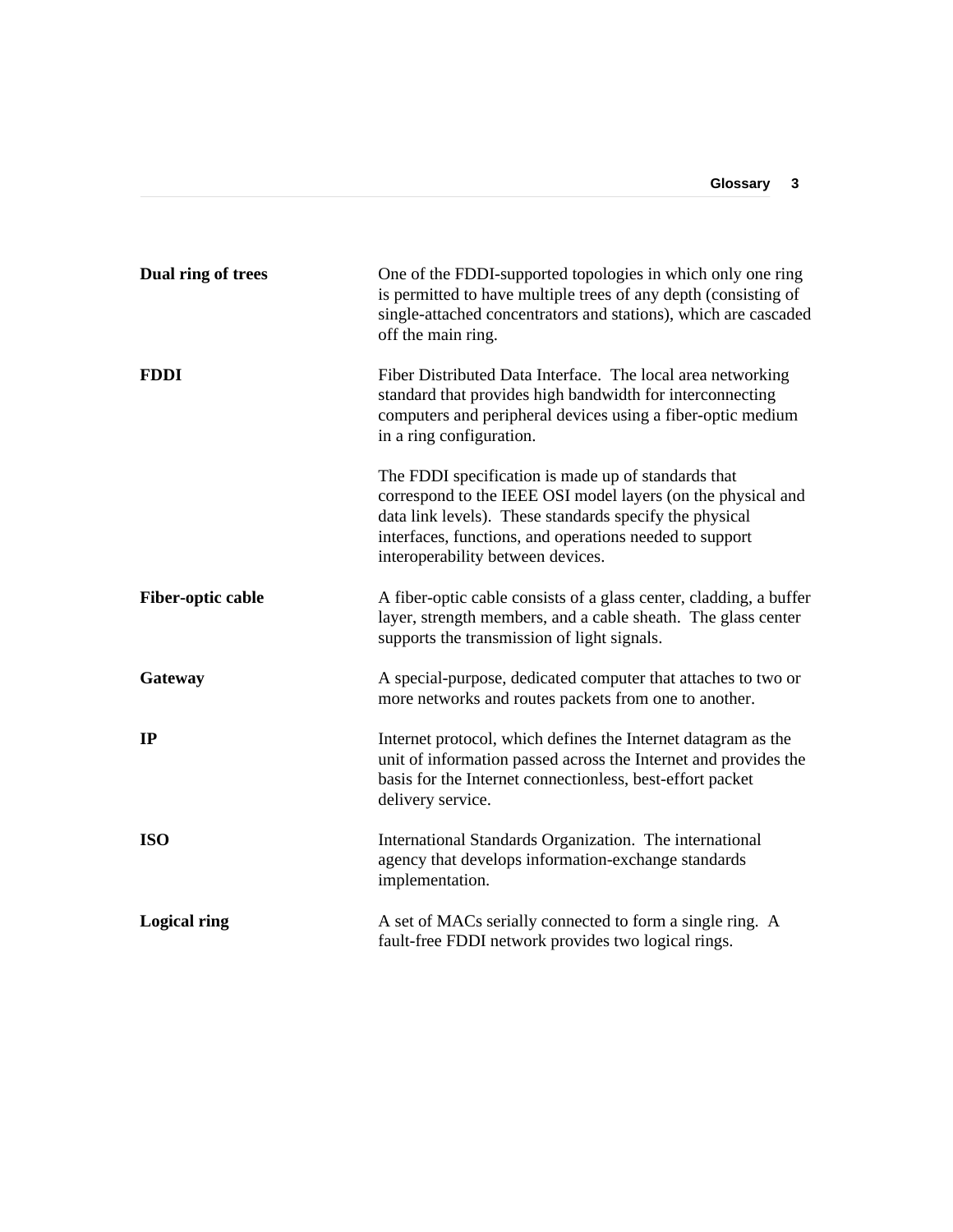| <b>MAC</b>                             | Media Access Control. MAC, the OSI access layer, specifies<br>the access mechanism used by FDDI nodes for transmitting<br>and receiving data on the ring. The MAC is responsible for<br>receiving frames and transmitting frames according to the rules<br>of a timed token rotation protocol, a dynamic protocol unique<br>to FDDI. |
|----------------------------------------|--------------------------------------------------------------------------------------------------------------------------------------------------------------------------------------------------------------------------------------------------------------------------------------------------------------------------------------|
| <b>MIB</b>                             | Management Information Base. A set of FDDI-managed<br>objects. The MIB defines the data that a network manager can<br>expect to get about a managed device. It defines the access<br>permissions for each data item, and the size, type, and<br>semantics of each data item.                                                         |
| MIC                                    | Media Interface Connector. A mated connector pair that<br>provides an attachment between an FDDI node and a fiber-<br>optic cable. MIC connectors are normally keyed, both to<br>prevent accidental reversal of transmit and receive fibers and<br>to ensure connection only to ports of the correct type.                           |
| <b>Noncanonical order</b>              | The agreed upon bit order of transmission. Noncanonical<br>addressing is when the most significant bit of the most<br>significant byte is transmitted first. The FDDI hub's MAC/<br>SMT address appears in noncanonical order when the show sid<br>command is issued.                                                                |
| <b>Null attachment</b><br>concentrator | A concentrator that can be considered a self-contained<br>FDDI network but is not connected to a dual ring backbone. It<br>does not contain an A, B, or S port.                                                                                                                                                                      |
| <b>Optical bypass</b>                  | An optional facility that allows the FDDI optical signal to<br>bypass FDDI nodes when they are powered off.                                                                                                                                                                                                                          |
| <b>Peer-mode connection</b>            | A connection between peer ports (A, B, and S ports).                                                                                                                                                                                                                                                                                 |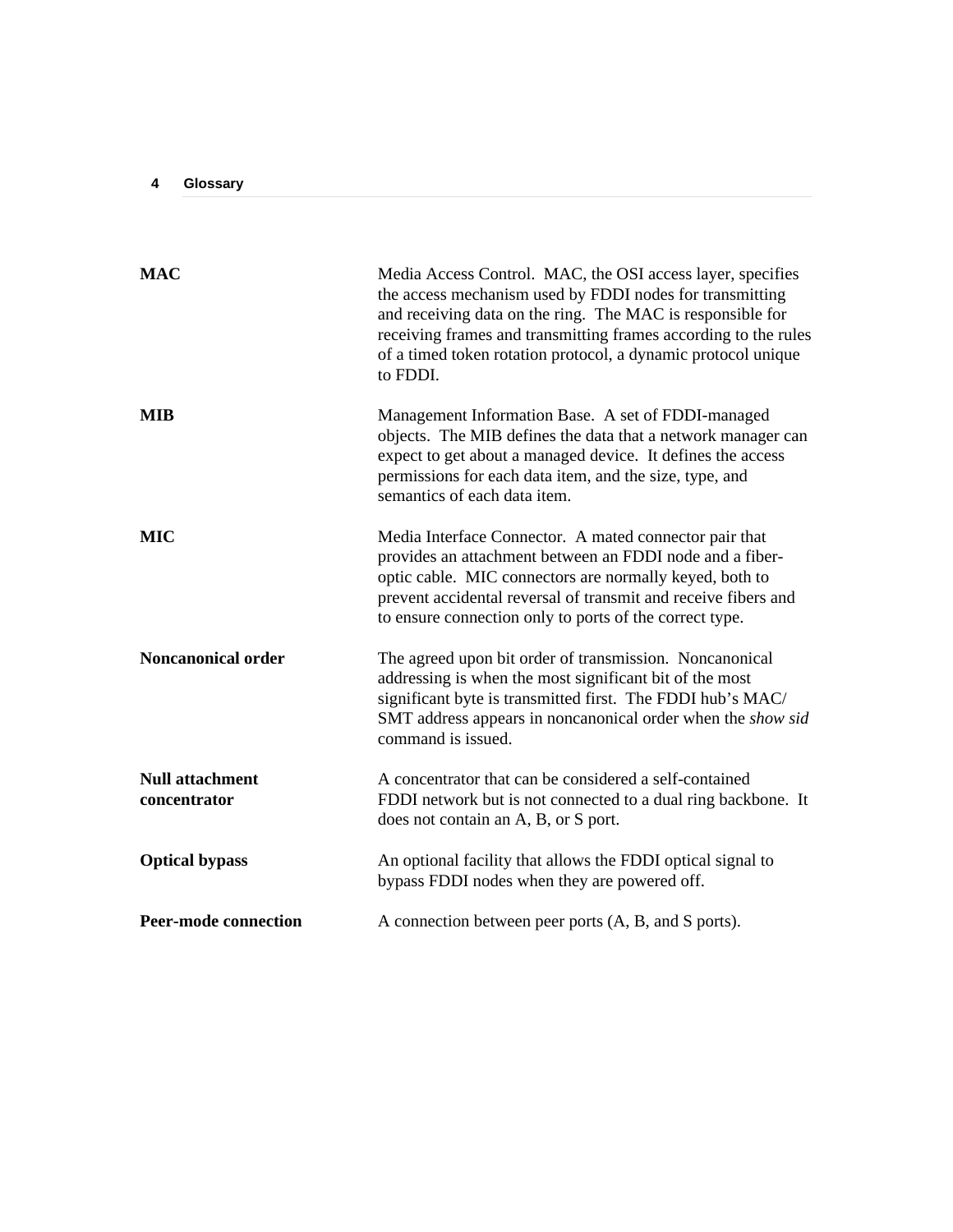| <b>PHY</b>  | Physical Layer Protocol. The sublayer that describes the<br>medium-independent portion of the OSI Physical layer and<br>specifies the rules for encoding digital data for transmission<br>from one FDDI station to another. It also provides the link<br>between the PMD and the MAC layer. |
|-------------|---------------------------------------------------------------------------------------------------------------------------------------------------------------------------------------------------------------------------------------------------------------------------------------------|
| Ping        | Packet InterNet Groper. A program used in the Internet to find<br>out whether or not a host on the network is operational by<br>sending it echo frames and waiting to receive the same number<br>of frames in return.                                                                       |
| <b>PMD</b>  | Physical Layer Medium Dependent. The sublayer in the FDDI<br>architecture that specifies the optical fiber hardware<br>components that create the physical link between two adjacent<br>FDDI stations.                                                                                      |
| <b>Port</b> | A point of access where a physical connection is made<br>between a device and cabling to another device, network, etc.<br>The FDDI standard defines four port types: A, B, M, and S.                                                                                                        |
|             | Port type A (Primary IN/Secondary OUT) allows attachment<br>to the incoming primary ring and to the outgoing secondary<br>ring.                                                                                                                                                             |
|             | Port type B (Secondary IN/Primary OUT) allows attachment to<br>the outgoing primary ring and to the incoming secondary ring.                                                                                                                                                                |
|             | Port type M (Master) allows attachment between a<br>concentrator and a single-attach station. Uses the primary ring<br>only. See SAS.                                                                                                                                                       |
|             | Port type S (Slave) allows attachment between an SAS or SAC<br>and a concentrator. Uses the primary ring only.                                                                                                                                                                              |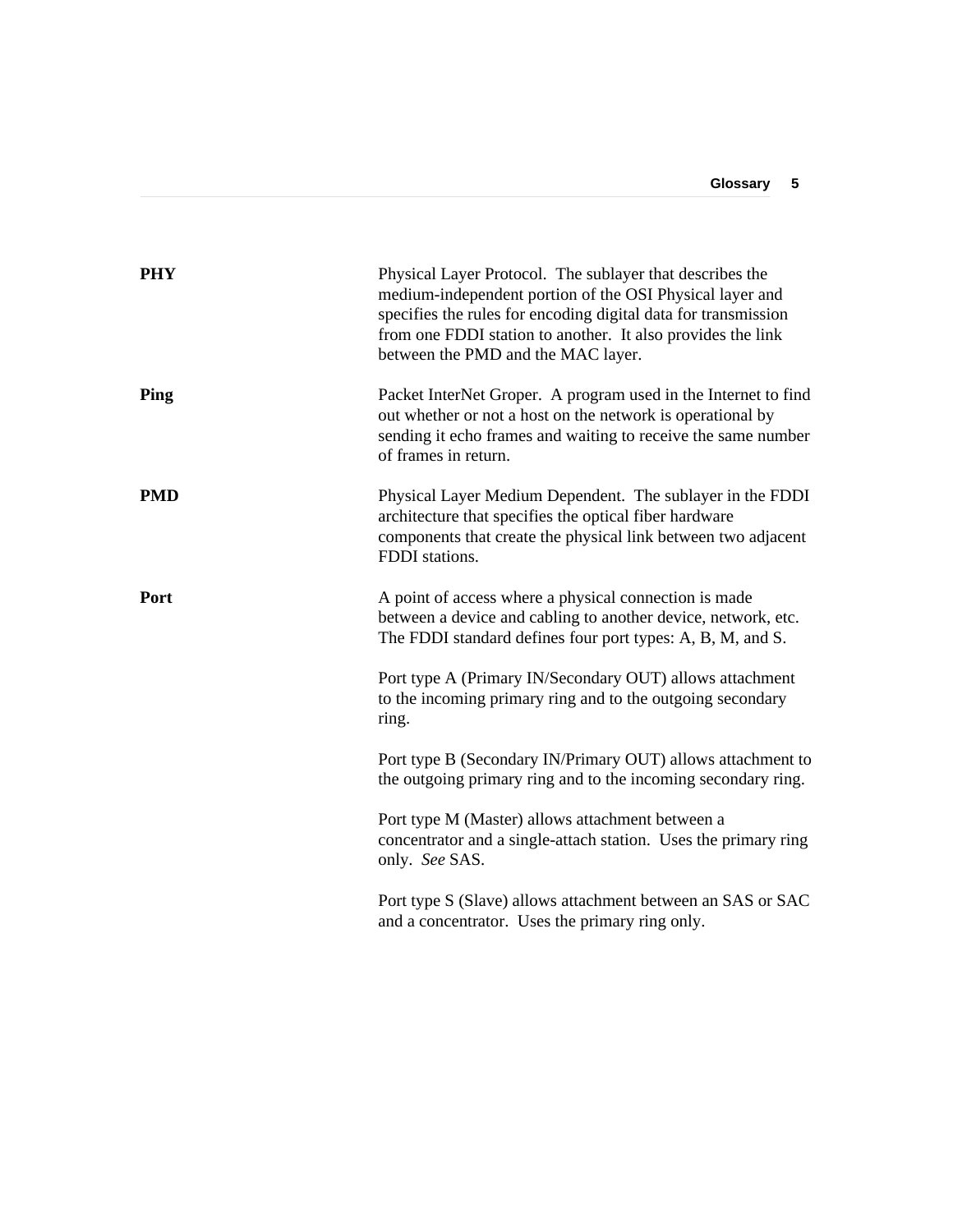| <b>Primary path</b>   | The segment(s) of the primary ring that pass through a station.<br>Conditions may exist in parts of the network that may cause<br>the path to be in a different ring (that is, secondary instead of<br>primary).                                                          |
|-----------------------|---------------------------------------------------------------------------------------------------------------------------------------------------------------------------------------------------------------------------------------------------------------------------|
| <b>Primary ring</b>   | In the dual counter-rotating token ring architecture, the ring<br>that carries data traffic.                                                                                                                                                                              |
| <b>Ring</b>           | A set of stations through which information is passed<br>sequentially between stations, each station in turn examining<br>or copying the information, until the information is returned to<br>the originating station.                                                    |
| <b>Ring wrap</b>      | The ring reconfiguration that takes place when a break occurs<br>in the primary ring and the dual attached hubs and stations on<br>either side of the fault detect and automatically bypass it.                                                                           |
| <b>SAC</b>            | Single Attachment Concentrator. A concentrator that connects<br>a single ring only (usually the primary ring) to the FDDI<br>network.                                                                                                                                     |
| <b>SAS</b>            | Single Attachment Station. A station that offers a single<br>attachment to the FDDI network. The connection is to one<br>ring only (usually the primary ring), and that attachment is<br>made through a concentrator; there is no direct attachment to<br>the trunk ring. |
| <b>SDDI</b>           | Shielded [Twisted-Pair] Distributed Data Interface. FDDI<br>over shielded twisted-pair per the SDDI de facto STP standard.                                                                                                                                                |
| <b>Secondary ring</b> | In the dual counter-rotating token ring architecture, the ring<br>that is generally used for automatic recovery in the event of a<br>break in the primary ring.                                                                                                           |
| <b>SMT</b>            | Station Management. The function within an FDDI node<br>responsible for managing, maintaining, and controlling all the<br>local and remote station functions.                                                                                                             |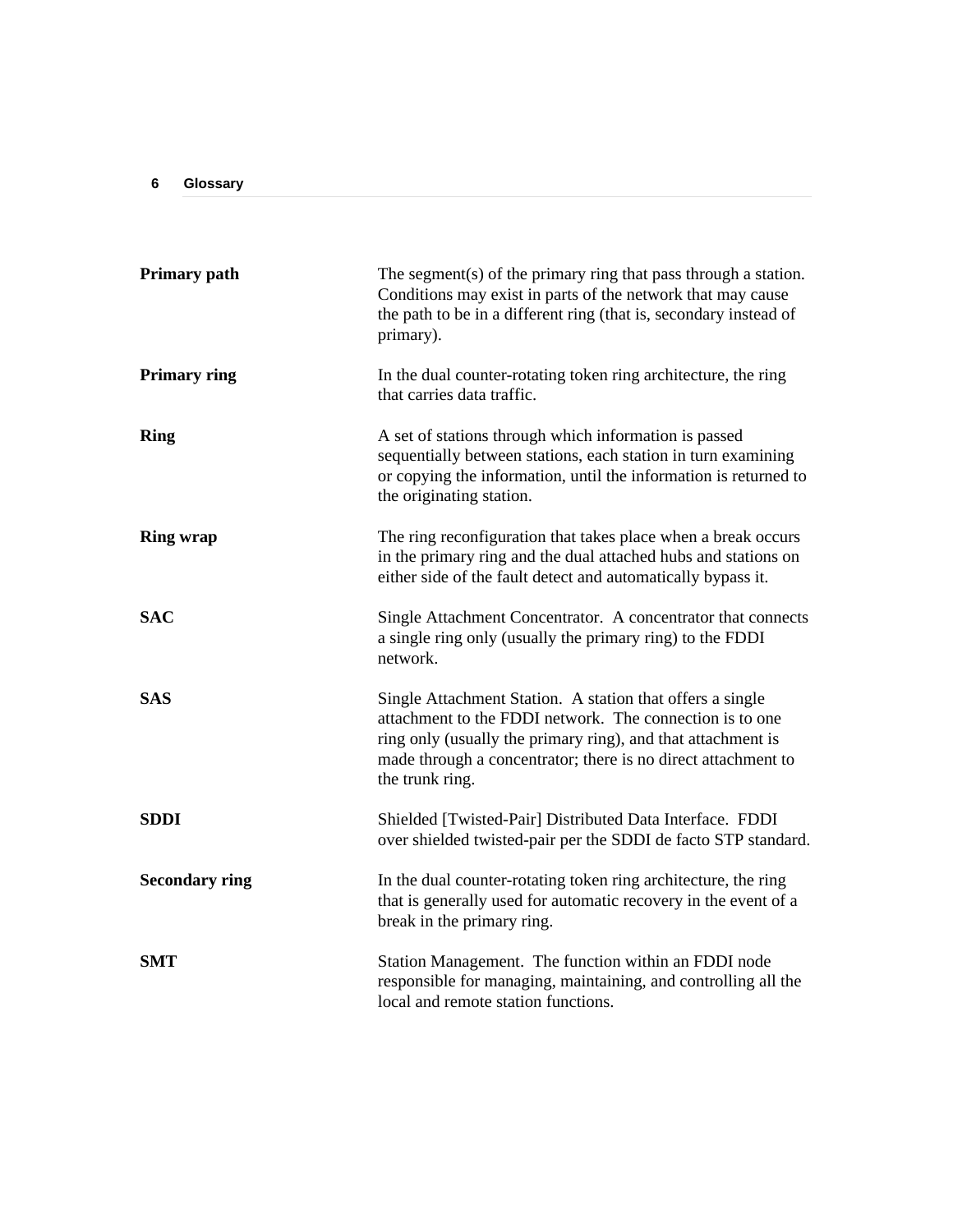| <b>Station</b>              | An addressable node on an FDDI network capable of<br>transmitting, repeating, and receiving information. A station<br>has exactly one SMT, at least one MAC, at least one PHY, and<br>at least one PMD.                                                                                                                                                      |
|-----------------------------|--------------------------------------------------------------------------------------------------------------------------------------------------------------------------------------------------------------------------------------------------------------------------------------------------------------------------------------------------------------|
| <b>STP</b>                  | Shielded Twisted-Pair. Shielded four-conductor electrical<br>cable that can be used as the communication medium on an<br>FDDI ring in place of optical fiber.                                                                                                                                                                                                |
| <b>Telnet</b>               | The Internet standard protocol for remote terminal connection<br>service. Telnet lets a user interact with a remote time-sharing<br>system at another site as though the user's terminal connected<br>directly to the hub or concentrator.                                                                                                                   |
| <b>TFTP</b>                 | Trivial File Transfer Protocol. A simplified version of the File<br>Transfer Protocol (FTP) used to transfer files.                                                                                                                                                                                                                                          |
| Thru state                  | The condition in which both rings are fully functional.                                                                                                                                                                                                                                                                                                      |
| <b>Token</b>                | The special frame that passes from station to station on an<br>FDDI ring any time the ring can carry data. The token is<br>captured by a station that is ready to transmit data, and is<br>released back to the ring at the end of the allotted transmission<br>time. During token-capture time, only the station possessing<br>the token can transmit data. |
| <b>Tree</b>                 | A physical topology consisting of a hierarchy of master-slave<br>connections between a concentrator and other FDDI nodes<br>(including subordinate concentrators).                                                                                                                                                                                           |
| <b>Tree-mode connection</b> | A connection between tree ports (M ports).                                                                                                                                                                                                                                                                                                                   |
| <b>Trunk</b>                | A physical loop topology, either open or closed, employing<br>two optical fiber signal paths, one in each direction, forming a<br>sequence of peer connections between FDDI nodes.                                                                                                                                                                           |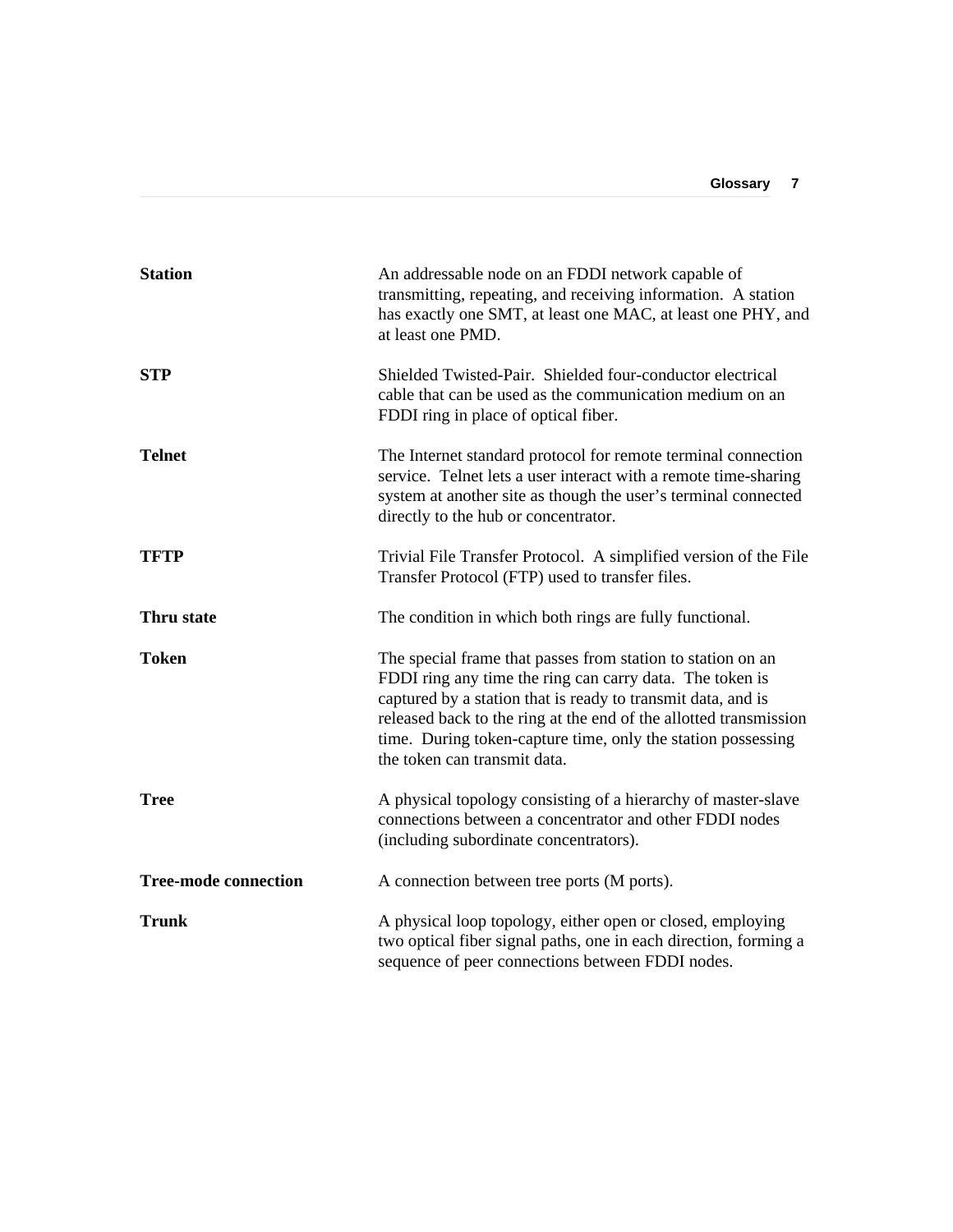| Upstream | The direction on a token ring network that is contrary to the<br>normal direction of data flow (that is, downstream).                                                                                                                                                                                      |
|----------|------------------------------------------------------------------------------------------------------------------------------------------------------------------------------------------------------------------------------------------------------------------------------------------------------------|
| UTP      | Unshielded Twisted-Pair. A cable consisting of two twisted-<br>pair conductors that are not insulated.                                                                                                                                                                                                     |
| Wrap     | A ring recovery condition that is automatically activated when<br>a downstream station detects a fault in the primary ring, and<br>the stations on either side of the fault connect the two rings to<br>create a single ring. When this occurs, the primary and<br>secondary rings have been concatenated. |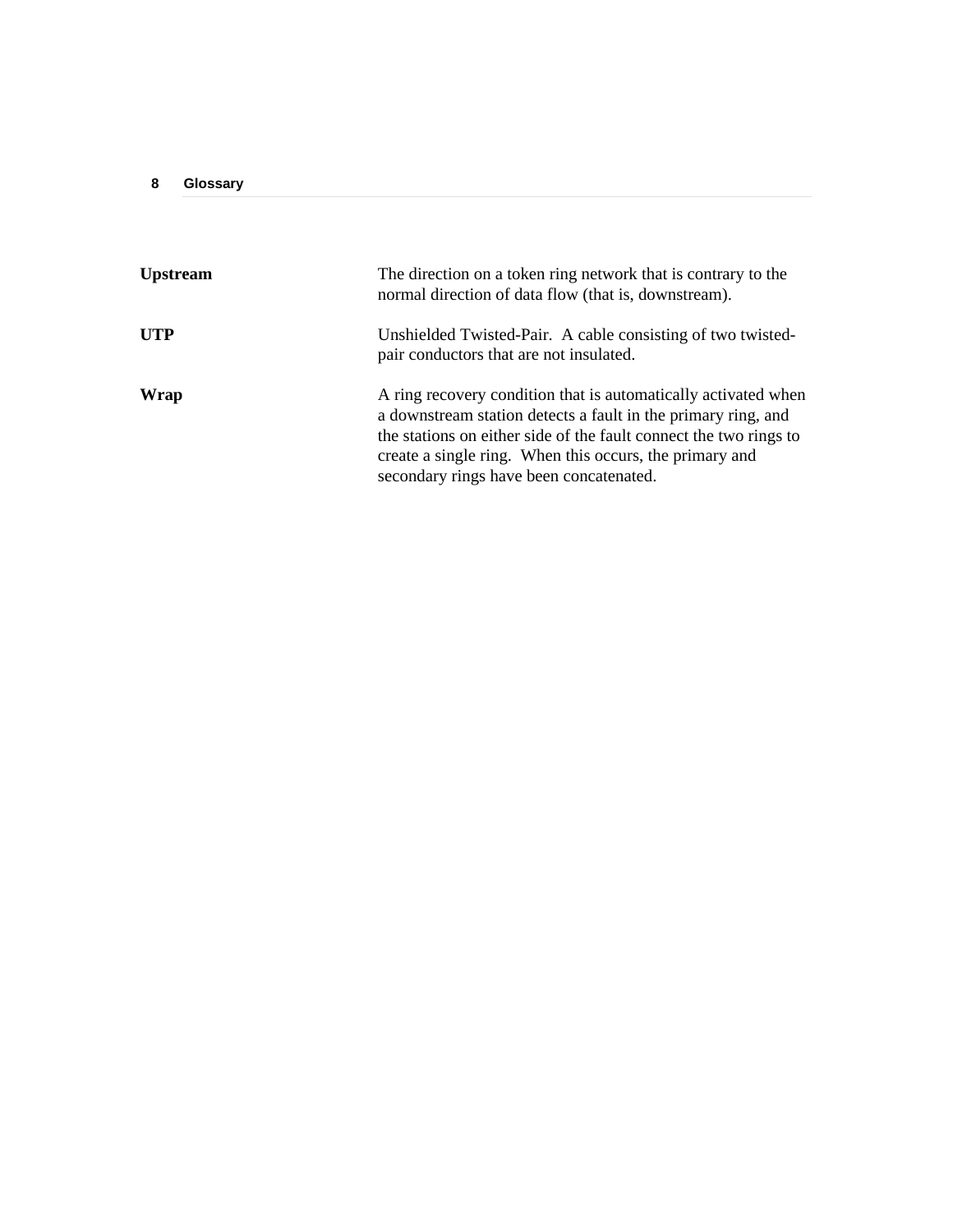# **Index**

? command, C-17, C-22 3Com sales offices, D-3 3ComFacts, D-2

### **A**

A port, 2-23 accessing the hub, 2-16 via a modem, 2-16, 2-18 via a PC with terminal emulation, 2-16 via a terminal, 2-16 via Telnet, 2-16, 2-19 accessing the primitive console command mode, 3-9 Address Resolution Protocol (ARP), 5-20 addresses broadcast, 4-4 default gateway, 4-4 IP, 4-3 netmask, 4-4 American National Standards Institute (ANSI), 1-3 ANSI protocols, 1-3 Media Access Control, 1-5 Physical, 1-5 Physical Medium Dependent, 1-4 Station Management, 1-6 ANSI standard UTP cabling distances, 2-22 arp command, 5-20, C-16 Ask3Com, D-2

ATTACH LED, 3-16, 5-12 attachment options, 3-1 dual attachment, 3-2 dual homing attachment, 3-6 null attachment, 3-5 single attachment, 3-4 attachment ports, 4-6 configuring, 3-11, 3-12, 4-6 displaying configuration of, 5-1

### **B**

B port, 2-23 battery installation, 2-7 specifications, B-1 baud rate, changing, 2-16 blanking plates, 2-15 boot methods, 4-15 broadcast address, 4-4 bulletin board information system (CardBoard), D-1

## **C**

cabling fiber-optic, 1-4, 2-20 shielded twisted-pair, 1-4, 2-20 unshielded twisted-pair, 1-5, 2-21 cabling rules, 2-20 CardBoard, D-1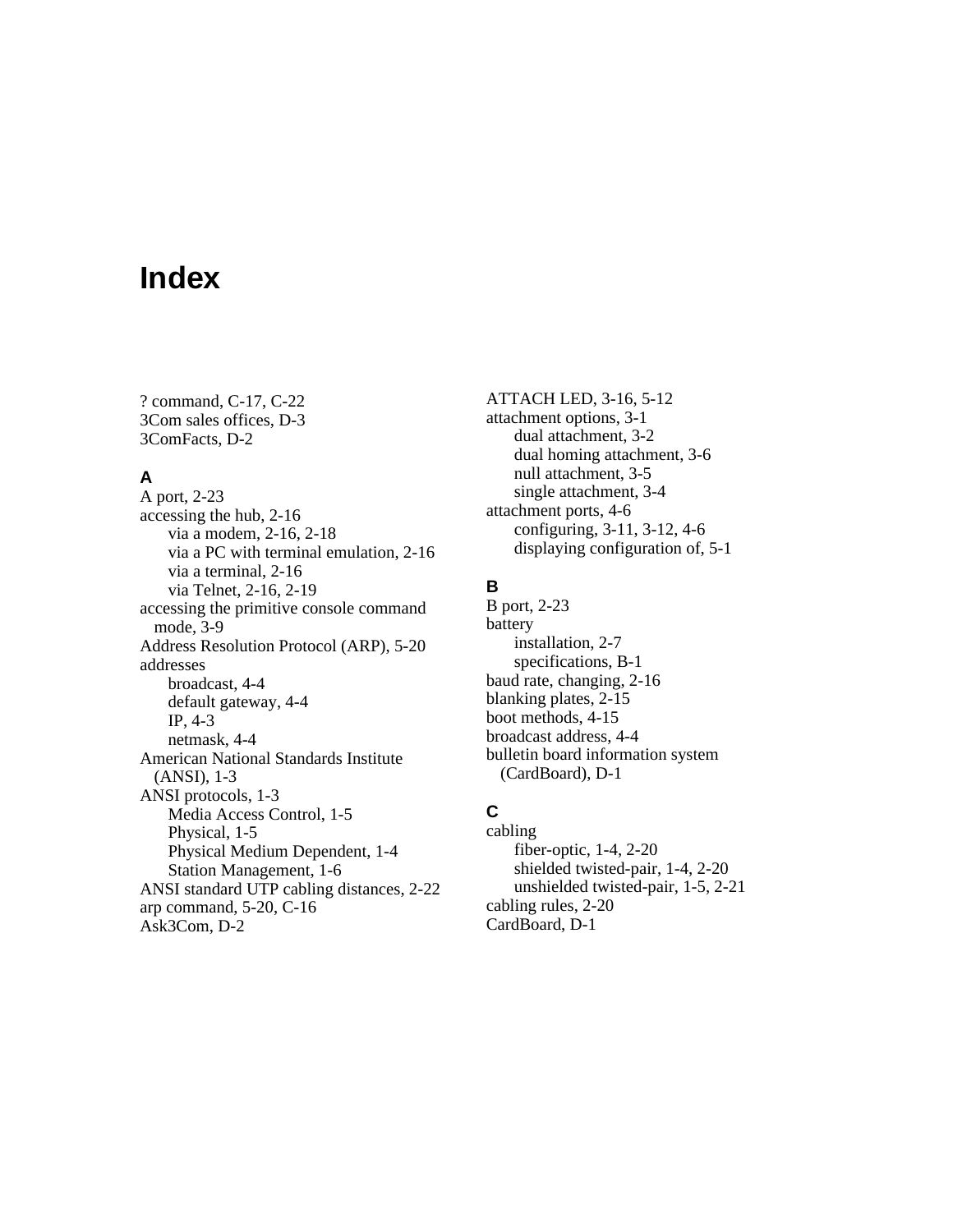### **C (continued)**

CardFacts, D-2 cascade connector, 2-11, 3-18 CFM, 5-13 clear alarm command, 5-15, C-17 clear command, C-16, C-22 clear log command, 5-21, C-16 commands. *See* under individual command names. Computer Library, D-3 configuration attachment ports, 3-11, 3-12, 4-6 hub, 3-1, 3-7 modules, 3-15 configuration commands, 3-8 Configuration Management (CFM), 5-13 connect command, 5-22, C-17 Connect State, 5-9 connecting to the dual ring, 2-24 console command modes, 2-16, 3-8

### **D**

dangerous environmental conditions, 5-14 data flow direction, 2-23 DB-9 STP connector pin assignments, 2-21 default configuration, 3-7 default gateway address, 4-4 disconnect (discon) command, 5-15, 5-22, C-17 distribution rack, 2-2 documentation on CD-ROM, D-3 download messages, A-4 download status, 4-14 downloading from TFTP, 4-12 downloading software images, 4-12 dual attachment hub (DAC), 3-2 dual homing (DH), 3-6 dual ring connections, 2-24 dust plug, 1-13

### **E**

electrical specifications, B-1 environmental specifications, B-1 error messages, A-1

### **F**

factory default configuration, 3-7 FAN FAIL LED, 5-12, 5-14 fault log, 5-21 fault log error code messages, A-6 fax service (3ComFacts), D-2 FCC standards compliance, B-2 FDDI benefits, 1-7 cabling rules, 2-20 connection rules, 3-12 self-paced study course, 1-2 standard attachment options, 3-1 technology, 1-2 FDDI ring connecting to, 2-24 data flow specifications, 2-23 setup examples, 1-9 fiber media port module, 1-12 keys for, 2-6, 2-9 fiber-optic cabling rules, 2-20 flash EPROM, 1-7, 4-12 frame statistics, 5-1

## **G**

gateway address, 4-4

### **H**

help command, C-17, C-22 HI TEMP LED, 5-12, 5-14 how to access hub commands, 3-8 access the hub, 2-16 attach an optional modem, 2-18 attach devices to the hub, 2-23 attach the hub to the ring, 2-24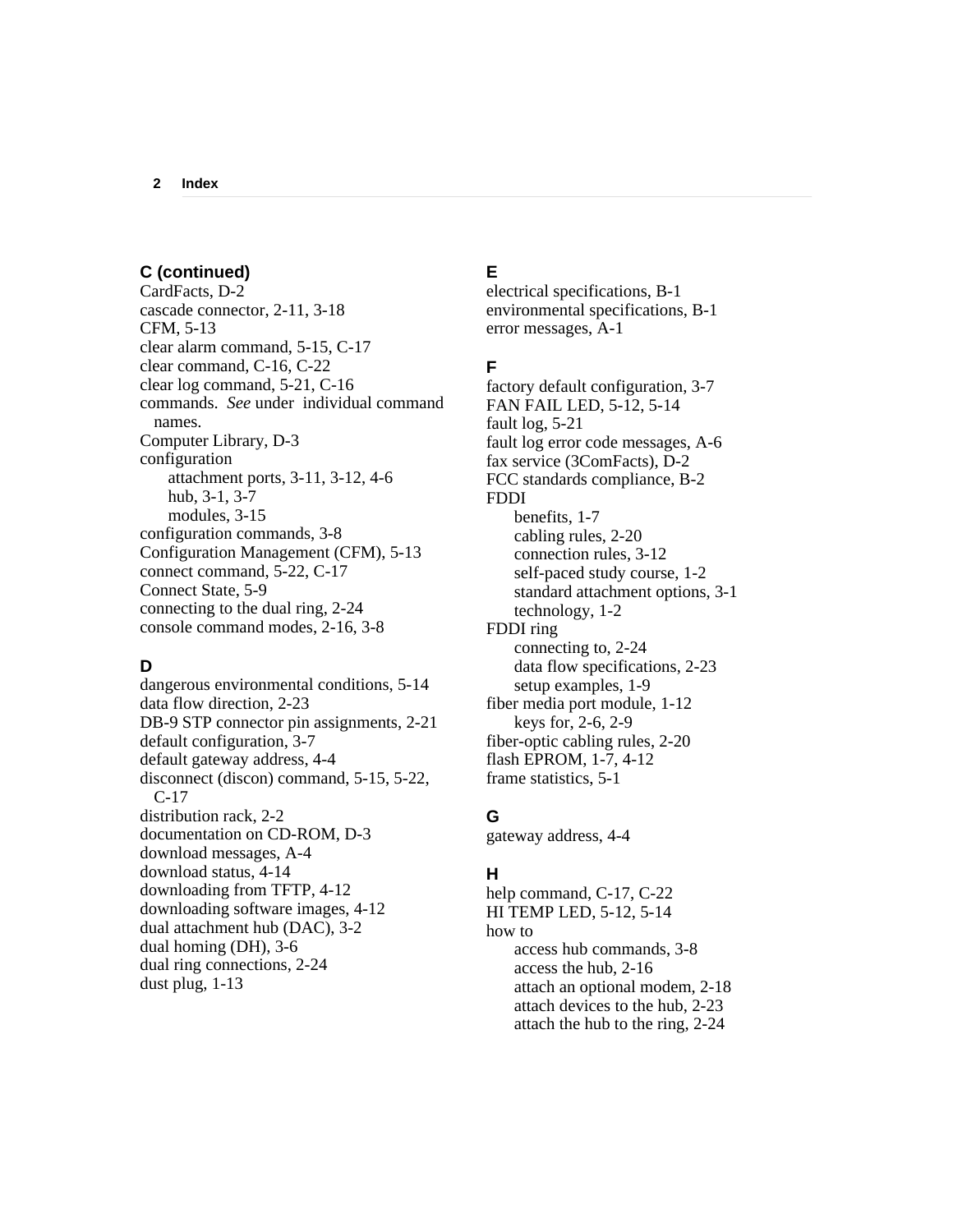**Index 3**

#### **H (continued)**

change the baud rate, 2-16 clear the fault log, 5-21 configure attachment ports, 3-11, 4-6 configure modules, 3-15 connect a terminal to the hub, 2-16 detect the presence of dangerous conditions, 5-14 disconnect from the ring, 5-22 display port information, 5-5 display status of last download, 4-14 download new images, 4-12 enter primitive console command mode, 3-9 find the location of a wrap, 5-13 insert and replace the battery, 2-7 insert fiber module keys, 2-10 install an optical bypass switch, 2-26 install modules, 2-12 install the STP cascade connector, 2-11 interpret download messages, A-4 interpret fault log error messages, A-6 interpret LER parameters, 4-8 interpret system error messages, A-1 interpret the LEDs, 5-11 monitor module functions, 5-16 plan FDDI ring configurations, 3-1 plan port connections, 2-19, 3-11 rack-mount the hub, 2-2 remove modules, 2-14 reset the hub, 5-15 select proper cabling, 2-20 set IP addresses, 4-3 set the password, 4-5 understand fault log error codes, A-6 unpack the hub, 2-1 use station management parameters, (SMT), 4-7 use Telnet to access the hub, 2-19 use the reset function, 5-15

hub

accessing, 2-16 attachment options, 3-1 configuring, 3-1 connecting to the ring, 2-24 connecting to a terminal, 2-16 default configuration, 3-7 disconnecting from the ring, 5-22 displaying IP addresses, 5-3 features and functions, 1-6 information, 5-1 to 5-11 installing modules, 4, 2-12 package contents, 2, 2-5 rack mounting, 2-2 resetting, 5-15 setting the password, 4-5 site selection, 1-8 station management parameters, 4-7 unpacking, 2, 2-1 hub commands, 4-1 help descriptions, 4-2 hub modules fiber, 1-12 management, 1-11 media, 1-12 STP, 1-14 UTP, 1-14

### **I**

image, downloading, 4-12 installation battery, 2-7 cascade connector, 3-18 fiber port keys, 2-10 hub, 2-5 image, 4-12 modem, 2-18 modules, 4, 2-12 optical bypass switch, 2-26 IP address, 4-3, 5-3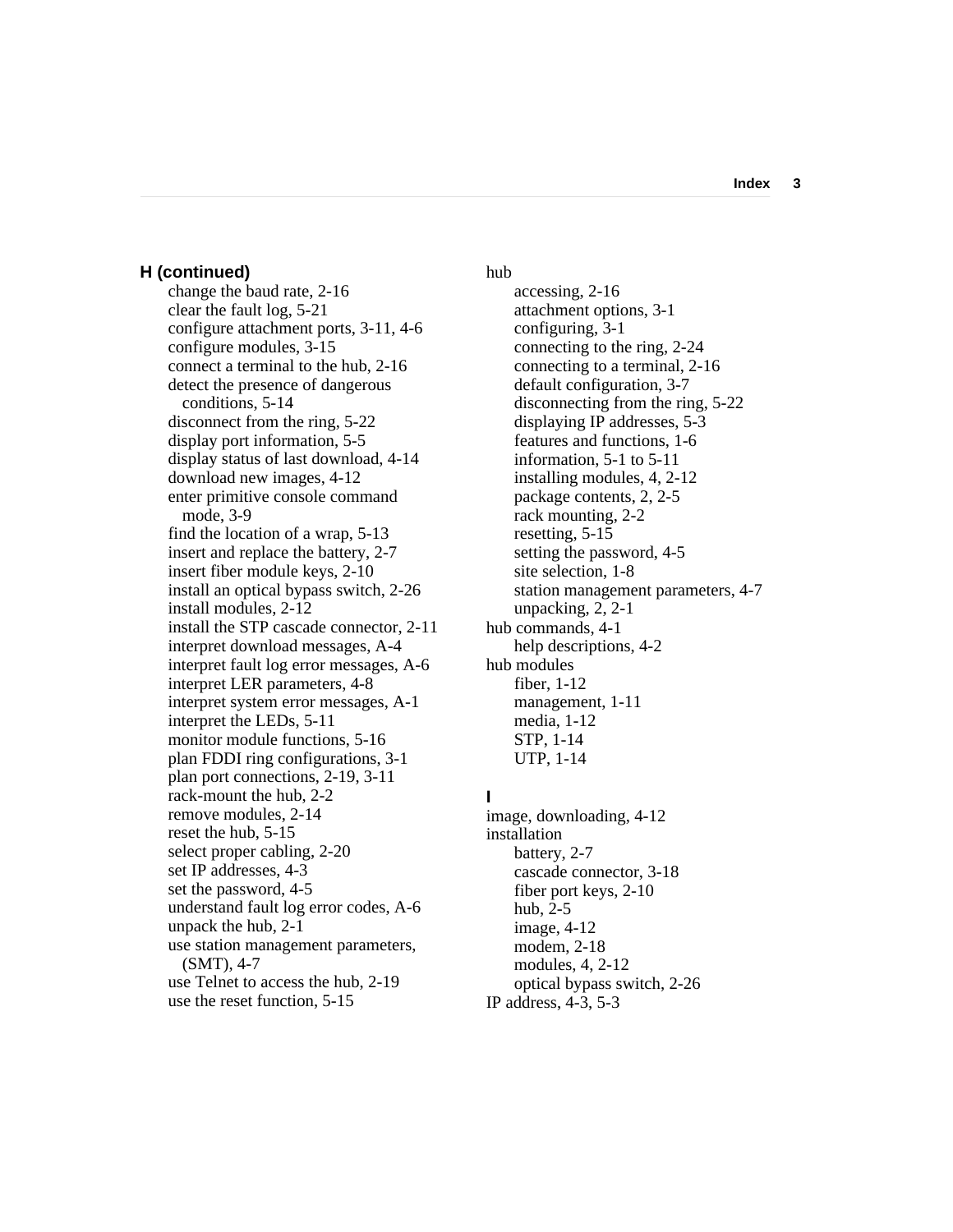### **K**

keys, fiber port module, 2-9

### **L**

LEDs, 5-11 ATTACH, 3-16, 5-12 FAN FAIL, 5-12, 5-14 HI TEMP, 5-12, 5-14 Link Error, 5-17 LOW BATT, 5-12, 5-14 management module, 5-11 media modules, 5-16 Port State, 5-17 PWR, 5-12 Signal Detect, 5-17 STATUS, 5-12 TOKEN, 5-12, 5-22 WRAP, 5-12, 5-13 LEM Count, 5-10 LEM Rejects, 5-10 LER alarm, 4-8, 5-9 LER cutoff, 4-10, 5-9 LER Estimate, 5-9 Link Error LED, 5-17 Link Error Monitor (LEM), 4-8 Link Error Rate (LER), 4-8, 5-9 LinkBuilder FDDI Workgroup Hub. *See* hub. lithium battery, 2-5 installation, 2-7 logout command, 5-22, C-17 LOW BATT LED, 5-12, 5-14

### **M**

M port, 2-23 **MAC** frame statistics, 5-1 functions, 1-5 Media Access Control protocol, 1-5 management console commands, 3-8, C-1

management module battery, 2-5 functions, 1-11 installing, 4, 2-12 LEDs, 5-12 removing, 2-14 RESET button, 1-11, 5-15 Maximum Token Rotation Time (T-Max), 4-11 media modules configuring, 3-15 fiber, 1-12 keys, 2-9 installing, 4, 2-12 LEDs, 5-16 removing, 2-14 STP, 1-14 unpacking, 3 UTP, 1-14 Media Access Control (MAC) protocol, 1-3 metric option, 5-20, C-18 MIB counters, 5-3 miscellaneous command display, 4-2 modem, installing, 2-18

### **N**

Negotiated Time (T-Neg), 4-11 neighbor, defined, 3-13 neighbor station addresses, 5-4 Neighbor Notification protocol, 4-7 netmask, 4-4 null attachment hub (NAC), 3-5

### **O**

on-line technical services, D-1, D-2 optical bypass switch (OBS), 2-26 cabling, 2-27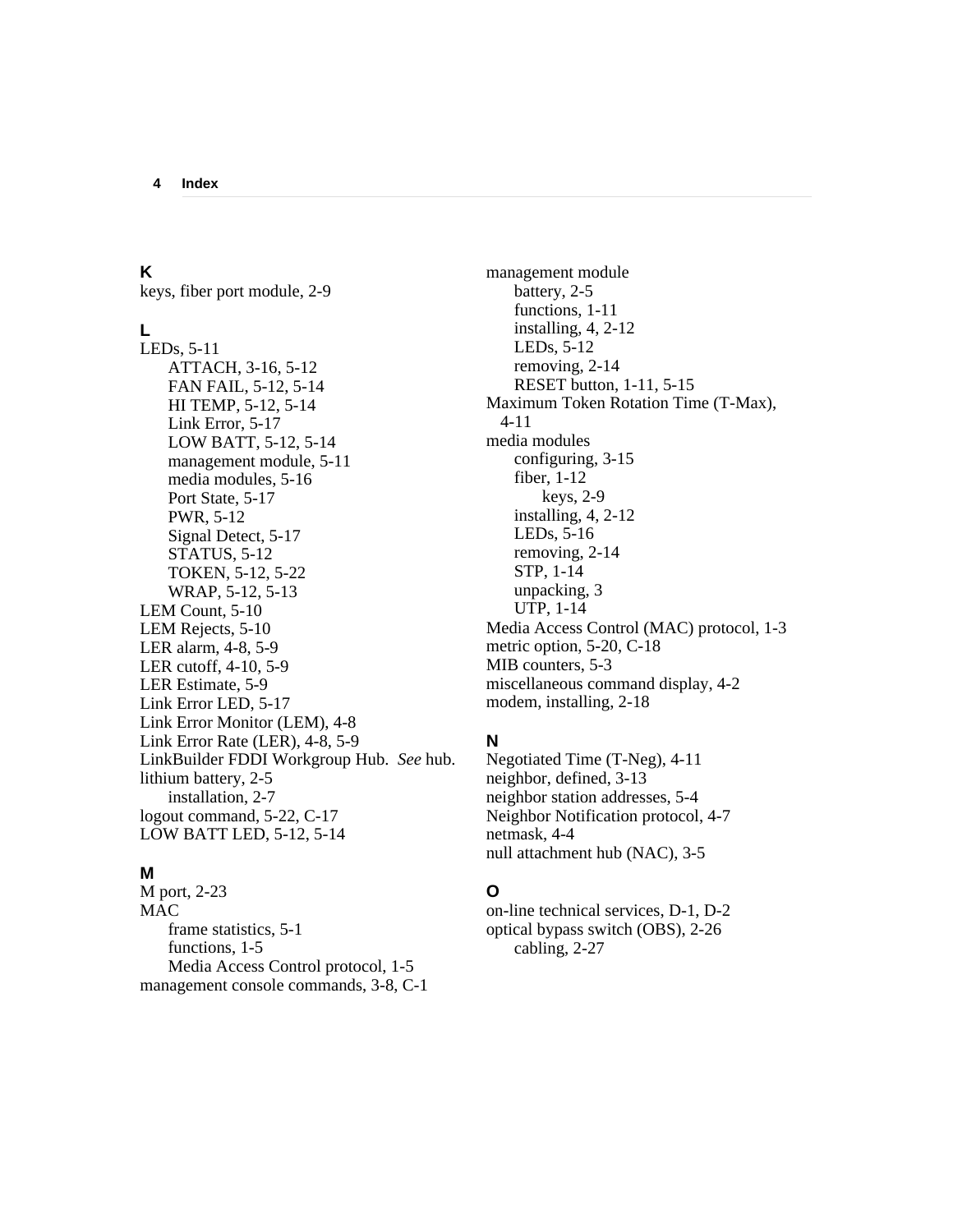### **P**

password, setting, 4-5 PCM neighbor fields, 5-7 state, 5-8 peer-mode connection, 5-13 PHY layer functions, 1-5 port types, 5-7 protocol, 1-5 physical specifications, B-1 Physical Connection Management (PCM), 5-7 states, 5-8 Physical Medium Dependent (PMD) protocol, 1-3 Physical (PHY) layer protocol, 1-3 pin assignments DB-9 STP connector, 2-21 RJ-45 UTP connector, 2-22 ping command, 5-18, C-18 PMD layer fiber-optic services, 1-4 optical bypass switch, 1-4 protocol, 1-4 port media types, 5-6 STP services, 1-4 UTP services, 1-5 port connections, 2-19, 3-11 information display, 5-5 media, 5-6 types, 2-23, 5-7 Port State LED, 5-17 power requirements, B-1 power-on insertion, 4, 2-14 primitive console command mode, 3-9 accessing, 3-9 leaving, 3-11

primitive console commands, 3-9, C-19 product information service (Ask3Com), D-2 PWR LED, 5-12

### **R**

reinitializing, 5-16 removing modules, 2-14 repair, returning products for, D-5 reset command, 5-15, C-18, C-22 reset function, 5-15 check LEDs, 5-16 reinitialize the hub, 5-16 RESET button, 5-15 Return Materials Authorization (RMA) number, D-5 ring connecting to, 6, 2-24 disconnecting from, 5-22 ring of trees, 1-10 ring wrap, 1-2 RJ-45 UTP connector pin assignments, 2-22 RMT primary MAC state, 5-10 route command, 5-19, C-18 route dump command, 5-20, C-19

# **S**

S port, 2-23 set attach command, 4-6, C-1, C-20 set baud command, C-2, C-20 set boot command, C-3, C-20 set boot filename command, 4-13, C-4 set boot method command, 4-12, C-3 set boot server command, 4-13, C-4 set commands, 4-2, C-1, C-20 set defaults command, C-20 set gateway command, 4-4, 4-14, C-4, C-20 set help command, C-4, C-20 set ip command, 4-3, C-4, C-20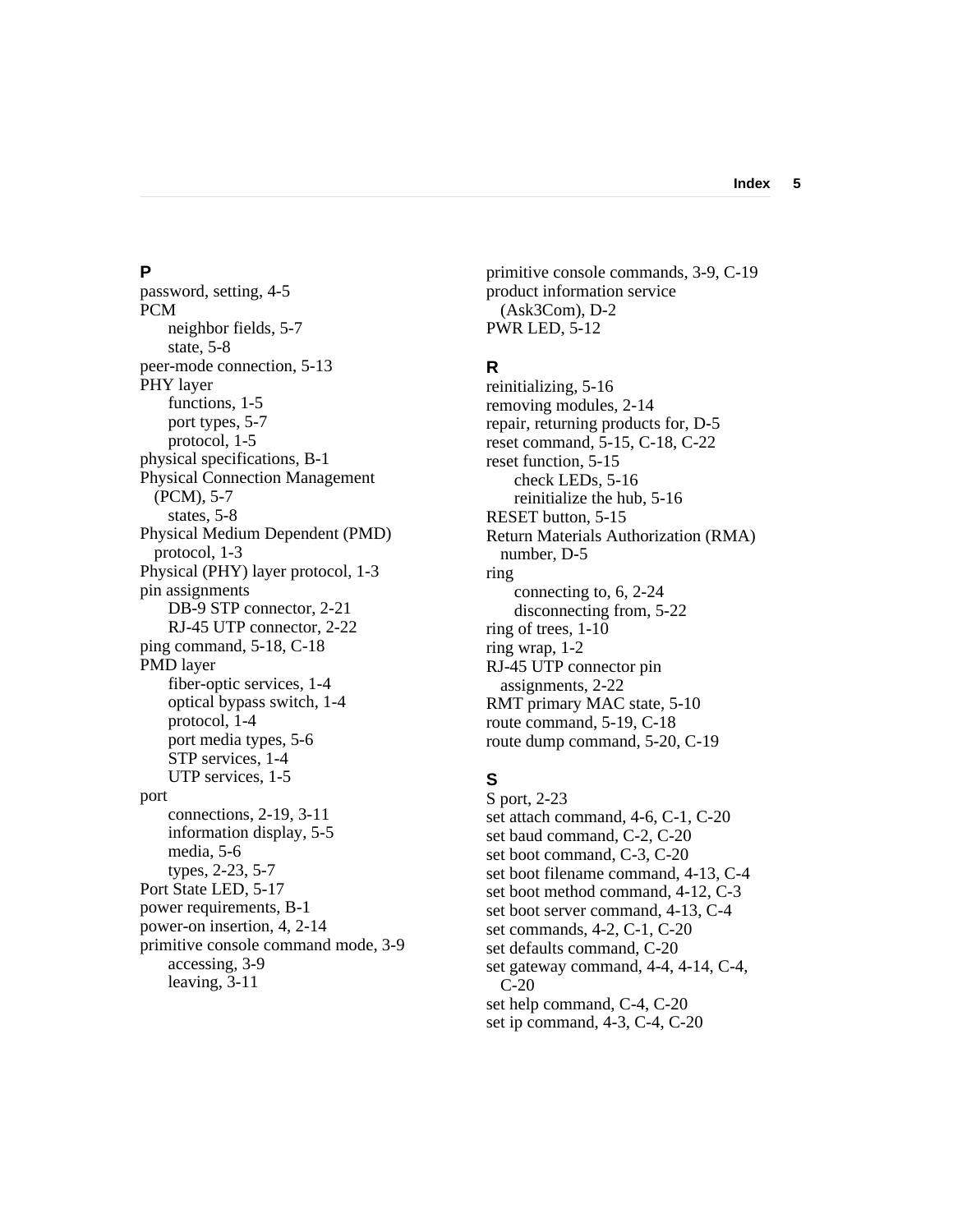#### **S (continued)**

set ler alarm command, 4-9, C-5 set ler cutoff command, 4-10, C-5 set pwd command, 4-5, C-6, C-20 set tnotify command, C-6, C-20 set treq command, C-6, C-21 setup. *See* installation. shielded twisted pair. *See* STP. show ? command, C-10, C-21 show attach command, 5-1, C-7, C-21 show baud command, C-7, C-21 show boot command, C-7, C-21 show boot load command, 4-14, C-7 show boot method command, 4-14, C-7 show cfm command, 5-13, C-8 show commands, 4-2, C-7 show fstats command, 5-1, C-9 show gateway command, C-9, C-21 show help command, C-10, C-21 show ip command, 4-3, 5-3, C-10, C-21 show log command, 5-21, C-10, C-21 show log last command, 5-21, C-10 show mib counters command, 5-3, C-10 show neigh command, 5-4, C-11 show obs command, C-11, C-22 show ports command, 5-5, C-12 show rev command, C-13, C-22 show ring command, 5-10, C-14 show sid command, 5-4, C-14, C-22 show tmax command, C-14 show tneg command, C-15 show tnotify command, C-15, C-22 show treq command, C-15, C-22 show tvx command, C-15, C-22 Signal Detect LED, 5-17 single attachment hub (SAC), 3-4

#### SMT

functions, 1-6 maximum token rotation time, 4-11 negotiated time, 4-11 neighbor notification timer, 4-7 target token rotation time, 4-8 valid transmission timer, 4-11 software image, downloading, 4-12 specifications, B-1 station identifier, 5-4 station management parameters (SMT), 4-7 Station Management (SMT), 1-3 MIB, 1-1 remote management, 1-1 STATUS LED, 5-12 STP cabling rules, 2-20 media port module, 1-14 module cascade connector, 2-11 pin assignments, 2-21 subnet mask, 4-4 system messages, A-1 system software diskette, 2-5

# **T**

T-Max, 4-11 T-Neg, 4-11 T-Notify, 4-7 T-Req, 4-8 Target Token Rotation Time (TTRT), 4-8 technical specifications, B-1 technical support services, D-1 Telnet protocol, 2-16, 2-19 terminal connections, 2-16 TFTP download option, 4-12 TOKEN LED, 5-12, 5-22 tree-mode connection, 5-13 TVX, 4-11 twisted ring, 3-14